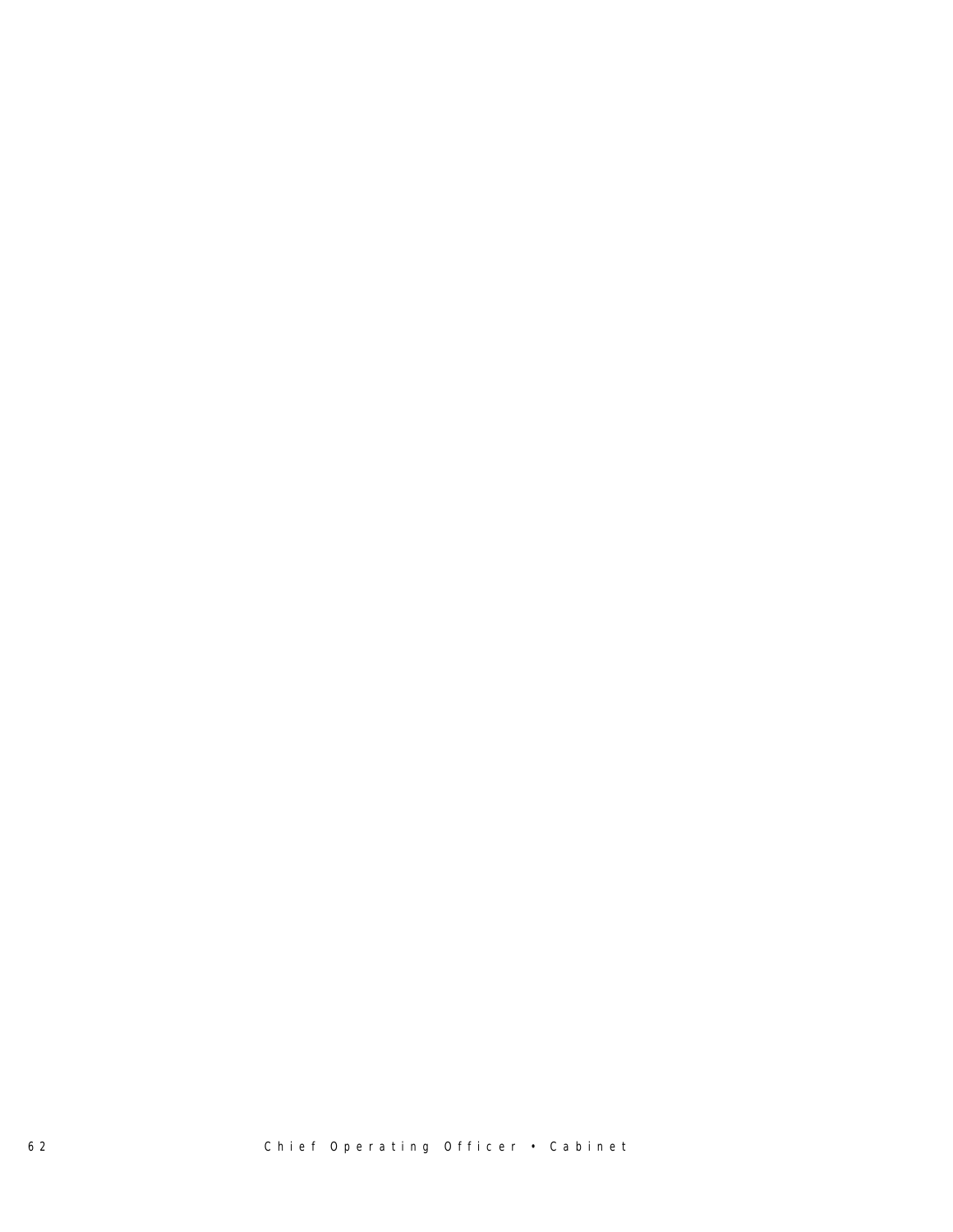# Chief Operating Officer

#### *Dennis A. DiMarzio, Chief Operating Officer*

#### *Cabinet Mission*

To oversee the day-to-day management of the government of the City. The Chief Operating Officer (COO) ensures that the performance of City managers at all levels is of high quality, high ethical standards, financially prudent, responsive to the needs of the citizens of Boston, and consistent with the laws and ordinances governing municipal government.

| <b>Operating Budget</b>            | Program Name                                                  | <b>Total Actual '04</b> | <b>Total Actual '05</b> | Total Approp '06      | Total Budget '07        |
|------------------------------------|---------------------------------------------------------------|-------------------------|-------------------------|-----------------------|-------------------------|
|                                    | Chief Operating Officer                                       | 902,371                 | 844,288                 | 910,058               | 885,069                 |
|                                    | Graphic Arts Department                                       | 1,391,776               | 1,327,400               | 1,455,995             | 1,506,735               |
|                                    | Health Insurance                                              | 124,956,847             | 139,104,893             | 151,576,119           | 168,525,434             |
|                                    | Human Resources                                               | 2,553,459               | 2,567,538               | 2,770,083             | 2,841,802               |
|                                    | <b>Labor Relations</b>                                        | 918,845                 | 1,212,846               | 1,279,259             | 1,284,099               |
|                                    | <b>Library Department</b>                                     | 24,085,844              | 26,599,975              | 27,477,909            | 28,448,474              |
|                                    | Management & Information Services<br><b>Registry Division</b> | 12,789,845<br>713,176   | 13,267,262<br>781,029   | 13,936,548<br>842,634 | 16,210,861<br>865,827   |
|                                    | Unemployment Compensation                                     | 5,992                   | 9,751                   | 50,000                | 50,000                  |
|                                    | Workers' Compensation Fund                                    | 3,688,947               | 3,916,034               | 2,200,000             | 2,200,000               |
|                                    | <b>Total</b>                                                  | 172,007,102             | 189,631,016             | 202,498,605           | 222,818,301             |
| <b>Capital Budget Expenditures</b> |                                                               | Actual 04               | Actual 05               | <b>Estimated 06</b>   | Projected 07            |
|                                    |                                                               |                         |                         |                       |                         |
|                                    | Graphic Arts Department                                       | $\Omega$                | 23,250                  | 0                     | $\Omega$                |
|                                    | Library Department                                            | 11,735,462              | 9,564,116               | 3,781,298             | 2,170,000               |
|                                    | Management & Information Services                             | 214,164                 | 105,274                 | 1,268,500             | 2,071,500               |
|                                    | Total                                                         | 11,949,626              | 9,692,640               | 5,049,798             | 4,241,500               |
|                                    |                                                               |                         |                         |                       |                         |
|                                    |                                                               |                         |                         |                       |                         |
| <b>External Funds Expenditures</b> |                                                               | <b>Total Actual '04</b> | <b>Total Actual '05</b> | Total Approp '06      | <b>Total Budget '07</b> |
|                                    | Library Department                                            | 10,647,343              | 10,360,521              | 10,978,363            | 11,287,766              |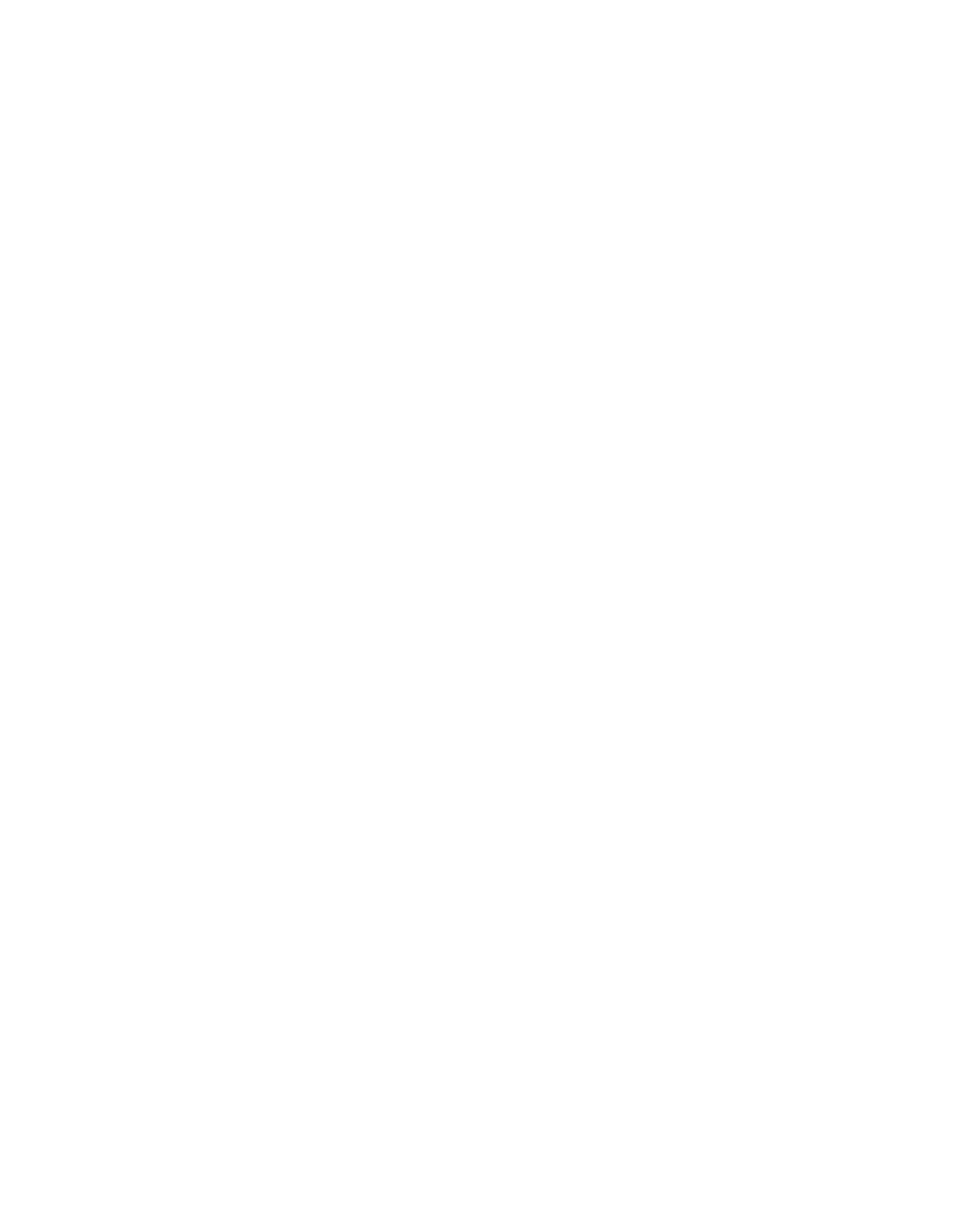# Chief Operating Officer Operating Budget

*Dennis A. DiMarzio, Chief Operating Officer Appropriation: 144* 

## *Department Mission*

The Chief Operating Officer (COO) is the principal day-to-day manager of the City's government. The COO reports directly to the Mayor and is responsible for the activities of the Mayor's Cabinet. Together, the COO and the Cabinet ensure that City policies and programs conform with applicable laws and are consistent with the goals of the Mayor.

| <b>Operating Budget</b>            | Program Name                               | Total Actual '04   | Total Actual '05   | Total Approp '06   | Total Budget '07  |
|------------------------------------|--------------------------------------------|--------------------|--------------------|--------------------|-------------------|
|                                    | Operations                                 | 902,371            | 844.288            | 910.058            | 885,069           |
|                                    | Total                                      | 902,371            | 844,288            | 910.058            | 885,069           |
| <b>Selected Service Indicators</b> |                                            | Actual '04         | Actual '05         | Approp '06         | Budget '07        |
|                                    |                                            |                    |                    |                    |                   |
|                                    | <b>Personnel Services</b><br>Non Personnel | 749.369<br>153,002 | 713.842<br>130.446 | 788.058<br>122.000 | 810,419<br>74,650 |
|                                    | Total                                      | 902.371            | 844,288            | 910,058            | 885,069           |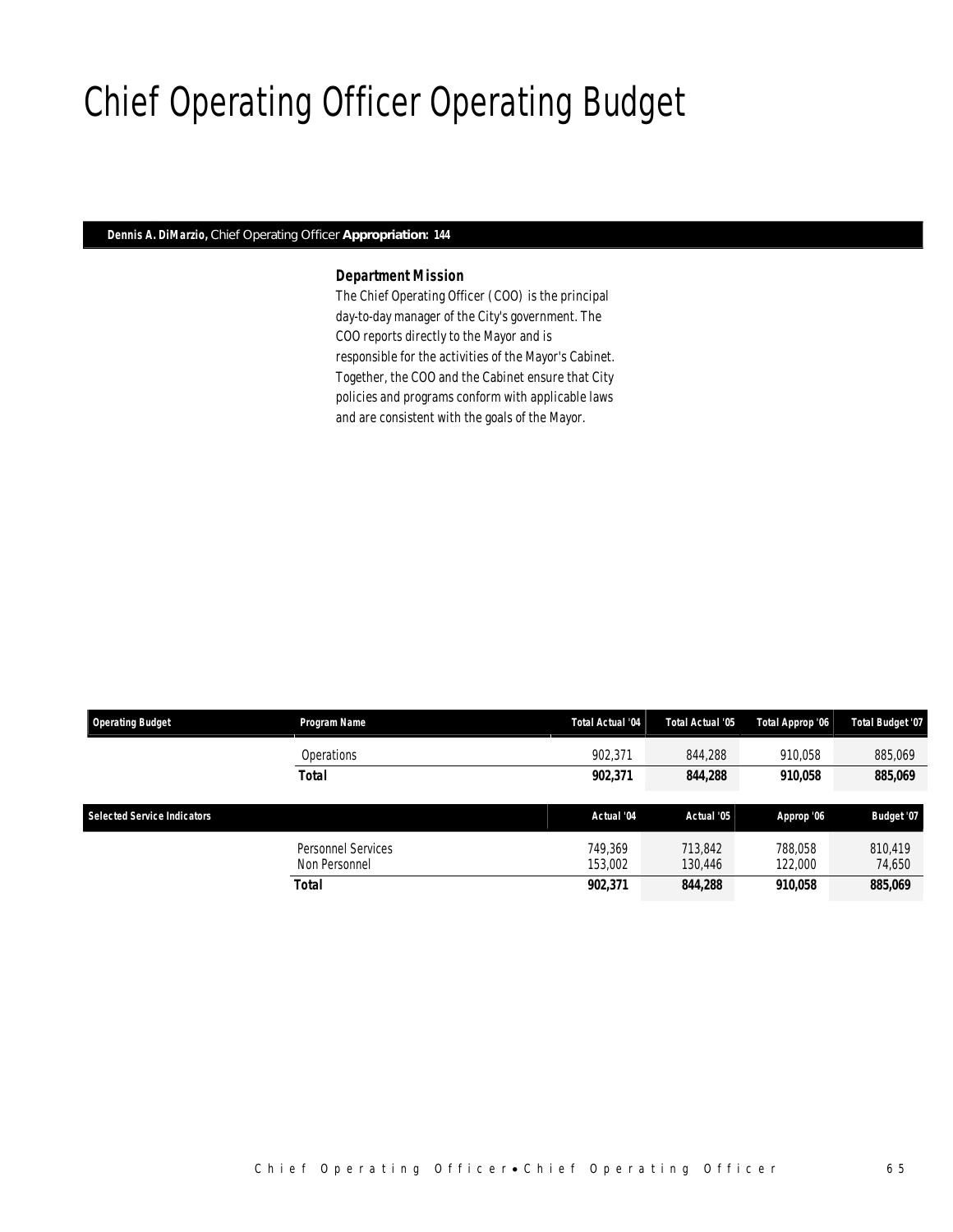# Chief Operating Officer Operating Budget



Public Works and Transportation

#### *Description of Services*

The Office of the Chief Operating Officer oversees the activities of the Cabinet, other than those that are undertaken by or supervised by officials who statutorily report to other entities. In addition, the Office supervises support services such as Human Resources, Labor Relations, Management Information Services and Graphic Arts, as well as the operations of the Library and the Registry Division.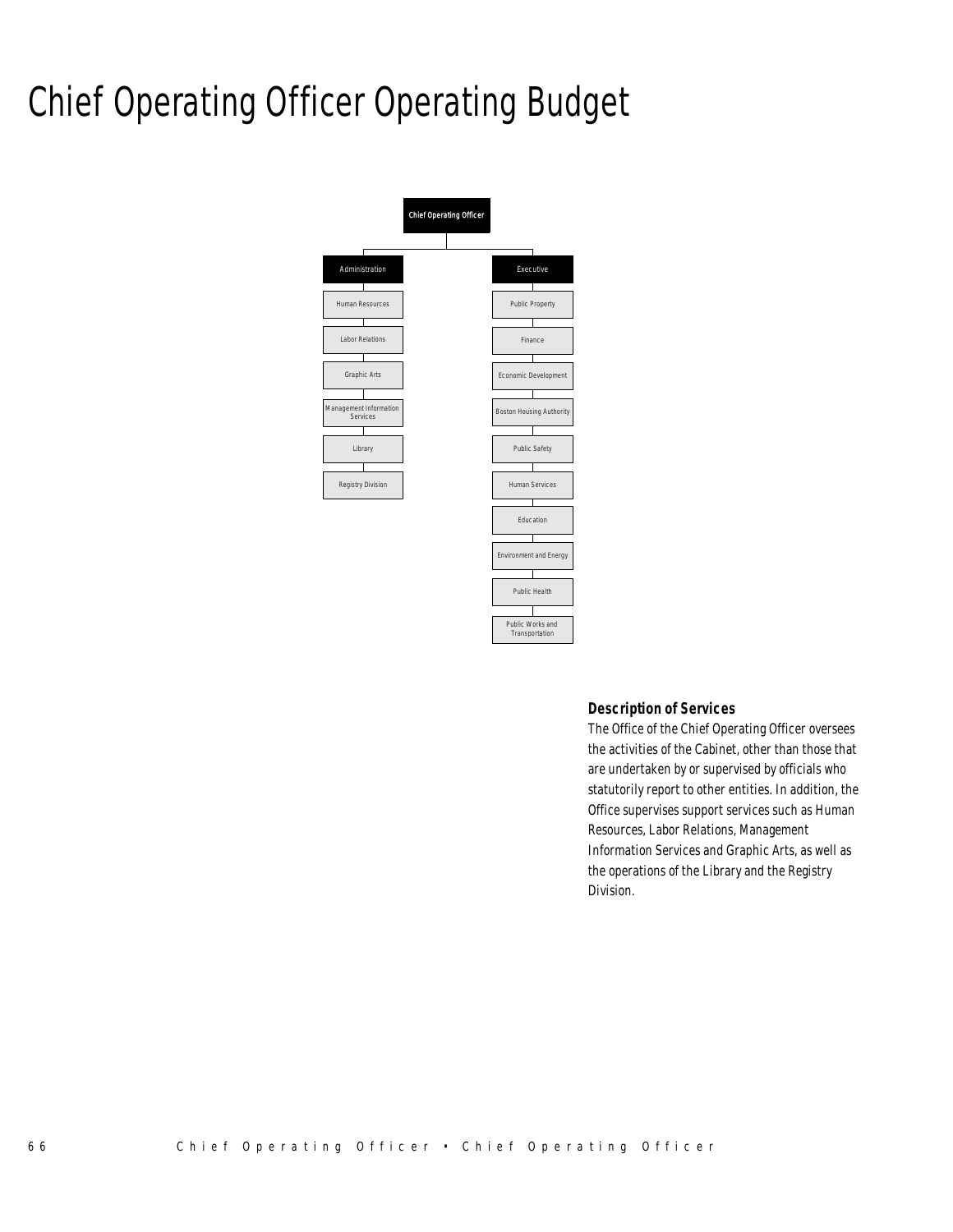# Department History

| <b>Personnel Services</b>       |                                                                              | FY04 Expenditure           | FY05 Expenditure         | FY06 Appropriation         | FY07 Adopted                   | Inc/Dec 06 vs 07              |
|---------------------------------|------------------------------------------------------------------------------|----------------------------|--------------------------|----------------------------|--------------------------------|-------------------------------|
|                                 |                                                                              |                            |                          |                            |                                |                               |
|                                 | 51000 Permanent Employees<br>51100 Emergency Employees                       | 749,369<br>$\mathbf{0}$    | 713,842<br>0             | 788,058<br>0               | 810,419<br>0                   | 22,361<br>$\overline{0}$      |
|                                 | 51200 Overtime                                                               | $\theta$                   | 0                        | $\overline{0}$             | $\overline{0}$                 | $\overline{0}$                |
|                                 | 51600 Unemployment Compensation                                              | $\mathbf 0$                | $\overline{0}$           | $\overline{0}$             | $\overline{0}$                 | $\overline{0}$                |
|                                 | 51700 Workers' Compensation                                                  | $\Omega$                   | $\Omega$                 | $\Omega$                   | $\overline{0}$                 | $\overline{0}$                |
|                                 | <b>Total Personnel Services</b>                                              | 749,369                    | 713,842                  | 788,058                    | 810,419                        | 22,361                        |
| <b>Contractual Services</b>     |                                                                              | FY04 Expenditure           | FY05 Expenditure         | FY06 Appropriation         | FY07 Adopted                   | Inc/Dec 06 vs 07              |
|                                 | 52100 Communications                                                         | 9,941                      | 9,794                    | 9,950                      | 10,100                         | 150                           |
|                                 | 52200 Utilities                                                              | $\mathbf{0}$               | $\mathbf{0}$             | $\overline{0}$             | $\overline{0}$                 | $\mathbf{0}$                  |
|                                 | 52300 Water & Sewer                                                          | $\mathbf{0}$               | $\overline{0}$           | $\overline{0}$             | $\overline{0}$                 | $\mathbf{0}$                  |
|                                 | 52400 Snow Removal                                                           | $\mathbf{0}$               | 0                        | $\overline{0}$             | $\mathbf 0$                    | $\overline{0}$                |
|                                 | 52500 Garbage/Waste Removal                                                  | $\overline{0}$<br>$\theta$ | $\mathbf{0}$<br>$\theta$ | $\overline{0}$<br>$\Omega$ | $\mathbf{0}$<br>$\overline{0}$ | $\mathbf 0$<br>$\overline{0}$ |
|                                 | 52600 Repairs Buildings & Structures<br>52700 Repairs & Service of Equipment | 172                        | 431                      | 3,000                      | 4,500                          | 1,500                         |
|                                 | 52800 Transportation of Persons                                              | $\mathbf{0}$               | 492                      | $\Omega$                   | 0                              | $\overline{0}$                |
|                                 | 52900 Contracted Services                                                    | 141,151                    | 116,084                  | 103,300                    | 53,300                         | $-50,000$                     |
|                                 | <b>Total Contractual Services</b>                                            | 151,264                    | 126,801                  | 116,250                    | 67,900                         | $-48,350$                     |
| <b>Supplies &amp; Materials</b> |                                                                              | FY04 Expenditure           | FY05 Expenditure         | FY06 Appropriation         | FY07 Adopted                   | Inc/Dec 06 vs 07              |
|                                 | 53000 Auto Energy Supplies                                                   | $\mathbf{0}$               | $\mathbf 0$              | 1,500                      | 1,000                          | $-500$                        |
|                                 | 53200 Food Supplies                                                          | 320                        | $\mathbf 0$              | $\mathbf 0$                | $\mathbf 0$                    | $\overline{0}$                |
|                                 | 53400 Custodial Supplies                                                     | $\mathbf 0$                | $\mathbf{0}$             | $\overline{0}$             | $\overline{0}$                 | $\mathbf{0}$                  |
|                                 | 53500 Med, Dental, & Hosp Supply                                             | $\mathbf{0}$               | $\mathbf 0$              | $\mathbf 0$                | $\mathbf 0$                    | $\mathbf 0$                   |
|                                 | 53600 Office Supplies and Materials                                          | 427                        | 53                       | 1,750                      | 750                            | $-1,000$                      |
|                                 | 53800 Educational Supplies & Mat                                             | $\mathbf 0$                | $\mathbf{0}$             | $\overline{0}$             | 0                              | $\overline{0}$                |
|                                 | 53900 Misc Supplies & Materials                                              | $\mathbf{0}$               | $\overline{0}$           | $\Omega$                   | $\overline{0}$                 | $\overline{0}$                |
|                                 | <b>Total Supplies &amp; Materials</b>                                        | 747                        | 53                       | 3,250                      | 1,750                          | $-1,500$                      |
| <b>Current Chgs &amp; Oblig</b> |                                                                              | FY04 Expenditure           | FY05 Expenditure         | FY06 Appropriation         | FY07 Adopted                   | Inc/Dec 06 vs 07              |
|                                 | 54300 Workers' Comp Medical                                                  | $\theta$                   | $\mathbf 0$              | 0                          | 0                              | 0                             |
|                                 | 54400 Legal Liabilities                                                      | $\overline{0}$             | $\overline{0}$           | $\boldsymbol{0}$           | $\overline{0}$                 | $\mathbf{0}$                  |
|                                 | 54600 Current Charges H&I                                                    | $\overline{0}$             | $\overline{0}$           | $\overline{0}$             | $\overline{0}$                 | $\overline{0}$                |
|                                 | 54700 Indemnification                                                        | $\theta$                   | $\mathbf{0}$             | $\overline{0}$             | $\mathbf 0$                    | $\overline{0}$                |
|                                 | 54900 Other Current Charges                                                  | 240                        | 323                      | 500                        | 500                            | $\mathbf 0$                   |
|                                 | Total Current Chgs & Oblig                                                   | 240                        | 323                      | 500                        | 500                            | $\mathbf{0}$                  |
| Equipment                       |                                                                              | FY04 Expenditure           | FY05 Expenditure         | FY06 Appropriation         | FY07 Adopted                   | Inc/Dec 06 vs 07              |
|                                 | 55000 Automotive Equipment                                                   | $\mathbf 0$                | $\mathbf 0$              | $\boldsymbol{0}$           | $\mathbf 0$                    | $\mathbf 0$                   |
|                                 | 55400 Lease/Purchase                                                         | $\mathbf{0}$               | $\mathbf{0}$             | $\mathbf 0$                | 0                              | $\mathbf 0$                   |
|                                 | 55600 Office Furniture & Equipment                                           | $\boldsymbol{0}$           | 345                      | $\Omega$                   | $\Omega$                       | $\Omega$                      |
|                                 | 55900 Misc Equipment                                                         | 751                        | 2,924                    | 2,000                      | 4,500                          | 2,500                         |
|                                 | <b>Total Equipment</b>                                                       | 751                        | 3,269                    | 2,000                      | 4,500                          | 2,500                         |
| Other                           |                                                                              | FY04 Expenditure           | FY05 Expenditure         | FY06 Appropriation         | FY07 Adopted                   | Inc/Dec 06 vs 07              |
|                                 | 56200 Special Appropriation                                                  | $\boldsymbol{0}$           | $\boldsymbol{0}$         | $\boldsymbol{0}$           | $\boldsymbol{0}$               | 0                             |
|                                 | 57200 Structures & Improvements                                              | $\mathbf 0$                | $\mathbf 0$              | 0                          | 0                              | 0                             |
|                                 | 58000 Land & Non-Structure                                                   | $\mathbf 0$                | 0                        | $\mathbf 0$                | 0                              | 0                             |
|                                 | <b>Total Other</b>                                                           | $\bf{0}$                   | 0                        | 0                          | 0                              | 0                             |
|                                 | <b>Grand Total</b>                                                           | 902,371                    | 844,288                  | 910,058                    | 885,069                        | $-24,989$                     |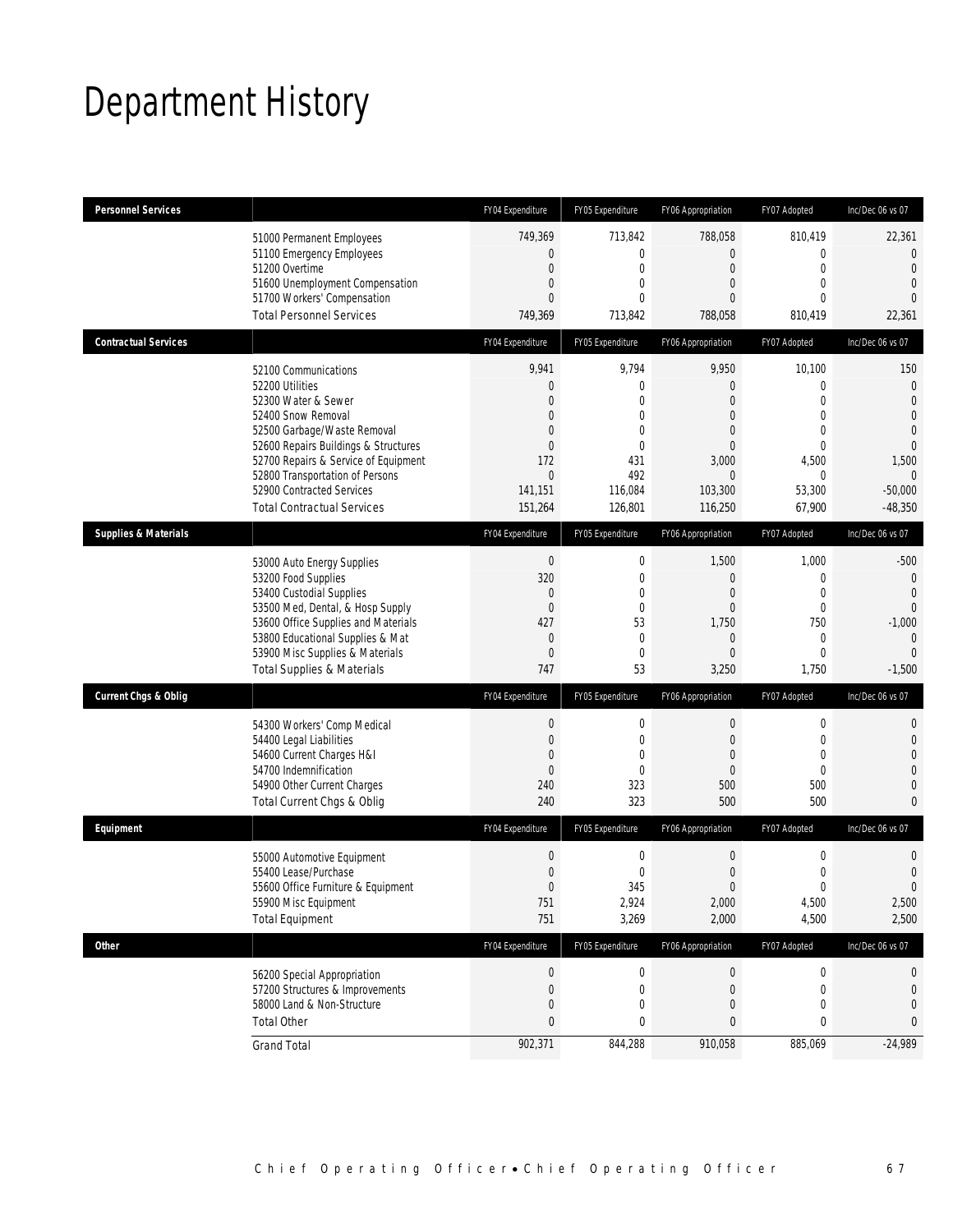# Department Personnel

| Title                                   | Grade<br>Union<br>Code | Position | FY07 Salary | Title                        | Union<br>Code | Grade | Position       | FY07 Salary |
|-----------------------------------------|------------------------|----------|-------------|------------------------------|---------------|-------|----------------|-------------|
| Deputy Director Fis Affairs             | <b>CDH</b>             |          | 118,784     | <b>Executive Assistant</b>   | EXM           | 12    |                | 100,045     |
| <b>Director Administrative Services</b> | CDH                    |          | 145,780     | <b>Executive Asst</b>        | EXM           | 10    | $\overline{2}$ | 173,839     |
| Special Assistant                       | EXM                    |          | 118,784     | Prin Admin Assistant         | <b>EXM</b>    | 8     |                | 78,143      |
|                                         |                        |          |             | Data Proc System Analyst     | <b>EXM</b>    | b     |                | 65,044      |
|                                         |                        |          |             | <b>Total</b>                 |               |       | 8              | 800,419     |
|                                         |                        |          |             | <b>Adjustments</b>           |               |       |                |             |
|                                         |                        |          |             | <b>Differential Payments</b> |               |       |                | $\theta$    |
|                                         |                        |          |             | Other                        |               |       |                | 10,000      |
|                                         |                        |          |             | Chargebacks                  |               |       |                | $\mathbf 0$ |
|                                         |                        |          |             | Salary Savings               |               |       |                | 0           |
|                                         |                        |          |             | <b>FY07 Total Request</b>    |               |       |                | 810,419     |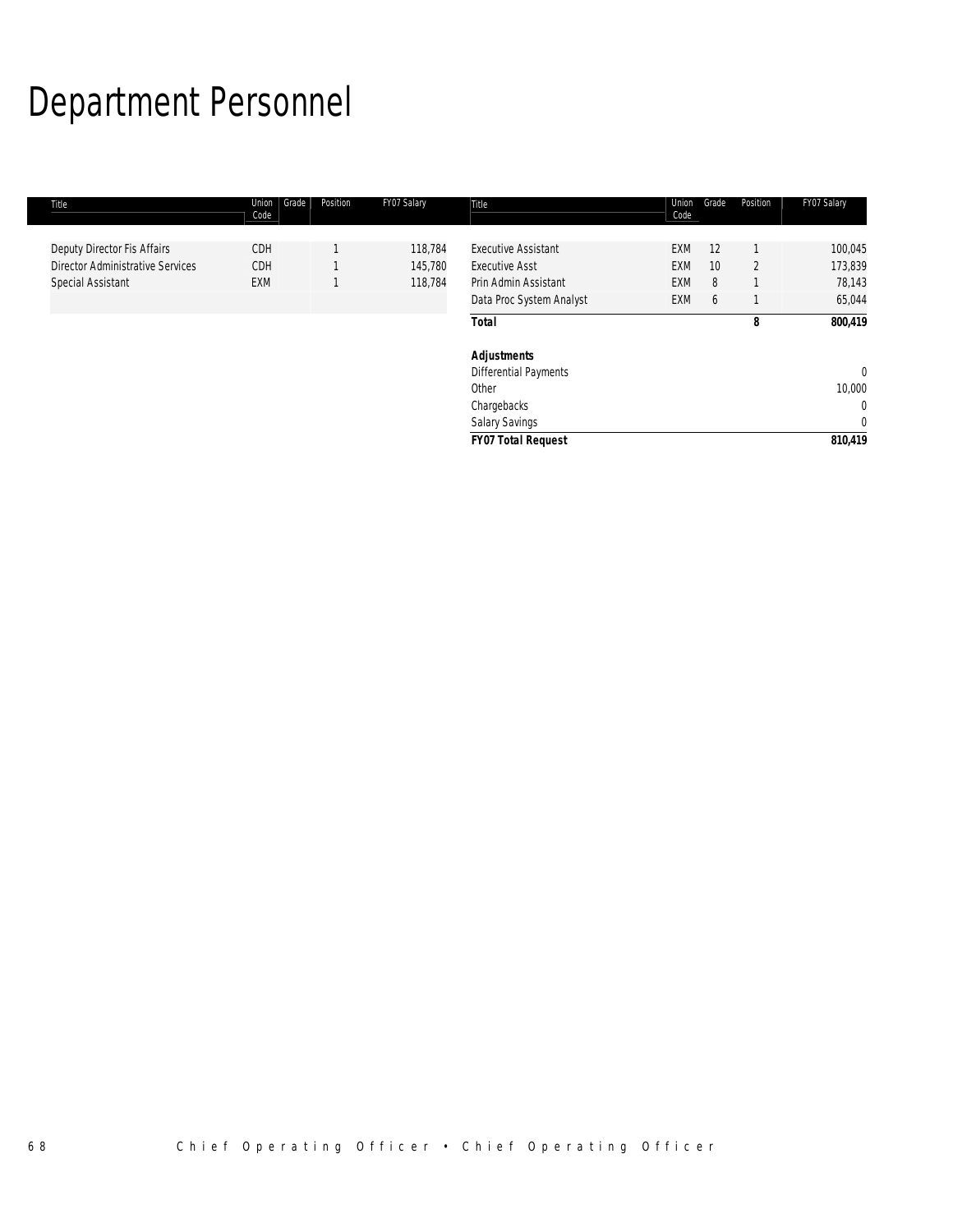# Program 1. Operations

*Dennis A. DiMarzio, Chief Operating Officer Organization: 144100* 

## *Program Description*

The Operations Program provides support for Cabinet activities. It coordinates projects and directives under the supervision of the Cabinet.

| <b>Selected Service Indicators</b>           | Actual '04         | Actual '05         | Approp '06         | Budget '07        |
|----------------------------------------------|--------------------|--------------------|--------------------|-------------------|
| Quota<br>Personnel Services<br>Non Personnel | 749.369<br>153.002 | 713,842<br>130,446 | 788.058<br>122,000 | 810.419<br>74.650 |
| Total                                        | 902,371            | 844,288            | 910.058            | 885,069           |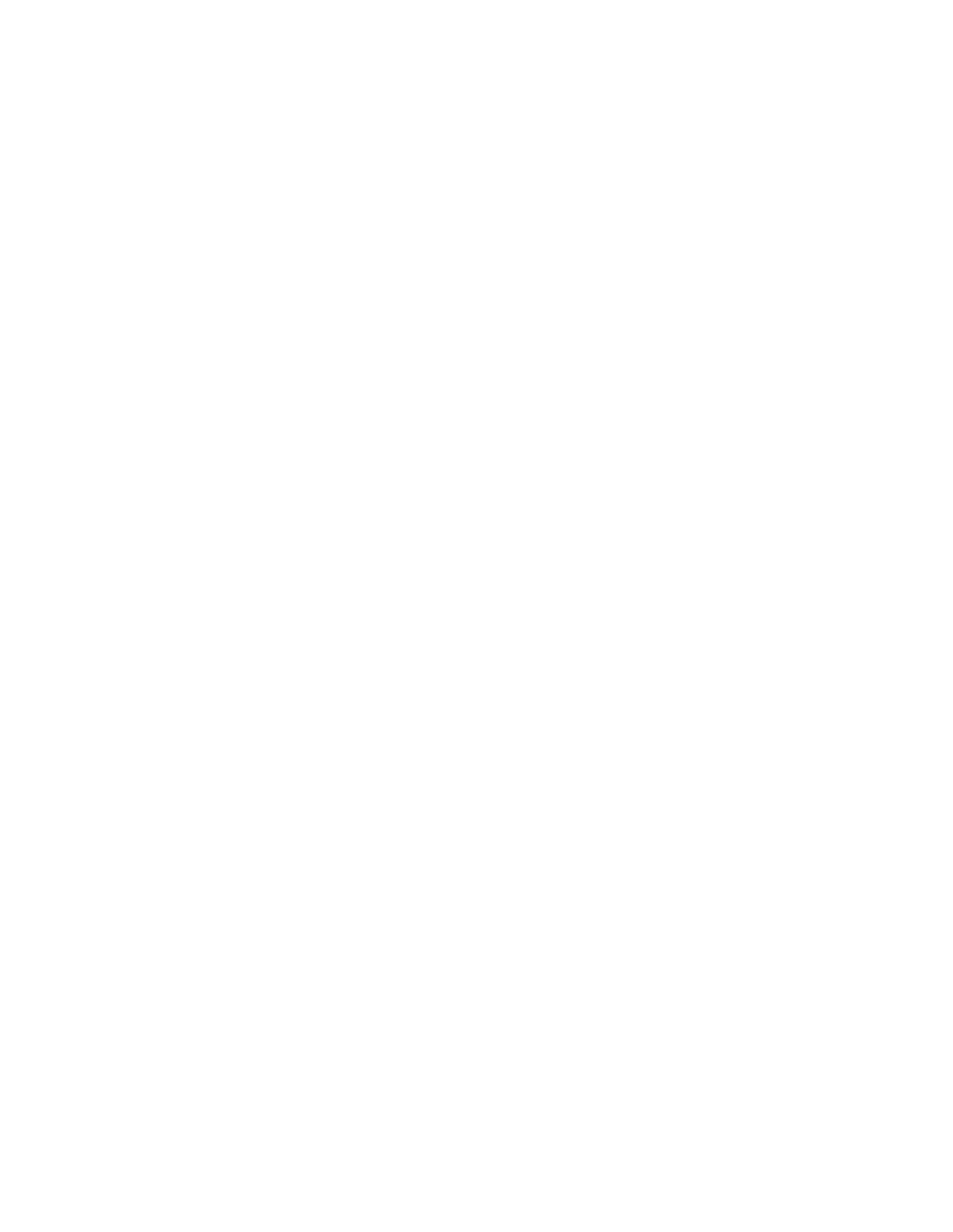# Graphic Arts Department Operating Budget

## *Paul Dennehy, Superintendent Appropriation: 145*

## *Department Mission*

The mission of the Graphic Arts Department is to supply quality, timely and reasonably priced design, prepress, printing and binding services to City Departments.

#### *FY07 Performance Objectives*

- To provide printing services at the lowest possible cost and to maintain a high level of utilization.
- To provide quality printing to all city departments.
- To provide timely printing services.

| <b>Operating Budget</b>            | Program Name                        | <b>Total Actual '04</b> | <b>Total Actual '05</b> | Total Approp '06       | <b>Total Budget '07</b> |
|------------------------------------|-------------------------------------|-------------------------|-------------------------|------------------------|-------------------------|
|                                    | Administration                      | 357.575                 | 350.592                 | 330.994                | 336,815                 |
|                                    | Production<br>Total                 | 1.034.201<br>1,391,776  | 976.808<br>1,327,400    | 1,125,001<br>1,455,995 | 1,169,920<br>1,506,735  |
|                                    |                                     |                         |                         |                        |                         |
| <b>Selected Service Indicators</b> |                                     | Actual '04              | Actual '05              | Approp '06             | Budget '07              |
|                                    | Personnel Services<br>Non Personnel | 1.172.976<br>218,800    | 1,112,552<br>214,848    | 1.182.966<br>273.029   | 1,219,561<br>287,174    |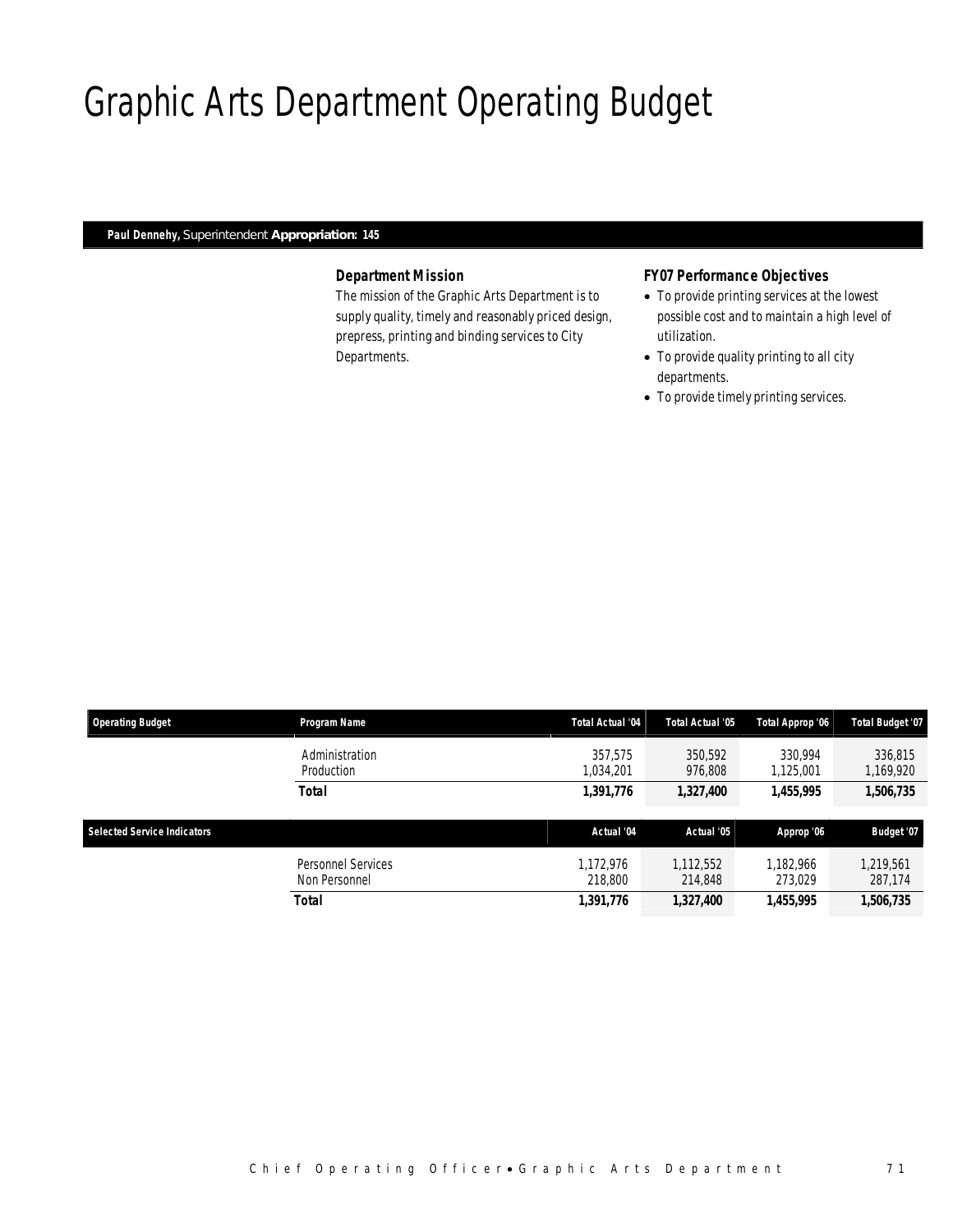# Graphic Arts Department Operating Budget



#### *Authorizing Statutes*

- Printing Plant; Union Label, CBC Ord. 5, s. 8.
- City Documents, CBC Ord. 5, s. 9.
- Departmental Charges, CBC Ord. 6, s. 6.
- Printing and Office Supplies, CBC Ord. 5, s. 116.

#### *Description of Services*

The Graphic Arts Department supplies quality, timely and reasonably priced design, typesetting, printing and binding services to City departments.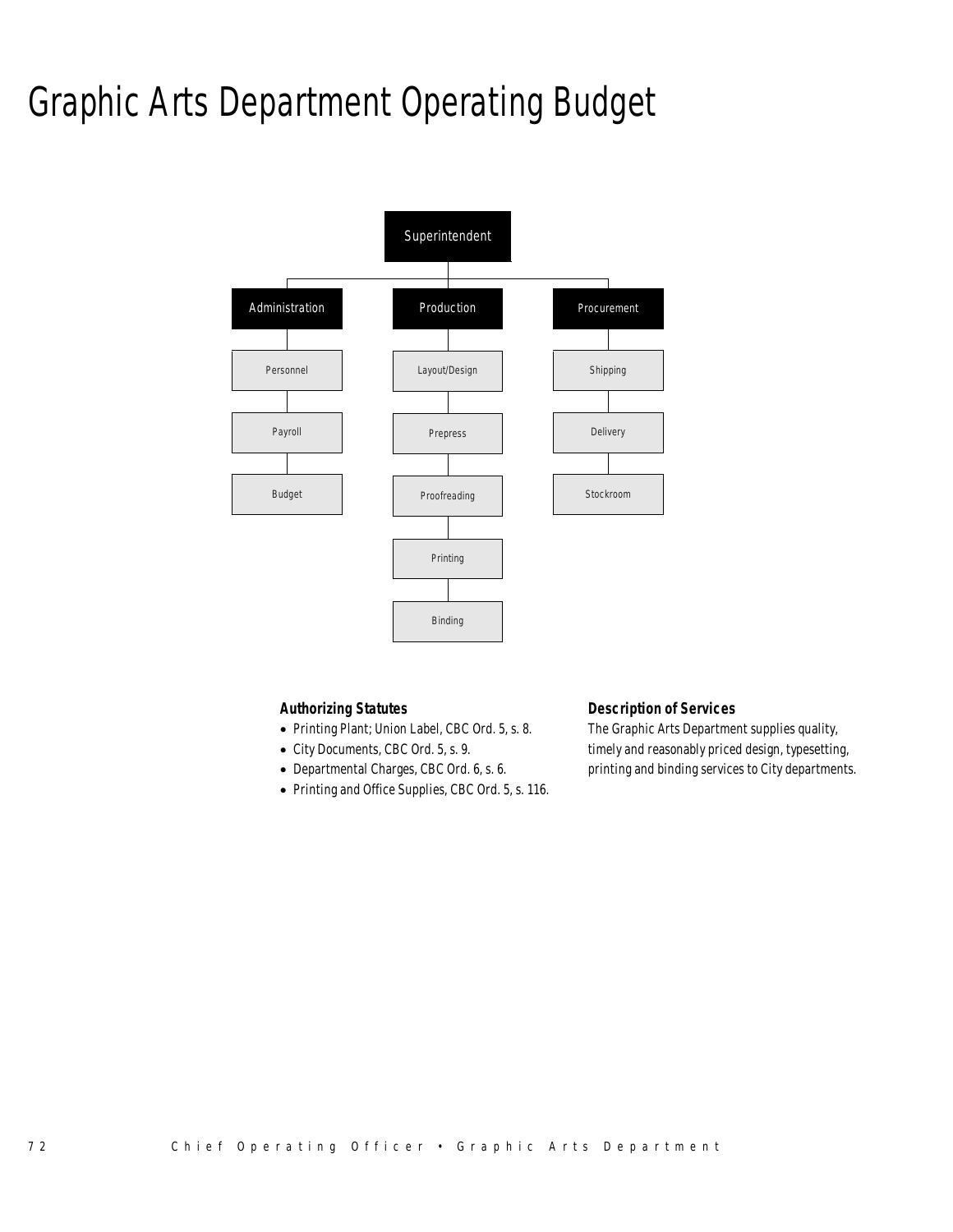# Department History

| <b>Personnel Services</b>       |                                                                                                                                                                                                                                                                                                          | FY04 Expenditure                                                                                                           | FY05 Expenditure                                                                                             | FY06 Appropriation                                                                                                                 | FY07 Adopted                                                                                                | Inc/Dec 06 vs 07                                                                                                           |
|---------------------------------|----------------------------------------------------------------------------------------------------------------------------------------------------------------------------------------------------------------------------------------------------------------------------------------------------------|----------------------------------------------------------------------------------------------------------------------------|--------------------------------------------------------------------------------------------------------------|------------------------------------------------------------------------------------------------------------------------------------|-------------------------------------------------------------------------------------------------------------|----------------------------------------------------------------------------------------------------------------------------|
|                                 | 51000 Permanent Employees<br>51100 Emergency Employees<br>51200 Overtime<br>51600 Unemployment Compensation<br>51700 Workers' Compensation<br><b>Total Personnel Services</b>                                                                                                                            | 1,156,767<br>$\mathbf 0$<br>14,425<br>$\mathbf{0}$<br>1,784<br>1,172,976                                                   | 1,069,712<br>$\mathbf 0$<br>18,841<br>11,012<br>12,986<br>1,112,551                                          | 1.167.066<br>$\mathbf{0}$<br>15,900<br>$\overline{0}$<br>$\overline{0}$<br>1,182,966                                               | 1.179.561<br>$\mathbf{0}$<br>15,000<br>$\Omega$<br>25,000<br>1,219,561                                      | 12,495<br>$\theta$<br>$-900$<br>$\overline{0}$<br>25,000<br>36,595                                                         |
| <b>Contractual Services</b>     |                                                                                                                                                                                                                                                                                                          | FY04 Expenditure                                                                                                           | FY05 Expenditure                                                                                             | FY06 Appropriation                                                                                                                 | FY07 Adopted                                                                                                | Inc/Dec 06 vs 07                                                                                                           |
|                                 | 52100 Communications<br>52200 Utilities<br>52300 Water & Sewer<br>52400 Snow Removal<br>52500 Garbage/Waste Removal<br>52600 Repairs Buildings & Structures<br>52700 Repairs & Service of Equipment<br>52800 Transportation of Persons<br>52900 Contracted Services<br><b>Total Contractual Services</b> | 8,565<br>73,699<br>$\mathbf{0}$<br>$\mathbf{0}$<br>$\mathbf{0}$<br>$\Omega$<br>67,688<br>$\mathbf{0}$<br>25,728<br>175,680 | 8,778<br>92,895<br>0<br>$\mathbf 0$<br>$\mathbf 0$<br>$\theta$<br>57,192<br>$\mathbf{0}$<br>6,156<br>165,021 | 9,000<br>86,679<br>$\overline{0}$<br>$\overline{0}$<br>$\overline{0}$<br>$\Omega$<br>70,000<br>$\overline{0}$<br>30,000<br>195,679 | 9,000<br>112,004<br>$\mathbf 0$<br>$\theta$<br>2,000<br>$\Omega$<br>70,000<br>$\Omega$<br>25,000<br>218,004 | $\mathbf 0$<br>25,325<br>$\Omega$<br>$\Omega$<br>2,000<br>$\mathbf{0}$<br>$\overline{0}$<br>$\Omega$<br>$-5,000$<br>22,325 |
| <b>Supplies &amp; Materials</b> |                                                                                                                                                                                                                                                                                                          | FY04 Expenditure                                                                                                           | FY05 Expenditure                                                                                             | FY06 Appropriation                                                                                                                 | FY07 Adopted                                                                                                | Inc/Dec 06 vs 07                                                                                                           |
|                                 | 53000 Auto Energy Supplies<br>53200 Food Supplies<br>53400 Custodial Supplies<br>53500 Med, Dental, & Hosp Supply<br>53600 Office Supplies and Materials<br>53700 Clothing Allowance<br>53800 Educational Supplies & Mat<br>53900 Misc Supplies & Materials<br><b>Total Supplies &amp; Materials</b>     | 1,177<br>$\overline{0}$<br>1,123<br>73<br>2,655<br>$\overline{0}$<br>$\overline{0}$<br>1,000<br>6,028                      | 1,245<br>$\mathbf{0}$<br>1,432<br>200<br>2,299<br>$\mathbf{0}$<br>$\mathbf{0}$<br>851<br>6,027               | 2,000<br>$\overline{0}$<br>1,500<br>200<br>3,000<br>$\overline{0}$<br>$\Omega$<br>1,000<br>7,700                                   | 2,000<br>$\theta$<br>1,500<br>300<br>3,000<br>2,200<br>$\Omega$<br>1,000<br>10,000                          | 0<br>$\overline{0}$<br>$\mathbf{0}$<br>100<br>$\theta$<br>2,200<br>$\theta$<br>$\mathbf{0}$<br>2,300                       |
| <b>Current Chgs &amp; Oblig</b> |                                                                                                                                                                                                                                                                                                          | FY04 Expenditure                                                                                                           | FY05 Expenditure                                                                                             | FY06 Appropriation                                                                                                                 | FY07 Adopted                                                                                                | Inc/Dec 06 vs 07                                                                                                           |
| Equipment                       | 54300 Workers' Comp Medical<br>54400 Legal Liabilities<br>54500 Aid To Veterans<br>54600 Current Charges H&I<br>54900 Other Current Charges<br>Total Current Chgs & Oblig                                                                                                                                | 473<br>$\overline{0}$<br>$\mathbf 0$<br>$\overline{0}$<br>3,989<br>4,462<br>FY04 Expenditure                               | 3,010<br>$\mathbf{0}$<br>0<br>$\mathbf{0}$<br>4,517<br>7,527<br>FY05 Expenditure                             | $\mathbf 0$<br>$\overline{0}$<br>$\overline{0}$<br>$\Omega$<br>3,650<br>3,650<br>FY06 Appropriation                                | $\mathbf 0$<br>$\Omega$<br>$\overline{0}$<br>$\Omega$<br>4,170<br>4,170<br>FY07 Adopted                     | 0<br>$\mathbf{0}$<br>$\mathbf{0}$<br>$\theta$<br>520<br>520<br>Inc/Dec 06 vs 07                                            |
|                                 | 55000 Automotive Equipment<br>55400 Lease/Purchase                                                                                                                                                                                                                                                       | $\boldsymbol{0}$<br>$\Omega$                                                                                               | $\mathbf 0$<br>$\Omega$                                                                                      | $\boldsymbol{0}$<br>$\Omega$                                                                                                       | $\boldsymbol{0}$<br>$\theta$                                                                                | $\mathbf 0$<br>$\Omega$                                                                                                    |
|                                 | 55600 Office Furniture & Equipment<br>55900 Misc Equipment<br><b>Total Equipment</b>                                                                                                                                                                                                                     | $\boldsymbol{0}$<br>$\overline{0}$<br>0                                                                                    | $\mathbf 0$<br>0<br>0                                                                                        | $\mathbf 0$<br>0<br>0                                                                                                              | $\mathbf 0$<br>$\mathbf 0$<br>0                                                                             | $\mathbf 0$<br>0<br>$\bf{0}$                                                                                               |
| Other                           |                                                                                                                                                                                                                                                                                                          | FY04 Expenditure                                                                                                           | FY05 Expenditure                                                                                             | FY06 Appropriation                                                                                                                 | FY07 Adopted                                                                                                | Inc/Dec 06 vs 07                                                                                                           |
|                                 | 56200 Special Appropriation<br>57200 Structures & Improvements<br>58000 Land & Non-Structure<br><b>Total Other</b>                                                                                                                                                                                       | 32,632<br>0<br>$\mathbf{0}$<br>32,632                                                                                      | 36,273<br>0<br>$\Omega$<br>36,273                                                                            | 66,000<br>$\mathbf 0$<br>$\overline{0}$<br>66,000                                                                                  | 55,000<br>0<br>$\Omega$<br>55,000                                                                           | $-11,000$<br>$\mathbf 0$<br>$\mathbf{0}$<br>$-11,000$                                                                      |
|                                 | <b>Grand Total</b>                                                                                                                                                                                                                                                                                       | 1,391,778                                                                                                                  | 1,327,399                                                                                                    | 1,455,995                                                                                                                          | 1,506,735                                                                                                   | 50,740                                                                                                                     |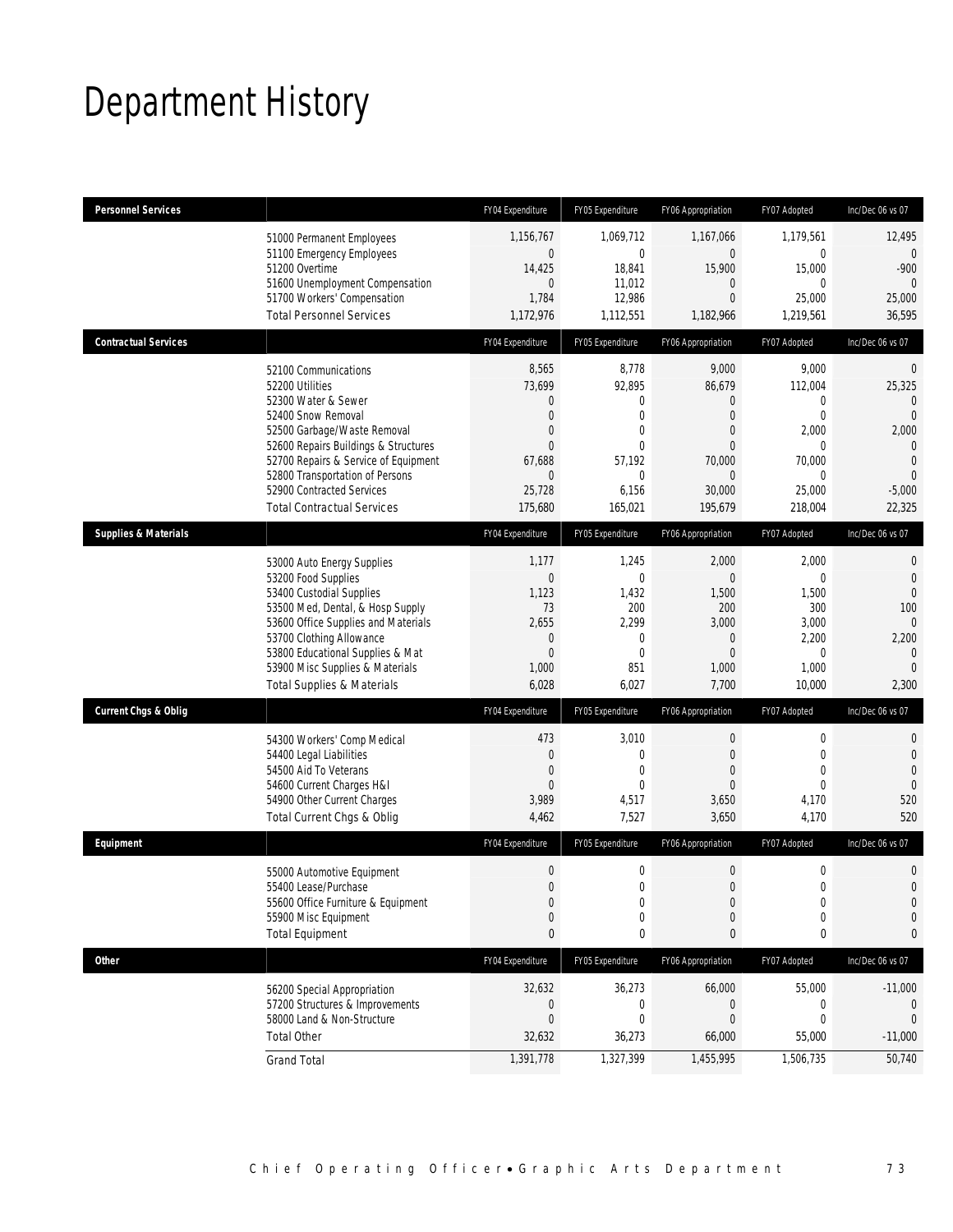# Department Personnel

| Title                           | Union<br>Code | Grade | Position | FY07 Salary | Title                          | Union<br>Code   | Grade | Position | FY07 Salary |
|---------------------------------|---------------|-------|----------|-------------|--------------------------------|-----------------|-------|----------|-------------|
|                                 |               |       |          |             |                                |                 |       |          |             |
| Superintendent Printing         | EXM           | 12    |          | 100,045     | Offset Pressman & Camera Oper  | <b>NPP</b>      |       | 3        | 155,321     |
| Apprentice Compositor           | <b>TGU</b>    |       |          | 30,832      | Offset Pressman/Camera Op 40"C | <b>NPP</b>      |       |          | 58,033      |
| Apprentice Pressman             | <b>NPP</b>    |       |          | 24,436      | Working Foreman Binder         | GR1             |       |          | 56,226      |
| Asst Sheet Stockman & Layout Ma | GR1           |       |          | 56,226      | Working Foreman Pressroom      | GRA             |       |          | 60,416      |
| Bookbinder                      | GR1           |       | 5        | 224,410     | Working Foreman Printing       | TGU             |       |          | 59,846      |
| Cylinder Pressman               | <b>NPP</b>    |       | 3        | 133,541     | <b>Admin Secretary</b>         | SU4             | 14    |          | 40,378      |
| Foreman-Pressroom               | <b>NPP</b>    |       |          | 65,854      | Maint Mech Mch Rp              | SU <sub>4</sub> | 12L   |          | 40,787      |
| General Foreman                 | TGU           |       |          | 77,827      | Mot Equip Oper & Lbr-Print     | <b>NPP</b>      | 81    |          | 25,889      |
| <b>Head Proofreader</b>         | <b>TGU</b>    |       |          | 59,846      | Prin Admin Assistant           | SF <sub>1</sub> | 8     |          | 78,143      |
| Head Sht Stkmn & Layout Man     | GR1           |       |          | 63,476      | Sr Data Proc System Analyst    | SE <sub>1</sub> | 8     |          | 78,143      |
| Offset Compositor               | <b>TGU</b>    |       | 3        | 157,236     | Sr Research Analyst            | SE <sub>1</sub> | 6     |          | 65,044      |
|                                 |               |       |          |             | <b>Total</b>                   |                 |       | 32       | 1,711,956   |
|                                 |               |       |          |             | <b>Adjustments</b>             |                 |       |          |             |
|                                 |               |       |          |             | <b>Differential Payments</b>   |                 |       |          |             |

Other 22,487

*FY07 Total Request 1,179,561*

Chargebacks -500,000<br>Salary Savings -44,882 Salary Savings -44,882<br>
FY07 Total Request 1,179,561

|  |  |  | Chief Operating Officer • Graphic Arts Department |
|--|--|--|---------------------------------------------------|
|--|--|--|---------------------------------------------------|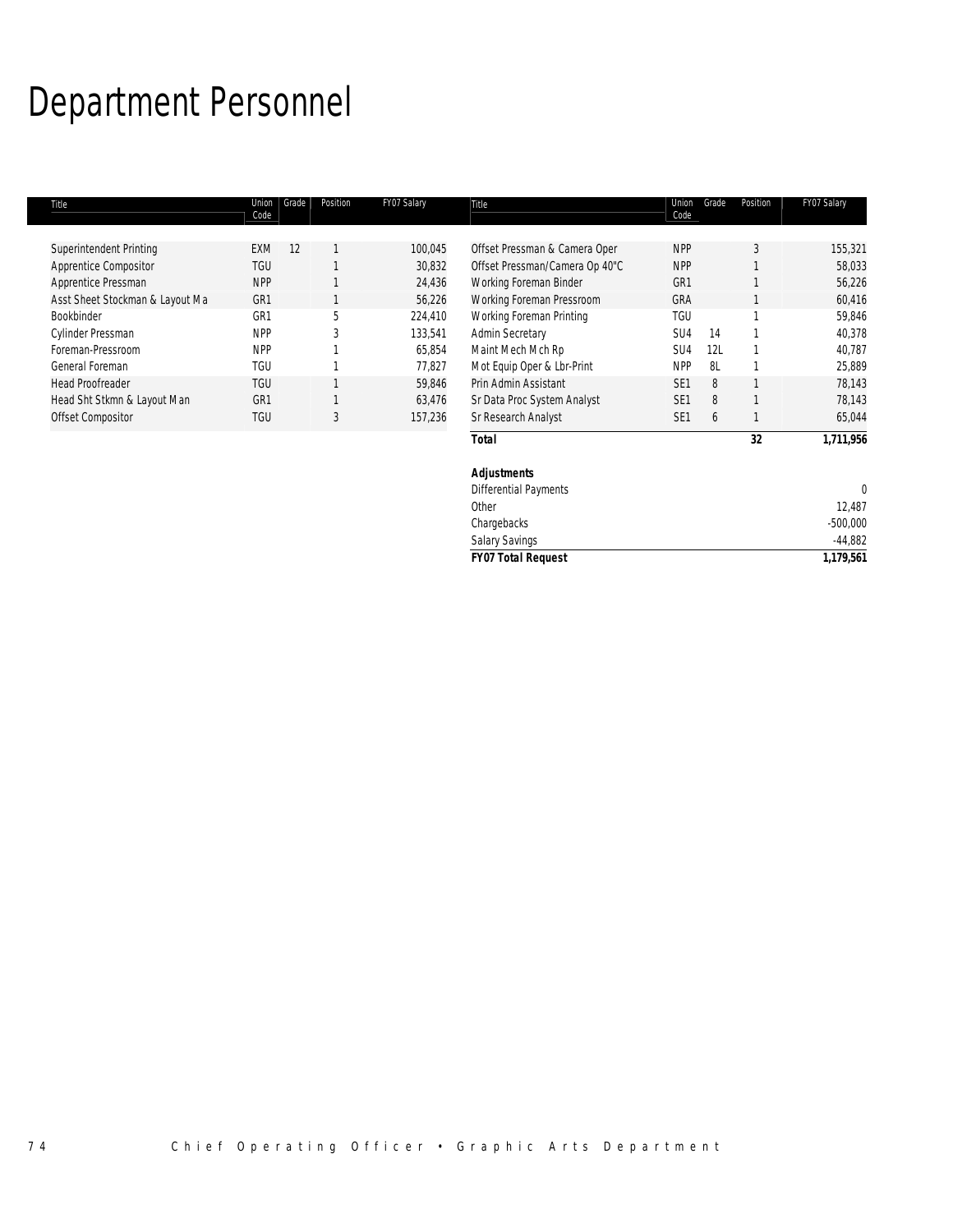# Program 1. Administration

## *Paul Dennehy, Manager Organization: 145100*

#### *Program Description*

The Administration Program provides overall management, and financial and clerical services to the department. It develops budget estimates, maintains department records, prepares weekly payrolls, and submits billing for printing services. This section procures the materials needed for printing and maintains the physical plant.

## *Program Objectives*

• To provide printing services at the lowest possible cost and to maintain a high level of utilization.

| Program Outcomes                   |                                                           | Actual '04             | Actual '05             | Projected '06         | <b>PLOS '07</b>      |
|------------------------------------|-----------------------------------------------------------|------------------------|------------------------|-----------------------|----------------------|
|                                    | Department chargebacks as a % of direct<br>operating cost | 40%                    | 44%                    | 46%                   | 45%                  |
| <b>Selected Service Indicators</b> |                                                           | Actual '04             | Actual '05             | Approp '06            | Budget '07           |
|                                    | Quota<br>Personnel Services<br>Non Personnel              | b<br>344,770<br>12,804 | 5<br>336,925<br>13,667 | h<br>321.994<br>9.000 | 327,815<br>9,000     |
|                                    | <b>Total</b>                                              | 357,575                | 350,592                | 330,994               | 336,815              |
|                                    | Department chargebacks<br>Direct operating costs          | 645.625<br>1,624,793   | 725,000<br>1,650,000   | 612.747<br>1,482,033  | 740,000<br>1,650,000 |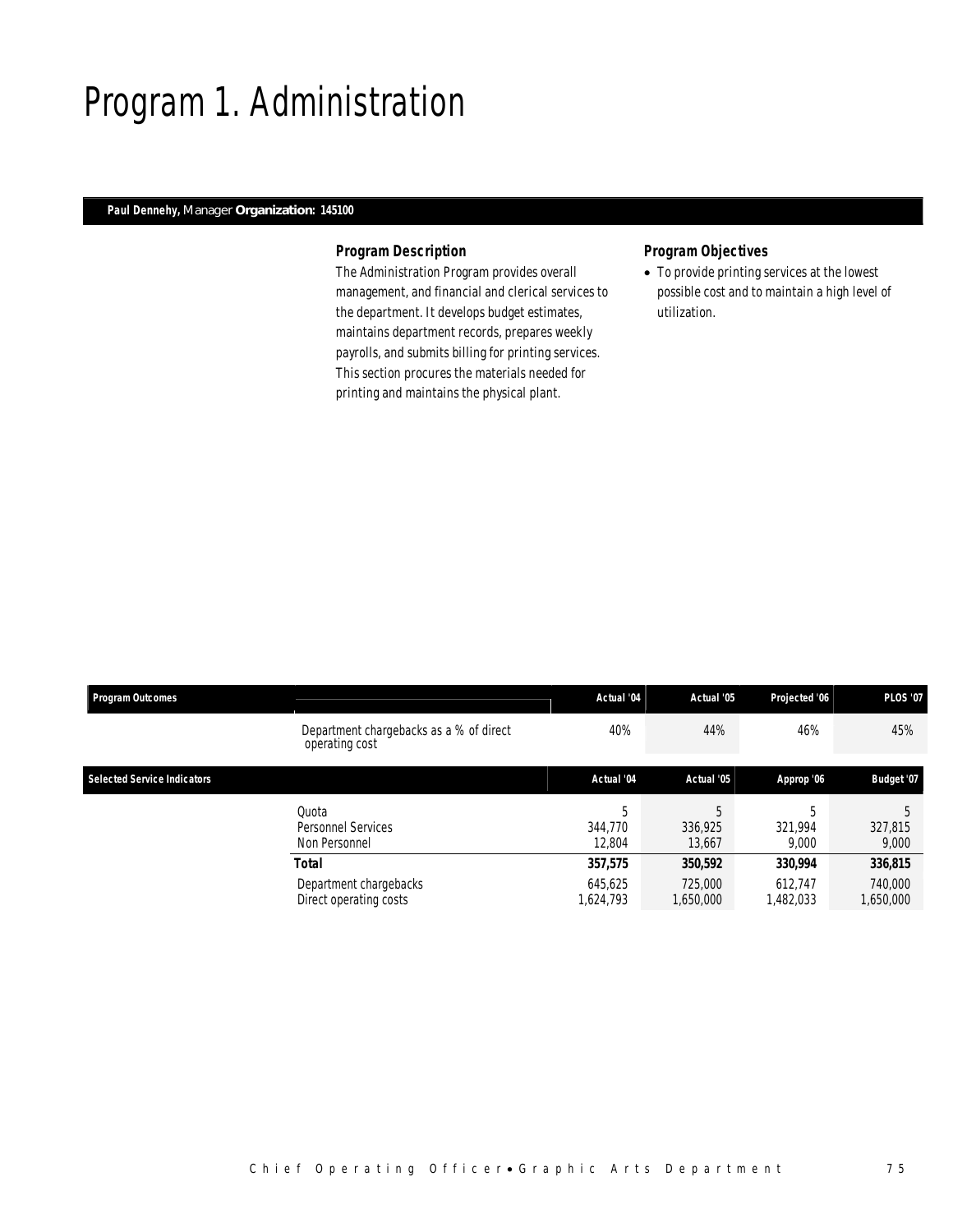## Program 2. Production

### *Brian Leard, Manager Organization: 145200*

#### *Program Description*

The Production Program is responsible for layout, design, press room operations, and binding of finished materials. The program allocates paper stock and other supplies, assigns jobs, oversees shipping and delivery of orders, and ensures the quality of printed materials.

## *Program Objectives*

- To provide quality printing to all city departments.
- To provide timely printing services.

| Program Outcomes                   |                                                                      | Actual '04               | Actual '05               | Projected '06            | <b>PLOS '07</b>          |
|------------------------------------|----------------------------------------------------------------------|--------------------------|--------------------------|--------------------------|--------------------------|
|                                    | Overall level of satisfaction; average of graded<br>survey responses | 96%                      | 98%                      | 97%                      | 97%                      |
|                                    | % of jobs completed by client deadline                               | 97%                      | 97%                      | 97%                      | 97%                      |
| <b>Selected Service Indicators</b> |                                                                      | Actual '04               | Actual '05               | Approp '06               | Budget '07               |
|                                    | Quota<br>Personnel Services<br>Non Personnel                         | 28<br>828,206<br>205.996 | 28<br>775.627<br>201,181 | 27<br>860.972<br>264,029 | 27<br>891,746<br>278,174 |
|                                    | Total                                                                | 1,034,201                | 976,808                  | 1,125,001                | 1,169,920                |
|                                    | Surveys distributed<br>Total printing jobs completed                 | 1.285<br>1,285           | .625<br>1,700            | 1.824<br>1,824           | 1,843<br>1,900           |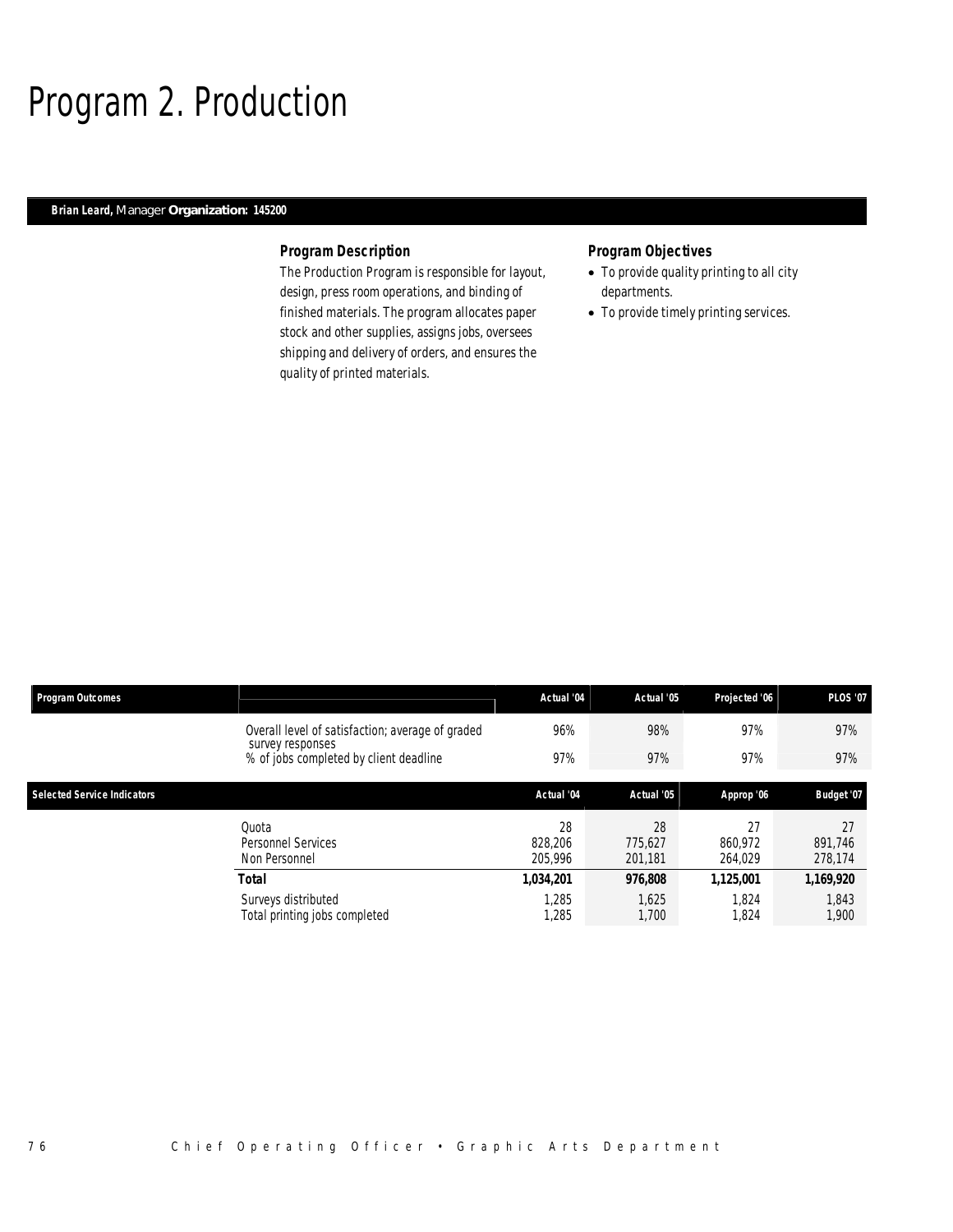# Health Insurance Operating Budget

### *Appropriation: 148*

## *Department Mission*

The Health Insurance appropriation provides funding for a variety of health insurance, dental care, vision care, and life insurance plans to approximately 28,500 eligible active and retired employees of the City of Boston within the guidelines of MGL Chapter 32B.

| <b>Operating Budget</b>            | Program Name       | <b>Total Actual '04</b> | Total Actual '05 | Total Approp '06 | Total Budget '07 |
|------------------------------------|--------------------|-------------------------|------------------|------------------|------------------|
|                                    | Health Insurance   | 124.956.847             | 139,104,893      | 151,576,119      | 168,525,434      |
|                                    | <b>Total</b>       | 124,956,847             | 139,104,893      | 151,576,119      | 168,525,434      |
| <b>Selected Service Indicators</b> |                    | Actual '04              | Actual '05       | Approp '06       | Budget '07       |
|                                    |                    |                         |                  |                  |                  |
|                                    |                    |                         |                  |                  |                  |
|                                    | Personnel FTE's    |                         | 0                |                  |                  |
|                                    | Personnel Services |                         | 0                |                  |                  |
|                                    | Non Personnel      | 124,956,847             | 139,104,893      | 151,576,119      | 168,525,434      |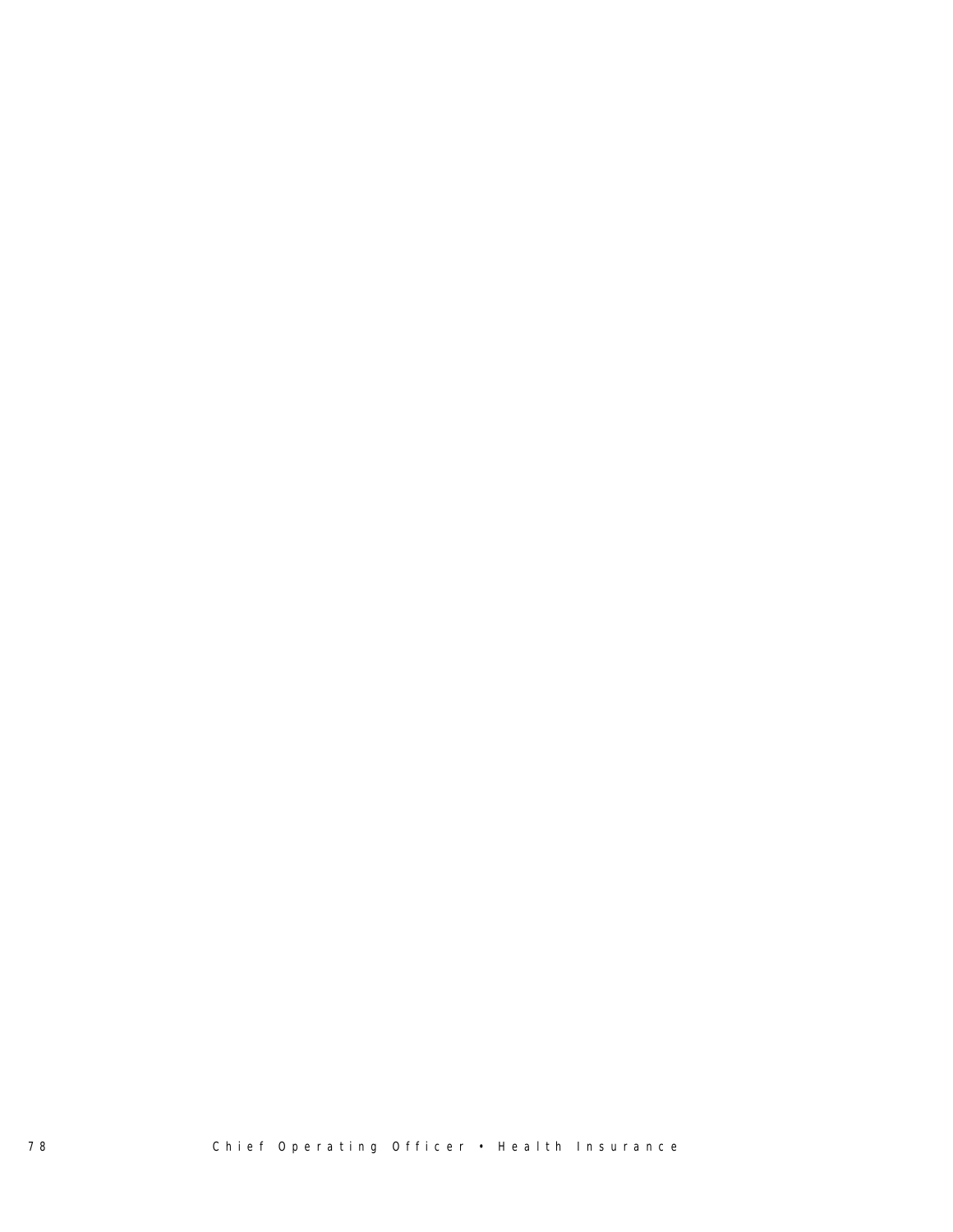# Human Resources Operating Budget

#### *Vivian Leonard, Director Appropriation: 142*

### *Department Mission*

The mission of the Office of Human Resources is to help departments attract, motivate, retain, manage, and develop qualified and productive employees. The Office also provides unemployment benefits where necessary, as well as health and life insurance and workers' compensation benefits.

### *FY07 Performance Objectives*

- To return injured employees to work as soon as possible.
- To process injury claims promptly.
- To reduce medical and indemnity costs associated with workers' compensation claims.
- To track all city-wide promotions by race, gender, and salary on a monthly basis.
- To track all new hires by race, gender and salary on a monthly basis.
- To inform City employees of services available through EAP.
- To provide immediate and appropriate response to employees seeking assistance through EAP.
- To reduce sick leave usage by 5% (non public safety/BPS).
- To recruit and sustain a workforce that reflects Boston's diverse population.

| <b>Operating Budget</b>            | Program Name                                                                                                   | <b>Total Actual '04</b>                              | Total Actual '05                                    | Total Approp '06                                     | Total Budget '07                                      |
|------------------------------------|----------------------------------------------------------------------------------------------------------------|------------------------------------------------------|-----------------------------------------------------|------------------------------------------------------|-------------------------------------------------------|
|                                    | Personnel<br>Affirmative Action<br>Health Benefits & Insurance<br>Employee Assistance<br>Workers' Compensation | .065.170<br>158.835<br>454,233<br>182,343<br>692.878 | 990.551<br>169.702<br>458.363<br>197.608<br>751.314 | 1.181.845<br>82.115<br>505.156<br>209.753<br>791.214 | 1,196,565<br>180.629<br>494.078<br>152,305<br>818,225 |
|                                    | Total                                                                                                          | 2,553,459                                            | 2,567,538                                           | 2,770,083                                            | 2,841,802                                             |
| <b>Selected Service Indicators</b> |                                                                                                                | Actual '04                                           | Actual '05                                          | Approp '06                                           | <b>Budget '07</b>                                     |

| Selected Selvice Indicators |                                     | нсшаг и4             | нсшаг из             | <i>Approp vo</i>     | <i>Buuqel VI</i>     |
|-----------------------------|-------------------------------------|----------------------|----------------------|----------------------|----------------------|
|                             | Personnel Services<br>Non Personnel | 2,355,695<br>197.764 | 2,386,490<br>181.048 | 2.589.488<br>180.595 | 2,661,206<br>180,596 |
|                             | Total                               | 2,553,459            | 2,567,538            | 2.770.083            | 2,841,802            |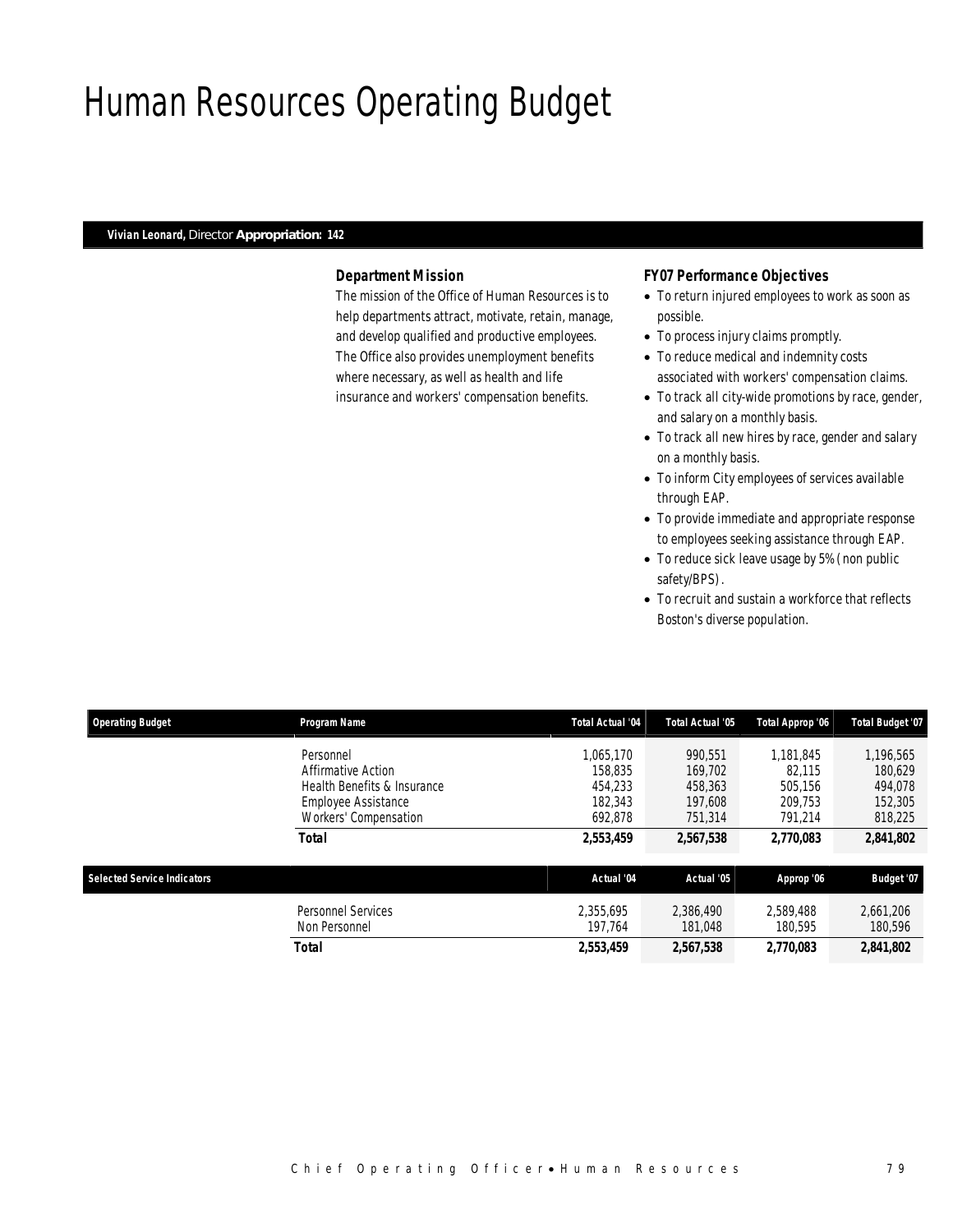# Human Resources Operating Budget



### *Authorizing Statutes*

- Civil Service, MGLA c. 31, as amended.
- Collective Bargaining, CBC St. 6, s. 202.
- Compensation of Employees; CBC St. 4, s. 12; CBC Ord. 5, s. 112.
- Employees Subject to Civil Service Laws, CBC St. 5, s. 110.
- Duties of Supervisor of Personnel, CBC Ord. 5, s. 6.
- Generally, MGLA c. 152.
- County Employees Salary Classification, MGLA c. 35, s.56.
- Third Parties; Subrogation, MGLA c. 152, s. 15.
- Group Insurance Plan to Municipalities, MGLA c. 32B, s.1-17.
- Operation As Self-Insurer, MGLA c. 152, s. 25.
- Second Injury Reimbursement, MGLA c. 152, s. 37.
- Special Fund; Trust Fund; Assessment Base and Rates; Payments; Reports; Audits, MGLA c. 152, s. 65.

#### *Description of Services*

Human Resources supplies departments with systems with which to manage hiring, compensation, and promotion. It pursues good labor relations, monitors unemployment benefits, and conducts affirmative action and recruitment programs as well as a full range of training programs. Additionally, the Department operates elements of the City's risk management program including employee assistance and managing attendance. As a direct service to both active and retired employees, the Department provides comprehensive and economical health insurance and life insurance, as well as access to all records.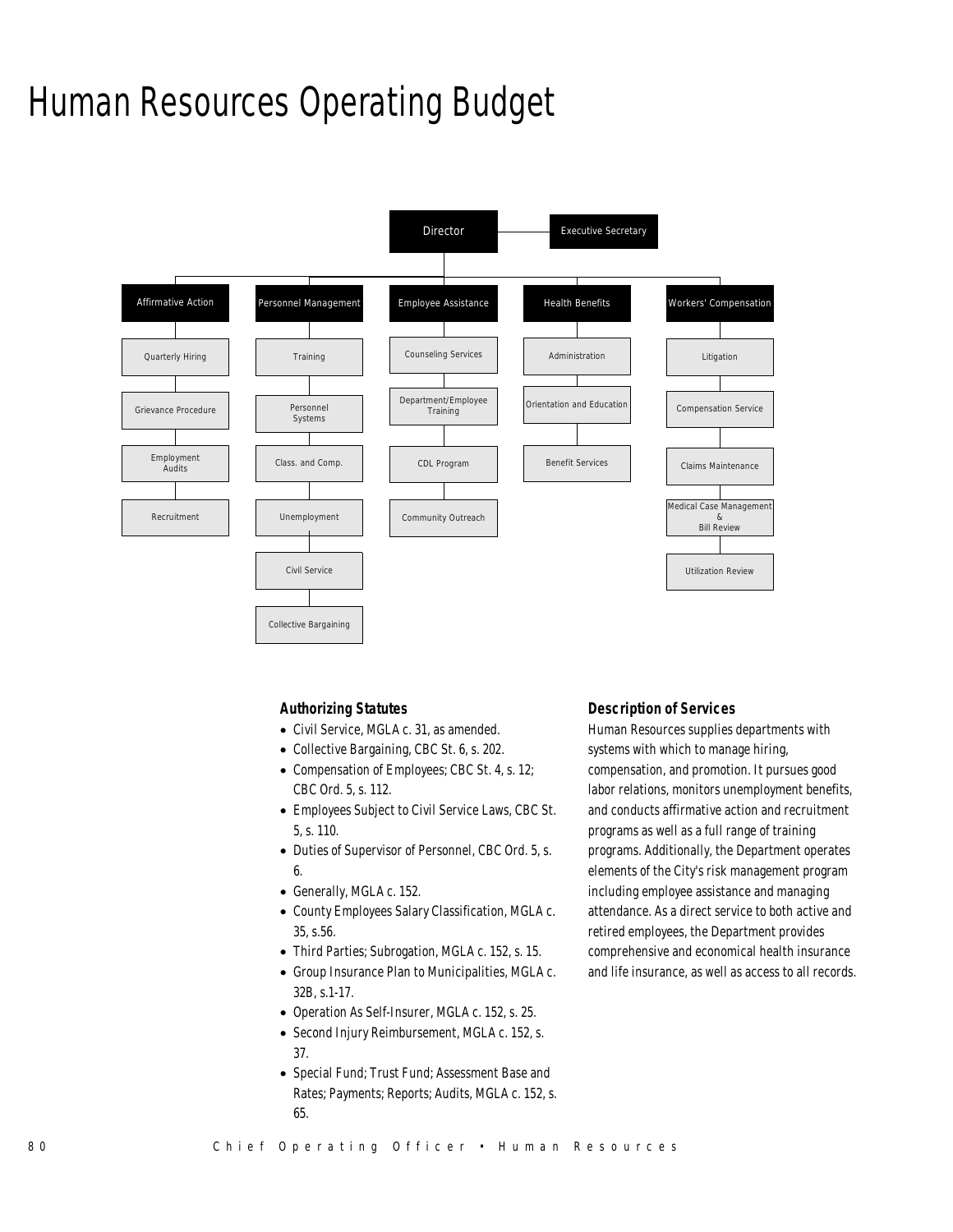# Department History

| <b>Personnel Services</b>       |                                                                                                                                                                                                                                                                                                          | FY04 Expenditure                                                                                                                 | FY05 Expenditure                                                                                                   | FY06 Appropriation                                                                                                              | FY07 Adopted                                                                                                            | Inc/Dec 06 vs 07                                                                                                                  |
|---------------------------------|----------------------------------------------------------------------------------------------------------------------------------------------------------------------------------------------------------------------------------------------------------------------------------------------------------|----------------------------------------------------------------------------------------------------------------------------------|--------------------------------------------------------------------------------------------------------------------|---------------------------------------------------------------------------------------------------------------------------------|-------------------------------------------------------------------------------------------------------------------------|-----------------------------------------------------------------------------------------------------------------------------------|
|                                 | 51000 Permanent Employees<br>51100 Emergency Employees<br>51200 Overtime<br>51600 Unemployment Compensation<br>51700 Workers' Compensation<br><b>Total Personnel Services</b>                                                                                                                            | 2,325,102<br>4,634<br>233<br>25,726<br>$\mathbf{0}$<br>2,355,695                                                                 | 2,382,607<br>$\mathbf{0}$<br>$\theta$<br>3,636<br>246<br>2,386,489                                                 | 2,589,488<br>$\overline{0}$<br>$\overline{0}$<br>$\overline{0}$<br>$\overline{0}$<br>2,589,488                                  | 2,661,206<br>$\overline{0}$<br>$\overline{0}$<br>$\overline{0}$<br>$\Omega$<br>2,661,206                                | 71,718<br>0<br>$\overline{0}$<br>$\overline{0}$<br>$\Omega$<br>71,718                                                             |
| <b>Contractual Services</b>     |                                                                                                                                                                                                                                                                                                          | FY04 Expenditure                                                                                                                 | FY05 Expenditure                                                                                                   | FY06 Appropriation                                                                                                              | FY07 Adopted                                                                                                            | Inc/Dec 06 vs 07                                                                                                                  |
|                                 | 52100 Communications<br>52200 Utilities<br>52300 Water & Sewer<br>52400 Snow Removal<br>52500 Garbage/Waste Removal<br>52600 Repairs Buildings & Structures<br>52700 Repairs & Service of Equipment<br>52800 Transportation of Persons<br>52900 Contracted Services<br><b>Total Contractual Services</b> | 46,407<br>$\mathbf{0}$<br>$\mathbf{0}$<br>$\mathbf{0}$<br>$\mathbf{0}$<br>$\Omega$<br>11,825<br>$\mathbf{0}$<br>24,658<br>82,890 | 50,268<br>0<br>$\theta$<br>$\overline{0}$<br>$\mathbf{0}$<br>$\theta$<br>5,019<br>$\mathbf{0}$<br>18,875<br>74,162 | 46,000<br>$\overline{0}$<br>$\overline{0}$<br>$\mathbf{0}$<br>$\mathbf{0}$<br>$\Omega$<br>2,545<br>$\Omega$<br>21,650<br>70,195 | 46,600<br>0<br>$\overline{0}$<br>$\overline{0}$<br>$\mathbf 0$<br>$\mathbf{0}$<br>2,645<br>$\Omega$<br>19,150<br>68,395 | 600<br>$\mathbf{0}$<br>$\overline{0}$<br>$\overline{0}$<br>$\mathbf 0$<br>$\mathbf{0}$<br>100<br>$\Omega$<br>$-2,500$<br>$-1,800$ |
| <b>Supplies &amp; Materials</b> |                                                                                                                                                                                                                                                                                                          | FY04 Expenditure                                                                                                                 | FY05 Expenditure                                                                                                   | FY06 Appropriation                                                                                                              | FY07 Adopted                                                                                                            | Inc/Dec 06 vs 07                                                                                                                  |
|                                 | 53000 Auto Energy Supplies<br>53200 Food Supplies<br>53400 Custodial Supplies<br>53500 Med, Dental, & Hosp Supply<br>53600 Office Supplies and Materials<br>53800 Educational Supplies & Mat<br>53900 Misc Supplies & Materials<br><b>Total Supplies &amp; Materials</b>                                 | 46<br>$\mathbf{0}$<br>$\mathbf{0}$<br>$\mathbf{0}$<br>17,645<br>$\mathbf{0}$<br>$\overline{0}$<br>17,691                         | 26<br>$\mathbf{0}$<br>$\mathbf{0}$<br>$\mathbf{0}$<br>11,720<br>$\mathbf{0}$<br>$\mathbf{0}$<br>11,746             | $\mathbf 0$<br>$\mathbf{0}$<br>$\overline{0}$<br>$\overline{0}$<br>20,000<br>$\overline{0}$<br>$\overline{0}$<br>20,000         | 0<br>$\mathbf{0}$<br>$\overline{0}$<br>$\theta$<br>24,949<br>$\mathbf 0$<br>$\mathbf{0}$<br>24,949                      | 0<br>$\overline{0}$<br>$\overline{0}$<br>$\theta$<br>4,949<br>$\mathbf{0}$<br>$\theta$<br>4,949                                   |
| <b>Current Chgs &amp; Oblig</b> |                                                                                                                                                                                                                                                                                                          | FY04 Expenditure                                                                                                                 | FY05 Expenditure                                                                                                   | FY06 Appropriation                                                                                                              | FY07 Adopted                                                                                                            | Inc/Dec 06 vs 07                                                                                                                  |
|                                 | 54300 Workers' Comp Medical<br>54400 Legal Liabilities<br>54500 Aid To Veterans<br>54600 Current Charges H&I<br>54900 Other Current Charges<br>Total Current Chgs & Oblig                                                                                                                                | 169<br>$\overline{0}$<br>$\Omega$<br>$\overline{0}$<br>75,078<br>75,247                                                          | $\mathbf 0$<br>$\mathbf{0}$<br>$\theta$<br>$\theta$<br>76,028<br>76,028                                            | $\mathbf{0}$<br>$\mathbf{0}$<br>$\Omega$<br>$\overline{0}$<br>85,000<br>85,000                                                  | $\mathbf 0$<br>$\mathbf{0}$<br>$\Omega$<br>$\Omega$<br>85,451<br>85,451                                                 | 0<br>$\mathbf{0}$<br>$\overline{0}$<br>$\overline{0}$<br>451<br>451                                                               |
| Equipment                       |                                                                                                                                                                                                                                                                                                          | FY04 Expenditure                                                                                                                 | FY05 Expenditure                                                                                                   | FY06 Appropriation                                                                                                              | FY07 Adopted                                                                                                            | Inc/Dec 06 vs 07                                                                                                                  |
|                                 | 55000 Automotive Equipment<br>55400 Lease/Purchase<br>55600 Office Furniture & Equipment<br>55900 Misc Equipment<br><b>Total Equipment</b>                                                                                                                                                               | $\mathbf 0$<br>$\boldsymbol{0}$<br>$\Omega$<br>21,937<br>21,937                                                                  | $\mathbf 0$<br>$\mathbf{0}$<br>$\Omega$<br>19,112<br>19,112                                                        | $\boldsymbol{0}$<br>$\boldsymbol{0}$<br>$\Omega$<br>5,400<br>5,400                                                              | $\boldsymbol{0}$<br>$\mathbf 0$<br>$\cap$<br>1,801<br>1,801                                                             | 0<br>$\mathbf 0$<br>$\Omega$<br>$-3,599$<br>$-3,599$                                                                              |
| Other                           |                                                                                                                                                                                                                                                                                                          | FY04 Expenditure                                                                                                                 | FY05 Expenditure                                                                                                   | FY06 Appropriation                                                                                                              | FY07 Adopted                                                                                                            | Inc/Dec 06 vs 07                                                                                                                  |
|                                 | 56200 Special Appropriation<br>57200 Structures & Improvements<br>58000 Land & Non-Structure<br><b>Total Other</b>                                                                                                                                                                                       | $\boldsymbol{0}$<br>$\boldsymbol{0}$<br>$\mathbf{0}$<br>$\bf{0}$                                                                 | $\mathbf 0$<br>$\mathbf 0$<br>$\mathbf 0$<br>0                                                                     | $\boldsymbol{0}$<br>$\mathbf 0$<br>0<br>0                                                                                       | $\boldsymbol{0}$<br>$\mathbf 0$<br>0<br>0                                                                               | 0<br>0<br>0<br>0                                                                                                                  |
|                                 | <b>Grand Total</b>                                                                                                                                                                                                                                                                                       | 2,553,460                                                                                                                        | 2,567,537                                                                                                          | 2,770,083                                                                                                                       | 2,841,802                                                                                                               | 71,719                                                                                                                            |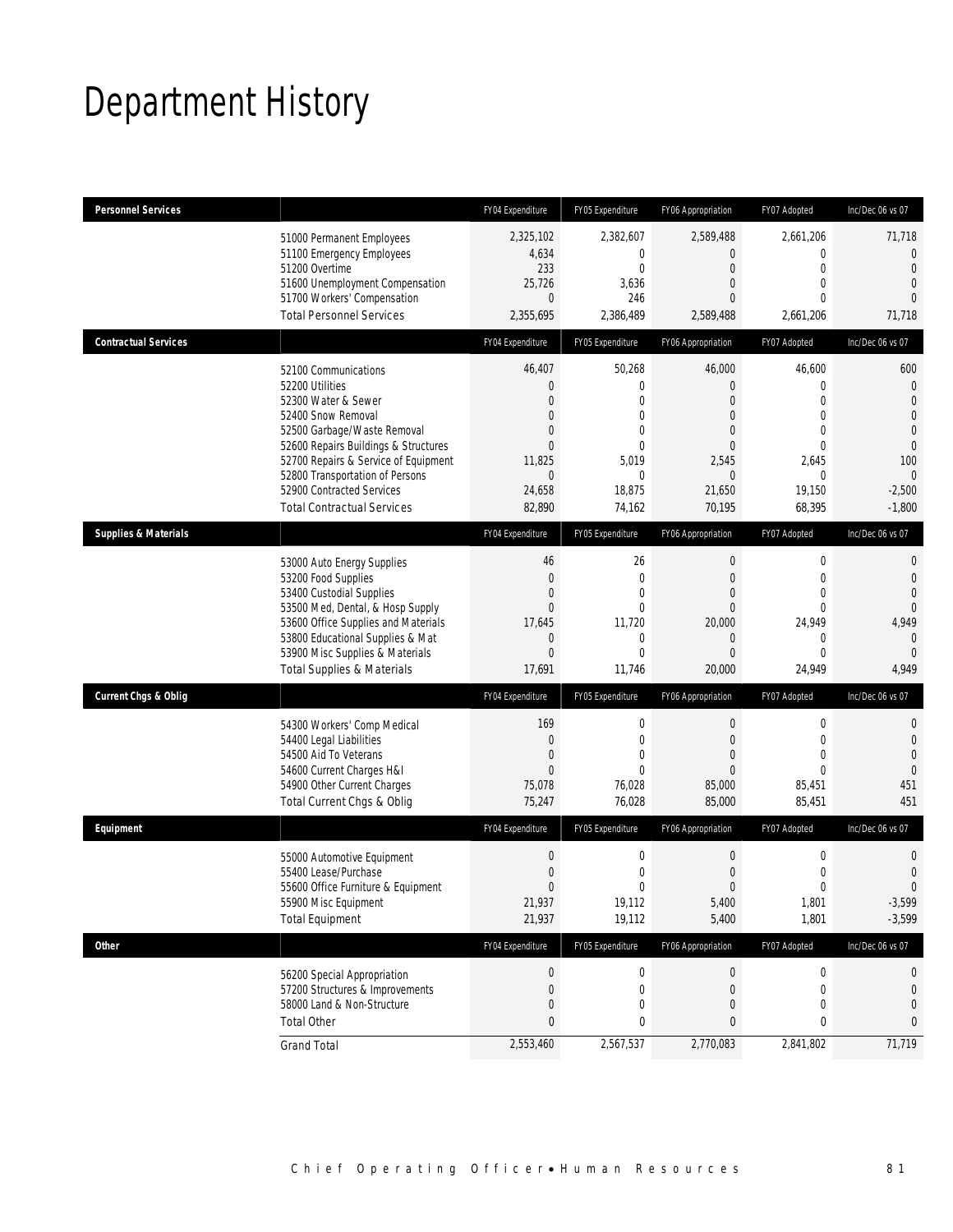# Department Personnel

| Title                           | Union<br>Code   | Grade | Position       | FY07 Salary | Title                                | Union<br>Code   | Grade          | Position | FY07 Salary |
|---------------------------------|-----------------|-------|----------------|-------------|--------------------------------------|-----------------|----------------|----------|-------------|
|                                 |                 |       |                |             |                                      |                 |                |          |             |
| Supervisor Personnel            | CDH             |       |                | 107,985     | Sr Admin Asst                        | SU4             | 14             |          | 35,207      |
| Pr Admin Asst                   | <b>EXM</b>      | 13    |                | 104.127     | Head Clerk & Secretary               | SU4             | 13             |          | 36,726      |
| <b>Executive Asst</b>           | <b>EXM</b>      | 12    |                | 100,045     | <b>Head Account Clerk</b>            | SU <sub>4</sub> | 12             | 3        | 92,894      |
| <b>Health Insurance Coord</b>   | <b>EXM</b>      | 12    |                | 100,045     | <b>Head Clerk</b>                    | SU4             | 12             | 3        | 95,460      |
| Workers Compensation Agent      | EXM             | 11    |                | 96,395      | Principal Clerk                      | SU4             | 10             |          | 34,520      |
| Exec Asst (EAP)                 | EXM             | 9     |                | 83,629      | Centrex Telephone Operator           | SU4             | 9              |          | 30,587      |
| Pr Administrative Asst          | EXM             | 9     |                | 83,941      | Prin Admin Asst                      | SE <sub>1</sub> | 9              |          | 67,906      |
| Sr Admin Anlayst                | EXM             | 9     |                | 83,941      | Emp Dev Coord-Supv Pers              | SE <sub>1</sub> | 8              |          | 78,143      |
| <b>Supervising Claims Agent</b> | EXM             | 9     |                | 63,925      | Prin Admin Assistant                 | SE <sub>1</sub> | 8              | 2        | 155,989     |
| Asst Corp Counsel III           | EXM             | 8     |                | 64,928      | Sr Admin Assistant                   | SE <sub>1</sub> | 8              | 2        | 156,287     |
| Alcoholism Coordinator I        | SU4             | 18    |                | 67,045      | Pr Admin Asst                        | SE <sub>1</sub> | $\overline{7}$ |          | 71,486      |
| Personnel Assistant             | SU4             | 17    | $\overline{4}$ | 235,549     | Senior Administrative Assistant      | SE <sub>1</sub> | $\overline{7}$ |          | 71,486      |
| <b>Supervisor Mgmt Services</b> | SU4             | 17    | $\overline{2}$ | 106,229     | Data Proc System Analyst             | SE <sub>1</sub> | 6              |          | 65,044      |
| Alcoholism Coordinator          | SU4             | 16    |                | 55,106      | Senior Administrative Asst           | SE <sub>1</sub> | 6              |          | 65,044      |
| Admin Assistant                 | SU <sub>4</sub> | 15    |                | 50,949      | Sr Admin Assistant                   | SE <sub>1</sub> | 6              | 2        | 124,013     |
| Admin Analyst                   | SU4             | 14    |                | 45,293      | <b>Utilization Review Specialist</b> | SE <sub>1</sub> | 6              |          | 51,022      |
| <b>Admin Secretary</b>          | SU4             | 14    |                | 43,115      | <b>Affirmative Action Monitor</b>    | SE <sub>1</sub> | 5              |          | 59,675      |
| Claims Invest (Unempl)          | SU4             | 14    |                | 43,115      | Personnel Analyst                    | SE <sub>1</sub> | 5              |          | 48,443      |
|                                 |                 |       |                |             | <b>Admin Secretary</b>               | SE <sub>1</sub> | 4              |          | 54,306      |
|                                 |                 |       |                |             | <b>Total</b>                         |                 |                | 48       | 2,929,601   |
|                                 |                 |       |                |             |                                      |                 |                |          |             |
|                                 |                 |       |                |             | <b>Adjustments</b>                   |                 |                |          |             |

| <b>FY07 Total Request</b> | 2,661,206  |
|---------------------------|------------|
| Salary Savings            | $-54,641$  |
| Chargebacks               | $-257,260$ |
| Other                     | 43,506     |
| Differential Payments     |            |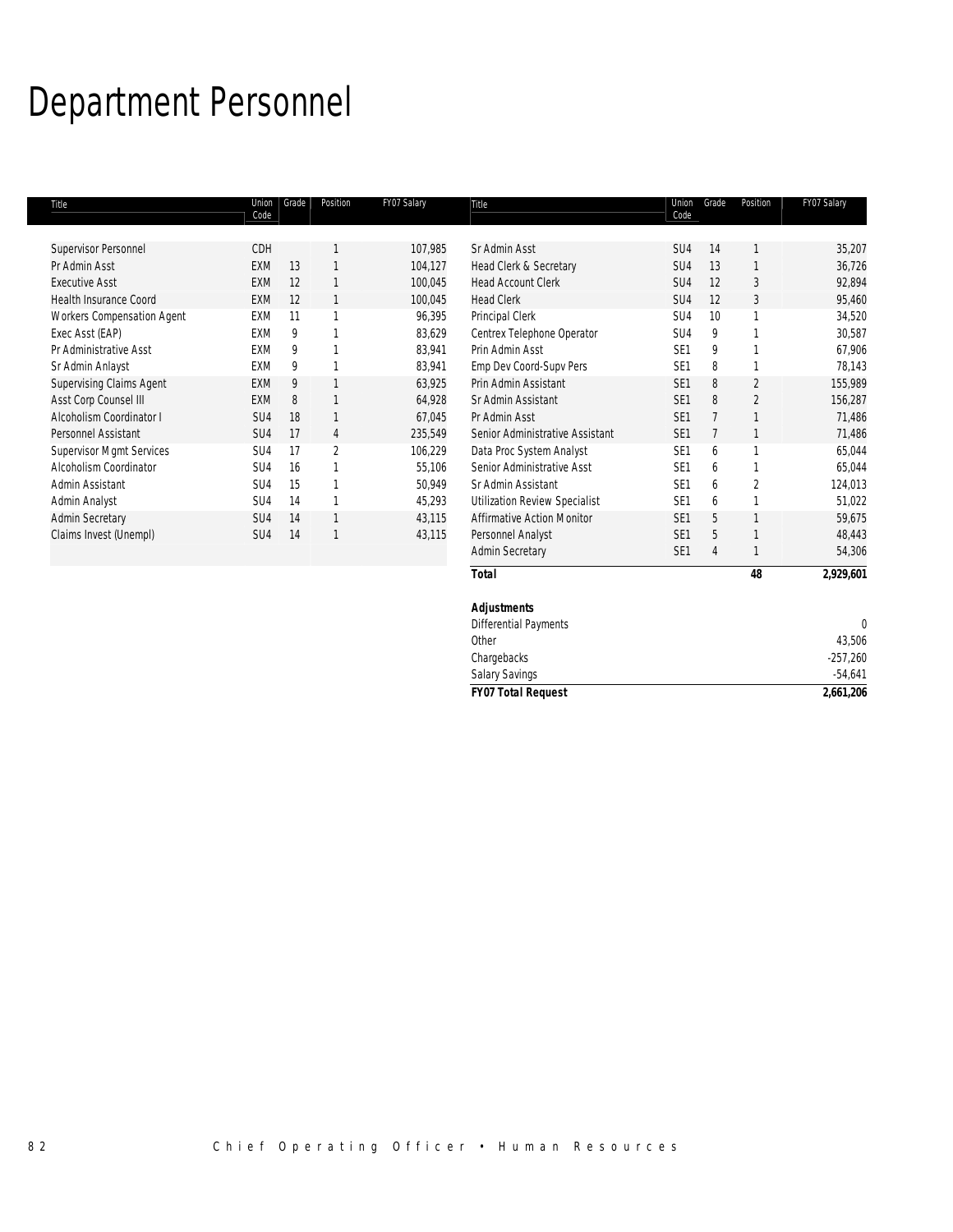## Program 1. Personnel

## *Vivian Leonard, Manager Organization: 142100*

#### *Program Description*

The Personnel Program provides personnel services to all City departments. Through Personnel, departments are provided with management systems with which to hire, classify, compensate and promote employees, pursue good labor relations, provide unemployment benefits and, in each process, have access to relevant records. The program also carries out a variety of training and assistance programs to encourage and enhance human resource management in the City of Boston.

### *Program Objectives*

- To track all city-wide promotions by race, gender, and salary on a monthly basis.
- To track all new hires by race, gender and salary on a monthly basis.
- To reduce sick leave usage by 5% (non public safety/BPS).

| <b>Program Outcomes</b>            |                                                                                                                      | Actual '04                   | Actual '05                   | Projected '06                 | <b>PLOS '07</b>                                      |
|------------------------------------|----------------------------------------------------------------------------------------------------------------------|------------------------------|------------------------------|-------------------------------|------------------------------------------------------|
|                                    | Women promoted as a % of total city-wide<br>promotions                                                               | 40%                          | 47%                          | 20%                           | <b>TBR</b>                                           |
|                                    | People of color promoted as a % of total city-<br>wide promotions                                                    | 51%                          | 62%                          | 30%                           | <b>TBR</b>                                           |
|                                    | Women hired as a % of total new hires<br>People of color hired as a % of total new hires<br>Average sick leave usage | 52%<br>41%<br>8.7            | 47%<br>40%<br>9.7            | 47%<br>46%<br>9.8             | <b>TBR</b><br><b>TBR</b><br><b>TBR</b>               |
| <b>Selected Service Indicators</b> |                                                                                                                      | Actual '04                   | Actual '05                   | Approp '06                    | Budget '07                                           |
|                                    | Quota<br>Personnel Services<br>Non Personnel                                                                         | 18<br>949,843<br>115,326     | 17<br>884,856<br>105,695     | 18<br>1,077,345<br>104,500    | 18<br>1,090,365<br>106,200                           |
|                                    | Total                                                                                                                | 1,065,170                    | 990,551                      | 1,181,845                     | 1,196,565                                            |
|                                    | Women promoted<br>Total promotions<br>People of color promoted<br>Women hired<br>People of color hired               | 31<br>77<br>39<br>221<br>177 | 28<br>60<br>37<br>276<br>235 | 25<br>123<br>37<br>283<br>280 | <b>TBR</b><br><b>TBR</b><br><b>TBR</b><br>TBR<br>TBR |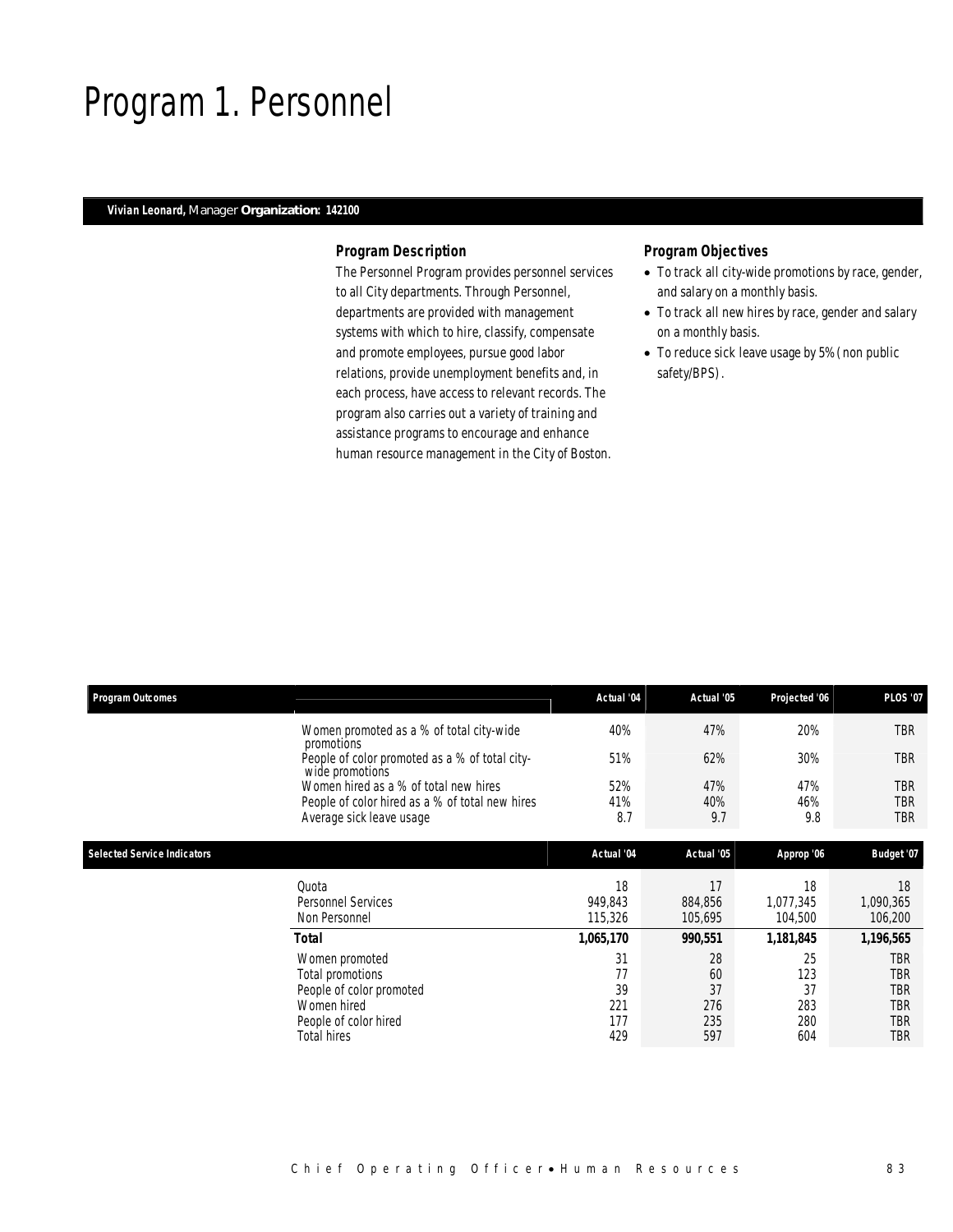# Program 2. Affirmative Action

### *Vivian Leonard, Manager Organization: 142200*

#### *Program Description*

The Affirmative Action Program is responsible for implementing the City's Affirmative Action Plan. It reviews the city's hiring practices and employment policies, audits affirmative action statistics, implements anti-harassment policies, ensures city compliance with federal and state EEO requirements and provides affirmative action assistance to all city departments.

#### *Program Objectives*

• To recruit and sustain a workforce that reflects Boston's diverse population.

| <b>Program Outcomes</b>            |                                                                                     | Actual '04     | Actual '05     | Projected '06  | <b>PLOS '07</b>   |
|------------------------------------|-------------------------------------------------------------------------------------|----------------|----------------|----------------|-------------------|
|                                    | % of city workforce which is people of color<br>% of city workforce which is female | 32.7%<br>35.9% | 33%<br>33%     | 32.9%<br>34.5% | TBR<br><b>TBR</b> |
| <b>Selected Service Indicators</b> |                                                                                     | Actual '04     | Actual '05     | Approp '06     | Budget '07        |
|                                    | Ouota<br>Personnel Services<br>Non Personnel                                        | 158,835        | 169.264<br>438 | 82.115         | 180.629           |
|                                    | Total                                                                               | 158,835        | 169,702        | 82,115         | 180,629           |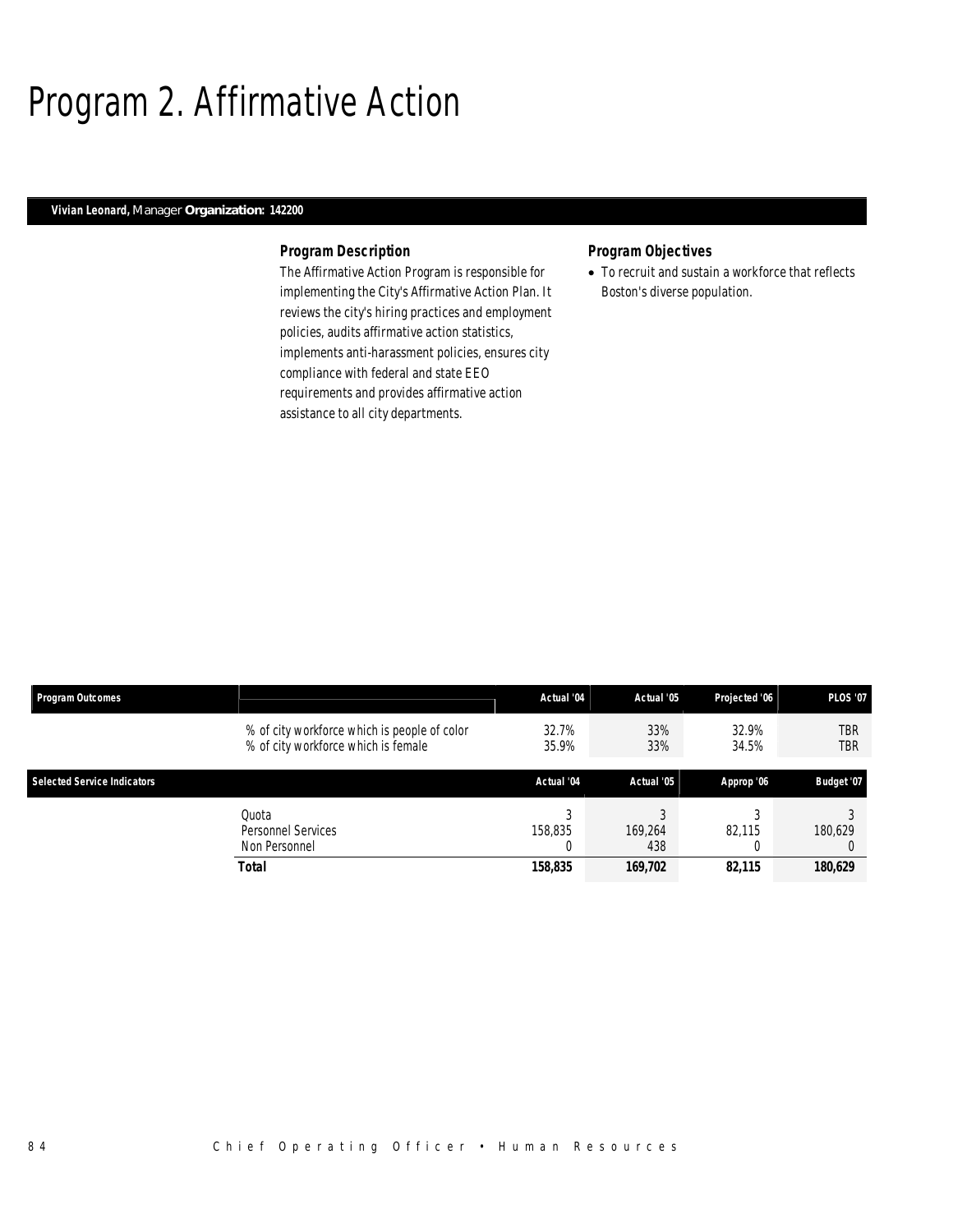## Program 3. Health Benefits & Insurance

## *Eugene Pastore, Director Organization: 142300*

#### *Program Description*

The Health Benefits and Insurance Program is responsible for providing life insurance, dental and vision care, and a variety of health insurance plans to active and retired employees of the City of Boston as efficiently and economically as possible within the guidelines of MGL Chapter 32B.

## *Program Objectives*

• To provide eligible employees and retirees with life and health insurance benefits that meet as many of their individual needs as possible at a reasonable cost to the City.

| <b>Program Outcomes</b>            |                                                                                                                                    | Actual '04                | Actual '05                | Projected '06             | <b>PLOS '07</b>           |
|------------------------------------|------------------------------------------------------------------------------------------------------------------------------------|---------------------------|---------------------------|---------------------------|---------------------------|
|                                    | % of eligible employees enrolled in life<br>insurance                                                                              | 94%                       | 98%                       | 99%                       | 99%                       |
|                                    | % of eligible employees enrolled in health<br>insurance                                                                            | 93%                       | 97%                       | 99%                       | 99%                       |
|                                    | Total HMO cost increase as a % of medical<br>inflation                                                                             | 91%                       | 100%                      | 100%                      | 83%                       |
| <b>Selected Service Indicators</b> |                                                                                                                                    | Actual '04                | Actual '05                | Approp '06                | Budget '07                |
|                                    | Quota<br><b>Personnel Services</b><br>Non Personnel                                                                                | 10<br>424.061<br>30,172   | 10<br>433,189<br>25,174   | 10<br>476,156<br>29,000   | 10<br>465,077<br>29,001   |
|                                    | Total                                                                                                                              | 454,233                   | 458,363                   | 505,156                   | 494,078                   |
|                                    | Employees enrolled in life insurance<br>Employees enrolled in health insurance<br>Employees enrolled in dental/vision benefit plan | 15,834<br>15,565<br>5,042 | 16.137<br>15,952<br>5,823 | 16.238<br>16,076<br>5,924 | 16.238<br>16,076<br>5,924 |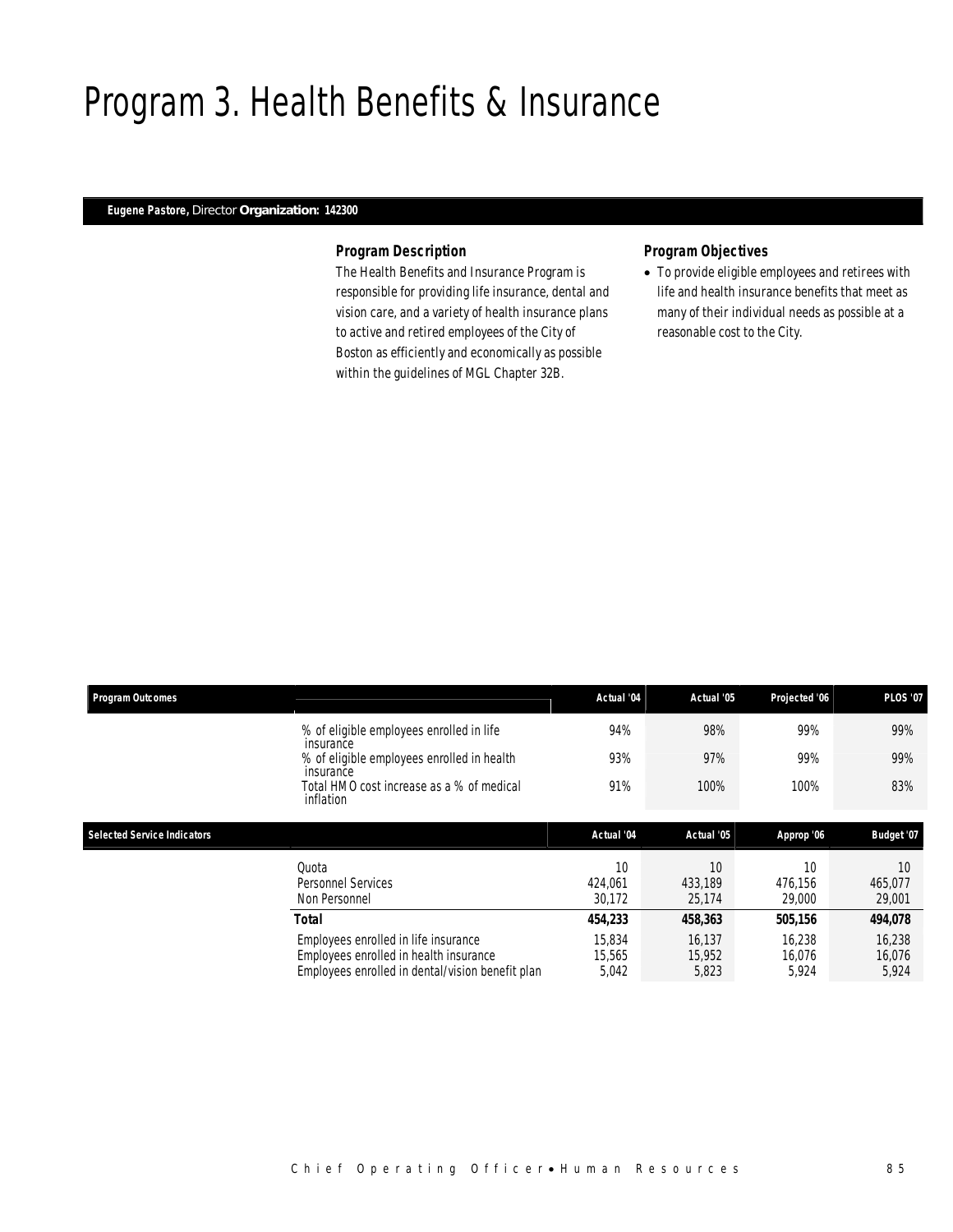# Program 4. Employee Assistance

#### *Jay Donovan, Director Organization: 142400*

#### *Program Description*

The Employee Assistance Program is designed to attract and assist employees who experience personal problems. The program will assist employees in the identification and resolution of productivity problems associated with employees impaired by personal concerns including but not limited to: health, marital, financial, alcohol, drug, emotional stress and other personal concerns which may adversely affect job performance.

#### *Program Objectives*

- To inform City employees of services available through EAP.
- To provide immediate and appropriate response to employees seeking assistance through EAP.

| Program Outcomes                   |                                                          | Actual '04             | Actual '05            | Projected '06     | <b>PLOS '07</b>   |
|------------------------------------|----------------------------------------------------------|------------------------|-----------------------|-------------------|-------------------|
|                                    | % of assessments completed within 24 hours of<br>contact | 74%                    | 81%                   | 73%               | 73%               |
|                                    | % of referrals made within 5 business days               | 100%                   | 100%                  | 100%              | 100%              |
| <b>Selected Service Indicators</b> |                                                          | Actual '04             | Actual '05            | Approp '06        | Budget '07        |
|                                    | Quota<br>Personnel Services<br>Non Personnel             | 3<br>170.282<br>12.061 | 3<br>188,805<br>8,804 | 197.553<br>12,200 | 141,805<br>10,500 |
|                                    | Total                                                    | 182,343                | 197,609               | 209,753           | 152,305           |
|                                    | Assessments completed<br>Referrals made                  | 261<br>254             | 293<br>281            | 298<br>290        | 298<br>290        |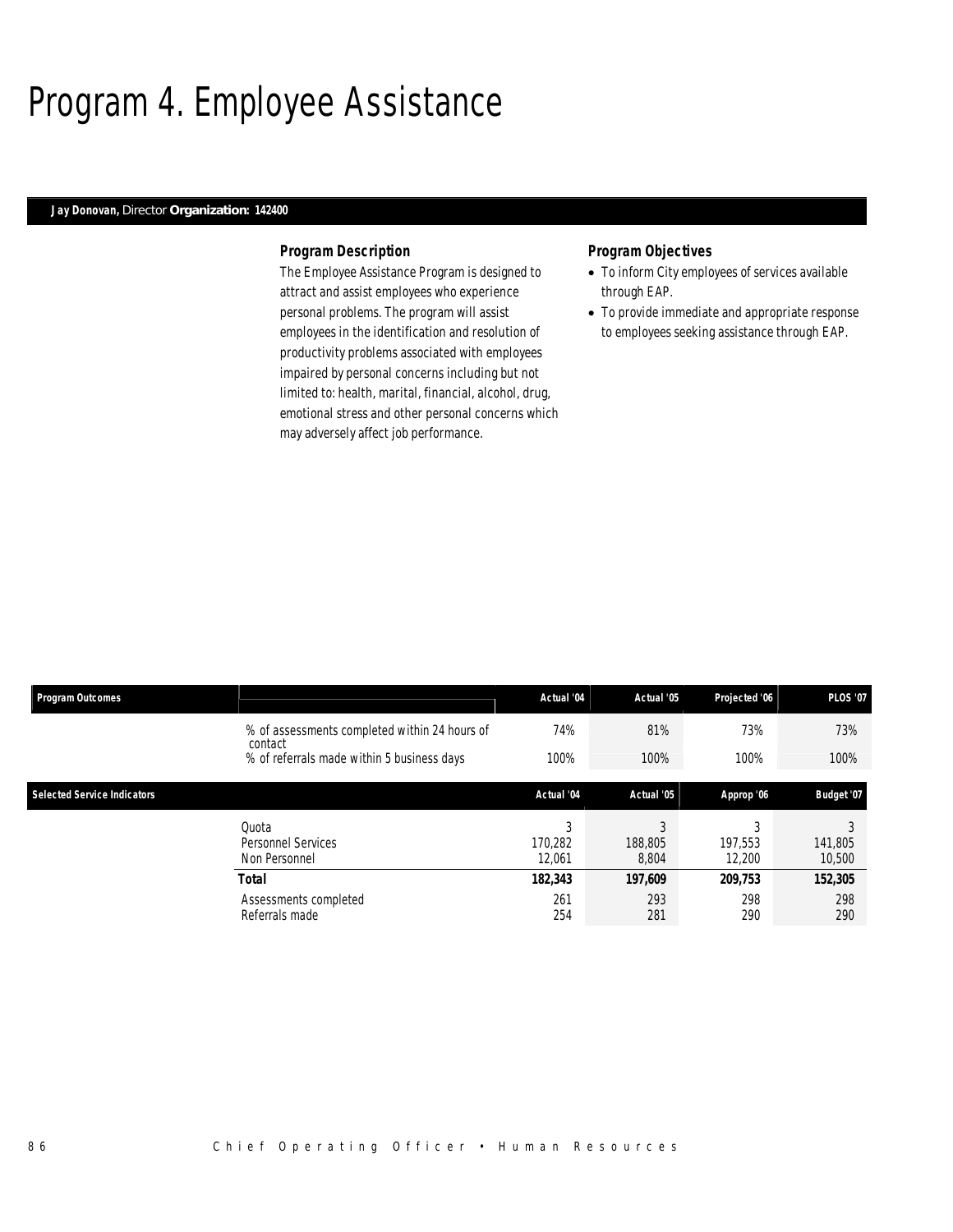# Program 5. Workers' Compensation

## *Linda Kelly, Manager Organization: 142500*

#### *Program Description*

The Workers' Compensation Program implements all procedures for the processing of workers' compensation claims and approved medical and related bills. It also distributes workers' compensation information and statistics to City departments and works with the Law Department to develop legal strategies to resolve workers' compensation cases in an appropriate manner.

## *Program Objectives*

- To return injured employees to work as soon as possible.
- To process injury claims promptly.
- To reduce medical and indemnity costs associated with workers' compensation claims.
- To ensure high quality customer service.

| <b>Program Outcomes</b>            |                                                                                                                                                                                                  | Actual '04                        | Actual '05                          | Projected '06                       | <b>PLOS '07</b>                   |
|------------------------------------|--------------------------------------------------------------------------------------------------------------------------------------------------------------------------------------------------|-----------------------------------|-------------------------------------|-------------------------------------|-----------------------------------|
|                                    | Average number of employee workdays between<br>injury and return to work                                                                                                                         | 4                                 | 2.70                                | 4.2                                 | 3.0                               |
|                                    | % of eligible claimants collecting pay and<br>benefits within 3 weeks of claim                                                                                                                   | 100%                              | 100%                                | 100%                                | 100%                              |
|                                    | % of eligible claimants contacted within 2 days<br>of claim                                                                                                                                      | 100%                              | 99%                                 | 100%                                | 100%                              |
|                                    | Total indemnity costs paid<br>Total medical costs paid<br>Average number of employees on WC payroll                                                                                              | 10,745,950<br>2,009,836<br>337    | 10,165,104<br>2,367,554<br>297      | 9,388,919<br>1,951,254<br>269       | 11,000,000<br>2,500,000<br>290    |
|                                    | Service complaints                                                                                                                                                                               | 3                                 | 2                                   | 2                                   | 3                                 |
| <b>Selected Service Indicators</b> |                                                                                                                                                                                                  | Actual '04                        | Actual '05                          | Approp '06                          | <b>Budget '07</b>                 |
|                                    | Quota<br>Personnel Services<br>Non Personnel                                                                                                                                                     | 12<br>652,673<br>40,205           | 13<br>710,377<br>40,937             | 14<br>756,319<br>34,895             | 14<br>783,330<br>34,895           |
|                                    | Total                                                                                                                                                                                            | 692,878                           | 751,314                             | 791,214                             | 818,225                           |
|                                    | Employee workdays lost due to injuries<br>Lost time injuries<br>Total reported injuries<br>Total eligible claimants<br>Eligible claimants collecting pay and benefits<br>within 3 weeks of claim | 2,312<br>398<br>912<br>162<br>162 | 2,953<br>421<br>1,066<br>239<br>239 | 4,892<br>442<br>1,216<br>243<br>240 | 3,000<br>375<br>900<br>240<br>240 |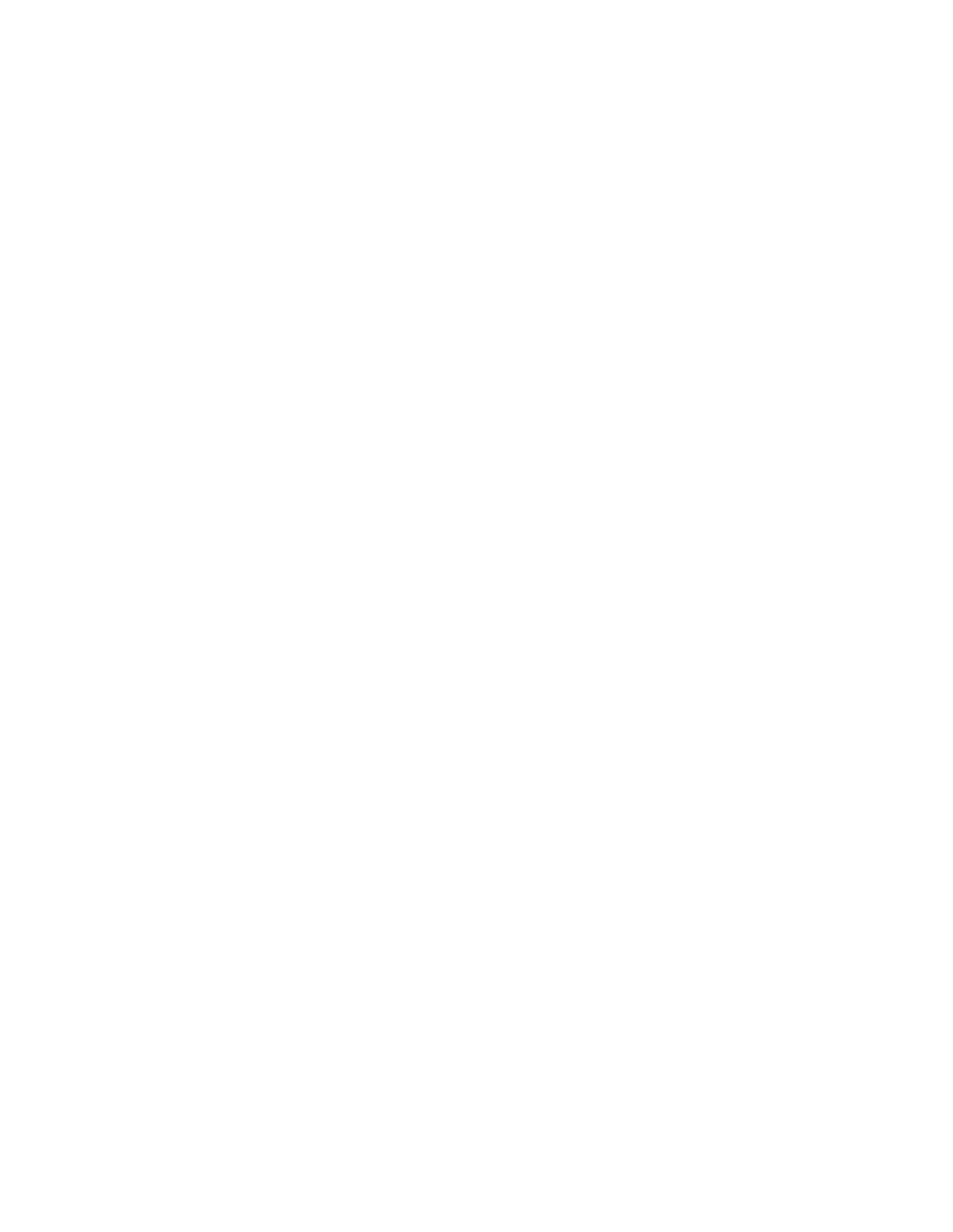# Labor Relations Operating Budget

### *John Dunlap, Director Appropriation: 147*

## *Department Mission*

The mission of the Office of Labor Relations is to create and promote a productive work environment that fosters an efficient and effective relationship between labor and management.

#### *FY07 Performance Objectives*

- To responsibly settle all City collective bargaining agreements.
- To administer contracts, provide advice and counsel.
- To fulfill interim and impact bargaining obligations.
- To provide excellent representation in all litigation.
- To provide training and education on labor/employment issues for City managers/department heads.

| <b>Operating Budget</b>            | Program Name       | Total Actual '04 | Total Actual '05 | Total Approp '06 | <b>Total Budget '07</b> |
|------------------------------------|--------------------|------------------|------------------|------------------|-------------------------|
|                                    | Labor Relations    | 918.845          | 1,212,846        | 1.279.259        | ,284,099                |
|                                    | <b>Total</b>       | 918,845          | 1,212,846        | 1,279,259        | 1,284,099               |
|                                    |                    |                  |                  |                  |                         |
|                                    |                    |                  |                  |                  |                         |
| <b>Selected Service Indicators</b> |                    | Actual '04       | Actual '05       | Approp '06       | Budget '07              |
|                                    | Personnel Services | 665.700          | 658.407          | 792.930          | 810.099                 |
|                                    | Non Personnel      | 253.145          | 554,440          | 486.329          | 474,000                 |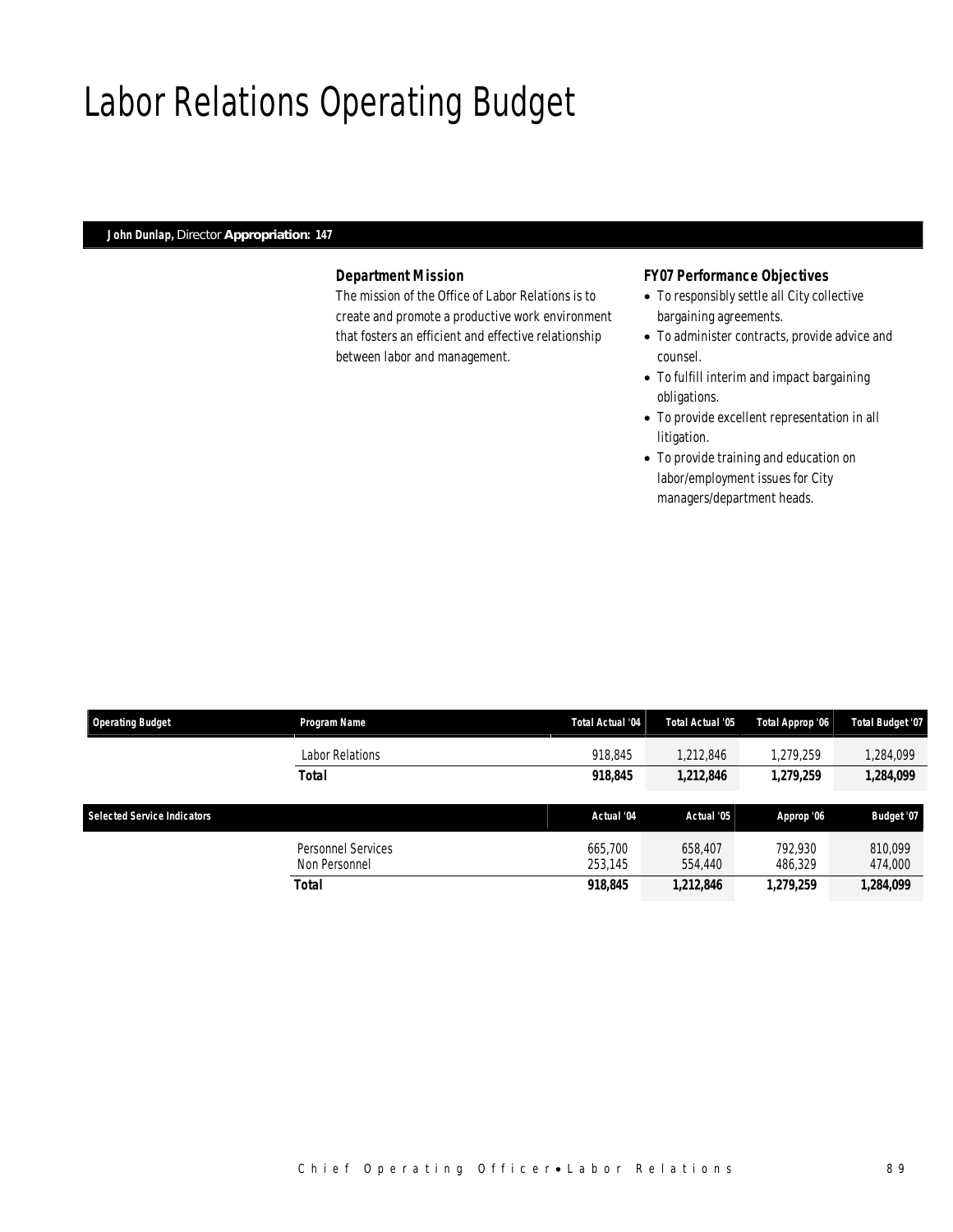# Labor Relations Operating Budget



### *Authorizing Statutes*

• Duties of Supervisor of Labor Relations, CBC Ord. 5, s. 4.

### *Description of Services*

The Office of Labor Relations represents the Mayor and City departments in all labor relations matters before state and federal courts, state agencies, and in various other forums. The Office is responsible for negotiating and administering collective bargaining agreements with approximately 26 unions covering 12,000 employees. Additionally, the Office advises City managers and supervisors on labor matters regarding policy issues.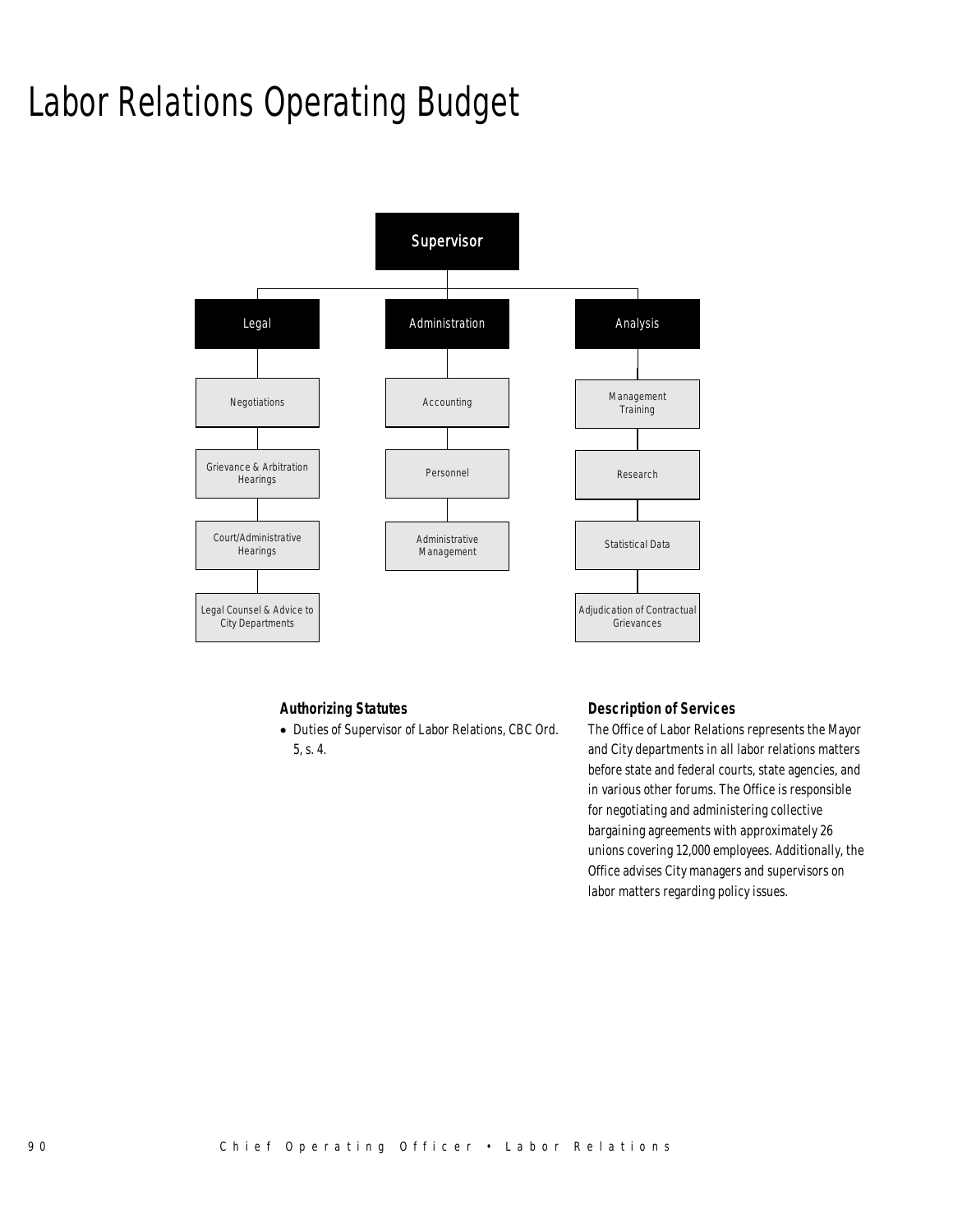# Department History

| <b>Personnel Services</b>       |                                                                                                                                                                                                                                                                                                          | FY04 Expenditure                                                                                                            | FY05 Expenditure                                                                                   | FY06 Appropriation                                                                                                 | FY07 Adopted                                                                                                                | Inc/Dec 06 vs 07                                                                                                     |
|---------------------------------|----------------------------------------------------------------------------------------------------------------------------------------------------------------------------------------------------------------------------------------------------------------------------------------------------------|-----------------------------------------------------------------------------------------------------------------------------|----------------------------------------------------------------------------------------------------|--------------------------------------------------------------------------------------------------------------------|-----------------------------------------------------------------------------------------------------------------------------|----------------------------------------------------------------------------------------------------------------------|
|                                 | 51000 Permanent Employees<br>51100 Emergency Employees<br>51200 Overtime<br>51600 Unemployment Compensation<br>51700 Workers' Compensation<br><b>Total Personnel Services</b>                                                                                                                            | 664,534<br>1,166<br>$\mathbf{0}$<br>$\mathbf{0}$<br>$\Omega$<br>665,700                                                     | 655,640<br>2,767<br>$\mathbf{0}$<br>$\mathbf{0}$<br>$\theta$<br>658,407                            | 777,913<br>15,017<br>0<br>$\overline{0}$<br>$\Omega$<br>792,930                                                    | 795,081<br>15,017<br>0<br>$\mathbf 0$<br>$\Omega$<br>810,098                                                                | 17,168<br>0<br>$\overline{0}$<br>$\overline{0}$<br>$\Omega$<br>17,168                                                |
| <b>Contractual Services</b>     |                                                                                                                                                                                                                                                                                                          | FY04 Expenditure                                                                                                            | FY05 Expenditure                                                                                   | FY06 Appropriation                                                                                                 | FY07 Adopted                                                                                                                | Inc/Dec 06 vs 07                                                                                                     |
|                                 | 52100 Communications<br>52200 Utilities<br>52300 Water & Sewer<br>52400 Snow Removal<br>52500 Garbage/Waste Removal<br>52600 Repairs Buildings & Structures<br>52700 Repairs & Service of Equipment<br>52800 Transportation of Persons<br>52900 Contracted Services<br><b>Total Contractual Services</b> | 7,170<br>$\overline{0}$<br>$\Omega$<br>$\mathbf{0}$<br>$\mathbf{0}$<br>$\mathbf{0}$<br>4,899<br>2,604<br>206,974<br>221,647 | 7,254<br>$\theta$<br>$\theta$<br>0<br>$\theta$<br>$\theta$<br>3,848<br>1,593<br>487,452<br>500,147 | 7,300<br>0<br>$\Omega$<br>$\overline{0}$<br>$\mathbf{0}$<br>$\overline{0}$<br>5,000<br>3,600<br>424,230<br>440,130 | 6,300<br>$\mathbf 0$<br>$\theta$<br>$\overline{0}$<br>$\overline{0}$<br>$\mathbf 0$<br>1,250<br>7,100<br>423,150<br>437,800 | $-1,000$<br>0<br>$\Omega$<br>$\Omega$<br>$\overline{0}$<br>$\mathbf{0}$<br>$-3,750$<br>3,500<br>$-1,080$<br>$-2,330$ |
| <b>Supplies &amp; Materials</b> |                                                                                                                                                                                                                                                                                                          | FY04 Expenditure                                                                                                            | FY05 Expenditure                                                                                   | FY06 Appropriation                                                                                                 | FY07 Adopted                                                                                                                | Inc/Dec 06 vs 07                                                                                                     |
|                                 | 53000 Auto Energy Supplies<br>53200 Food Supplies<br>53500 Med, Dental, & Hosp Supply<br>53600 Office Supplies and Materials<br>53800 Educational Supplies & Mat<br>53900 Misc Supplies & Materials<br><b>Total Supplies &amp; Materials</b>                                                             | 83<br>$\mathbf 0$<br>$\mathbf{0}$<br>3,172<br>$\mathbf{0}$<br>$\mathbf{0}$<br>3,255                                         | 52<br>$\mathbf{0}$<br>$\mathbf{0}$<br>4,062<br>$\mathbf{0}$<br>$\mathbf{0}$<br>4,114               | 600<br>$\mathbf 0$<br>$\boldsymbol{0}$<br>5,200<br>$\overline{0}$<br>$\mathbf{0}$<br>5,800                         | 600<br>$\mathbf 0$<br>$\overline{0}$<br>5,700<br>0<br>$\overline{0}$<br>6,300                                               | 0<br>$\theta$<br>$\mathbf{0}$<br>500<br>$\theta$<br>$\overline{0}$<br>500                                            |
| <b>Current Chgs &amp; Oblig</b> |                                                                                                                                                                                                                                                                                                          | FY04 Expenditure                                                                                                            | FY05 Expenditure                                                                                   | FY06 Appropriation                                                                                                 | FY07 Adopted                                                                                                                | Inc/Dec 06 vs 07                                                                                                     |
|                                 | 54300 Workers' Comp Medical<br>54400 Legal Liabilities<br>54600 Current Charges H&I<br>54900 Other Current Charges<br>Total Current Chgs & Oblig                                                                                                                                                         | $\mathbf 0$<br>$\mathbf{0}$<br>$\mathbf{0}$<br>28,242<br>28,242                                                             | $\mathbf{0}$<br>$\mathbf 0$<br>$\mathbf{0}$<br>25,052<br>25,052                                    | $\boldsymbol{0}$<br>$\boldsymbol{0}$<br>$\overline{0}$<br>22,400<br>22,400                                         | 0<br>0<br>$\overline{0}$<br>29,900<br>29,900                                                                                | 0<br>$\mathbf{0}$<br>$\mathbf 0$<br>7,500<br>7,500                                                                   |
| Equipment                       |                                                                                                                                                                                                                                                                                                          | FY04 Expenditure                                                                                                            | FY05 Expenditure                                                                                   | FY06 Appropriation                                                                                                 | FY07 Adopted                                                                                                                | Inc/Dec 06 vs 07                                                                                                     |
|                                 | 55000 Automotive Equipment<br>55400 Lease/Purchase<br>55600 Office Furniture & Equipment<br>55900 Misc Equipment<br><b>Total Equipment</b>                                                                                                                                                               | $\boldsymbol{0}$<br>$\mathbf{0}$<br>$\mathbf{0}$<br>$\mathbf{0}$<br>0                                                       | $\mathbf 0$<br>$\mathbf{0}$<br>$\theta$<br>25,127<br>25,127                                        | $\boldsymbol{0}$<br>7,099<br>$\Omega$<br>10,900<br>17,999                                                          | 0<br>$\mathbf 0$<br>$\mathbf{0}$<br>0<br>0                                                                                  | $\mathbf 0$<br>$-7,099$<br>$-10,900$<br>$-17,999$                                                                    |
| <b>Other</b>                    |                                                                                                                                                                                                                                                                                                          | FY04 Expenditure                                                                                                            | FY05 Expenditure                                                                                   | FY06 Appropriation                                                                                                 | FY07 Adopted                                                                                                                | Inc/Dec 06 vs 07                                                                                                     |
|                                 | 56200 Special Appropriation<br>57200 Structures & Improvements<br>58000 Land & Non-Structure<br><b>Total Other</b>                                                                                                                                                                                       | $\boldsymbol{0}$<br>$\mathbf 0$<br>$\mathbf{0}$<br>$\mathbf{0}$                                                             | $\mathbf 0$<br>$\mathbf 0$<br>$\mathbf 0$<br>0                                                     | $\mathbf 0$<br>$\mathbf 0$<br>0<br>0                                                                               | $\mathbf 0$<br>$\mathbf 0$<br>0<br>0                                                                                        | 0<br>$\mathbf 0$<br>$\mathbf 0$<br>0                                                                                 |
|                                 | <b>Grand Total</b>                                                                                                                                                                                                                                                                                       | 918,844                                                                                                                     | 1,212,847                                                                                          | 1,279,259                                                                                                          | 1,284,098                                                                                                                   | 4,839                                                                                                                |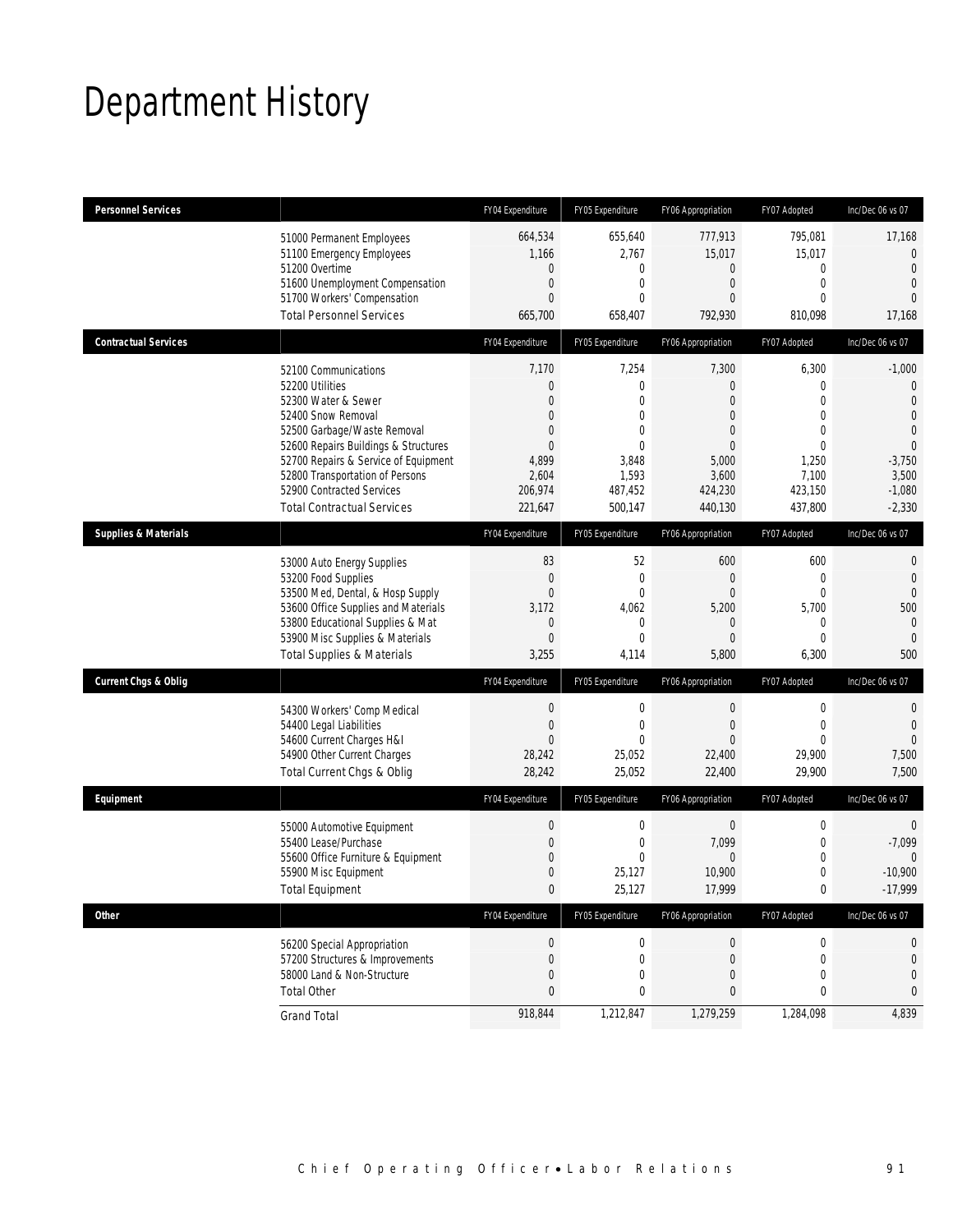# Department Personnel

| Title                      | Union<br>Code | Grade | Position | FY07 Salary | Title                      | Union<br>Code | Grade | Position | FY07 Salary |
|----------------------------|---------------|-------|----------|-------------|----------------------------|---------------|-------|----------|-------------|
| Supervisor Labor Relations | CDH           |       |          | 105,288     | Asst Corp Counsel V        | <b>EXM</b>    | 10    |          | 90,815      |
|                            |               |       |          |             |                            |               |       |          |             |
| <b>Admin Asst</b>          | EXM           | 15    |          | 49,294      | Asst Corp Counsel III      | <b>EXM</b>    | 8     | 5        | 371,503     |
| Legal Secretary            | EXM           | 14    | 1        | 43,822      | <b>Executive Assistant</b> | <b>EXM</b>    | 6     | 1        | 65,044      |
|                            |               |       |          |             | Labor Relations Analyst    | <b>EXM</b>    | 4     |          | 54,306      |
|                            |               |       |          |             | <b>Total</b>               |               |       | 11       | 780,073     |
|                            |               |       |          |             | <b>Adjustments</b>         |               |       |          |             |
|                            |               |       |          |             | Differential Payments      |               |       |          | $\mathbf 0$ |
|                            |               |       |          |             | Other                      |               |       |          | 15,008      |
|                            |               |       |          |             | Chargebacks                |               |       |          | $\mathbf 0$ |
|                            |               |       |          |             | Salary Savings             |               |       |          | $\mathbf 0$ |
|                            |               |       |          |             | <b>FY07 Total Request</b>  |               |       |          | 795,081     |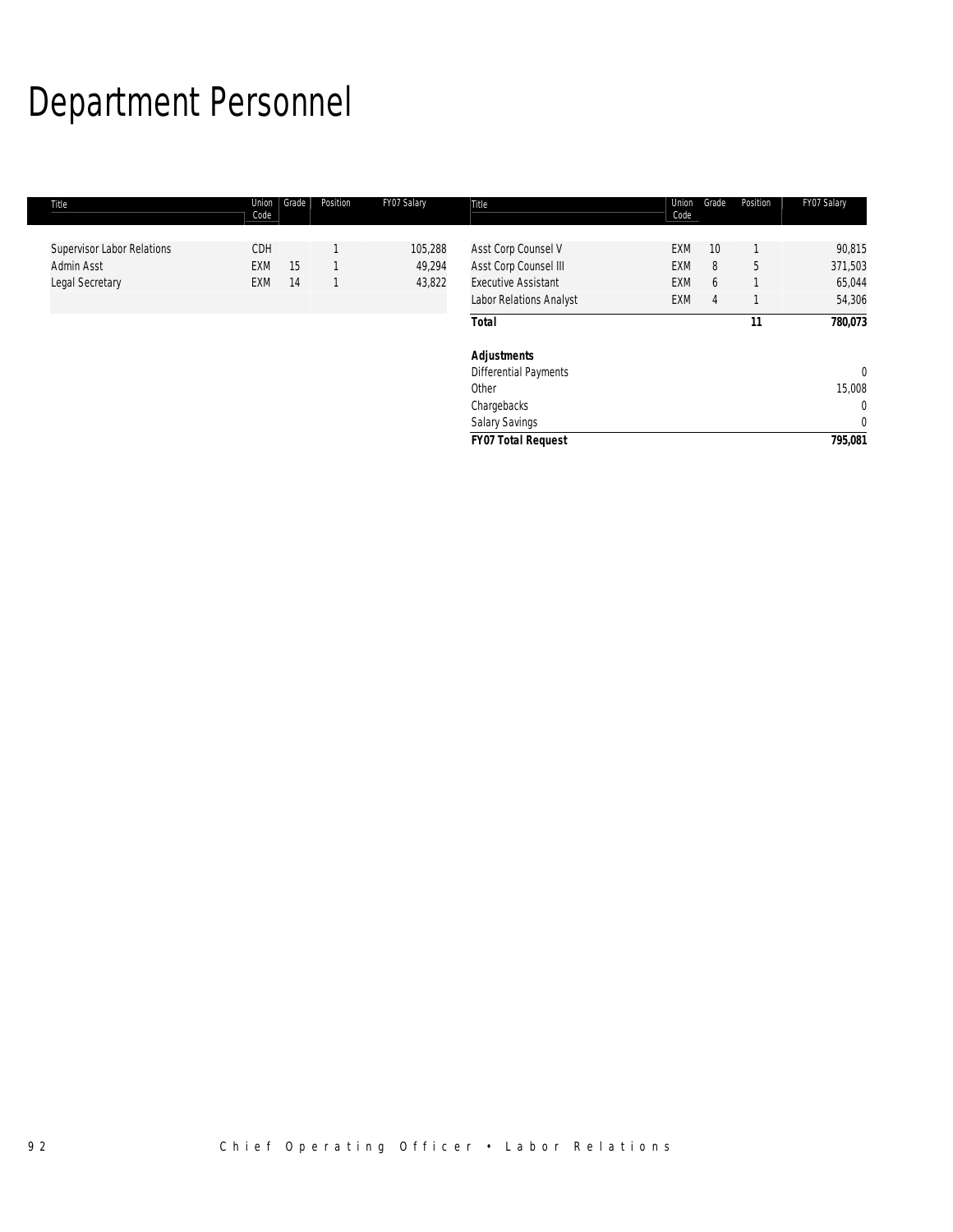## Program 1. Labor Relations

### *John Dunlap, Manager Organization: 147100*

#### *Program Description*

The Office of Labor Relations represents the Mayor and City departments in all labor relations litigation matters before state and federal courts, state administrative agencies, and in various other forums. The Office also advises City managers/department heads on all labor and employment related matters. The attorneys in the Office of Labor Relations serve as chief negotiators for collective bargaining negotiations and handle all interim bargaining matters.

## *Program Objectives*

- To responsibly settle all City collective bargaining agreements.
- To administer contracts, provide advice and counsel.
- To fulfill interim and impact bargaining obligations.
- To provide training and education on labor/employment issues for City managers/department heads.
- To provide excellent representation in all litigation.

| Program Outcomes                   |                                                                                             | Actual '04               | Actual '05         | Projected '06            | <b>PLOS '07</b>    |
|------------------------------------|---------------------------------------------------------------------------------------------|--------------------------|--------------------|--------------------------|--------------------|
|                                    | % of city collective bargaining contracts settled<br>% of requests answered within 24 hours | 50%<br>100%              | 100%<br>100%       | 54%<br>100%              | 100%<br>100%       |
| <b>Selected Service Indicators</b> |                                                                                             | Actual '04               | Actual '05         | Approp '06               | Budget '07         |
|                                    | Ouota<br>Personnel Services<br>Non Personnel                                                | 11<br>665.700<br>253,145 | 658,407<br>554,440 | 11<br>792.930<br>486,329 | 810,099<br>474,000 |
|                                    | Total                                                                                       | 918,845                  | 1,212,846          | 1,279,259                | 1,284,099          |
|                                    | Total city collective bargaining contracts<br>Total grievances filed                        | 26                       | 26<br>211          | 24<br>219                | 24<br>150          |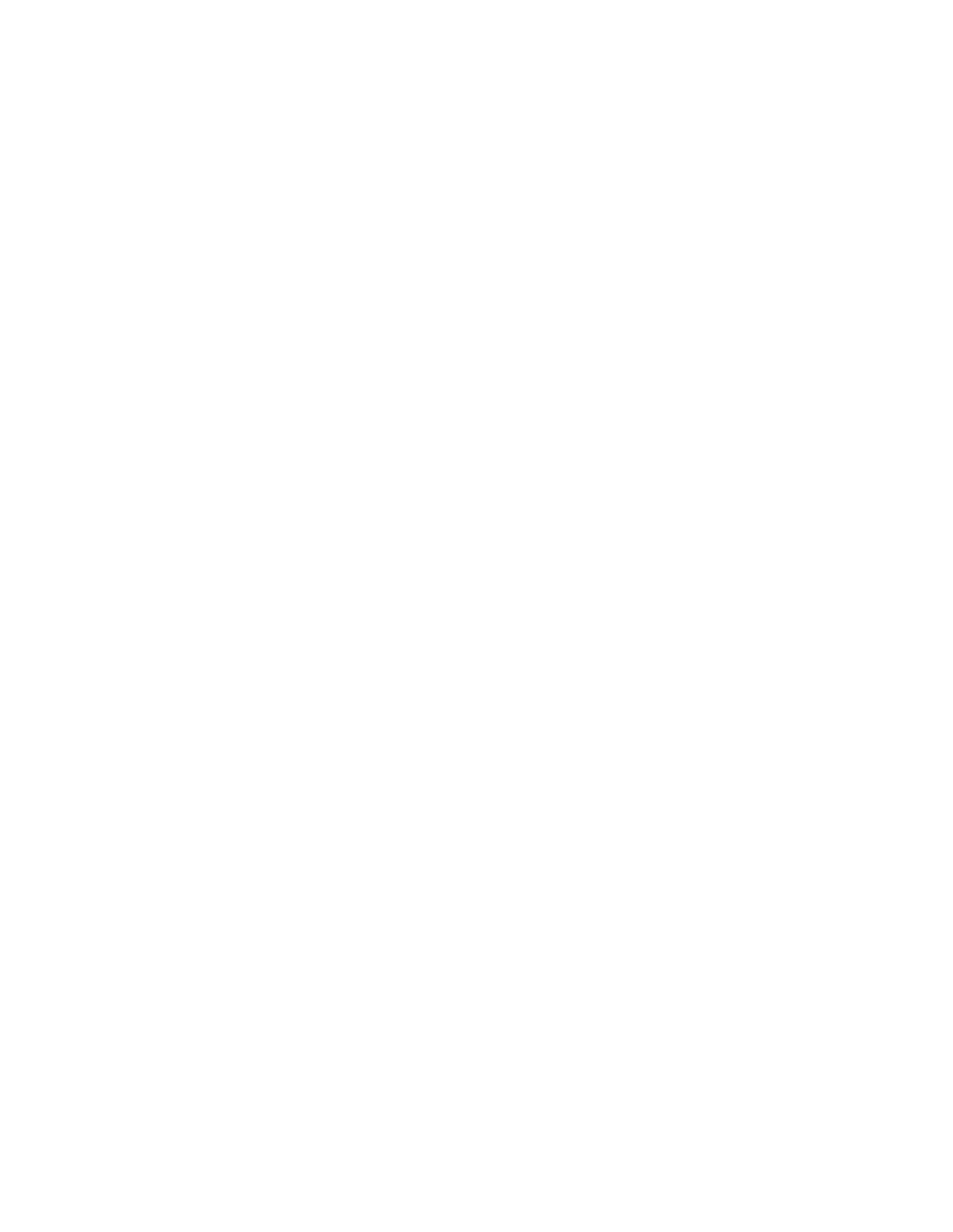# Library Department Operating Budget

#### *Bernard Margolis, President Appropriation: 110*

## *Department Mission*

The Boston Public Library's mission is to preserve and provide access to the historical record of our society, and to serve the cultural, educational, and informational needs of the City and the Commonwealth.

#### *FY07 Performance Objectives*

- To provide overall user satisfaction with Library services.
- To provide access to and encourage the use of print and non-print resources that respond to the needs and interests of all segments of the population.
- To provide and preserve access to information and collections by supporting the acquisition, maintenance, preservation, and access to materials and information in all fields of knowledge.
- To assist people of various ages, backgrounds, and stages of learning through the development of a variety of materials and programs, including those designed to teach information literacy.

| <b>Operating Budget</b>            | Program Name                                                                                                           | <b>Total Actual '04</b>                                 | Total Actual '05                                        | Total Approp '06                                        | Total Budget '07                                        |
|------------------------------------|------------------------------------------------------------------------------------------------------------------------|---------------------------------------------------------|---------------------------------------------------------|---------------------------------------------------------|---------------------------------------------------------|
|                                    | Administration<br><b>Community Library Services</b><br>Research Library Services                                       | 12,843,300<br>9.057.624<br>2,184,920                    | 14,609,549<br>9,767,734<br>2,222,692                    | 15.124.032<br>10,420,301<br>1,933,576                   | 15,763,768<br>10,768,064<br>1,916,642                   |
|                                    | <b>Total</b>                                                                                                           | 24,085,844                                              | 26,599,975                                              | 27,477,909                                              | 28,448,474                                              |
| <b>External Funds Budget</b>       | <b>Fund Name</b>                                                                                                       | <b>Total Actual '04</b>                                 | <b>Total Actual '05</b>                                 | Total Approp '06                                        | <b>Total Budget '07</b>                                 |
|                                    | Boston Regional Library System<br>Donations<br>Library of Last Recourse<br>State Aid To Libraries<br>Trust Fund Income | 781.597<br>894.269<br>6.515.950<br>573,871<br>1,881,656 | 781.597<br>767,374<br>6,515,960<br>469,996<br>1,825,594 | 781.597<br>750,000<br>6,515,960<br>626,793<br>2,304,013 | 804,682<br>500,000<br>6,515,960<br>676,091<br>2,791,033 |
|                                    | Total                                                                                                                  | 10,647,343                                              | 10,360,521                                              | 10,978,363                                              | 11,287,766                                              |
| <b>Selected Service Indicators</b> |                                                                                                                        | Actual '04                                              | Actual '05                                              | Approp '06                                              | Budget '07                                              |
|                                    | <b>Personnel Services</b><br>Non Personnel                                                                             | 16,450,712<br>7,635,132                                 | 17,528,959<br>9,071,016                                 | 18,205,555<br>9,272,354                                 | 18,678,865<br>9,769,609                                 |
|                                    | Total                                                                                                                  | 24,085,844                                              | 26,599,975                                              | 27,477,909                                              | 28,448,474                                              |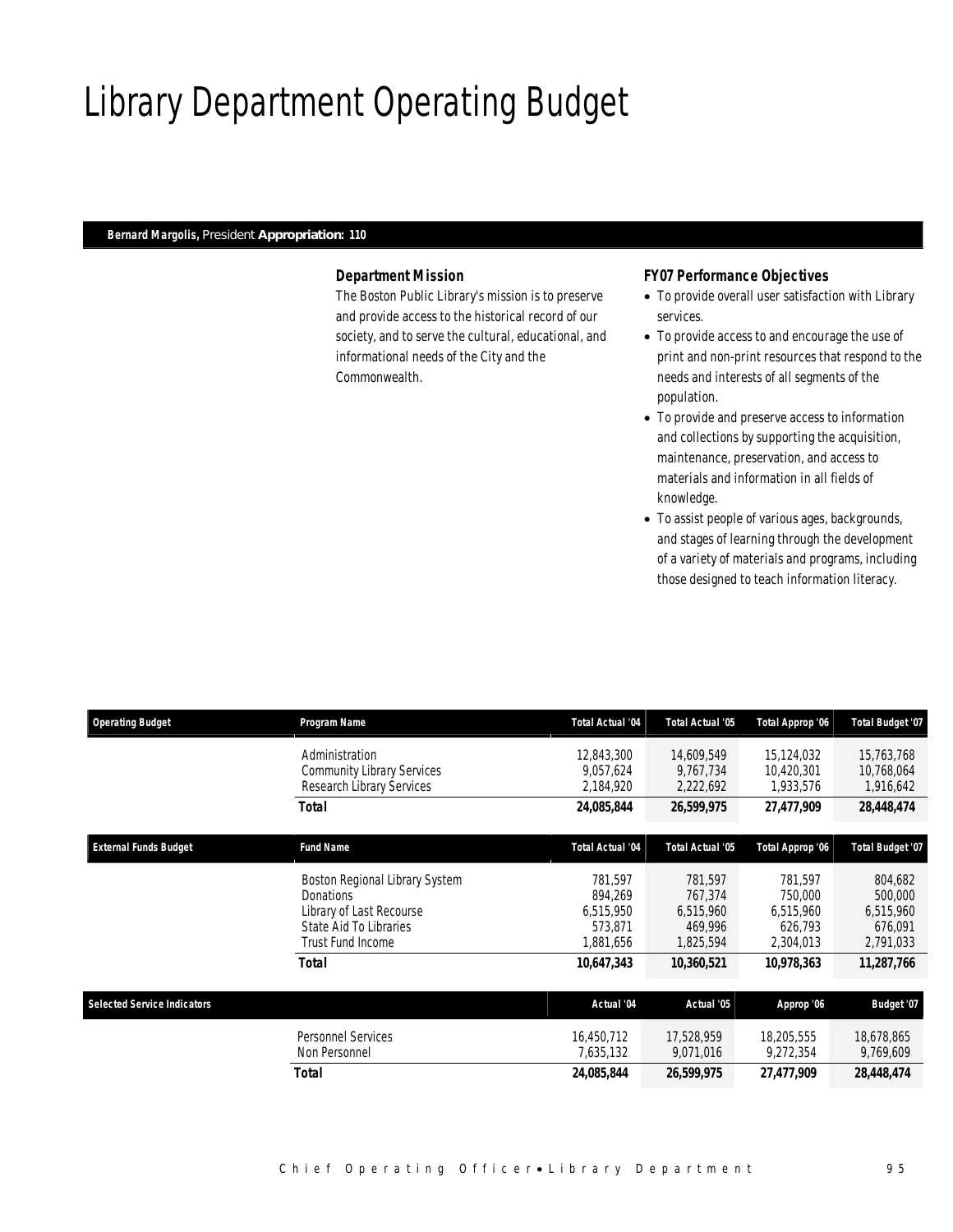# Library Department Operating Budget



#### *Authorizing Statutes*

- Power of City to Establish and Maintain a Library, Ch. 52, s. 1, Acts of 1848 as amended.
- Library Department: Trustees of the Public Library, Appointment, Compensation, etc., Ch. 114, s. 3, Acts of 1878 as amended.
- Organization of Board; Powers and Duties, Ch. 114, s. 4-5, Acts of 1878 as amended.
- Librarian and Other Officers, Ch. 114, s. 1-2, 6, Acts of 1878 as amended.
- Reports to Mayor and City Council, Ch. 60, Acts of 1887.
- Incorporation of the Trustees, Duties, Ch. 114, s. 1, Acts of 1878 as amended.
- Authority of Corporation to Take and Hold Property; Limitation, Ch. 114, s. 2, Acts of 1878 as amended.

#### *Description of Services*

The Boston Public Library system consists of the Central Library at Copley Square, the Edward Kirstein Business Library, 26 branch libraries located throughout Boston's neighborhoods, nine virtual libraries, and three remote storage facilities. Library staff assists users in locating and using resources, and provides public programming, exhibits, and outreach. Internet, wireless, and online technology resources connect people to informational resources aimed at enriching individuals, organizations, and the entire community.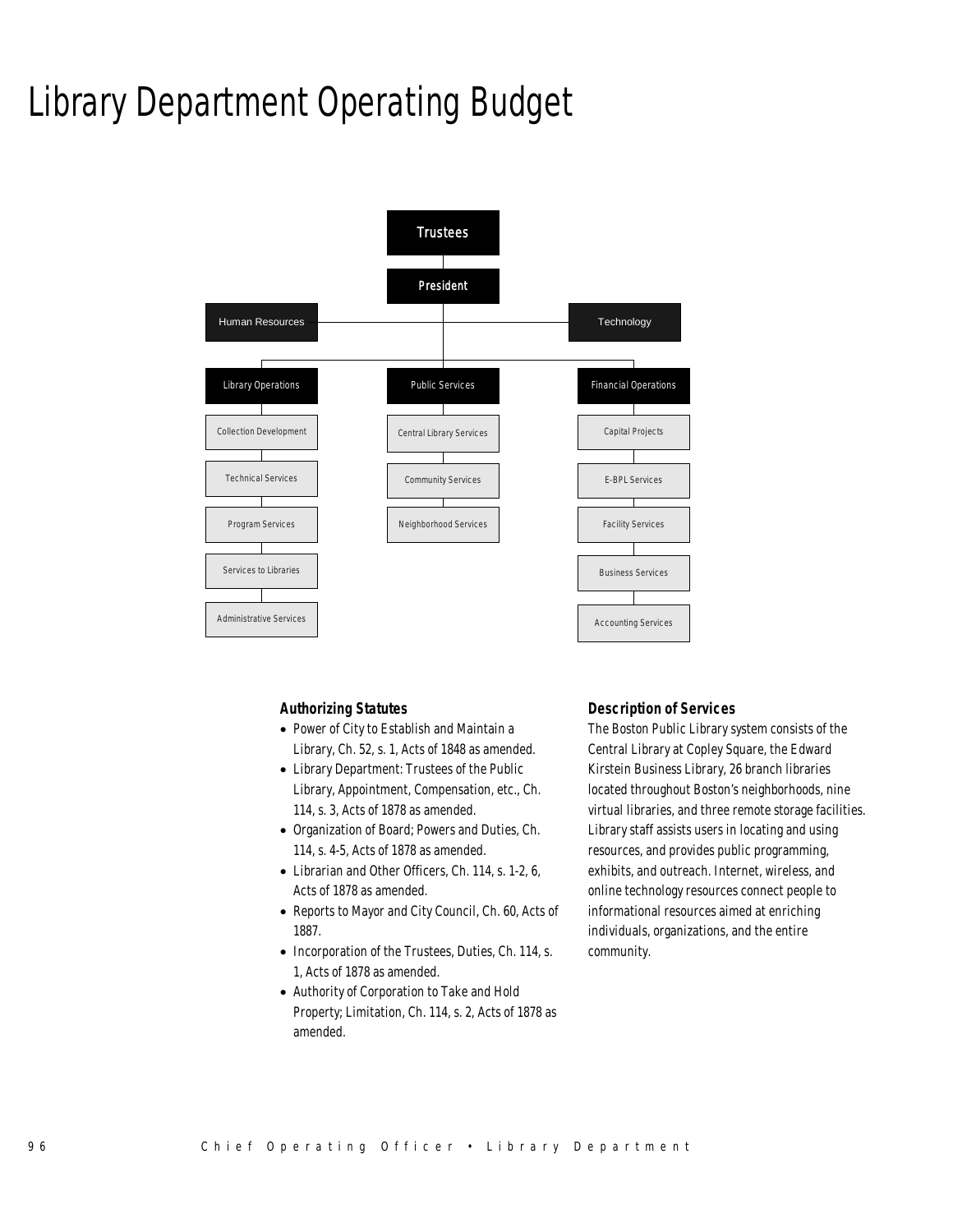# Department History

| <b>Personnel Services</b>       |                                                                                                                                                                                                                                                                                                          | FY04 Expenditure                                                                                                      | FY05 Expenditure                                                                                                      | FY06 Appropriation                                                                                          | FY07 Adopted                                                                                                    | Inc/Dec 06 vs 07                                                                                                                |
|---------------------------------|----------------------------------------------------------------------------------------------------------------------------------------------------------------------------------------------------------------------------------------------------------------------------------------------------------|-----------------------------------------------------------------------------------------------------------------------|-----------------------------------------------------------------------------------------------------------------------|-------------------------------------------------------------------------------------------------------------|-----------------------------------------------------------------------------------------------------------------|---------------------------------------------------------------------------------------------------------------------------------|
|                                 | 51000 Permanent Employees<br>51100 Emergency Employees<br>51200 Overtime<br>51600 Unemployment Compensation<br>51700 Workers' Compensation<br><b>Total Personnel Services</b>                                                                                                                            | 15,990,870<br>$\overline{0}$<br>342,657<br>35,364<br>81,821<br>16,450,712                                             | 17.110.547<br>$\mathbf{0}$<br>347,336<br>17,425<br>53,651<br>17,528,959                                               | 17,825,361<br>$\mathbf{0}$<br>305,194<br>25,000<br>50,000<br>18,205,555                                     | 18,298,671<br>0<br>305,194<br>25,000<br>50,000<br>18,678,865                                                    | 473,310<br>$\overline{0}$<br>$\Omega$<br>$\overline{0}$<br>$\Omega$<br>473,310                                                  |
| <b>Contractual Services</b>     |                                                                                                                                                                                                                                                                                                          | FY04 Expenditure                                                                                                      | FY05 Expenditure                                                                                                      | FY06 Appropriation                                                                                          | FY07 Adopted                                                                                                    | Inc/Dec 06 vs 07                                                                                                                |
|                                 | 52100 Communications<br>52200 Utilities<br>52300 Water & Sewer<br>52400 Snow Removal<br>52500 Garbage/Waste Removal<br>52600 Repairs Buildings & Structures<br>52700 Repairs & Service of Equipment<br>52800 Transportation of Persons<br>52900 Contracted Services<br><b>Total Contractual Services</b> | 244,151<br>3,142,812<br>0<br>$\overline{0}$<br>$\Omega$<br>86,567<br>186,812<br>$\mathbf 0$<br>1,926,419<br>5,586,761 | 45,000<br>3,415,108<br>$\theta$<br>$\overline{0}$<br>$\theta$<br>98,059<br>168,512<br>3,061<br>2,579,031<br>6,308,771 | 45,000<br>4,085,056<br>0<br>$\mathbf 0$<br>$\Omega$<br>80,059<br>213,076<br>1,500<br>2,096,759<br>6,521,450 | 45,000<br>4,476,949<br>0<br>$\overline{0}$<br>$\Omega$<br>1,500,539<br>213,076<br>1,500<br>766,341<br>7,003,405 | $\mathbf{0}$<br>391,893<br>$\Omega$<br>$\Omega$<br>$\mathbf{0}$<br>1,420,480<br>$\Omega$<br>$\Omega$<br>$-1,330,418$<br>481,955 |
| <b>Supplies &amp; Materials</b> |                                                                                                                                                                                                                                                                                                          | FY04 Expenditure                                                                                                      | FY05 Expenditure                                                                                                      | FY06 Appropriation                                                                                          | FY07 Adopted                                                                                                    | Inc/Dec 06 vs 07                                                                                                                |
|                                 | 53000 Auto Energy Supplies<br>53200 Food Supplies<br>53400 Custodial Supplies<br>53500 Med, Dental, & Hosp Supply<br>53600 Office Supplies and Materials<br>53700 Clothing Allowance<br>53800 Educational Supplies & Mat<br>53900 Misc Supplies & Materials<br><b>Total Supplies &amp; Materials</b>     | $\mathbf 0$<br>$\mathbf{0}$<br>6,736<br>$\theta$<br>75,698<br>$\overline{0}$<br>$\Omega$<br>1,550,295<br>1,632,729    | $\mathbf 0$<br>$\mathbf{0}$<br>6,727<br>$\mathbf{0}$<br>28,199<br>$\mathbf{0}$<br>$\Omega$<br>2,404,295<br>2,439,221  | $\mathbf 0$<br>$\mathbf{0}$<br>6,739<br>0<br>30,698<br>$\mathbf 0$<br>$\Omega$<br>2,334,295<br>2,371,732    | 0<br>$\overline{0}$<br>6,739<br>0<br>30,698<br>$\mathbf{0}$<br>$\Omega$<br>2,384,295<br>2,421,732               | 0<br>$\overline{0}$<br>$\Omega$<br>$\overline{0}$<br>$\Omega$<br>$\overline{0}$<br>$\Omega$<br>50,000<br>50,000                 |
| <b>Current Chgs &amp; Oblig</b> |                                                                                                                                                                                                                                                                                                          | FY04 Expenditure                                                                                                      | FY05 Expenditure                                                                                                      | FY06 Appropriation                                                                                          | FY07 Adopted                                                                                                    | Inc/Dec 06 vs 07                                                                                                                |
|                                 | 54300 Workers' Comp Medical<br>54400 Legal Liabilities<br>54600 Current Charges H&I<br>54900 Other Current Charges<br>Total Current Chgs & Oblig                                                                                                                                                         | 9,838<br>$\theta$<br>$\theta$<br>261,524<br>271,362                                                                   | 10,788<br>$\mathbf{0}$<br>$\theta$<br>194,544<br>205,332                                                              | $\boldsymbol{0}$<br>$\mathbf{0}$<br>$\Omega$<br>241,915<br>241,915                                          | $\mathbf 0$<br>$\mathbf 0$<br>$\Omega$<br>207,215<br>207,215                                                    | 0<br>$\mathbf{0}$<br>$\Omega$<br>$-34,700$<br>$-34,700$                                                                         |
| Equipment                       |                                                                                                                                                                                                                                                                                                          | FY04 Expenditure                                                                                                      | FY05 Expenditure                                                                                                      | FY06 Appropriation                                                                                          | FY07 Adopted                                                                                                    | Inc/Dec 06 vs 07                                                                                                                |
|                                 | 55000 Automotive Equipment<br>55400 Lease/Purchase<br>55600 Office Furniture & Equipment<br>55900 Misc Equipment<br><b>Total Equipment</b>                                                                                                                                                               | $\theta$<br>$\mathbf 0$<br>$\Omega$<br>144,280<br>144,280                                                             | $\mathbf 0$<br>$\mathbf{0}$<br>6,906<br>77,524<br>84,430                                                              | $\boldsymbol{0}$<br>$\boldsymbol{0}$<br>$\Omega$<br>112,256<br>112,256                                      | $\boldsymbol{0}$<br>$\overline{0}$<br>$\Omega$<br>112,256<br>112,256                                            | 0<br>$\overline{0}$<br>$\overline{0}$<br>$\mathbf{0}$<br>0                                                                      |
| <b>Other</b>                    |                                                                                                                                                                                                                                                                                                          | FY04 Expenditure                                                                                                      | FY05 Expenditure                                                                                                      | FY06 Appropriation                                                                                          | FY07 Adopted                                                                                                    | Inc/Dec 06 vs 07                                                                                                                |
|                                 | 56200 Special Appropriation<br>57200 Structures & Improvements<br>58000 Land & Non-Structure<br><b>Total Other</b>                                                                                                                                                                                       | $\theta$<br>$\mathbf 0$<br>$\mathbf 0$<br>$\bf{0}$                                                                    | $\mathbf 0$<br>$\mathbf{0}$<br>33,262<br>33,262                                                                       | $\boldsymbol{0}$<br>0<br>25,000<br>25,000                                                                   | $\boldsymbol{0}$<br>0<br>25,000<br>25,000                                                                       | $\boldsymbol{0}$<br>0<br>$\mathbf{0}$<br>$\mathbf{0}$                                                                           |
|                                 | <b>Grand Total</b>                                                                                                                                                                                                                                                                                       | 24,085,844                                                                                                            | 26,599,975                                                                                                            | 27,477,909                                                                                                  | 28,448,474                                                                                                      | 970,565                                                                                                                         |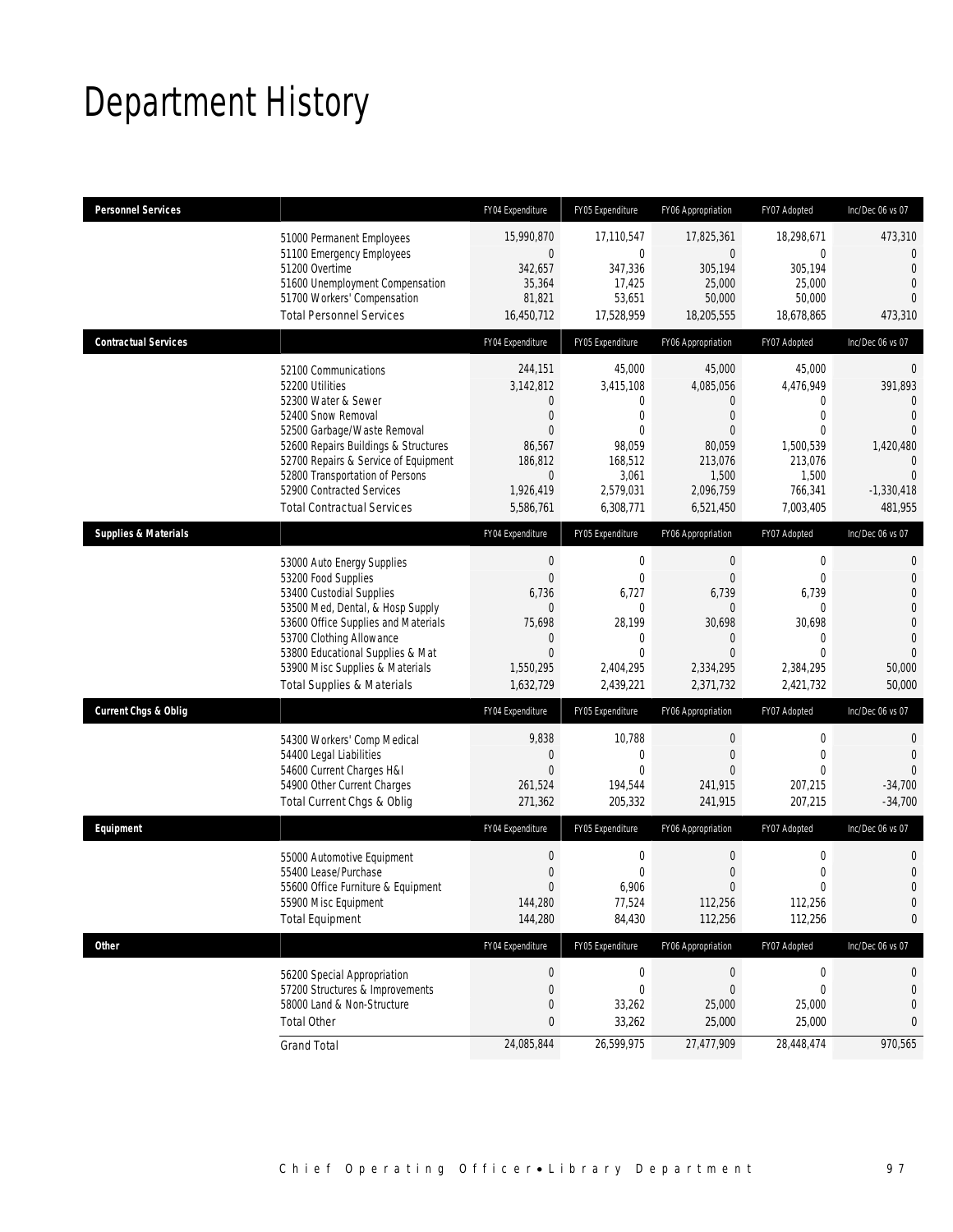## Department Personnel

| Title                                              |                 | Union Grade      | Position | FY07 Salary | Title                                                 |                 | Union Grade             | Position | FY07 Salary |
|----------------------------------------------------|-----------------|------------------|----------|-------------|-------------------------------------------------------|-----------------|-------------------------|----------|-------------|
|                                                    | Code            |                  |          |             |                                                       | Code            |                         |          |             |
| President                                          | CDH             |                  | 0.95     | 157,144     | Quality Services Manager                              | PL <sub>2</sub> | 5                       | 0.53     | 39,456      |
| Library Aide                                       | EXO             |                  | 152.00   | 560,348     | Senior Clerk                                          | AFP             | 5                       | 1.96     | 84,967      |
| <b>Chief Financial Officer</b>                     | PL <sub>2</sub> |                  | 0.95     | 102,785     | Spec Library Asst II                                  | AFP             | 5                       | 30.74    | 1,270,758   |
| <b>Dir Operations</b>                              | PL <sub>2</sub> |                  | 0.95     | 111,019     | Staff Officer-Special Projects                        | PL <sub>2</sub> | 5                       | 1.90     | 127,400     |
| Dir Public Services                                | PL <sub>2</sub> |                  | 0.95     | 108,860     | Book Conservatior Proj Direc                          | PSA             | 4                       | 0.55     | 38,737      |
| Personnel Officer                                  | PL <sub>2</sub> |                  | 0.93     | 94,799      | Branch Librarian                                      | PSA             | 4                       | 2.00     | 139,675     |
| Wkg Frmn Painter                                   | AFP             | 8                | 1.00     | 46,425      | Branch Librarian II                                   | PSA             | 4                       | 9.00     | 609,670     |
|                                                    | PL <sub>2</sub> | 11               | 1.70     | 122,624     |                                                       | PSA             | 4                       | 0.64     | 45,076      |
| Asst Supv Of Custodians<br>Exec Asst Off President | PL <sub>1</sub> | 10               | 0.95     | 60,842      | Chief-Cataloging<br><b>Curator of Social Sciences</b> | PSA             | $\overline{4}$          | 0.55     | 38,737      |
|                                                    | AFP             | 9                | 0.76     |             |                                                       |                 | 4                       |          |             |
| Accountant                                         | AFP             | 9                |          | 47,142      | Curator-Microtext & Newspapers                        | PSA             |                         | 0.55     | 39,013      |
| Prin Clerk & Stenographer                          |                 |                  | 0.85     | 52,724      | Curator-Professional Lib IV                           | PSA             | $\overline{4}$          | 1.65     | 116,487     |
| Cent Library Services Manager                      | PL <sub>2</sub> | 8                | 0.53     | 51,883      | <b>Head Central Child Serv</b>                        | PSA             | $\overline{4}$          | 1.00     | 70,932      |
| <b>Events Planner</b>                              | PL <sub>2</sub> | 8                | 0.93     | 41,816      | Head, General Ref Service                             | PSA             | 4                       | 0.55     | 37,803      |
| <b>Facilities Officer</b>                          | PL <sub>2</sub> | 8                | 0.85     | 86,644      | Jr Bldg Custodian (Temp)                              | AFP             | 4                       | 1.70     | 54,721      |
| Neigh Library Services Manager                     | PL <sub>2</sub> | 8                | 1.00     | 100,089     | Jr Building Custodian                                 | AFP             | 4                       | 14.45    | 493,822     |
| Spec Library Asst V                                | AFP             | 8                | 9.59     | 534,133     | Public Relations Write/Editor                         | PSA             | 4                       | 0.93     | 60,871      |
| Special Library Assistant V                        | PL <sub>1</sub> | 8                | 0.95     | 51,574      | Sen Reader & Info Librarian I                         | PSA             | $\overline{4}$          | 1.00     | 70,431      |
| <b>Systems Officer</b>                             | PL <sub>2</sub> | 8                | 0.51     | 47,049      | Spec Library Asst I                                   | AFP             | $\overline{4}$          | 7.75     | 302,138     |
| Wkg Frmn Carpenter                                 | AFP             | 8                | 1.00     | 48,053      | Acquisition Librarian III                             | PSA             | 3                       | 0.64     | 40,987      |
| Working Foreman Operator/Labor                     | AFP             | 8                | 1.00     | 48,053      | Asst Prin Accountant                                  | PSA             | 3                       | 0.76     | 35,103      |
| Budget & Procurement Manager                       | PL <sub>2</sub> | $\overline{7}$   | 0.76     | 70,276      | Branch Librarian I                                    | PSA             | 3                       | 14.00    | 867,847     |
| Carpenter                                          | AFP             | $\overline{7}$   | 2.00     | 80,758      | <b>Business Analyst</b>                               | PSA             | 3                       | 0.76     | 47,383      |
| <b>Community Services Manager</b>                  | PL <sub>2</sub> | $\boldsymbol{7}$ | 0.53     | 46,713      | Cleaner                                               | AFP             | 3                       | 0.85     | 33,229      |
| Human Resources Manager BPL                        | PL <sub>2</sub> | $\overline{7}$   | 0.93     | 85,996      | Clerk                                                 | AFP             | 3                       | 2.94     | 98,539      |
| Hvy Mtr Equip Oper & Lbr                           | AFP             | $\overline{7}$   | 1.00     | 45,170      | Curator-Manuscripts                                   | PSA             | $\overline{3}$          | 0.55     | 33,581      |
| Keeper-Rare Books                                  | PL <sub>2</sub> | $\overline{7}$   | 0.55     | 50,858      | Head of Biblio Serv/MBLN                              | PSA             | 3                       | 0.64     | 40,222      |
| Manager of eBPL Initiatives                        | PL <sub>2</sub> | $\overline{7}$   | 0.95     | 65,077      | Laborer                                               | AFP             | 3                       | 3.00     | 89,795      |
| Painter                                            | AFP             | $\overline{7}$   | 1.00     | 41,435      | Prin Library Assistant                                | AFP             | $\mathfrak{Z}$          | 24.43    | 840,846     |
| Spec Library Asst IV                               | AFP             | 7                | 1.80     | 85,070      | Prin Library Assistant                                | PL <sub>1</sub> | 3                       | 0.93     | 25,827      |
| Special Library Asst IV                            | PL <sub>1</sub> | $\overline{7}$   | 2.41     | 122,411     | Professional Librarian III                            | PSA             | 3                       | 3.15     | 200,252     |
| <b>Technical Services Manager</b>                  | PL <sub>2</sub> | $\overline{7}$   | 0.64     | 59,180      | Reader & Info Librarian III                           | PSA             | 3                       | 1.00     | 58,297      |
| <b>Collection Development Manager</b>              | PL <sub>2</sub> | 6                | 0.64     | 53,696      | Sen Lib Asst                                          | AFP             | 3                       | 49.00    | 1,539,488   |
| <b>Communications Manager</b>                      | PL <sub>2</sub> | 6                | 0.93     | 72,668      | Sr Cataloguer & Classifier                            | <b>PSA</b>      | $\mathfrak{Z}$          | 0.59     | 32,548      |
| Coord of Reference Serv                            | PL <sub>2</sub> | 6                | 0.53     | 44,467      | Acquisitions Librarian II                             | PSA             | $\overline{2}$          | 0.64     | 37,287      |
| End User Serv & Sys Sup Mgr                        | PL <sub>2</sub> | 6                | 0.51     | 42,789      | Adults Librarian II                                   | PSA             | $\overline{2}$          | 5.55     | 289,414     |
| Network & Server Manager                           | PL <sub>2</sub> | 6                | 0.51     | 32,610      | Cataloger And Classifier II                           | PSA             | $\overline{2}$          | 0.64     | 37,287      |
| Network Services Manager                           | PL <sub>2</sub> | 6                | 0.51     | 41,699      | Childrens Librarian II                                | PSA             | $\overline{2}$          | 18.00    | 985,167     |
| Operating System & Prog Mgr                        | PL <sub>2</sub> | 6                | 0.51     | 42,789      | Development Office Asst                               | PL <sub>1</sub> | $\overline{2}$          | 1.86     | 97,122      |
| Prin Library Asst                                  | AFP             | 6                | 0.55     | 25,917      | Generalist II                                         | PSA             | $\overline{\mathbf{c}}$ | 8.00     | 453,204     |
| Sen Bldg Cust                                      | AFP             | 6                | 22.50    | 936,132     | Inter Library Loan Librarian                          | PSA             | $\overline{c}$          | $0.55\,$ | 32,319      |
| Sen Bldg Cust (T)                                  | AFP             | 6                | 1.00     | 42,345      | Reader and Info Librarian II                          | PSA             | $\sqrt{2}$              | 3.00     | 175,282     |
| Spec Library Asst III                              | AFP             | 6                | 12.10    | 560,330     | Reference Librarian II                                | PSA             | $\overline{c}$          | 2.75     | 160,767     |
| Supervisor of Accounting                           | PL <sub>2</sub> | 6                | 0.71     | 63,764      | Sen Library Assistant                                 | AFP             | $\overline{c}$          | 43.59    | 1,172,998   |
| Supn-Library Buildings                             | PL <sub>2</sub> | 6                | 0.85     | 71,315      | Systems Librarian II                                  | PSA             | $\overline{c}$          | 0.55     | 31,109      |
| Access Manager BPL                                 | PL <sub>2</sub> | 5                | 0.53     | 32,924      | <b>Technical Support Analyst</b>                      | PSA             | $\overline{c}$          | 0.51     | 28,847      |
| <b>Applications Manager</b>                        | PL <sub>2</sub> | 5                | 0.51     | 36,433      | Acquisitions Librarian I                              | PSA             | $\mathbf{1}$            | 0.64     | 27,959      |
| Capital Plan & Impl Off                            | PL <sub>2</sub> | 5                | 0.95     | 71,510      | Adults Librarian I                                    | PSA             | $\mathbf{1}$            | 1.00     | 51,064      |
| Coord Child Young Adults                           | PL <sub>2</sub> | 5                | 0.53     | 29,878      | Cataloger And Classifier I                            | PSA             | $\mathbf{1}$            | 1.92     | 92,418      |
| Coord of Literacy Services                         | PL <sub>2</sub> | 5                | 1.00     | 59,661      | Childrens Librarian I                                 | PSA             | $\mathbf{1}$            | 9.00     | 409,512     |
| Coordinator Resources & Proces                     | PL <sub>2</sub> | 5                | 0.53     | 40,334      | Generalist I                                          | PSA             | $\mathbf{1}$            | 6.00     | 285,160     |
| Coord-Ship&Rec&Stocks&Supplies                     | PL <sub>2</sub> | 5                | 0.98     | 74,579      | Inter Library Loan Librarian I                        | PSA             | $\mathbf{1}$            | 0.55     | 29,430      |
| Digital Imaging Production Mgr                     | PL <sub>2</sub> | 5                | 0.95     | 55,891      | Librarian I                                           | PSA             | $\mathbf{1}$            | 1.55     | 68,548      |
|                                                    |                 |                  |          |             |                                                       |                 |                         |          |             |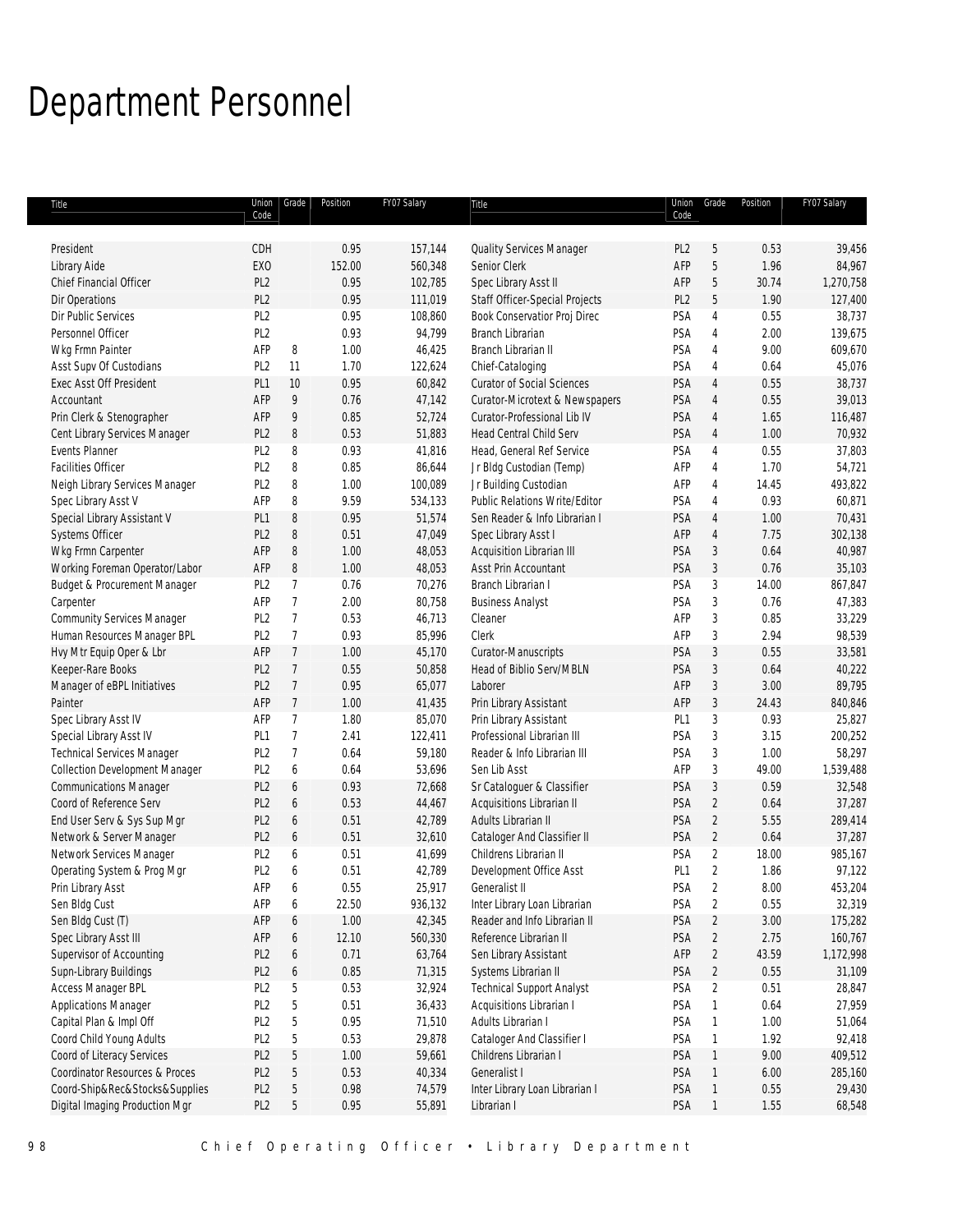| <b>Title</b>                | Code            | Union Grade | Position | FY07 Salary | <b>Title</b>                | Code | Union Grade | Position | FY07 Salary |
|-----------------------------|-----------------|-------------|----------|-------------|-----------------------------|------|-------------|----------|-------------|
| Manager of Digital Services | PI2             |             | 0.95     | 72.296      | Pre Prof Assistant          | PSA  |             | 0.55     | 15,481      |
| Motor Equipment Oper & Lbr  | AFP             |             | 1.96     | 78.398      | Reader and Info Librarian I | PSA  |             | 6.00     | 287,055     |
| Prin Accounting Clerk       | AFP             |             | 0.76     | 32.645      | Reference Librarian I       | PSA  |             | 13.65    | 688,535     |
| Programming Coordinator     | PL <sub>2</sub> |             | 0.93     | 55.225      | Spec Collection Lib I       | PSA  |             | 0.53     | 28,094      |
|                             |                 |             |          |             | Young Adults Librarian I    | PSA  |             | 2.00     | 89,321      |

| <b>Total</b>                 | 19,095,255<br>553.12 |
|------------------------------|----------------------|
| Adjustments                  |                      |
| <b>Differential Payments</b> | $\theta$             |
| Other                        | 167,124              |
| Chargebacks                  | $\Omega$             |
| Salary Savings               | $-963,708$           |
| <b>FY07 Total Request</b>    | 18,298,671           |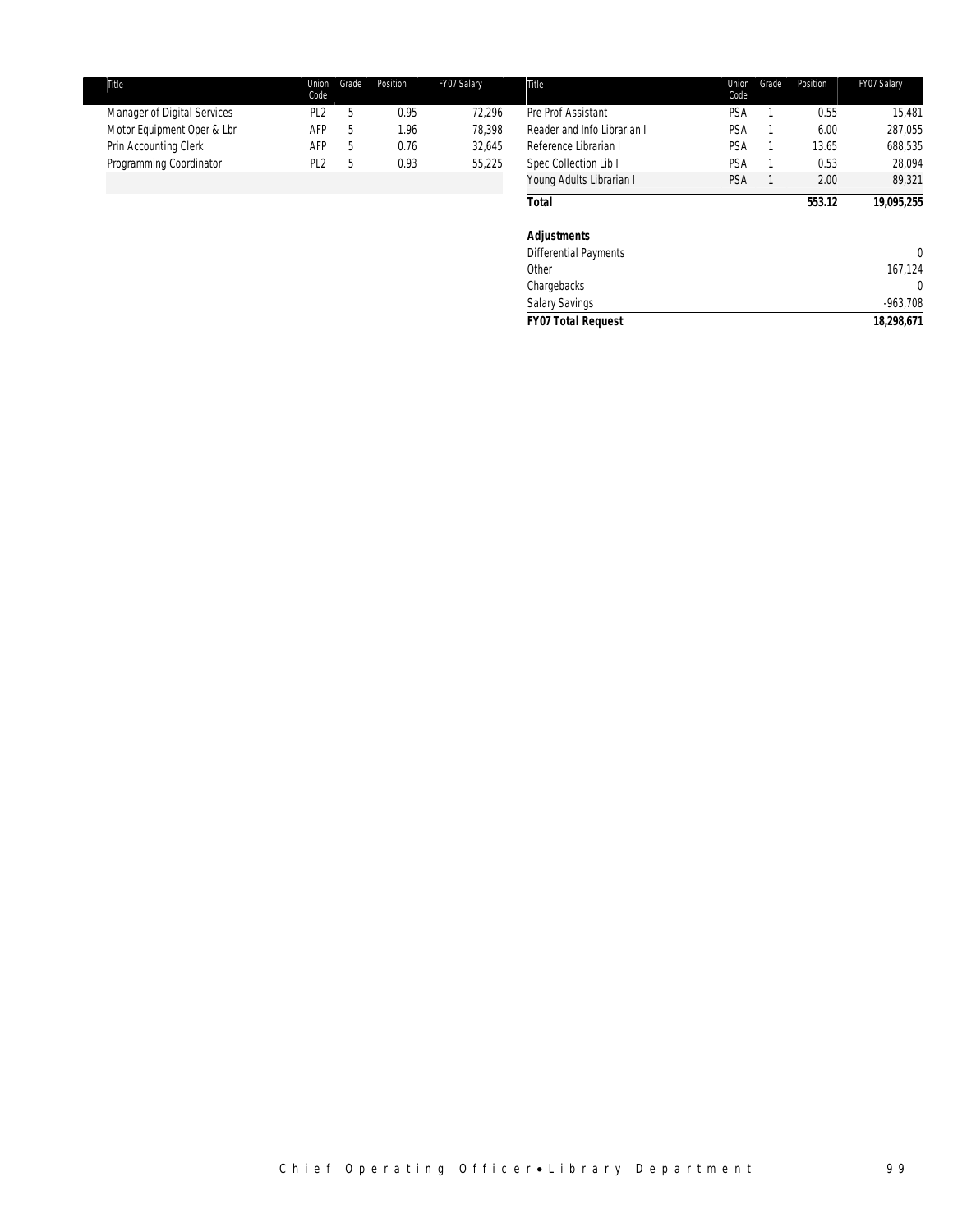# External Funds History

| <b>Personnel Services</b>       |                                                                                                                                                                                                                                                                                                            | FY04 Expenditure                                                                                                                              | FY05 Expenditure                                                                                                                  | FY06 Appropriation                                                                                                                     | FY07 Adopted                                                                                                                              | Inc/Dec 06 vs 07                                                                                                     |
|---------------------------------|------------------------------------------------------------------------------------------------------------------------------------------------------------------------------------------------------------------------------------------------------------------------------------------------------------|-----------------------------------------------------------------------------------------------------------------------------------------------|-----------------------------------------------------------------------------------------------------------------------------------|----------------------------------------------------------------------------------------------------------------------------------------|-------------------------------------------------------------------------------------------------------------------------------------------|----------------------------------------------------------------------------------------------------------------------|
|                                 | 51000 Permanent Employees<br>51100 Emergency Employees<br>51200 Overtime<br>51300 Part Time Employees<br>51400 Health Insurance<br>51500 Pension & Annunity<br>51600 Unemployment Compensation<br>51700 Workers' Compensation<br>51800 Indirect Costs<br>51900 Medicare<br><b>Total Personnel Services</b> | 4,377,741<br>$\mathbf 0$<br>67,613<br>$\overline{0}$<br>109,127<br>106,213<br>$\mathbf{0}$<br>$\Omega$<br>$\mathbf{0}$<br>12,744<br>4,673,438 | 4,462,986<br>$\theta$<br>$\theta$<br>$\theta$<br>166.248<br>108,431<br>$\mathbf{0}$<br>$\theta$<br>$\theta$<br>9,324<br>4,746,989 | 4,396,969<br>0<br>$\Omega$<br>$\overline{0}$<br>145,861<br>103,029<br>$\overline{0}$<br>$\mathbf{0}$<br>$\Omega$<br>9,339<br>4,655,198 | 4,876,500<br>$\mathbf 0$<br>$\Omega$<br>$\overline{0}$<br>151,707<br>107,236<br>$\mathbf 0$<br>$\Omega$<br>$\Omega$<br>9,727<br>5,145,170 | 479,531<br>0<br>$\Omega$<br>$\mathbf{0}$<br>5,846<br>4,207<br>$\mathbf{0}$<br>$\Omega$<br>$\Omega$<br>388<br>489,972 |
| <b>Contractual Services</b>     |                                                                                                                                                                                                                                                                                                            | FY04 Expenditure                                                                                                                              | FY05 Expenditure                                                                                                                  | FY06 Appropriation                                                                                                                     | FY07 Adopted                                                                                                                              | Inc/Dec 06 vs 07                                                                                                     |
|                                 | 52100 Communications<br>52200 Utilities<br>52300 Water & Sewer<br>52400 Snow Removal<br>52500 Garbage/Waste Removal<br>52600 Repairs Buildings & Structures<br>52700 Repairs & Service of Equipment<br>52800 Transportation of Persons<br>52900 Contracted Services<br><b>Total Contractual Services</b>   | 2,370<br>171,774<br>$\mathbf{0}$<br>$\mathbf{0}$<br>$\overline{0}$<br>487,148<br>30,357<br>24,446<br>1,259,513<br>1,975,608                   | 7,145<br>92,594<br>$\mathbf{0}$<br>$\mathbf{0}$<br>$\theta$<br>77,141<br>46,924<br>50,858<br>1,406,301<br>1,680,963               | 7,145<br>92,594<br>$\overline{0}$<br>$\overline{0}$<br>$\Omega$<br>74,911<br>45,195<br>52,458<br>1,549,256<br>1,821,559                | $\boldsymbol{0}$<br>99,739<br>0<br>$\mathbf{0}$<br>$\mathbf 0$<br>75,457<br>64,806<br>52,428<br>1,597,205<br>1,889,635                    | $-7,145$<br>7,145<br>$\mathbf 0$<br>$\overline{0}$<br>$\overline{0}$<br>546<br>19,611<br>$-30$<br>47,949<br>68,076   |
| <b>Supplies &amp; Materials</b> |                                                                                                                                                                                                                                                                                                            | FY04 Expenditure                                                                                                                              | FY05 Expenditure                                                                                                                  | FY06 Appropriation                                                                                                                     | FY07 Adopted                                                                                                                              | Inc/Dec 06 vs 07                                                                                                     |
|                                 | 53000 Auto Energy Supplies<br>53200 Food Supplies<br>53400 Custodial Supplies<br>53500 Med, Dental, & Hosp Supply<br>53600 Office Supplies and Materials<br>53800 Educational Supplies & Mat<br>53900 Misc Supplies & Materials<br><b>Total Supplies &amp; Materials</b>                                   | $\mathbf 0$<br>$\Omega$<br>45,264<br>$\overline{0}$<br>52,955<br>20,838<br>3,045,509<br>3,164,566                                             | $\mathbf{0}$<br>$\theta$<br>53,436<br>$\theta$<br>59,818<br>9,200<br>3,222,346<br>3,344,800                                       | $\overline{0}$<br>1,566<br>33,491<br>$\mathbf{0}$<br>55,017<br>9,200<br>3,598,560<br>3,697,834                                         | 0<br>$\mathbf{0}$<br>33,491<br>1,715<br>62,610<br>9,200<br>3,429,070<br>3,536,086                                                         | $\mathbf 0$<br>$-1,566$<br>$\theta$<br>1,715<br>7,593<br>$\mathbf{0}$<br>$-169,490$<br>$-161,748$                    |
| <b>Current Chgs &amp; Oblig</b> |                                                                                                                                                                                                                                                                                                            | FY04 Expenditure                                                                                                                              | FY05 Expenditure                                                                                                                  | FY06 Appropriation                                                                                                                     | FY07 Adopted                                                                                                                              | Inc/Dec 06 vs 07                                                                                                     |
|                                 | 54300 Workers' Comp Medical<br>54400 Legal Liabilities<br>54600 Current Charges H&I<br>54900 Other Current Charges<br>Total Current Chgs & Oblig                                                                                                                                                           | $\mathbf 0$<br>$\mathbf{0}$<br>$\overline{0}$<br>466,001<br>466,001                                                                           | $\mathbf 0$<br>$\mathbf{0}$<br>$\theta$<br>356,289<br>356,289                                                                     | $\boldsymbol{0}$<br>$\mathbf{0}$<br>$\Omega$<br>334,454<br>334,454                                                                     | $\mathbf 0$<br>$\mathbf 0$<br>$\Omega$<br>301,412<br>301,412                                                                              | 0<br>$\overline{0}$<br>0<br>$-33,042$<br>$-33,042$                                                                   |
| <b>Equipment</b>                |                                                                                                                                                                                                                                                                                                            | FY04 Expenditure                                                                                                                              | FY05 Expenditure                                                                                                                  | FY06 Appropriation                                                                                                                     | FY07 Adopted                                                                                                                              | Inc/Dec 06 vs 07                                                                                                     |
|                                 | 55000 Automotive Equipment<br>55400 Lease/Purchase<br>55600 Office Furniture & Equipment<br>55900 Misc Equipment<br><b>Total Equipment</b>                                                                                                                                                                 | $\mathbf 0$<br>$\mathbf{0}$<br>$\mathbf{0}$<br>367,730<br>367,730                                                                             | $\mathbf 0$<br>$\mathbf{0}$<br>$\mathbf{0}$<br>231,480<br>231,480                                                                 | $\boldsymbol{0}$<br>$\boldsymbol{0}$<br>$\overline{0}$<br>469,318<br>469,318                                                           | $\boldsymbol{0}$<br>$\mathbf{0}$<br>313<br>415,150<br>415,463                                                                             | 0<br>$\mathbf 0$<br>313<br>$-54,168$<br>$-53,855$                                                                    |
| Other                           |                                                                                                                                                                                                                                                                                                            | FY04 Expenditure                                                                                                                              | FY05 Expenditure                                                                                                                  | FY06 Appropriation                                                                                                                     | FY07 Adopted                                                                                                                              | Inc/Dec 06 vs 07                                                                                                     |
|                                 | 56200 Special Appropriation<br>57200 Structures & Improvements<br>58000 Land & Non-Structure<br><b>Total Other</b>                                                                                                                                                                                         | $\boldsymbol{0}$<br>$\boldsymbol{0}$<br>$\mathbf 0$<br>$\bf{0}$<br>10,647,343                                                                 | $\mathbf 0$<br>$\mathbf 0$<br>$\mathbf 0$<br>0<br>10,360,521                                                                      | 0<br>$\boldsymbol{0}$<br>$\boldsymbol{0}$<br>$\pmb{0}$<br>10,978,363                                                                   | $\boldsymbol{0}$<br>$\mathbf 0$<br>$\mathbf 0$<br>$\bf{0}$<br>11,287,766                                                                  | 0<br>$\mathbf 0$<br>0<br>0<br>309,403                                                                                |
|                                 | <b>Grand Total</b>                                                                                                                                                                                                                                                                                         |                                                                                                                                               |                                                                                                                                   |                                                                                                                                        |                                                                                                                                           |                                                                                                                      |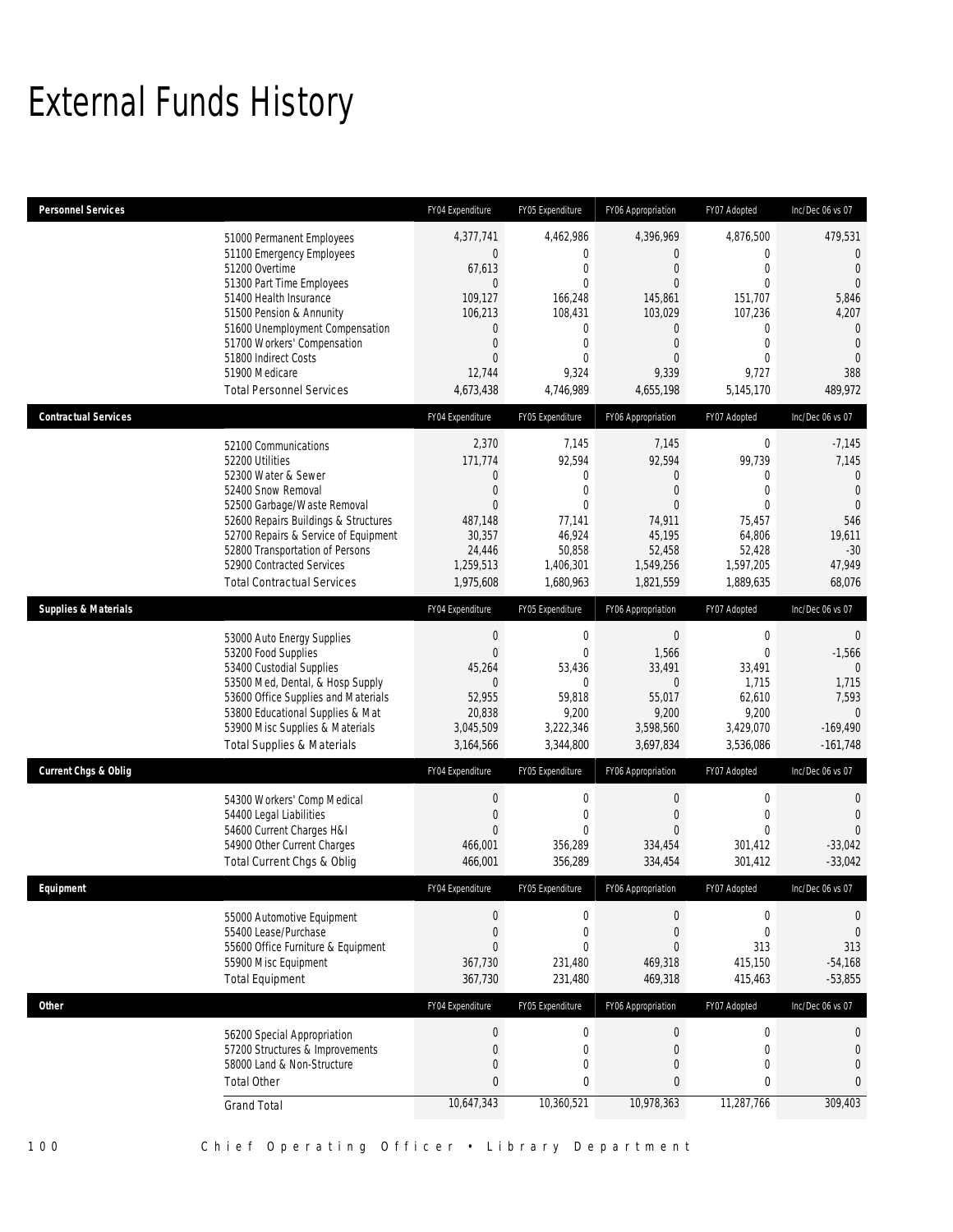## External Funds Personnel

| Title                                 | Union           | Grade          | Position | FY07 Salary | Title                                | Union           | Grade          | Position | FY07 Salary  |
|---------------------------------------|-----------------|----------------|----------|-------------|--------------------------------------|-----------------|----------------|----------|--------------|
|                                       | Code            |                |          |             |                                      | Code            |                |          |              |
| President                             | CDH             |                | 0.05     | 8,271       | Digital Imaging Production Mgr       | PL <sub>2</sub> | 5              | 0.05     | 2,942        |
| Library Aide                          | EX <sub>O</sub> |                | 6.00     | 22,119      | Manager of Digital Services          | PL <sub>2</sub> | 5              | 0.05     | 3,805        |
| <b>Chief Financial Officer</b>        | PL <sub>2</sub> |                | 0.05     | 5,410       | Motor Equipment Oper & Lbr           | AFP             | 5              | 0.04     | 1,600        |
| Dir Operations                        | PL <sub>2</sub> |                | 0.05     | 5,843       | Prin Accounting Clerk                | AFP             | $\mathbf 5$    | 0.24     | 10,309       |
| Dir Public Services                   | PL <sub>2</sub> |                | 0.05     | 5,729       | Programming Coordinator              | PL <sub>2</sub> | 5              | 0.07     | 4,157        |
| Personnel Officer                     | PL <sub>2</sub> |                | 0.07     | 7,135       | Quality Services Manager             | PL <sub>2</sub> | 5              | 0.47     | 34,989       |
| Pre-Professional Lbry Asst IV         | PSA             |                | 1.00     | 28,148      | Senior Clerk                         | AFP             | 5              | 0.04     | 1,734        |
| Asst Supv Of Custodians               | PL <sub>2</sub> | 11             | 0.30     | 21,640      | Spec Library Asst II                 | AFP             | 5              | 6.26     | 229,782      |
| Exec Asst Off President               | PL <sub>1</sub> | 10             | 0.05     | 3,202       | Staff Officer-Special Projects       | PL <sub>2</sub> | 5              | 1.10     | 65,538       |
| Accountant                            | AFP             | 9              | 0.24     | 14,887      | Book Conservatior Proj Direc         | <b>PSA</b>      | $\overline{4}$ | 0.45     | 31,694       |
| Prin Clerk & Stenographer             | AFP             | 9              | 0.15     | 9,304       | Chief-Cataloging                     | PSA             | $\overline{4}$ | 0.36     | 25,355       |
| Cent Library Services Manager         | PL <sub>2</sub> | 8              | 0.47     | 46,010      | <b>Curator of Social Sciences</b>    | PSA             | $\overline{4}$ | 0.45     | 31,694       |
| Curator of Maps                       | PL <sub>2</sub> | 8              | 1.00     | 99,715      | Curator-Microtext & Newspapers       | PSA             | $\overline{4}$ | 0.45     | 31,919       |
| Events Planner                        | PL <sub>2</sub> | 8              | 0.07     | 3,147       | Curator-Professional Lib IV          | PSA             | $\overline{4}$ | 2.35     | 165,738      |
| <b>Facilities Officer</b>             | PL <sub>2</sub> | 8              | 0.15     | 15,290      | Head, General Ref Service            | PSA             | $\overline{4}$ | 0.45     | 30,930       |
| Regional Administrator                | PL <sub>2</sub> | 8              | 1.00     | 83,941      | Jr Bldg Custodian (Temp)             | AFP             | $\overline{4}$ | 0.30     | 9,657        |
| Spec Library Asst V                   | AFP             | 8              | 5.41     | 285,798     | Jr Building Custodian                | AFP             | $\overline{4}$ | 2.55     | 87,077       |
| Special Library Assistant V           | PL <sub>1</sub> | 8              | 0.05     | 2,714       | <b>Public Relations Write/Editor</b> | PSA             | $\overline{4}$ | 0.07     | 4,586        |
| <b>Systems Officer</b>                | PL <sub>2</sub> | 8              | 0.49     | 45,204      | Spec Library Asst I                  | AFP             | $\overline{4}$ | 6.25     | 237,821      |
| Budget & Procurement Manager          | PL <sub>2</sub> | $\overline{7}$ | 0.24     | 22,192      | Acquisition Librarian III            | PSA             | 3              | 0.36     | 23,055       |
| <b>Community Services Manager</b>     | PL <sub>2</sub> | 7              | 0.47     | 41,425      | Asst Keeper Of Prints                | PSA             | $\overline{3}$ | 1.00     | 64,545       |
| Human Resources Manager BPL           | PL <sub>2</sub> | $\overline{7}$ | 0.07     | 6,473       | Asst Prin Accountant                 | PSA             | $\overline{3}$ | 0.24     | 11,085       |
| Keeper-Prints                         | PL <sub>2</sub> | 7              | 1.00     | 68,502      | <b>Business Analyst</b>              | PSA             | 3              | 0.24     | 14,963       |
| Keeper-Rare Books                     | PL <sub>2</sub> | $\overline{7}$ | 0.45     | 41,611      | Cleaner                              | AFP             | 3              | 0.15     | 5,864        |
| Manager of eBPL Initiatives           | PL <sub>2</sub> | 7              | 0.05     | 3,425       | Clerk                                | AFP             | 3              | 0.06     | 2,011        |
| Spec Library Asst IV                  | AFP             | 7              | 1.20     | 54,435      | Curator-Manuscripts                  | PSA             | $\sqrt{3}$     | 0.45     | 27,476       |
| Special Library Asst IV               | PL <sub>1</sub> | $\overline{7}$ | 1.59     | 79,995      | Head of Biblio Serv/MBLN             | PSA             | $\sqrt{3}$     | 0.36     | 22,625       |
| <b>Technical Services Manager</b>     | PL <sub>2</sub> | 7              | 0.36     | 33,289      | Prin Library Assistant               | AFP             | $\mathfrak{Z}$ | 15.57    | 536,529      |
| <b>Collection Development Manager</b> | PL <sub>2</sub> | 6              | 0.36     | 30,204      | Prin Library Assistant               | PL <sub>1</sub> | 3              | 0.07     | 1,944        |
| <b>Communications Manager</b>         | PL <sub>2</sub> | 6              | 0.07     | 5,470       | Professional Librarian III           | PSA             | 3              | 3.85     | 230,323      |
| Coord of Reference Serv               | PL <sub>2</sub> | 6              | 0.47     | 39,433      | Sr Cataloguer & Classifier           | PSA             | $\sqrt{3}$     | 0.41     | 22,618       |
| End User Serv & Sys Sup Mgr           | PL <sub>2</sub> | 6              | 0.49     | 41,111      | Acquisitions Librarian II            | PSA             | $\overline{2}$ | 0.36     | 20,974       |
| Network & Server Manager              | PL <sub>2</sub> | 6              | 0.49     | 31,331      | Adults Librarian II                  | PSA             | $\overline{2}$ | 1.45     | 83,562       |
| Network Services Manager              | PL <sub>2</sub> | 6              | 0.49     | 40,064      | Cataloger And Classifier II          | PSA             | $\overline{2}$ | 0.36     | 20,974       |
| Operating System & Prog Mgr           | PL <sub>2</sub> | 6              | 0.49     | 41,111      | Development Office Asst              | PL <sub>1</sub> | $\overline{2}$ | 0.14     | 7,310        |
| Prin Library Asst                     | AFP             | 6              | 0.45     | 21,205      | Inter Library Loan Librarian         | PSA             | $\overline{2}$ | 0.45     | 26,443       |
| Sen Bldg Cust                         | AFP             | 6              | 1.50     | 64,271      | Reference Librarian II               | PSA             | $\overline{2}$ | 3.25     | 189,798      |
| Spec Library Asst III                 | AFP             | 6              | 4.90     | 224,627     | Sen Library Assistant                | AFP             | $\overline{2}$ | 10.41    | 313,839      |
| Supervisor of Accounting              | PL <sub>2</sub> | 6              | 0.24     | 20,136      | Systems Librarian II                 | PSA             | $\overline{2}$ | 0.45     | 25.453       |
| Supn-Library Buildings                | PL <sub>2</sub> | 6              | 0.15     | 12,585      | <b>Technical Support Analyst</b>     | PSA             | $\overline{c}$ | 0.49     | 27,715       |
| Access Manager BPL                    | PL <sub>2</sub> | 5              | 0.47     | 29,197      | Acquisitions Librarian I             | PSA             | $\mathbf{1}$   | 0.36     | 15,727       |
| <b>Applications Manager</b>           | PL <sub>2</sub> | 5              | 0.49     | 35,004      | Cataloger And Classifier I           | PSA             | $\mathbf{1}$   | 1.08     | 51,985       |
| Capital Plan & Impl Off               | PL <sub>2</sub> | 5              | 0.05     | 3,764       | Inter Library Loan Librarian I       | PSA             | $\mathbf{1}$   | 0.45     | 24,079       |
| Coord Child Young Adults              | PL <sub>2</sub> | 5              | 0.47     | 26,495      | Librarian I                          | PSA             | $\mathbf{1}$   | 0.45     | 23,629       |
| Coordinator of Services to Libraries  | PL <sub>2</sub> | 5              | 1.00     | 70,345      | Pre Prof Assistant                   | PSA             | 1              | 0.45     | 12,666       |
| Coordinator Resources & Proces        | PL <sub>2</sub> | 5              | 0.47     | 35,768      | Reference Librarian I                | PSA             | 1              | 10.35    | 519,904      |
| Coord-Ship&Rec&Stocks&Supplies        | PL <sub>2</sub> | 5              | 0.02     | 1,522       | Spec Collection Lib I                | PSA             | $\mathbf{1}$   | 0.47     | 24,914       |
|                                       |                 |                |          |             | <b>Total</b>                         |                 |                | 110.88   | 5,201,829    |
|                                       |                 |                |          |             | <b>Adjustments</b>                   |                 |                |          |              |
|                                       |                 |                |          |             | <b>Differential Payments</b>         |                 |                |          | 0            |
|                                       |                 |                |          |             | Other                                |                 |                |          | $\mathbf{0}$ |
|                                       |                 |                |          |             | Chargebacks                          |                 |                |          | $\Omega$     |
|                                       |                 |                |          |             | Salary Savings                       |                 |                |          | $-325,329$   |

*FY07 Total Request 4,876,500*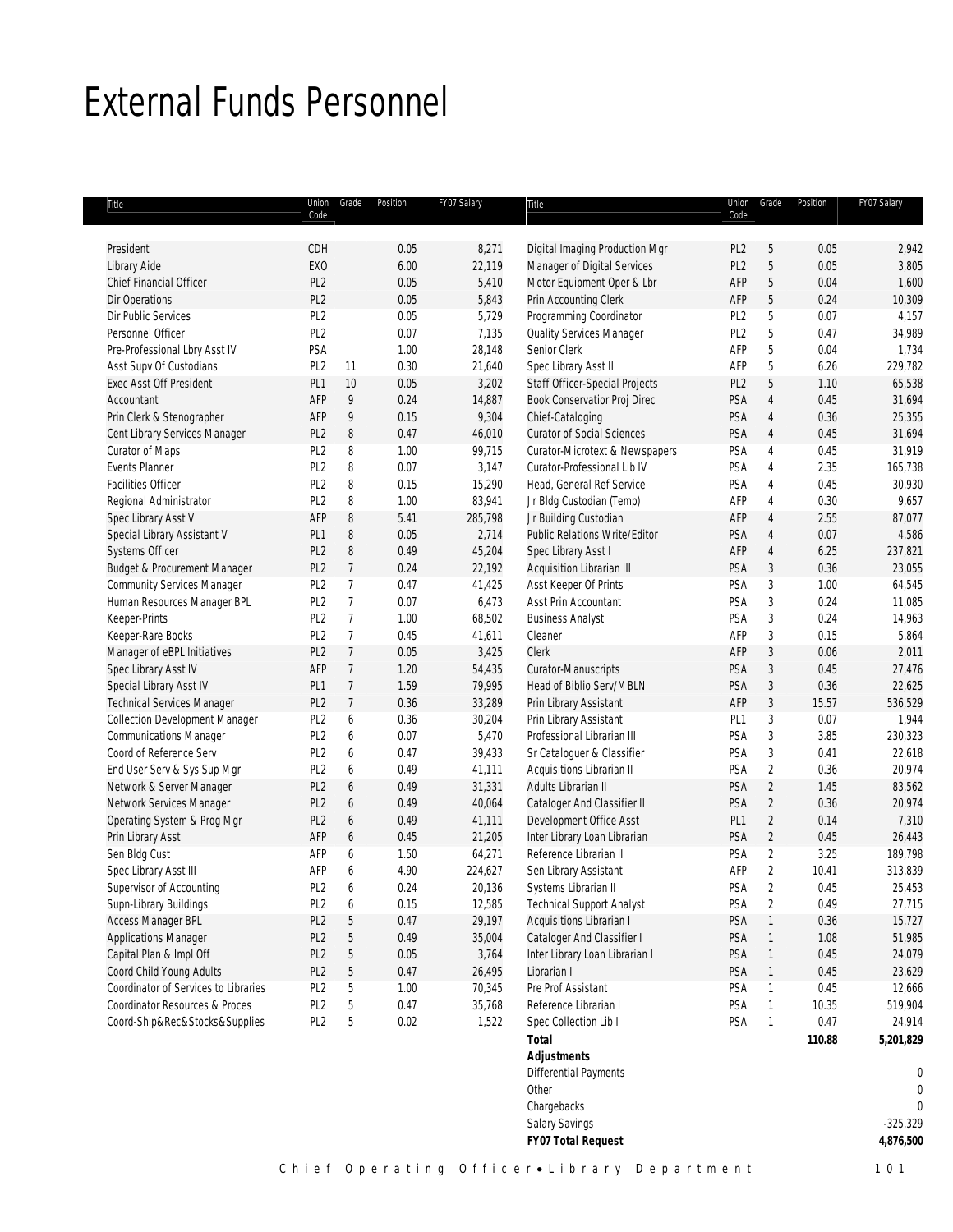## Program 1. Administration

#### *Bernard Margolis, President Organization: 110100*

#### *Program Description*

The Administration Program proposes goals and objectives to the Board of Trustees, manages the library to continuously improve service to the public, and provides centralized functional support for the library. The program functions through the centralized offices of the President, Human Resources, Finance, Facilities, Systems, Technical Services, and Communications and Community Affairs. Support for the ReadBoston initiative is also included.

- To provide overall user satisfaction with Library services.
- To plan for the ongoing care and refurbishing of all library facilities, which includes updating equipment and furnishings for public and staff use, upgrading alarm systems and procedures, and improving safety in all facilities.
- To work with the Boston Public Library Foundation and other library support groups to develop a plan to collaborate, coordinate, and capitalize on external funding opportunities.
- To develop the public service abilities of the library staff through measures that include establishing performance standards, providing tools and training to achieve the standards, and improving advancement opportunities.

|                                             | Actual '04                                                                                                                                                              | Actual '05              | Projected '06                        | <b>PLOS '07</b>                        |
|---------------------------------------------|-------------------------------------------------------------------------------------------------------------------------------------------------------------------------|-------------------------|--------------------------------------|----------------------------------------|
|                                             | 1.353.974                                                                                                                                                               | 996.127                 | 1.008.736                            | 1.2M                                   |
| Scheduled operating hours/year system-wide  | 64,180                                                                                                                                                                  | 62,241                  | 62,532                               | 62,700<br>3.7M                         |
| Critical Repair Fund capital projects       | 47                                                                                                                                                                      | 41                      | 33                                   | 32                                     |
| Read Boston books disseminated to community |                                                                                                                                                                         | 108.857                 | 105.371                              | 130,000                                |
| Read Boston volunteer tutors in schools and |                                                                                                                                                                         | 274                     | 722                                  | 300                                    |
| Staff training programs offered             |                                                                                                                                                                         | 47                      | 47                                   | 45                                     |
|                                             | Actual '04                                                                                                                                                              | Actual '05              | Approp '06                           | Budget '07                             |
| Quota                                       | 127                                                                                                                                                                     | 131                     | 129                                  | 130                                    |
| Personnel Services                          | 5,235,263                                                                                                                                                               | 5.571.544               | 5,936,948                            | 6,088,386                              |
|                                             |                                                                                                                                                                         |                         |                                      | 9,675,382<br>15,763,768                |
|                                             | Reference and information questions answered<br>Number of visits to library facilities<br>agencies, schools, and children<br>community groups<br>Non Personnel<br>Total | 7,608,037<br>12,843,300 | 3,653,114<br>9,038,005<br>14,609,549 | 3,504,674<br>9,187,085<br>15, 124, 032 |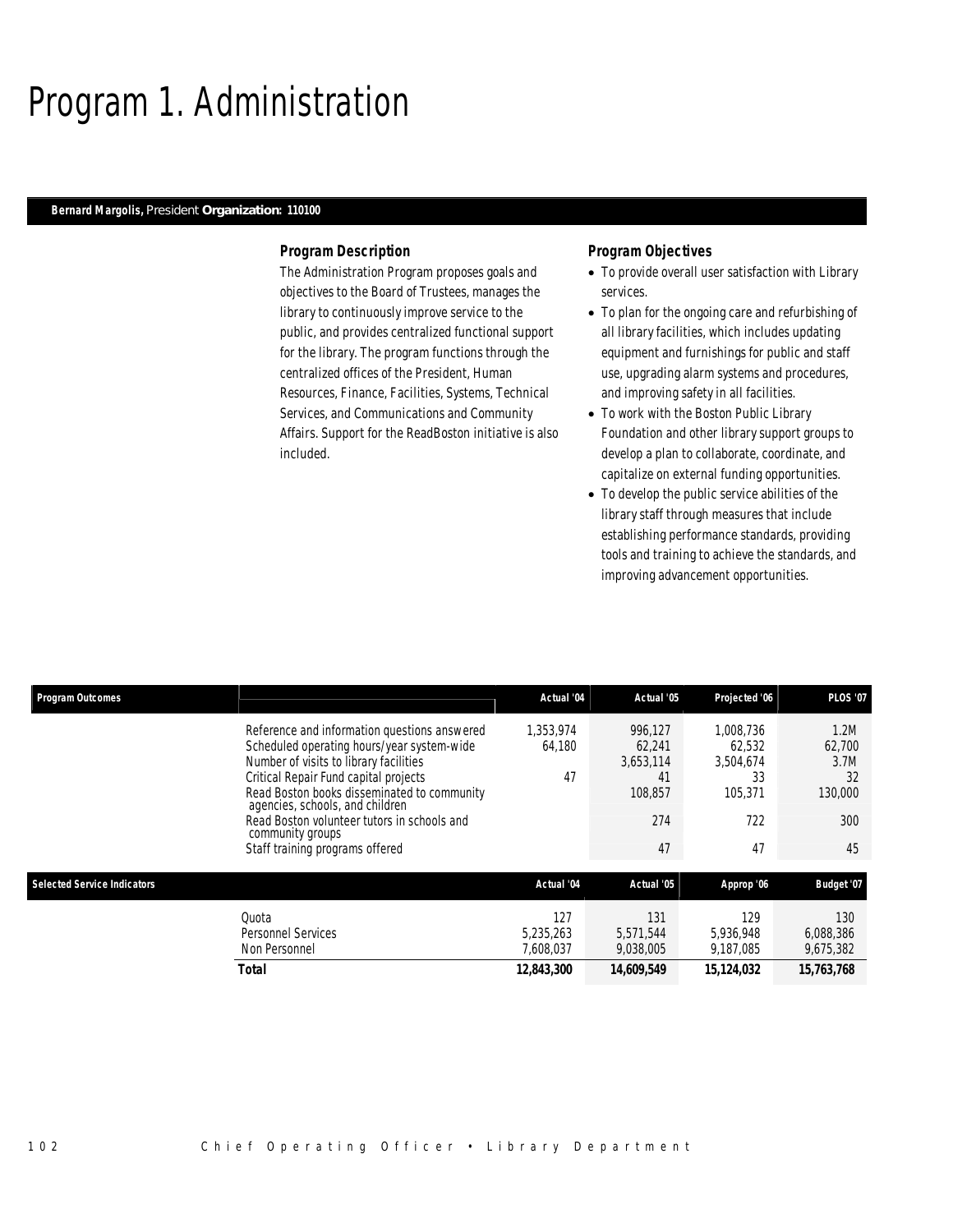## Program 2. Community Library Services

#### *Bernard Margolis, President Organization: 110200*

#### *Program Description*

The Community Library Services Program supports the strategic goal of the library being a center for, and facilitator of, lifelong learning. Its objective is to assist people of various ages, backgrounds, and stages of learning through the development of a variety of materials and programs, including those designed to teach information literacy.

- To provide access to and encourage the use of print and non-print resources that respond to the needs and interests of all segments of the population.
- To assist people of various ages, backgrounds, and stages of learning through the development of a variety of materials and programs, including those designed to teach information literacy.
- To compile and deliver, via www.bpl.org, current information on library, community, and neighborhood resources.

| <b>Program Outcomes</b>            |                                                                                                                                                                                       | Actual '04                             | Actual '05                                                    | Projected '06                                                    | <b>PLOS '07</b>                                            |
|------------------------------------|---------------------------------------------------------------------------------------------------------------------------------------------------------------------------------------|----------------------------------------|---------------------------------------------------------------|------------------------------------------------------------------|------------------------------------------------------------|
|                                    | Items circulated per capita<br>Total program participants per capita<br>Homework assistance program participants<br>On-line visits to BPL website                                     | 4.0<br>25%<br>3,272<br>2,714,018       | 4.0<br>25%<br>5,713<br>3,514,008                              | 4.0<br>28%<br>7.034<br>3,959,654                                 | 4.0<br>23%<br>6,000<br>3.6M                                |
| <b>Selected Service Indicators</b> |                                                                                                                                                                                       | Actual '04                             | Actual '05                                                    | Approp '06                                                       | <b>Budget '07</b>                                          |
|                                    | Quota<br><b>Personnel Services</b><br>Non Personnel                                                                                                                                   | 342<br>9,030,529<br>27,095             | 348<br>9,734,723<br>33,011                                    | 348<br>10,335,032<br>85,269                                      | 349<br>10,673,837<br>94,227                                |
|                                    | Total                                                                                                                                                                                 | 9,057,624                              | 9,767,734                                                     | 10,420,301                                                       | 10,768,064                                                 |
|                                    | Items circulated<br>Preschool Programs<br>General programs<br>Total program participation<br>Programs at schools<br>Literacy programs<br>Public internet sessions using BPL computers | 2,367,353<br>1,081<br>7,318<br>145,042 | 2,393,799<br>911<br>8,971<br>140,945<br>387<br>755<br>630,614 | 2,601,520<br>964<br>10,061<br>167.680<br>535<br>1,150<br>537,507 | 3.0M<br>1,000<br>9,000<br>170,000<br>190<br>900<br>500,000 |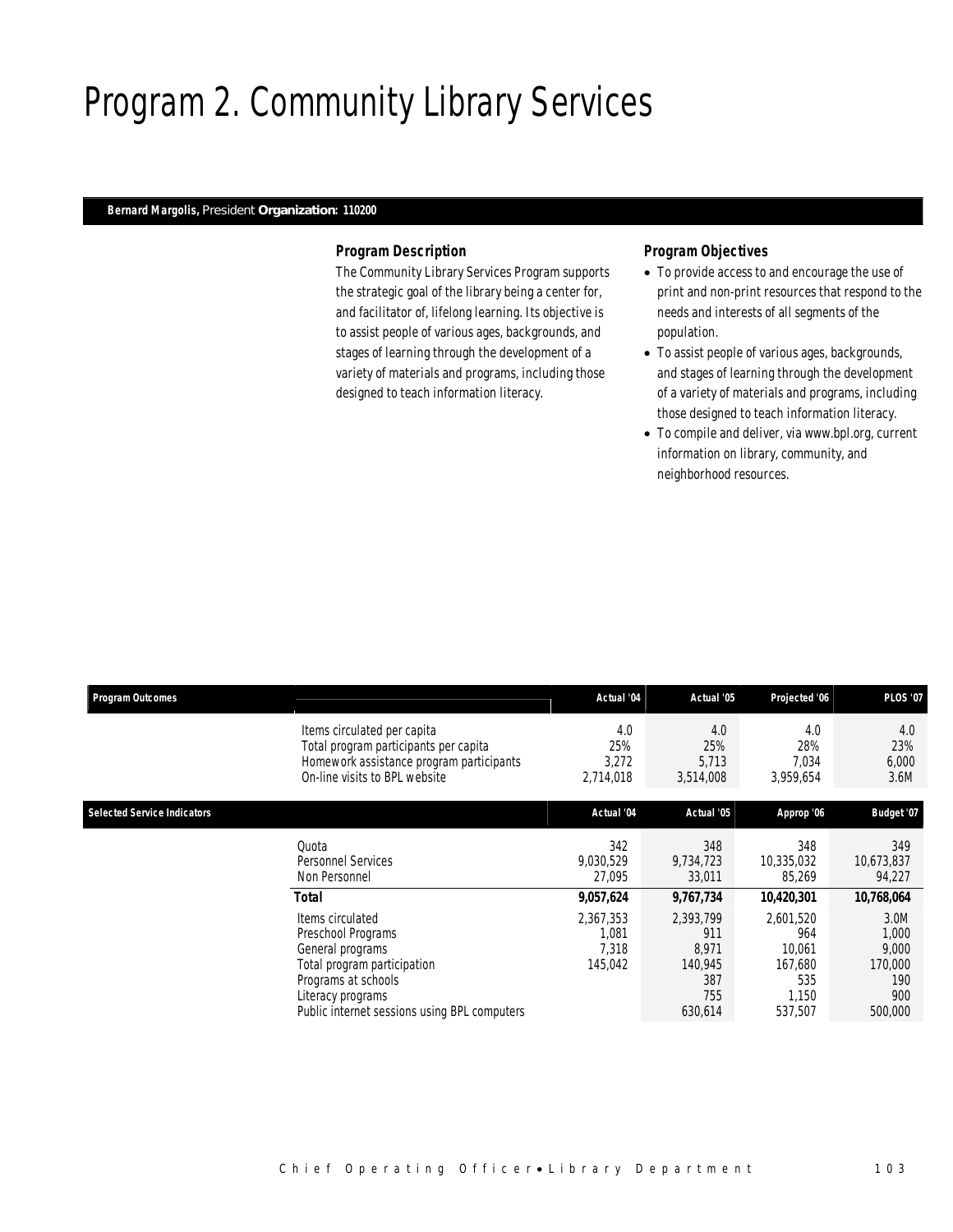## Program 3. Research Library Services

#### *Bernard Margolis, President Organization: 110300*

#### *Program Description*

The Research Library Services Program provides and preserves access to information and collections in all fields of knowledge for users at the local, state, and national levels through the assistance of professionally skilled staff. The program also provides Internet use and wireless access to the Internet.

- To provide and preserve access to information and collections by supporting the acquisition, maintenance, preservation, and access to materials and information in all fields of knowledge.
- To implement recommendations of a system-wide preservation team created to ensure on-going preservation of irreplaceable materials from the library collection.
- To address the need for both current and longterm accessibility of all library materials, including traditional and electronic formats.

| <b>Program Outcomes</b>            |                                                         | Actual '04 | Actual '05 | Projected '06 | <b>PLOS '07</b> |
|------------------------------------|---------------------------------------------------------|------------|------------|---------------|-----------------|
|                                    | In-house use of library materials                       | 350,321    | 577,112    | 643,249       | 600,000         |
|                                    | Items purchased library-wide                            |            | 125,567    | 136,276       | 120,000         |
|                                    | Success in acquiring interlibrary loan items            | 99%        | 84%        | 90%           | 90%             |
|                                    | Library materials preserved                             | 3,286      | 2,657      | 2,139         | 2,500           |
|                                    | Newspaper conservation                                  |            | 2,841      | 2,505         | 2,500           |
|                                    | Digital images added                                    |            | 873        | 6.273         | 2,000           |
|                                    | Databases made accessible to the public                 | 130        | 130        | 130           | 130             |
| <b>Selected Service Indicators</b> |                                                         | Actual '04 | Actual '05 | Approp '06    | Budget '07      |
|                                    |                                                         |            |            |               |                 |
|                                    | Ouota                                                   | 83         | 75         | 75            | 74              |
|                                    | <b>Personnel Services</b>                               | 2,184,920  | 2,222,692  | 1,933,576     | 1,916,642       |
|                                    | Non Personnel                                           | 0          | 0          |               | $\cup$          |
|                                    | <b>Total</b>                                            | 2,184,920  | 2,222,692  | 1,933,576     | 1,916,642       |
|                                    | In-house use of research library materials              |            | 290,530    | 300,000       | 300,000         |
|                                    | Interlibrary loan items requested by other<br>libraries |            | 39,286     | 30,000        | 40,000          |
|                                    | Interlibrary loan items received from other             |            | 10,523     | 10,500        | 10,500          |
|                                    | libraries                                               |            |            |               |                 |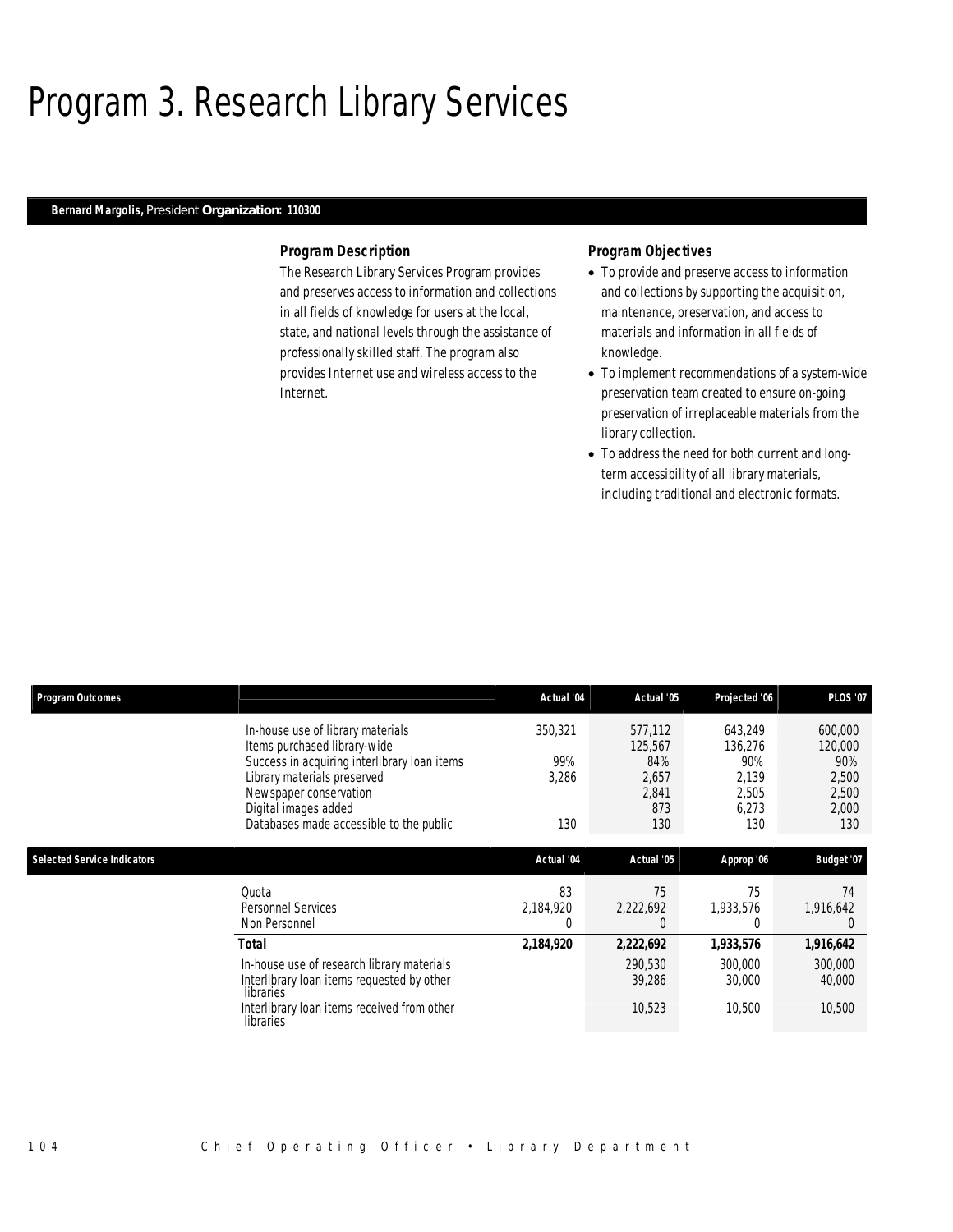## External Funds Projects

*State Aid To Libraries* 

#### *Project Mission*

The Library Incentive Grant/Municipal Equalization Grant is granted by the Commonwealth of Massachusetts Board of Library Commissioners to the Trustees of the Public Library of the City of Boston annually. The Library is required to meet certain minimum standards of free public service established by the Board to receive the grant. Standards considered include but are not limited to: meeting the Municipal Appropriation Requirement, the percent of the total budget spent on library materials, the hours of operation, and the ability to lend books to other libraries in the Commonwealth. Funds are used to buy goods and services to support library operations.

#### *Trust Fund Income*

#### *Project Mission*

The majority of the Library's assets are held in trust in accordance with the intentions of the donors. The principal of the trust funds is invested in various types of investment securities that generate income. This income is used to purchase library materials and support certain library positions and functions.

*Library of Last Recourse* 

#### *Project Mission*

The Library of Last Recourse provides reference and research services for individual residents of the Commonwealth at the Boston Public Library through developing, maintaining, and preserving comprehensive collections of a research and archival nature to supplement library resources available throughout Massachusetts. The Massachusetts Board of Library Commissioners provides this appropriation for the Library to maintain the human resources, expertise, and bibliographic skills needed to develop and provide access to these reference and research collections. The appropriation is calculated on a statewide per capita basis and distributed annually.

*Boston Regional Library System* 

#### *Project Mission*

Î

The Boston Regional Library System (BRLS) combines the resources of a voluntary organization of public, academic, and special libraries serving cities, towns, and institutions in Boston. Headquartered at the Boston Public Library and comprised of seven subregions, BRLS provides reference and information services, interlibrary loan and delivery services, and access to a variety of audiovisual materials to libraries that are part of this regional system. Regional activities and responsibilities are delineated in an annual Plan of Service and program budget approved by the Commonwealth of Massachusetts Board of Library Commissioners. The Board decides the amount of the budget and the BRLS operates on a cost reimbursement system up to that amount. Allocations are based on the population in each region.

#### *Donations*

#### *Project Mission*

Donations are gifts and grants received from individuals, governmental organizations, corporations, foundations, and other private donors for the benefit of the public library. Donations are often one-time funding sources for specific programs or projects that are generally of a temporary nature.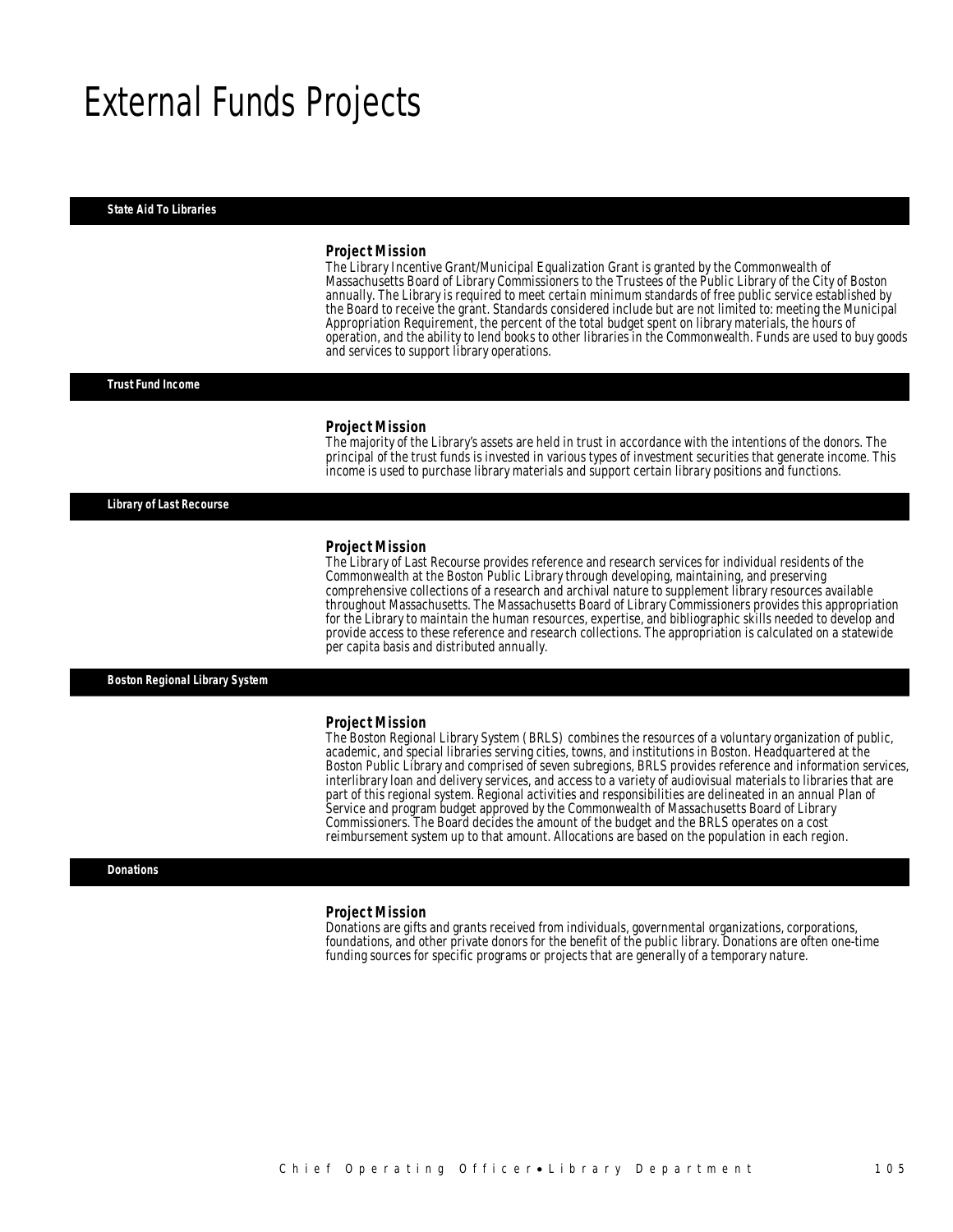## Library Department Capital Budget

## *Overview*

To ensure that the Boston Public Library (BPL) offers an inviting, well-maintained environment in which to learn, extensive capital improvements have been made over the past few years. Fiscal year 2007 capital investments will further enhance the physical environment and programming capacity of the Boston Public Library.

## *FY07 Major Initiatives*

- Roof repairs at 7 branch libraries including North End, Charlestown, Adams, West End, Fields Corner, South End, West Roxbury will be ready to begin construction.
- A new branch library in Grove Hall will be built as part of an expansion project at Burke High School.
- Design for a new Mattapan Branch library is underway.
- The McKim project is a partnership between the City of Boston, the Commonwealth of Massachusetts and the Boston Public Library Foundation. Design work will begin on Phase II D which includes renovations to the Print Gallery, Music and Fine Arts Departments, Rare Books and Manuscripts Department, and the Map Center.
- Necessary critical repairs at various branch libraries will be completed under the Critical Repairs budget.

| <b>Capital Budget Expenditures</b> |                         | Total Actual '04 | Total Actual '05 |           | Estimated '06 Total Projected '07 |
|------------------------------------|-------------------------|------------------|------------------|-----------|-----------------------------------|
|                                    |                         |                  |                  |           |                                   |
|                                    | <b>Total Department</b> | 11.735.462       | 9,564,116        | 3.781.298 | 2,170,000                         |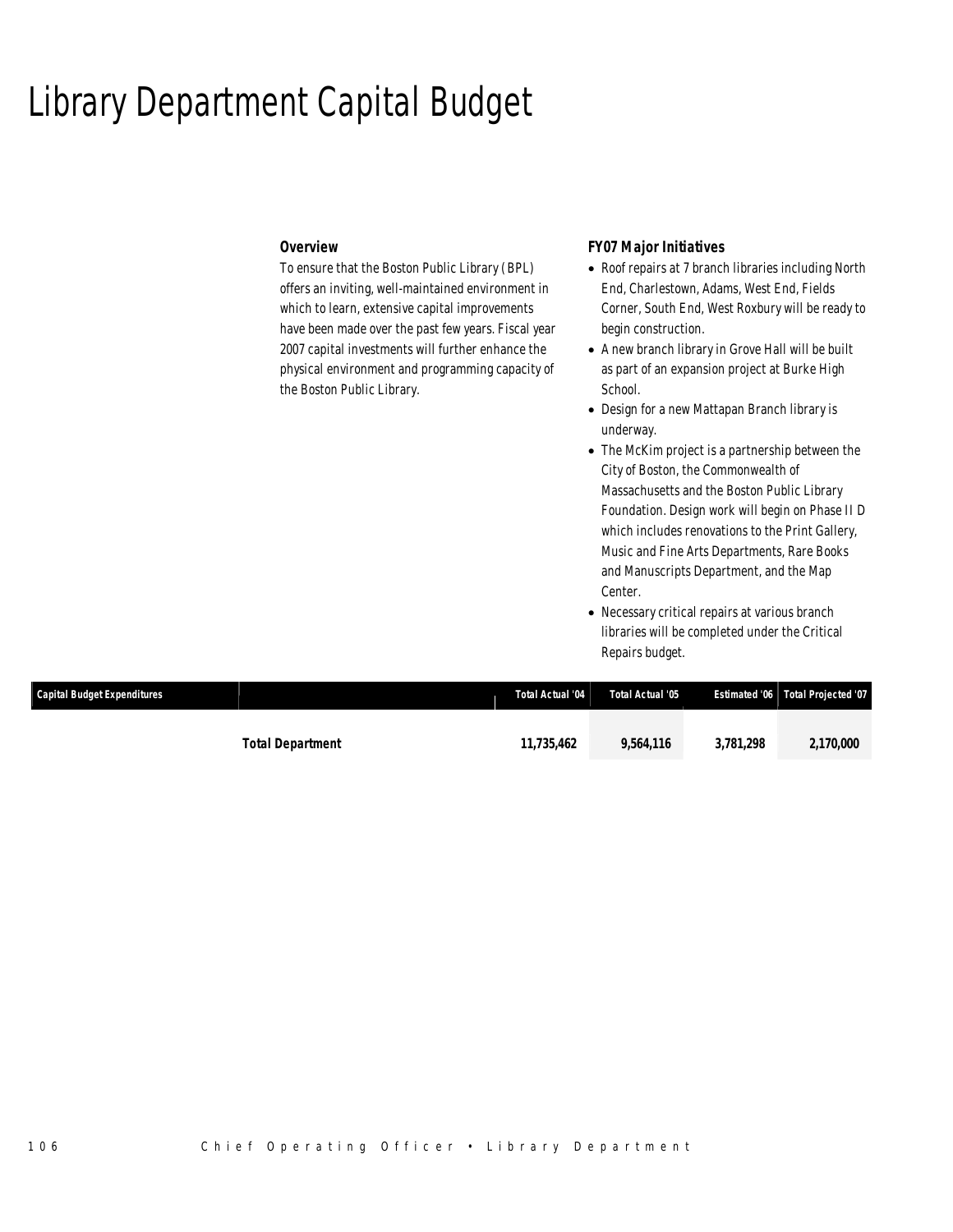#### *ADAMS BRANCH LIBRARY*

#### *Project Mission*

Replace front doors and repair or replace windows. Improve handicap access and replace VCT flooring. Install a new circulation desk. Assess interior space requirements of the Childrens and Adults sections. *Managing Department,* Construction Management *Status,* In Design

*Location,* Dorchester

| <b>Authorizations</b>                    |          |             |                  |             |         |
|------------------------------------------|----------|-------------|------------------|-------------|---------|
|                                          |          |             |                  | Non Capital |         |
| Source                                   | Existing | FY07        | Future           | Fund        | Total   |
| City Capital                             | 129,300  | 0           | 845,000          | 0           | 974,300 |
| Grants/Other                             | $\Omega$ | 0           | $\Omega$         |             | 0       |
| Total                                    | 129,300  | $\theta$    | 845,000          | $\theta$    | 974,300 |
| <b>Expenditures (Actual and Planned)</b> |          |             |                  |             |         |
|                                          | Thru     |             |                  |             |         |
| Source                                   | 6/30/05  | <b>FY06</b> | FY <sub>07</sub> | FY08-11     | Total   |
| City Capital                             | 0        | 0           | $\Omega$         | 974.300     | 974,300 |
| Grants/Other                             | 0        | 0           | 0                |             | 0       |
| Total                                    | 0        | $\theta$    | $\mathbf{0}$     | 974,300     | 974,300 |
|                                          |          |             |                  |             |         |

### *BRIGHTON BRANCH LIBRARY*

#### *Project Mission*

Install emergency lighting and exit signage. Interior renovations include flooring and carpet, window treatment, lighting and signage. Exterior renovations include signage, fences, roof, and retaining walls. Install windows and upgrade HVAC system.

*Managing Department,* Construction Management *Status,* In Design *Location,* Allston/Brighton

| <b>Authorizations</b>                    |           |                  |                  |             |           |
|------------------------------------------|-----------|------------------|------------------|-------------|-----------|
|                                          |           |                  |                  | Non Capital |           |
| Source                                   | Existing  | FY07             | Future           | Fund        | Total     |
| City Capital                             | 4.190.610 | 0                | 0                | 0           | 4.190.610 |
| Grants/Other                             | 0         | 0                | 0                | 0           | 0         |
| Total                                    | 4,190,610 | 0                | 0                | 0           | 4,190,610 |
| <b>Expenditures (Actual and Planned)</b> |           |                  |                  |             |           |
|                                          | Thru      |                  |                  |             |           |
| Source                                   | 6/30/05   | FY <sub>06</sub> | FY <sub>07</sub> | FY08-11     | Total     |
| City Capital                             | 22,626    | 200,000          | 0                | 3.967.984   | 4,190,610 |
| Grants/Other                             | 0         | 0                | 0                |             | 0         |
| Total                                    | 22,626    | 200,000          | 0                | 3.967.984   | 4.190.610 |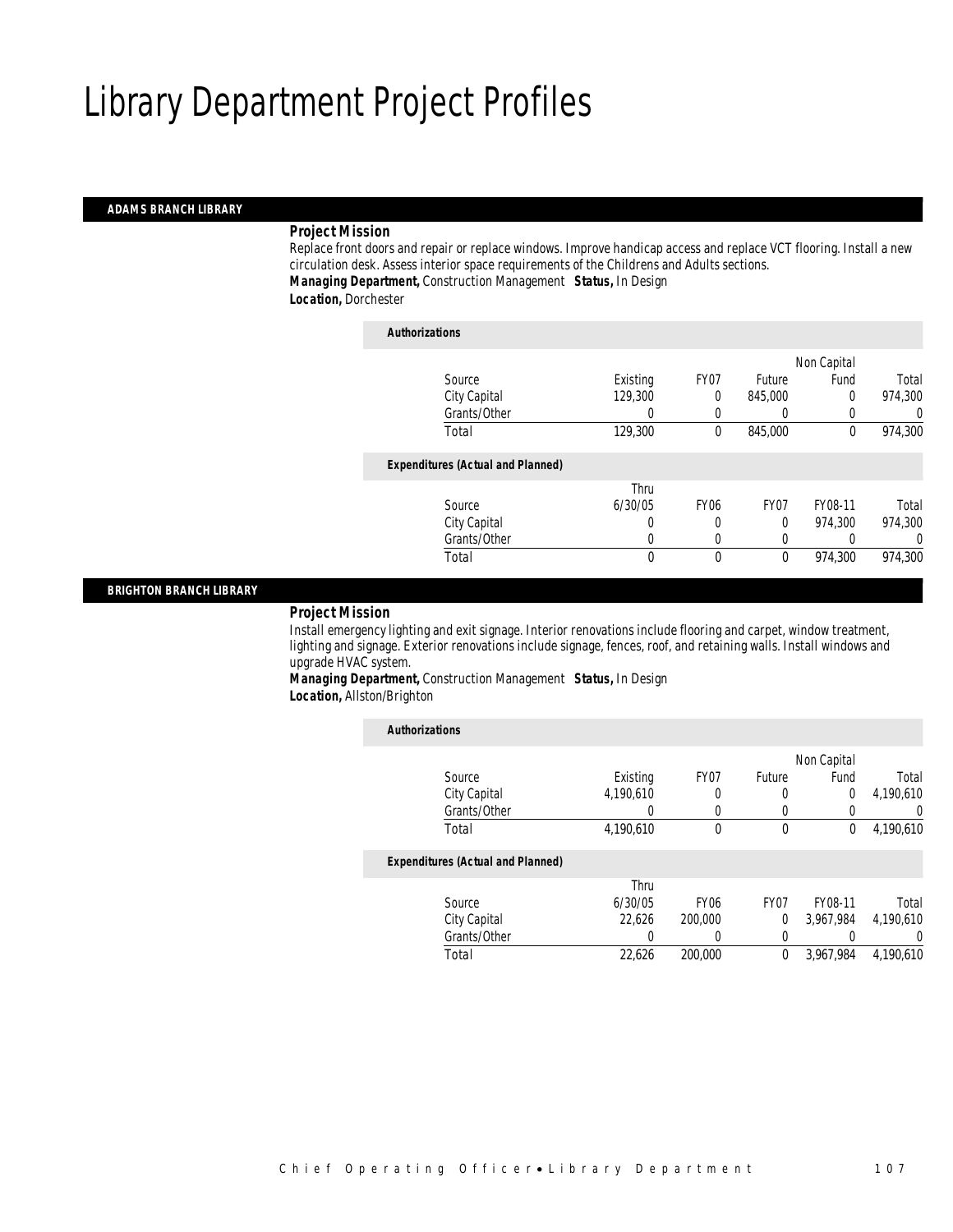#### *CRITICAL FACILITY REPAIRS FY05*

#### *Project Mission*

A critical repair fund to be used for emergency and critical repairs to infrastructure throughout the library system. *Managing Department,* Library Department *Status,* Ongoing Program *Location,* Citywide

| <b>Authorizations</b>                    |          |                  |                  |                  |         |
|------------------------------------------|----------|------------------|------------------|------------------|---------|
|                                          |          |                  |                  | Non Capital      |         |
| Source                                   | Existing | FY07             | Future           | Fund             | Total   |
| City Capital                             | 250,000  | 0                | 0                | 0                | 250,000 |
| Grants/Other                             | 0        | 0                | 0                | $\left( \right)$ | 0       |
| Total                                    | 250,000  | 0                | 0                | $\theta$         | 250,000 |
| <b>Expenditures (Actual and Planned)</b> |          |                  |                  |                  |         |
|                                          | Thru     |                  |                  |                  |         |
| Source                                   | 6/30/05  | FY <sub>06</sub> | FY <sub>07</sub> | FY08-11          | Total   |
| City Capital                             | 102,316  | 147.684          | 0                | 0                | 250,000 |
| Grants/Other                             | 0        | 0                | 0                | 0                | 0       |
| Total                                    | 102,316  | 147.684          | $\theta$         | 0                | 250,000 |

#### *CRITICAL FACILITY REPAIRS FY06*

### *Project Mission*

A critical repair fund to be used for emergency and critical repairs to infrastructure throughout the library system. *Managing Department,* Library Department *Status,* Ongoing Program *Location,* Citywide

| <b>Authorizations</b> |          |      |        |             |         |
|-----------------------|----------|------|--------|-------------|---------|
|                       |          |      |        | Non Capital |         |
| Source                | Existing | FY07 | Future | Fund        | Total   |
| City Capital          | 250,000  |      |        |             | 250,000 |
| Grants/Other          |          |      |        |             |         |
| Total                 | 250,000  |      |        |             | 250,000 |

#### *Expenditures (Actual and Planned)*

|              | Thru    |                  |        |         |         |
|--------------|---------|------------------|--------|---------|---------|
| Source       | 6/30/05 | FY <sub>06</sub> | FY07   | FY08-11 | Total   |
| City Capital |         | 175.000          | 75.000 |         | 250,000 |
| Grants/Other |         |                  |        |         |         |
| Total        |         | 175,000          | 75,000 |         | 250,000 |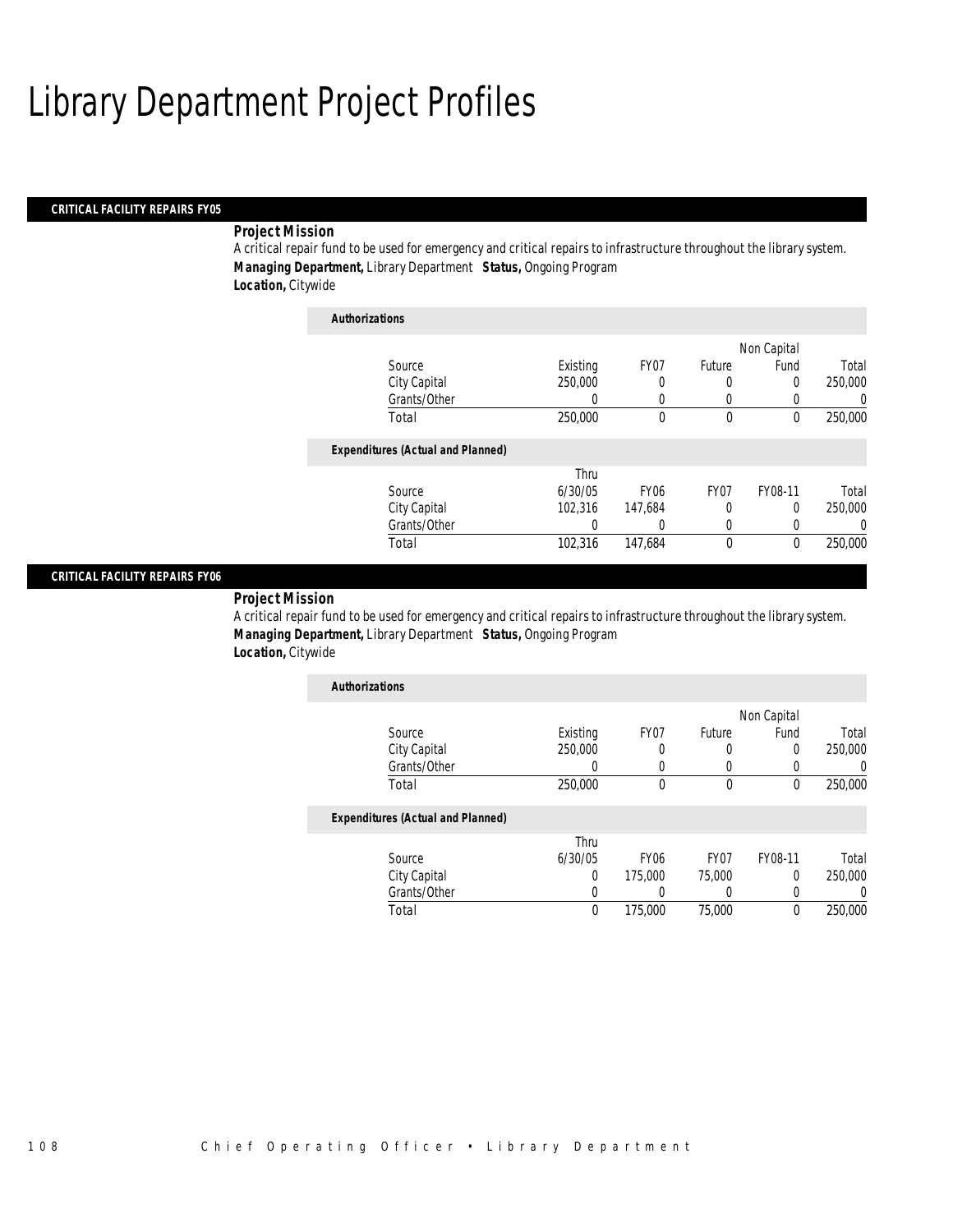#### *CRITICAL FACILITY REPAIRS FY07*

#### *Project Mission*

A critical repair fund to be used for emergency and critical repairs to infrastructure throughout the library system. *Managing Department,* Library Department *Status,* Ongoing Program *Location,* Citywide

| <b>Authorizations</b>                    |          |             |                  |             |         |
|------------------------------------------|----------|-------------|------------------|-------------|---------|
|                                          |          |             |                  | Non Capital |         |
| Source                                   | Existing | FY07        | Future           | Fund        | Total   |
| City Capital                             | 0        | 250,000     | 0                | 0           | 250,000 |
| Grants/Other                             |          |             | 0                |             | 0       |
| Total                                    | 0        | 250,000     | $\mathbf 0$      | $\theta$    | 250,000 |
| <b>Expenditures (Actual and Planned)</b> |          |             |                  |             |         |
|                                          | Thru     |             |                  |             |         |
| Source                                   | 6/30/05  | <b>FY06</b> | FY <sub>07</sub> | FY08-11     | Total   |
| City Capital                             | 0        | $\Omega$    | 175,000          | 75,000      | 250,000 |
| Grants/Other                             | 0        |             | $\left($         |             | 0       |
| Total                                    | 0        | 0           | 175,000          | 75,000      | 250,000 |
|                                          |          |             |                  |             |         |

#### *EAST BOSTON BRANCH LIBRARY*

### *Project Mission*

Repair stairs and floor in auditorium. Replace first floor ceiling, repair concrete stairs and install a new circulation desk.

*Managing Department,* Construction Management *Status,* In Design *Location,* East Boston

| <b>Authorizations</b>                    |          |                  |                  |             |         |
|------------------------------------------|----------|------------------|------------------|-------------|---------|
|                                          |          |                  |                  | Non Capital |         |
| Source                                   | Existing | FY07             | Future           | Fund        | Total   |
| City Capital                             | 217,745  | 0                | 750,000          | $\theta$    | 967,745 |
| Grants/Other                             | 0        | 0                | 0                | 0           | 0       |
| Total                                    | 217,745  | 0                | 750,000          | $\theta$    | 967,745 |
| <b>Expenditures (Actual and Planned)</b> |          |                  |                  |             |         |
|                                          | Thru     |                  |                  |             |         |
| Source                                   | 6/30/05  | FY <sub>06</sub> | FY <sub>07</sub> | FY08-11     | Total   |
| City Capital                             | 0        | 40,000           | 0                | 927.745     | 967.745 |
| Grants/Other                             | 0        |                  | 0                |             | 0       |
| Total                                    | 0        | 40,000           | $\theta$         | 927,745     | 967.745 |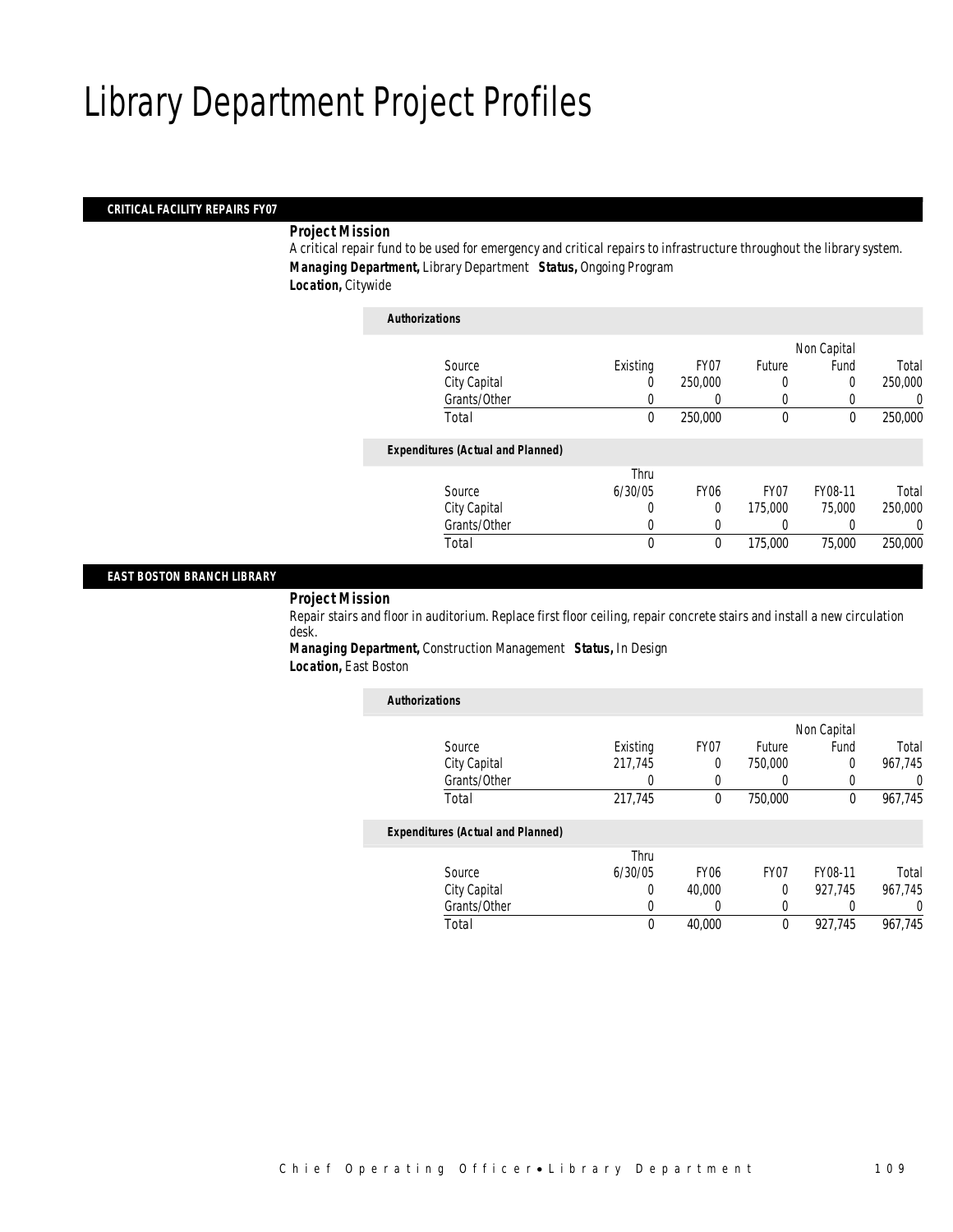#### *EGLESTON SQUARE BRANCH LIBRARY*

#### *Project Mission*

Improve driveway, parking, and garden path areas. Replace fence and install window treatment at south wall. Add lighting to rear of lecture hall and install a handicap ramp. Perform partial window glazing at garden window wall and upgrade HVAC system.

*Managing Department,* Construction Management *Status,* In Design *Location,* Roxbury

| <b>Authorizations</b>                    |                  |                  |                  |             |                  |
|------------------------------------------|------------------|------------------|------------------|-------------|------------------|
|                                          |                  |                  |                  | Non Capital |                  |
| Source                                   | Existing         | FY07             | Future           | Fund        | Total            |
| City Capital                             | 206.267          | $\Omega$         | 710.000          | 0           | 916.267          |
| Grants/Other                             | $\left( \right)$ | 0                | 0                | 0           | $\left( \right)$ |
| Total                                    | 206,267          | $\theta$         | 710,000          | 0           | 916,267          |
| <b>Expenditures (Actual and Planned)</b> |                  |                  |                  |             |                  |
|                                          | Thru             |                  |                  |             |                  |
| Source                                   | 6/30/05          | FY <sub>06</sub> | FY <sub>07</sub> | FY08-11     | Total            |
| City Capital                             |                  | 0                | $\theta$         | 916,267     | 916,267          |
| Grants/Other                             |                  | 0                |                  |             | 0                |
| Total                                    | $\Omega$         | $\theta$         | $\theta$         | 916,267     | 916.267          |

#### *FANEUIL BRANCH LIBRARY PHASE II*

*Project Mission* 

Install new fire alarm system, repoint stairs and refurbish interior finishes. Improve interior lighting. Provide exterior signage, upgrade HVAC system and improve access.

*Managing Department,* Construction Management *Status,* In Design

*Location,* Allston/Brighton

| <b>Authorizations</b>                    |          |                  |                  |             |           |
|------------------------------------------|----------|------------------|------------------|-------------|-----------|
|                                          |          |                  |                  | Non Capital |           |
| Source                                   | Existing | FY07             | <b>Future</b>    | Fund        | Total     |
| City Capital                             | 358.650  | 0                | 760.000          | 0           | 1.118.650 |
| Grants/Other                             | 0        | 0                | $\left( \right)$ |             | $\Omega$  |
| Total                                    | 358,650  | 0                | 760,000          | 0           | 1,118,650 |
| <b>Expenditures (Actual and Planned)</b> |          |                  |                  |             |           |
|                                          | Thru     |                  |                  |             |           |
| Source                                   | 6/30/05  | FY <sub>06</sub> | FY <sub>07</sub> | FY08-11     | Total     |
| City Capital                             | 0        | 0                | 0                | 1,118,650   | 1.118.650 |
| Grants/Other                             | 0        | 0                | 0                |             | $\Omega$  |
| Total                                    | 0        | 0                | 0                | 1.118.650   | 1.118.650 |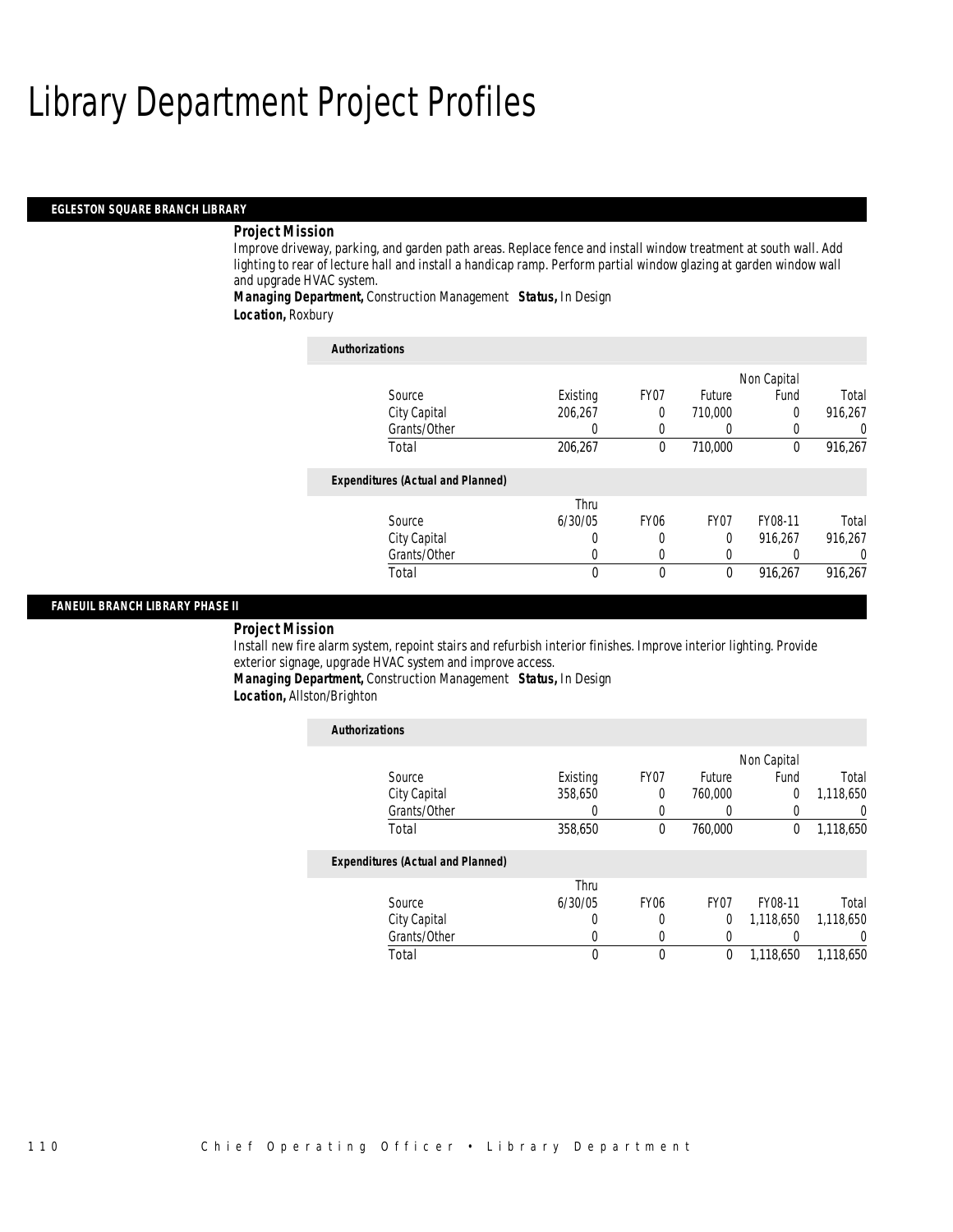#### *HVAC REPLACEMENT AT THREE BRANCH LIBRARIES*

*Project Mission* 

Replace HVAC systems at branch libraries in Charlestown, Roslindale and the West End. *Managing Department,* Construction Management *Status,* To Be Scheduled *Location,* Various neighborhoods

*Authorizations*

|                                          |          |             |                  | Non Capital |           |
|------------------------------------------|----------|-------------|------------------|-------------|-----------|
| Source                                   | Existing | FY07        | Future           | Fund        | Total     |
| City Capital                             | 0        | 0           | 1,935,000        | $\Omega$    | 1,935,000 |
| Grants/Other                             | 0        |             |                  |             | 0         |
| Total                                    | 0        | 0           | 1,935,000        | 0           | 1,935,000 |
|                                          |          |             |                  |             |           |
| <b>Expenditures (Actual and Planned)</b> |          |             |                  |             |           |
|                                          | Thru     |             |                  |             |           |
| Source                                   | 6/30/05  | <b>FY06</b> | FY <sub>07</sub> | FY08-11     | Total     |
| City Capital                             | 0        | 0           | $\Omega$         | 1,935,000   | 1,935,000 |
| Grants/Other                             | 0        | 0           | 0                |             | 0         |
| Total                                    | 0        | 0           | 0                | 1,935,000   | 1,935,000 |
|                                          |          |             |                  |             |           |

#### *JAMAICA PLAIN BRANCH LIBRARY PHASE II*

*Project Mission* 

Improvements for persons with disabilities including access to lower level community room and lecture hall and construction of accessible bathrooms on the main and lower floors.

*Managing Department,* Construction Management *Status,* Study Underway *Location,* Jamaica Plain

| <b>Authorizations</b>                    |          |                  |        |             |         |
|------------------------------------------|----------|------------------|--------|-------------|---------|
|                                          |          |                  |        | Non Capital |         |
| Source                                   | Existing | FY07             | Future | Fund        | Total   |
| City Capital                             | 445.244  | 0                | 0      | 0           | 445.244 |
| Grants/Other                             | 0        | 0                | 0      |             | 0       |
| Total                                    | 445,244  | 0                | 0      | $\theta$    | 445,244 |
| <b>Expenditures (Actual and Planned)</b> |          |                  |        |             |         |
|                                          | Thru     |                  |        |             |         |
| Source                                   | 6/30/05  | FY <sub>06</sub> | FY07   | FY08-11     | Total   |
| City Capital                             | 0        | 30,000           | 20,000 | 395.244     | 445.244 |
| Grants/Other                             | 0        | 0                | 0      |             | 0       |
| Total                                    | 0        | 30,000           | 20,000 | 395.244     | 445.244 |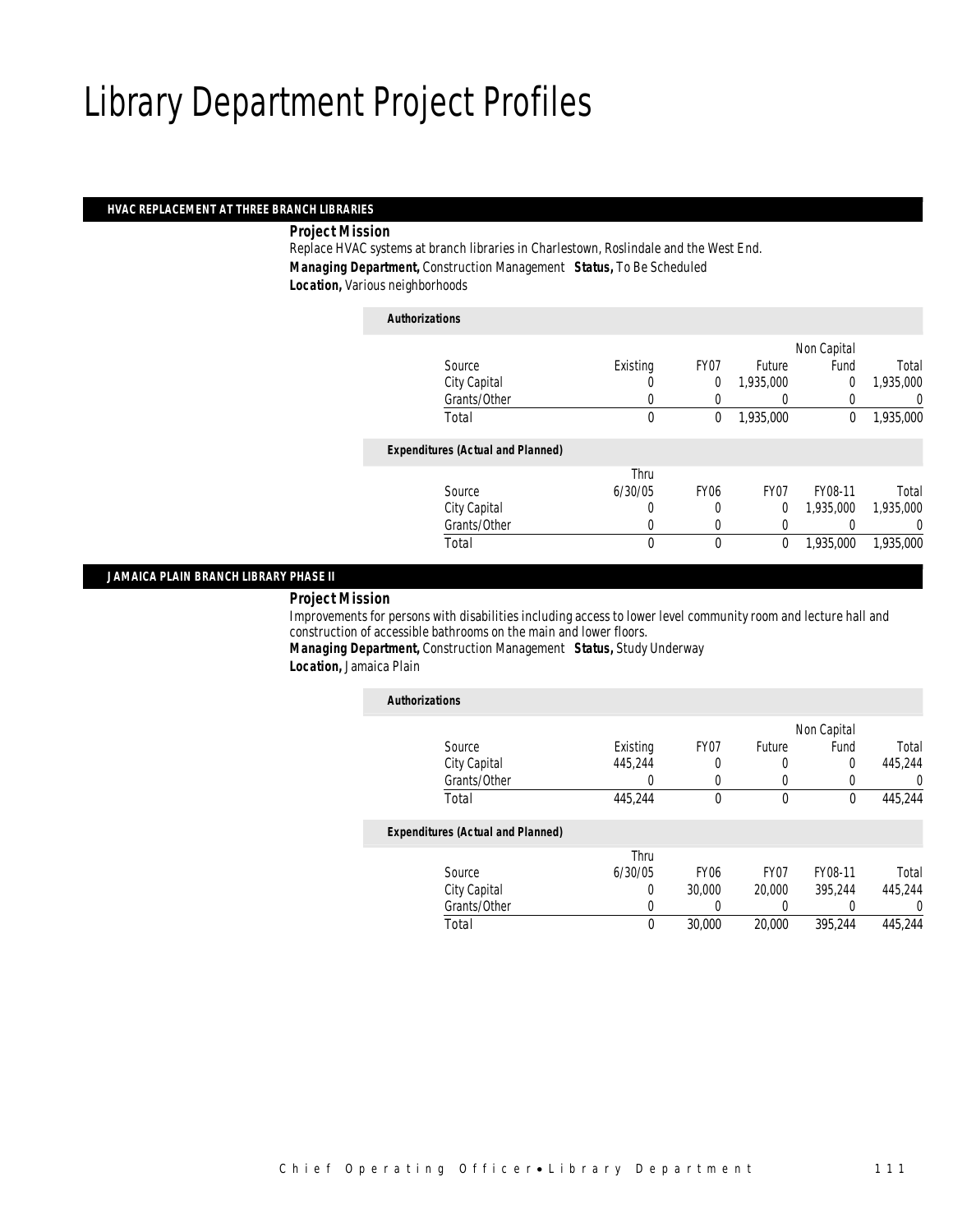#### *JOHNSON BUILDING*

 *Project Mission* Replace hot water heater. *Managing Department,* Library Department *Status,* To Be Scheduled *Location,* Back Bay/Beacon Hill

*Authorizations*

| <b>Authorizations</b>                    |          |                  |                  |             |          |
|------------------------------------------|----------|------------------|------------------|-------------|----------|
|                                          |          |                  |                  | Non Capital |          |
| Source                                   | Existing | FY07             | Future           | Fund        | Total    |
| City Capital                             | 100,000  | 0                | 0                | 0           | 100,000  |
| Grants/Other                             | 0        | 0                | 0                |             | 0        |
| Total                                    | 100,000  | 0                | $\mathbf 0$      | $\theta$    | 100,000  |
| <b>Expenditures (Actual and Planned)</b> |          |                  |                  |             |          |
|                                          | Thru     |                  |                  |             |          |
| Source                                   | 6/30/05  | FY <sub>06</sub> | FY <sub>07</sub> | FY08-11     | Total    |
| City Capital                             | 0        | 0                | 100,000          | 0           | 100,000  |
| Grants/Other                             | 0        | 0                | 0                |             | $\Omega$ |
| Total                                    | 0        | 0                | 100,000          | $\mathbf 0$ | 100,000  |

#### *JOHNSON BUILDING AND MCKIM BUILDING*

*Project Mission* 

Waterproof the facility foundations and basement floors.

*Managing Department,* Construction Management *Status,* To Be Scheduled

*Location,* Back Bay/Beacon Hill

| <b>Authorizations</b> |          |      |           |             |           |
|-----------------------|----------|------|-----------|-------------|-----------|
|                       |          |      |           | Non Capital |           |
| Source                | Existing | FY07 | Future    | Fund        | Total     |
| City Capital          |          |      | 4,000,000 |             | 4,000,000 |
| Grants/Other          |          |      |           |             |           |
| Total                 |          |      | 4,000,000 |             | 4,000,000 |

#### *Expenditures (Actual and Planned)*

|              | Thru    |      |      |           |           |
|--------------|---------|------|------|-----------|-----------|
| Source       | 6/30/05 | FY06 | FY07 | FY08-11   | Total     |
| City Capital |         |      |      | 4.000.000 | 4,000,000 |
| Grants/Other |         |      |      |           |           |
| Total        |         |      |      | 4.000.000 | 4.000.000 |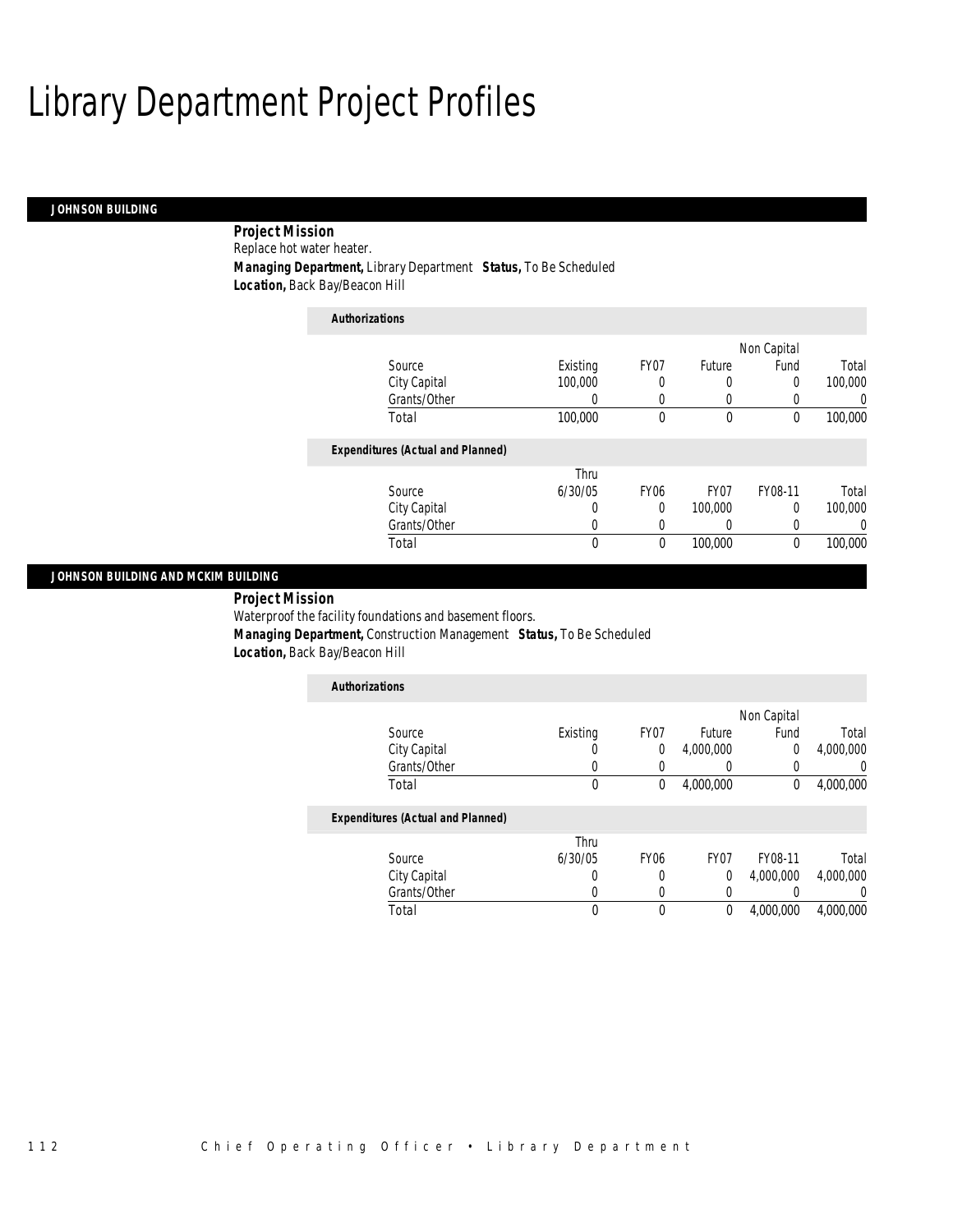#### *JOHNSON BUILDING ENERGY IMPROVEMENTS*

#### *Project Mission*

Implementation of comprehensive energy study recommendations for the main branch at Copley Square. *Managing Department,* Construction Management *Status,* New Project *Location,* Back Bay/Beacon Hill

## *Authorizations*

|                                          |             |             |                  | Non Capital |           |
|------------------------------------------|-------------|-------------|------------------|-------------|-----------|
| Source                                   | Existing    | FY07        | Future           | Fund        | Total     |
| City Capital                             | 0           | 0           | 2,250,000        | 0           | 2,250,000 |
| Grants/Other                             | 0           | 0           | 750,000          | 0           | 750,000   |
| Total                                    | $\mathbf 0$ | 0           | 3,000,000        | 0           | 3,000,000 |
|                                          |             |             |                  |             |           |
| <b>Expenditures (Actual and Planned)</b> |             |             |                  |             |           |
|                                          | Thru        |             |                  |             |           |
| Source                                   | 6/30/05     | <b>FY06</b> | FY <sub>07</sub> | FY08-11     | Total     |
| City Capital                             | 0           | 0           | $\Omega$         | 2,250,000   | 2,250,000 |
| Grants/Other                             | $\Omega$    | $\Omega$    | $\Omega$         | 750,000     | 750,000   |
| Total                                    | 0           | 0           | 0                | 3,000,000   | 3,000,000 |
|                                          |             |             |                  |             |           |

#### *JOHNSON BUILDING INFRASTRUCTURE*

*Project Mission* 

Enhance HVAC in the Circulation area. Adjust platform at the Boylston Street entrance. *Managing Department,* Construction Management *Status,* To Be Scheduled *Location,* Back Bay/Beacon Hill

| <b>Authorizations</b> |                                          |          |                  |                  |             |         |
|-----------------------|------------------------------------------|----------|------------------|------------------|-------------|---------|
|                       |                                          |          |                  |                  | Non Capital |         |
|                       | Source                                   | Existing | FY07             | Future           | Fund        | Total   |
|                       | City Capital                             | U        | 0                | 345,000          | 0           | 345,000 |
|                       | Grants/Other                             |          |                  |                  |             |         |
|                       | Total                                    | 0        | 0                | 345,000          | 0           | 345,000 |
|                       | <b>Expenditures (Actual and Planned)</b> |          |                  |                  |             |         |
|                       |                                          | Thru     |                  |                  |             |         |
|                       | Source                                   | 6/30/05  | FY <sub>06</sub> | FY <sub>07</sub> | FY08-11     | Total   |
|                       | City Capital                             |          |                  | $\Omega$         | 345,000     | 345,000 |
|                       | Grants/Other                             | U        |                  | U                |             | 0       |

Total 0 0 0 345,000 345,000

Grants/Other 0 0 0 0 0 0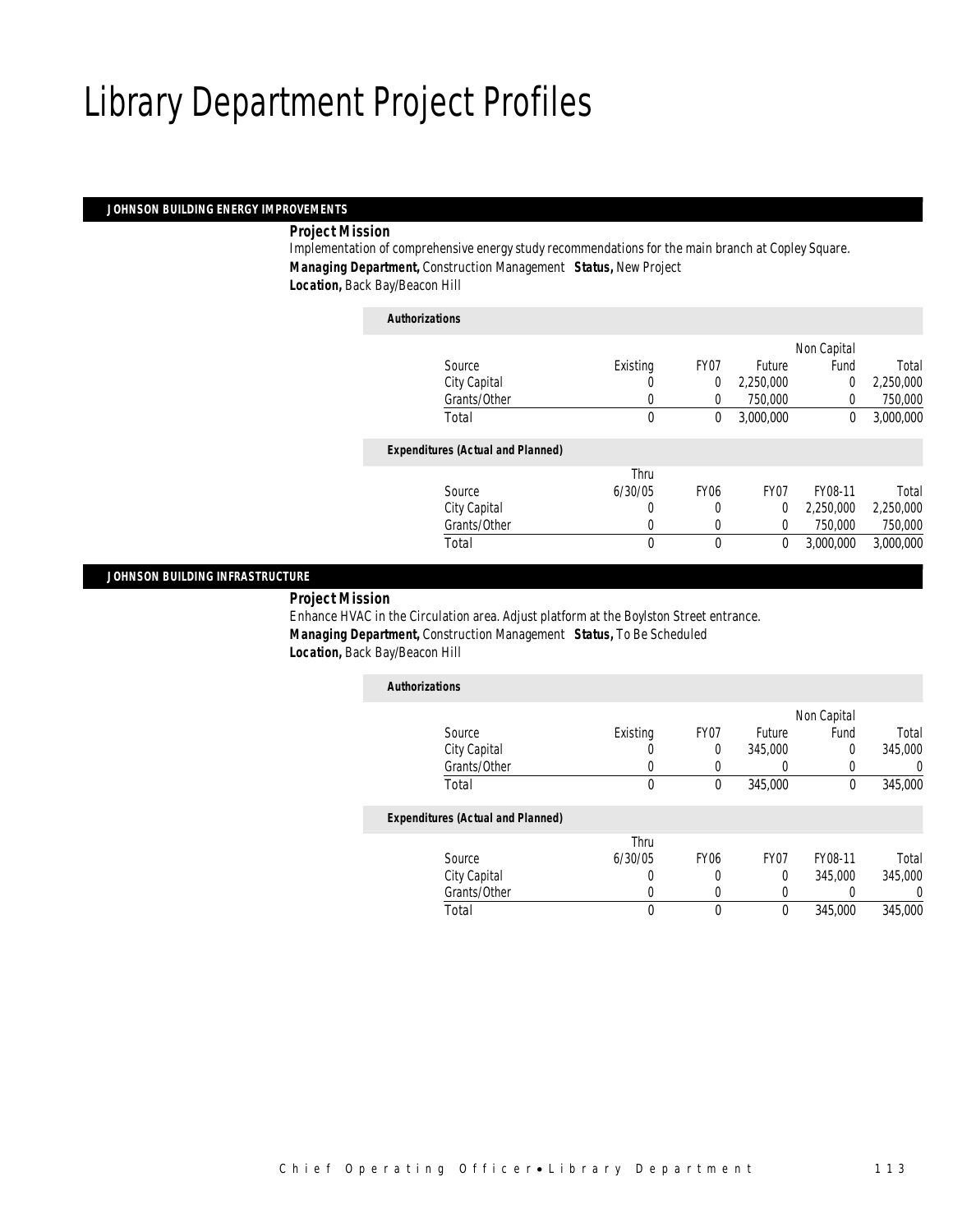#### *JOHNSON BUILDING INTERIOR REPAIRS*

## *Project Mission*

Develop a new signage system, improve ventilation system and install a new public address system. *Managing Department,* Construction Management *Status,* To Be Scheduled *Location,* Back Bay/Beacon Hill

| AUUDULLAUVUS                             |          |                  |          |             |          |
|------------------------------------------|----------|------------------|----------|-------------|----------|
|                                          |          |                  |          | Non Capital |          |
| Source                                   | Existing | FY07             | Future   | Fund        | Total    |
| City Capital                             | 750,000  | 0                | 0        | 0           | 750,000  |
| Grants/Other                             | 0        |                  | 0        |             | 0        |
| Total                                    | 750,000  | 0                | $\theta$ | $\bf{0}$    | 750,000  |
| <b>Expenditures (Actual and Planned)</b> |          |                  |          |             |          |
|                                          | Thru     |                  |          |             |          |
| Source                                   | 6/30/05  | FY <sub>06</sub> | FY07     | FY08-11     | Total    |
| City Capital                             | 0        | 0                | 0        | 750,000     | 750,000  |
| Grants/Other                             | 0        | 0                | 0        |             | $\Omega$ |
| Total                                    | 0        | 0                | 0        | 750,000     | 750,000  |
|                                          |          |                  |          |             |          |

#### *JOHNSON BUILDING LOBBY ANALYSIS*

*Project Mission* 

Undertake an analysis of the Johnson Building main lobby.

*Authorizations*

*Managing Department,* Construction Management *Status,* To Be Scheduled

*Location,* Back Bay/Beacon Hill

| <b>Authorizations</b> |          |      |        |             |         |
|-----------------------|----------|------|--------|-------------|---------|
|                       |          |      |        | Non Capital |         |
| Source                | Existing | FY07 | Future | Fund        | Total   |
| City Capital          | 119,086  | 0    | O      |             | 119,086 |
| Grants/Other          |          |      |        |             |         |
| Total                 | 119,086  |      | 0      |             | 119,086 |
|                       |          |      |        |             |         |

### *Expenditures (Actual and Planned)*

|              | Thru    |      |      |         |         |
|--------------|---------|------|------|---------|---------|
| Source       | 6/30/05 | FY06 | FY07 | FY08-11 | Total   |
| City Capital |         |      |      | 119.086 | 119,086 |
| Grants/Other |         |      |      |         |         |
| Total        |         |      |      | 119,086 | 119,086 |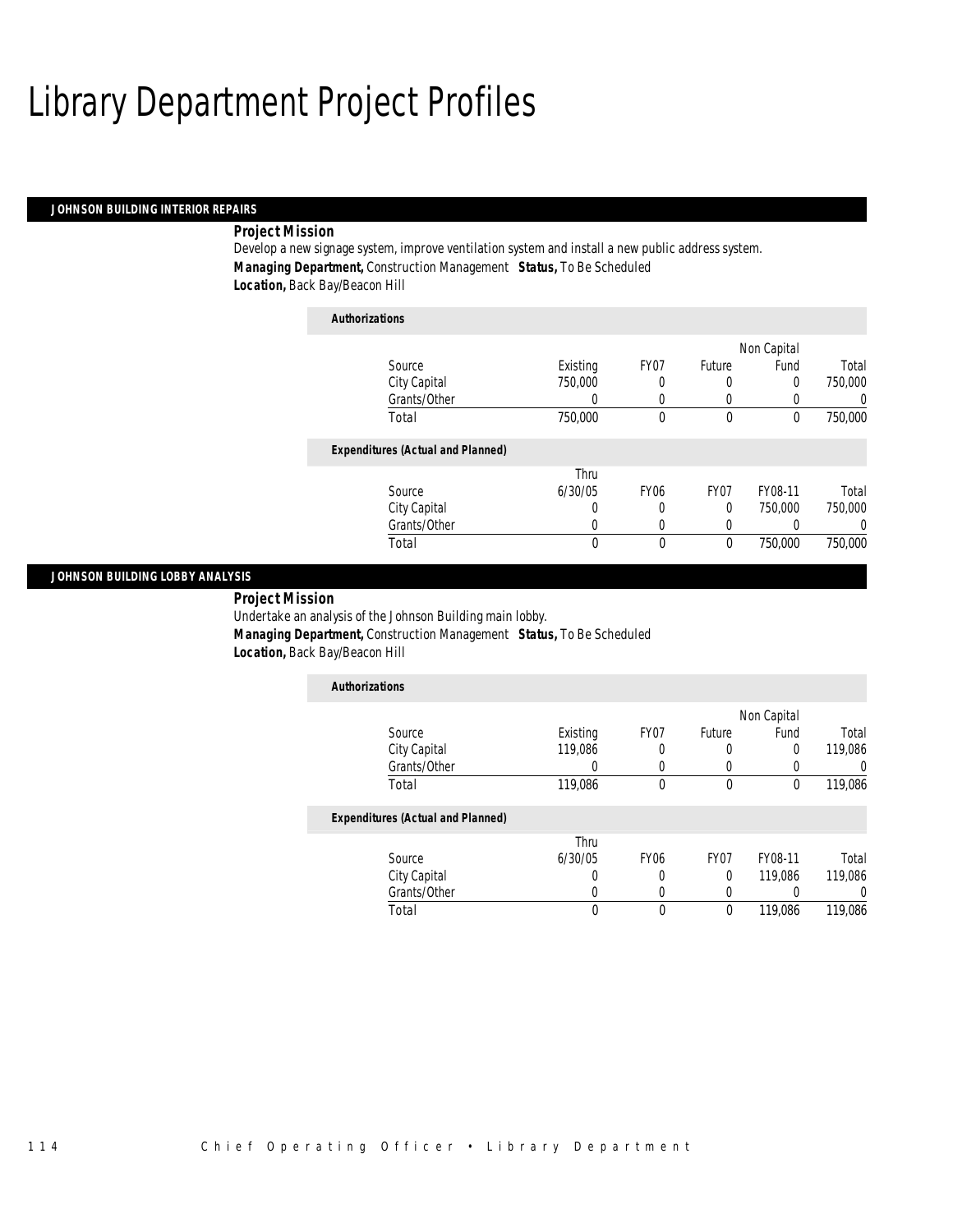#### *JOHNSON INFRASTRUCTURE PHASE I*

#### *Project Mission*

Improvements to the chilled water system; the system area cooling system; the system area UPS system and the emergency/standby power system.

*Managing Department,* Construction Management *Status,* New Project

*Location,* Back Bay/Beacon Hill

#### *Authorizations*

|                                          |          |                |                  | Non Capital |           |
|------------------------------------------|----------|----------------|------------------|-------------|-----------|
| Source                                   | Existing | FY07           | Future           | Fund        | Total     |
| City Capital                             | U        | $\overline{0}$ | 1,700,000        | $\mathbf 0$ | 1,700,000 |
| Grants/Other                             |          |                |                  |             | 0         |
| Total                                    | 0        | 0              | 1,700,000        | 0           | 1,700,000 |
| <b>Expenditures (Actual and Planned)</b> |          |                |                  |             |           |
|                                          | Thru     |                |                  |             |           |
| Source                                   | 6/30/05  | <b>FY06</b>    | FY <sub>07</sub> | FY08-11     | Total     |
| City Capital                             | 0        | 0              | $\overline{0}$   | 1,700,000   | 1,700,000 |
| Grants/Other                             | 0        | 0              | 0                |             | 0         |
| Total                                    | 0        | 0              | 0                | 1,700,000   | 1,700,000 |
|                                          |          |                |                  |             |           |

#### *MATTAPAN BRANCH LIBRARY (NEW)*

*Project Mission* 

Site acquisition, design, construction and furnishings for the development of a new branch library. *Managing Department,* Construction Management *Status,* In Design *Location,* Mattapan

| <b>Authorizations</b>                    |            |                  |                  |             |            |
|------------------------------------------|------------|------------------|------------------|-------------|------------|
|                                          |            |                  |                  | Non Capital |            |
| Source                                   | Existing   | FY07             | Future           | Fund        | Total      |
| City Capital                             | 16,745,000 | 0                | 0                | 0           | 16,745,000 |
| Grants/Other                             |            | 0                | 0                |             | U          |
| Total                                    | 16,745,000 | 0                | 0                | 0           | 16,745,000 |
| <b>Expenditures (Actual and Planned)</b> |            |                  |                  |             |            |
|                                          | Thru       |                  |                  |             |            |
| Source                                   | 6/30/05    | FY <sub>06</sub> | FY <sub>07</sub> | FY08-11     | Total      |
| City Capital                             | $\Omega$   | 2,400,000        | 500,000          | 13,845,000  | 16.745.000 |
| Grants/Other                             | 0          | 0                |                  |             | 0          |
| Total                                    | 0          | 2.400.000        | 500,000          | 13,845,000  | 16.745.000 |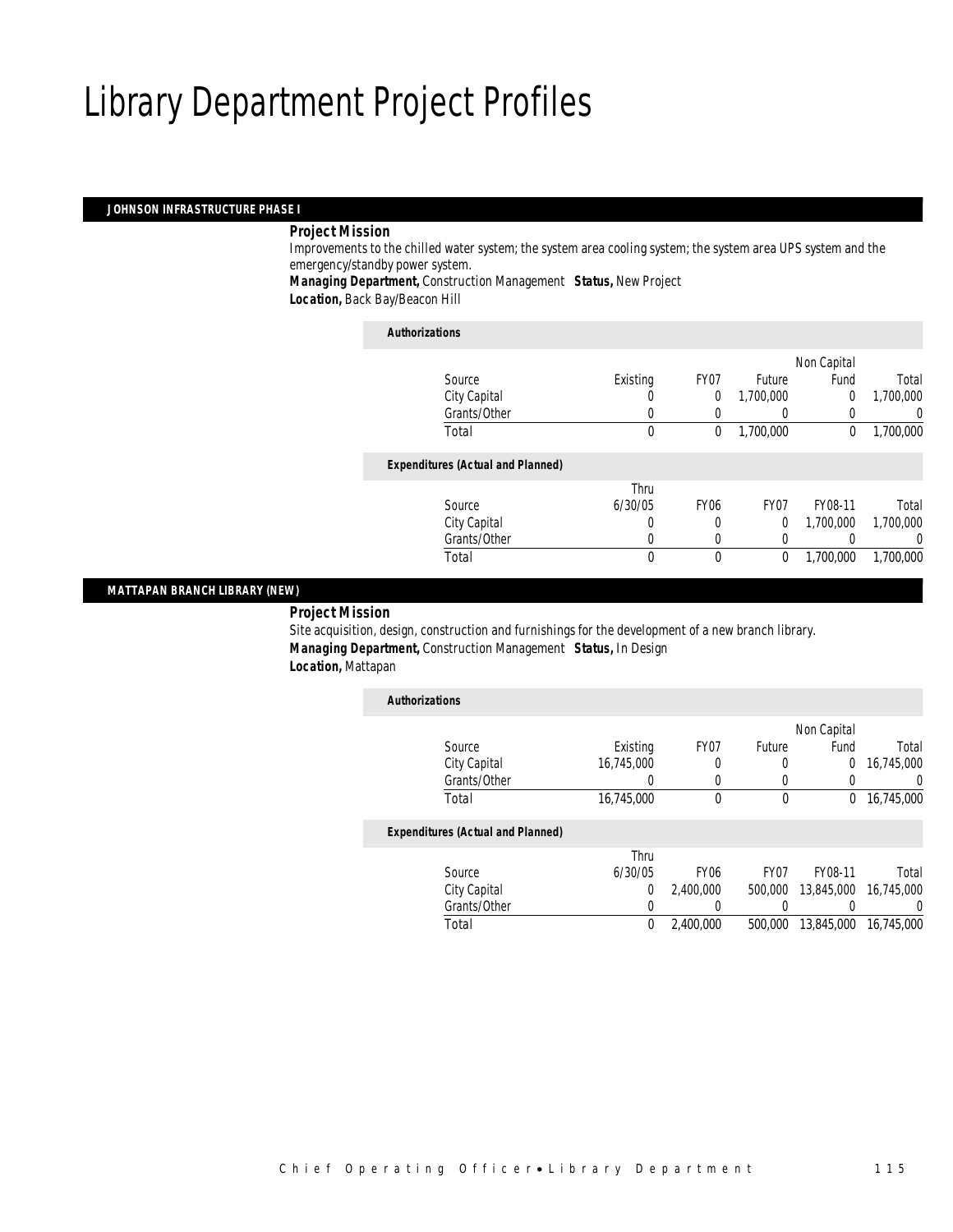#### *MCKIM / JOHNSON SOUND DAMPENING*

### *Project Mission*

Modify HVAC system to reduce sound impact to the surrounding community. *Managing Department,* Construction Management *Status,* In Design *Location,* Back Bay/Beacon Hill

| <b>Authorizations</b>                    |          |                  |                  |             |         |
|------------------------------------------|----------|------------------|------------------|-------------|---------|
|                                          |          |                  |                  | Non Capital |         |
| Source                                   | Existing | FY07             | Future           | Fund        | Total   |
| City Capital                             | 125,000  | 0                | 0                | 0           | 125,000 |
| Grants/Other                             | 0        | 0                | 0                |             | 0       |
| Total                                    | 125,000  | 0                | $\theta$         | $\theta$    | 125,000 |
| <b>Expenditures (Actual and Planned)</b> |          |                  |                  |             |         |
|                                          | Thru     |                  |                  |             |         |
| Source                                   | 6/30/05  | FY <sub>06</sub> | FY <sub>07</sub> | FY08-11     | Total   |
| City Capital                             | 0        | 25,000           | 100,000          | $\theta$    | 125,000 |
| Grants/Other                             | 0        | 0                | 0                | 0           | 0       |
| Total                                    | 0        | 25,000           | 100,000          | 0           | 125,000 |

#### *MCKIM II C SIGNAGE*

*Project Mission* 

Update directional and room signage in conjunction with the ongoing restoration project. *Managing Department,* Construction Management *Status,* To Be Scheduled *Location,* Back Bay/Beacon Hill

| <b>Authorizations</b> |          |      |        |             |          |
|-----------------------|----------|------|--------|-------------|----------|
|                       |          |      |        | Non Capital |          |
| Source                | Existing | FY07 | Future | Fund        | Total    |
| City Capital          |          |      |        |             | $\Omega$ |
| Grants/Other          | 500,000  |      |        |             | 500,000  |
| Total                 | 500,000  |      |        |             | 500,000  |
|                       |          |      |        |             |          |

### *Expenditures (Actual and Planned)*

|              | Thru    |             |      |         |         |
|--------------|---------|-------------|------|---------|---------|
| Source       | 6/30/05 | <b>FY06</b> | FY07 | FY08-11 | Total   |
| City Capital |         |             |      |         |         |
| Grants/Other |         |             |      | 500,000 | 500,000 |
| Total        |         |             |      | 500,000 | 500,000 |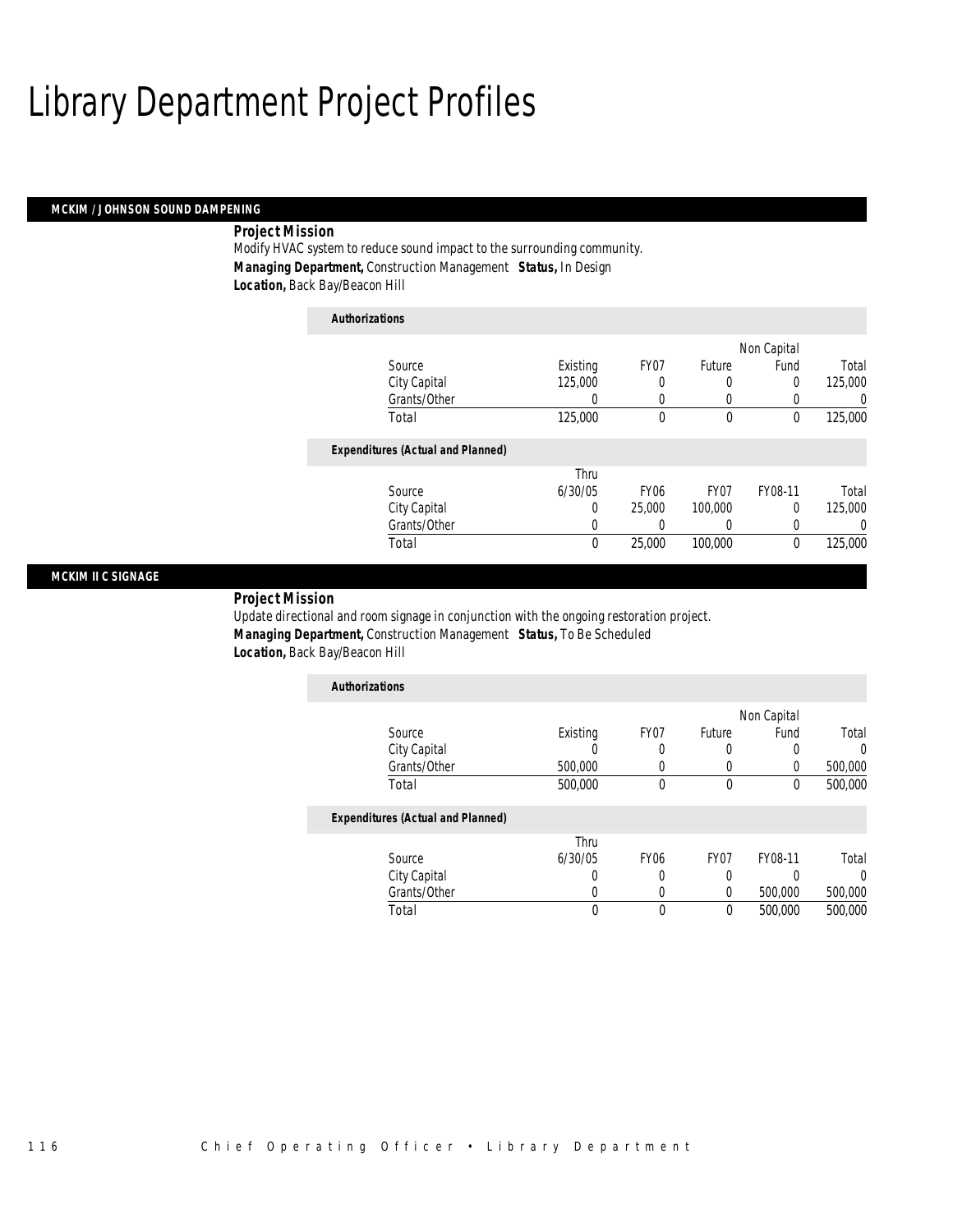#### *MCKIM II C SUPPLEMENTAL LIGHTING*

### *Project Mission*

Design and install supplemental lighting in the Cheverus Room. *Managing Department,* Library Department *Status,* In Design *Location,* Back Bay/Beacon Hill

| <b>Authorizations</b>                    |          |                  |         |             |         |
|------------------------------------------|----------|------------------|---------|-------------|---------|
|                                          |          |                  |         | Non Capital |         |
| Source                                   | Existing | FY <sub>07</sub> | Future  | Fund        | Total   |
| City Capital                             | U        | 0                | 0       | 0           | 0       |
| Grants/Other                             | 400,000  | 0                | 0       | 0           | 400,000 |
| Total                                    | 400,000  | 0                | 0       | 0           | 400.000 |
| <b>Expenditures (Actual and Planned)</b> |          |                  |         |             |         |
|                                          | Thru     |                  |         |             |         |
| Source                                   | 6/30/05  | FY <sub>06</sub> | FY07    | FY08-11     | Total   |
| City Capital                             | 0        | 0                | 0       | 0           | 0       |
| Grants/Other                             | 0        | 0                | 400,000 | 0           | 400,000 |
| Total                                    | 0        | 0                | 400,000 | 0           | 400.000 |

#### *MCKIM LIBRARY CHILLER PUMPS*

*Project Mission* 

Replace six pumps and starters and miscellaneous equipment for the central chiller system. *Managing Department,* Construction Management *Status,* To Be Scheduled *Location,* Back Bay/Beacon Hill

| <b>Authorizations</b>                    |             |                  |                  |         |         |  |  |  |
|------------------------------------------|-------------|------------------|------------------|---------|---------|--|--|--|
|                                          | Non Capital |                  |                  |         |         |  |  |  |
| Source                                   | Existing    | FY07             | Future           | Fund    | Total   |  |  |  |
| City Capital                             |             | 0                | 685,000          | 0       | 685,000 |  |  |  |
| Grants/Other                             |             |                  | 0                | 0       |         |  |  |  |
| Total                                    | $\theta$    | 0                | 685,000          | 0       | 685,000 |  |  |  |
| <b>Expenditures (Actual and Planned)</b> |             |                  |                  |         |         |  |  |  |
|                                          | Thru        |                  |                  |         |         |  |  |  |
| Source                                   | 6/30/05     | FY <sub>06</sub> | FY <sub>07</sub> | FY08-11 | Total   |  |  |  |
| City Capital                             | 0           | 0                | 0                | 685,000 | 685,000 |  |  |  |
| Grants/Other                             |             |                  | 0                | 0       |         |  |  |  |

Total 0 0 0 685,000 685,000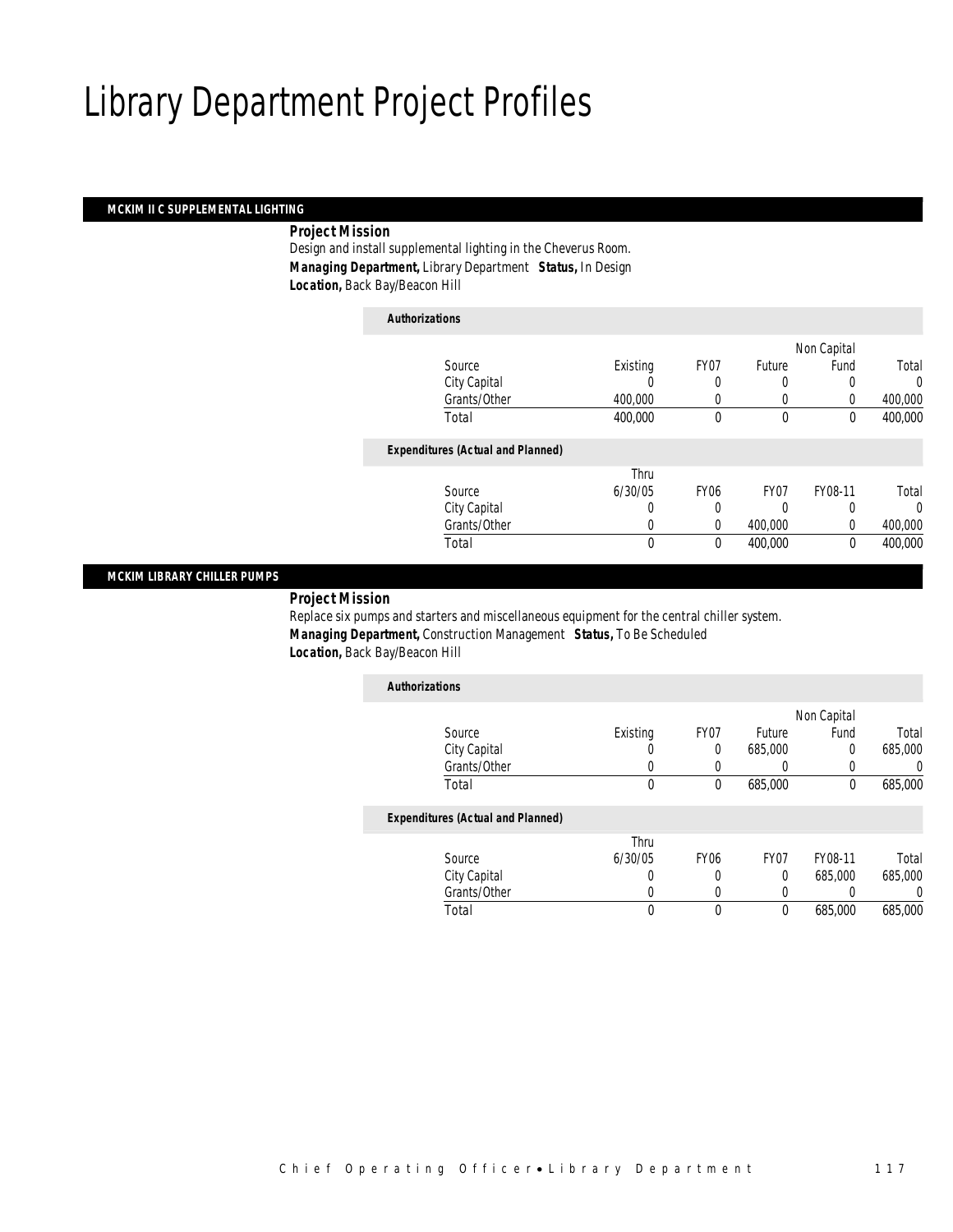#### *MCKIM LIBRARY CHILLER STUDY*

### *Project Mission*

Study existing system conditions related to chilled water flow. *Managing Department,* Construction Management *Status,* To Be Scheduled *Location,* Back Bay/Beacon Hill

| <b>Authorizations</b>                    |          |             |                  |             |          |
|------------------------------------------|----------|-------------|------------------|-------------|----------|
|                                          |          |             |                  | Non Capital |          |
| Source                                   | Existing | FY07        | Future           | Fund        | Total    |
| City Capital                             | 30,000   | 0           | 0                | 0           | 30,000   |
| Grants/Other                             | 0        | 0           | $\left( \right)$ | 0           | 0        |
| Total                                    | 30,000   | 0           | 0                | 0           | 30,000   |
| <b>Expenditures (Actual and Planned)</b> |          |             |                  |             |          |
|                                          | Thru     |             |                  |             |          |
| Source                                   | 6/30/05  | <b>FY06</b> | FY <sub>07</sub> | FY08-11     | Total    |
| City Capital                             | 0        | 0           | 0                | 30,000      | 30,000   |
| Grants/Other                             | 0        | 0           | 0                | 0           | $\Omega$ |
| Total                                    | 0        | 0           | 0                | 30,000      | 30,000   |

#### *MCKIM LIBRARY PHASE II D*

### *Project Mission*

Extraordinary repairs and rehabilitation of the McKim Building. Phase II D includes renovations to the Print Gallery, Music and Fine Arts Departments, Rare Books and Manuscripts Department, and the Map Center. *Managing Department,* Construction Management *Status,* New Project

*Location,* Back Bay/Beacon Hill

| <b>Authorizations</b>                    |           |                  |                  |             |           |
|------------------------------------------|-----------|------------------|------------------|-------------|-----------|
|                                          |           |                  |                  | Non Capital |           |
| Source                                   | Existing  | FY07             | Future           | Fund        | Total     |
| City Capital                             | 2,000,000 | 0                | 0                | 0           | 2,000,000 |
| Grants/Other                             | 1,685,000 | 0                | 0                | 0           | 1,685,000 |
| Total                                    | 3,685,000 | $\theta$         | $\mathbf 0$      | 0           | 3,685,000 |
| <b>Expenditures (Actual and Planned)</b> |           |                  |                  |             |           |
|                                          | Thru      |                  |                  |             |           |
| Source                                   | 6/30/05   | FY <sub>06</sub> | FY <sub>07</sub> | FY08-11     | Total     |
| City Capital                             | 0         | 0                | $\theta$         | 2,000,000   | 2,000,000 |
| Grants/Other                             | 0         | 0                | 600,000          | 1,085,000   | 1,685,000 |
| Total                                    | 0         | $\theta$         | 600.000          | 3.085.000   | 3.685.000 |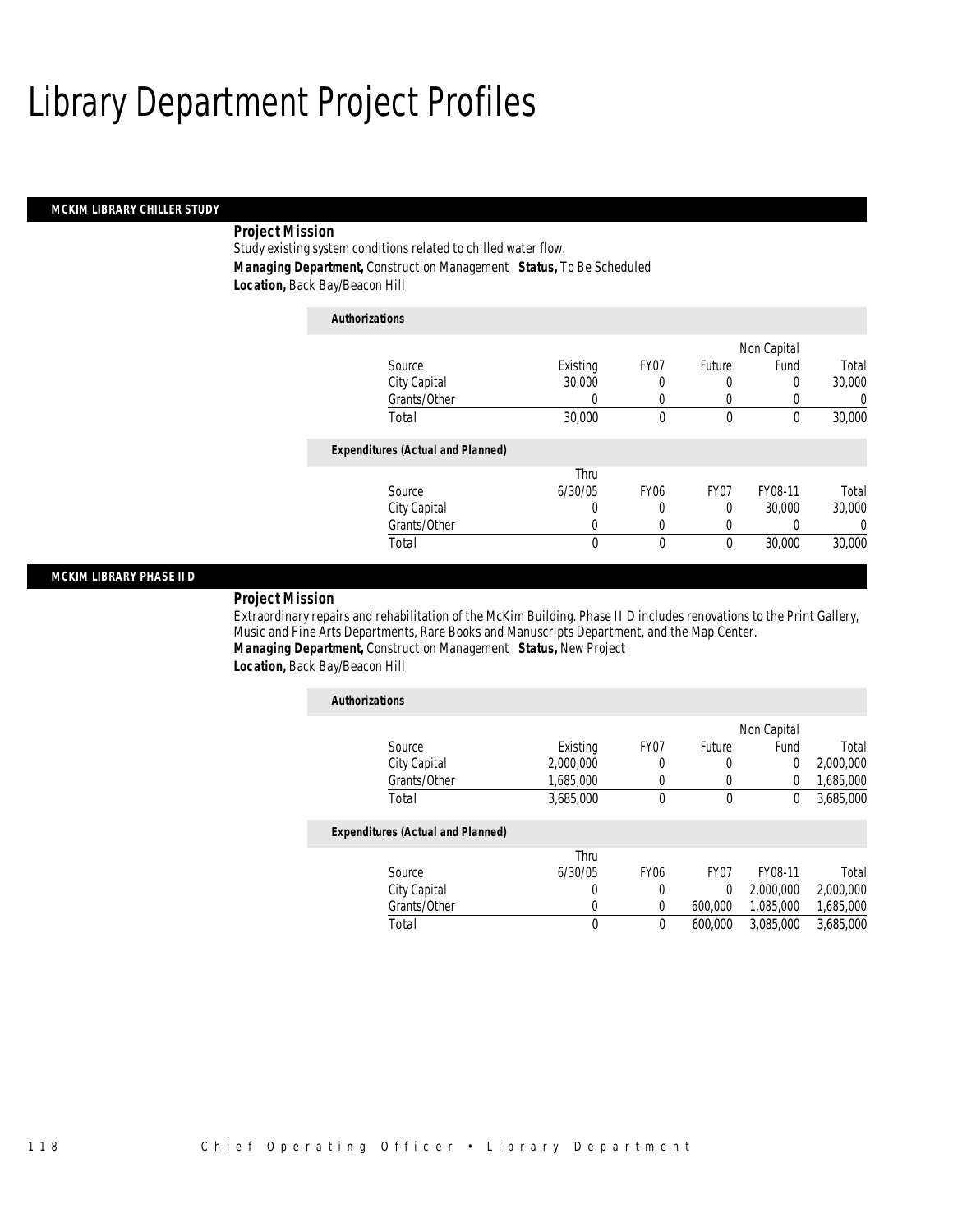#### *NORTH END BRANCH LIBRARY*

#### *Project Mission*

Repair folding doors, exterior sign, repaint windows, investigate fountain leak, interior lighting, replace AC unit, address heat at librarian's office, repair/replace wooden shelves and work tables, replace tile floor, and install a new circulation desk.

*Managing Department,* Construction Management *Status,* In Design *Location,* North End

| <b>Authorizations</b>                    |             |             |                  |          |          |  |  |
|------------------------------------------|-------------|-------------|------------------|----------|----------|--|--|
|                                          | Non Capital |             |                  |          |          |  |  |
| Source                                   | Existing    | FY07        | Future           | Fund     | Total    |  |  |
| City Capital                             | 330.550     | 0           | 610,000          | 0        | 940,550  |  |  |
| Grants/Other                             | 0           | 0           | $\left( \right)$ |          | $\Omega$ |  |  |
| Total                                    | 330,550     | $\theta$    | 610,000          | $\Omega$ | 940,550  |  |  |
| <b>Expenditures (Actual and Planned)</b> |             |             |                  |          |          |  |  |
|                                          | Thru        |             |                  |          |          |  |  |
| Source                                   | 6/30/05     | <b>FY06</b> | FY <sub>07</sub> | FY08-11  | Total    |  |  |
| City Capital                             | 0           | 0           | $\Omega$         | 940.550  | 940.550  |  |  |
| Grants/Other                             | 0           | 0           | 0                |          | $\Omega$ |  |  |
| Total                                    | 0           | $\theta$    | $\theta$         | 940.550  | 940.550  |  |  |

#### *PARKER HILL LIBRARY*

*Project Mission* 

Replace windows and repoint masonry walls.

 *Managing Department,* Construction Management *Status,* New Project *Location,* Roxbury

| <b>Authorizations</b>                    |          |                  |                  |             |           |
|------------------------------------------|----------|------------------|------------------|-------------|-----------|
|                                          |          |                  |                  | Non Capital |           |
| Source                                   | Existing | FY07             | Future           | Fund        | Total     |
| City Capital                             | U        | 0                | 2,400,000        | 0           | 2,400,000 |
| Grants/Other                             | 0        | 0                | 0                | 0           | 0         |
| Total                                    | 0        | $\theta$         | 2,400,000        | $\bf{0}$    | 2,400,000 |
| <b>Expenditures (Actual and Planned)</b> |          |                  |                  |             |           |
|                                          | Thru     |                  |                  |             |           |
| Source                                   | 6/30/05  | FY <sub>06</sub> | FY <sub>07</sub> | FY08-11     | Total     |
| City Capital                             | 0        | 0                | 0                | 2.400.000   | 2,400,000 |
| Grants/Other                             | 0        | 0                | 0                |             | 0         |
| Total                                    | 0        | 0                | 0                | 2.400.000   | 2.400.000 |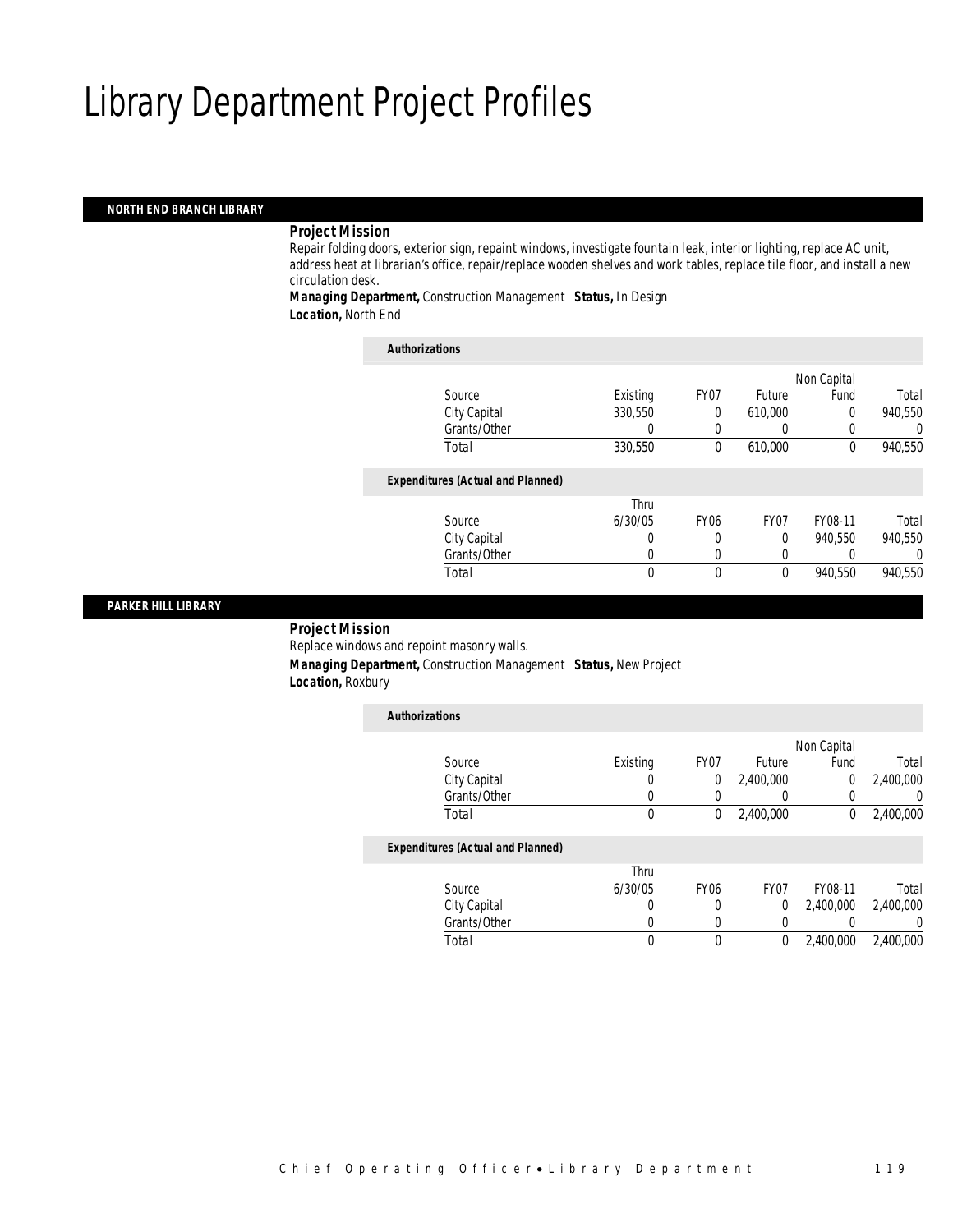#### *RARE BOOKS CLIMATE CONTROL SYSTEM*

## *Project Mission*

Replace climate control system in the Rare Books Department of the central library. *Managing Department,* Construction Management *Status,* In Design *Location,* Back Bay/Beacon Hill

| <b>Authorizations</b>                    |          |                  |                  |             |          |
|------------------------------------------|----------|------------------|------------------|-------------|----------|
|                                          |          |                  |                  | Non Capital |          |
| Source                                   | Existing | FY <sub>07</sub> | Future           | Fund        | Total    |
| City Capital                             | 150,000  | 0                | 0                | 0           | 150,000  |
| Grants/Other                             | 0        | 0                | 0                |             | 0        |
| Total                                    | 150,000  | 0                | 0                | $\theta$    | 150,000  |
| <b>Expenditures (Actual and Planned)</b> |          |                  |                  |             |          |
|                                          | Thru     |                  |                  |             |          |
| Source                                   | 6/30/05  | FY <sub>06</sub> | FY <sub>07</sub> | FY08-11     | Total    |
| City Capital                             | 20,000   | 43.630           | 0                | 86.370      | 150,000  |
| Grants/Other                             | 0        | 0                | 0                | 0           | $\Omega$ |
| Total                                    | 20,000   | 43,630           | $\mathbf 0$      | 86,370      | 150,000  |

#### *ROOF REPLACEMENT AT 7 BRANCH LIBRARIES*

### *Project Mission*

Replace roof and repair/replace windows at Fields Corner, South End, West Roxbury. Replace roof at West End. Roof repairs and repair/replace windows at Adams Street, Charlestown and North End libraries. *Managing Department,* Construction Management *Status,* In Design

*Location,* Various neighborhoods

| <b>Authorizations</b>                    |           |                  |                  |             |           |
|------------------------------------------|-----------|------------------|------------------|-------------|-----------|
|                                          |           |                  |                  | Non Capital |           |
| Source                                   | Existing  | FY07             | Future           | Fund        | Total     |
| City Capital                             | 1,000,000 | 0                | 2,580,000        | $\theta$    | 3,580,000 |
| Grants/Other                             |           | $\left($         |                  | 0           | 0         |
| Total                                    | 1.000.000 | $\theta$         | 2.580.000        | 0           | 3,580,000 |
| <b>Expenditures (Actual and Planned)</b> |           |                  |                  |             |           |
|                                          | Thru      |                  |                  |             |           |
| Source                                   | 6/30/05   | FY <sub>06</sub> | FY <sub>07</sub> | FY08-11     | Total     |
| City Capital                             | 0         | 50,000           | 200,000          | 3,330,000   | 3,580,000 |
| Grants/Other                             | 0         | 0                |                  |             | $\left($  |
| Total                                    | 0         | 50,000           | 200,000          | 3,330,000   | 3,580,000 |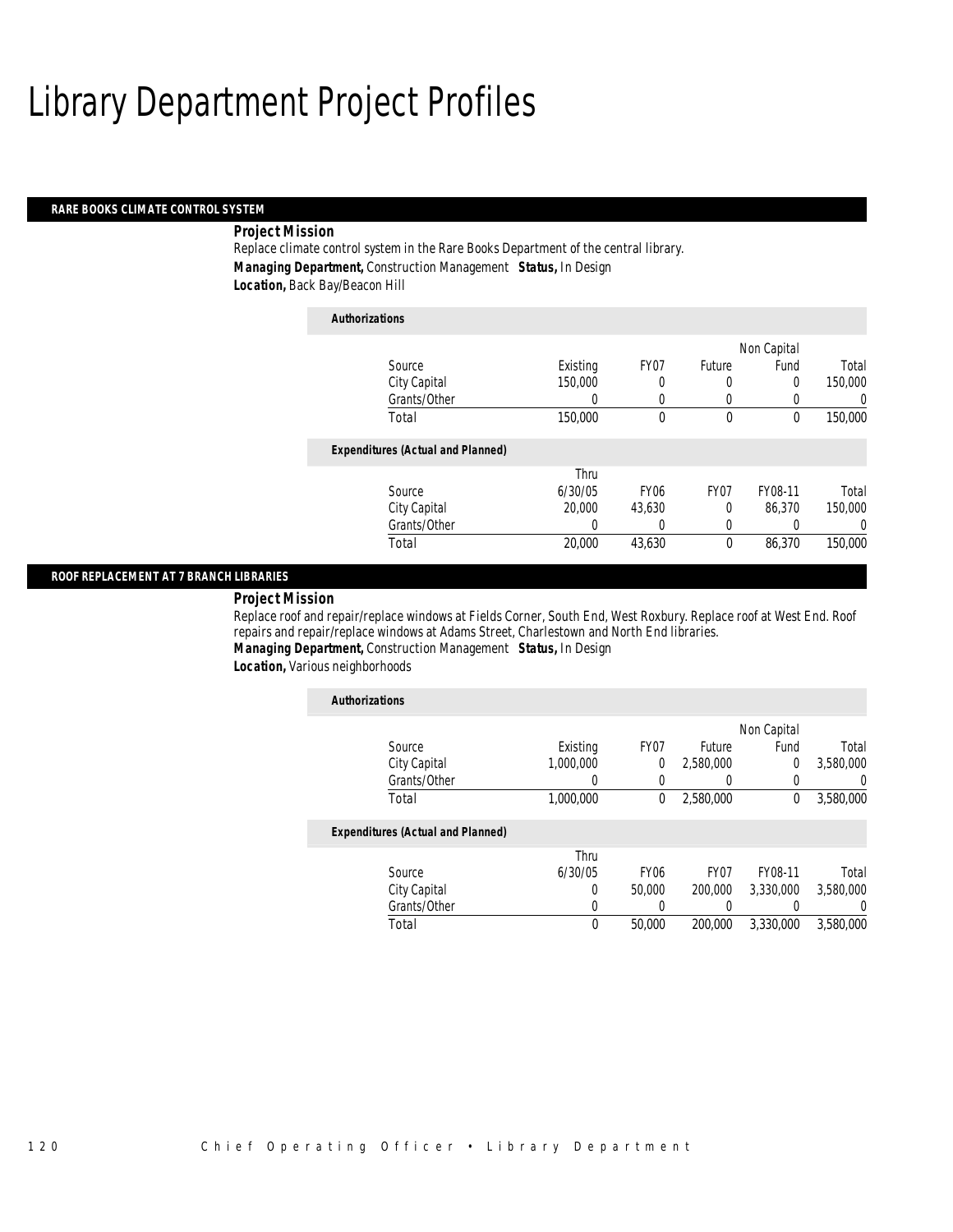#### *UPHAMS CORNER LIBRARY (NEW)*

### *Project Mission*

Site acquisition, design, construction and furnishings for the development of a new branch library. *Managing Department,* Construction Management *Status,* To Be Scheduled *Location,* Dorchester

## *Authorizations* Source **Existing** FY07 Future Non Capital Fund Total City Capital 690,000 0 12,290,000 0 12,980,000 Grants/Other 0 0 0 0 0 0 Total 690,000 0 12,290,000 0 12,980,000 *Expenditures (Actual and Planned)* Source Thru 6/30/05 FY06 FY07 FY08-11 Total City Capital 0 0 0 0 12,980,000 12,980,000 Grants/Other 0 0 0 0 0 0 Total 0 0 0 0 12,980,000 12,980,000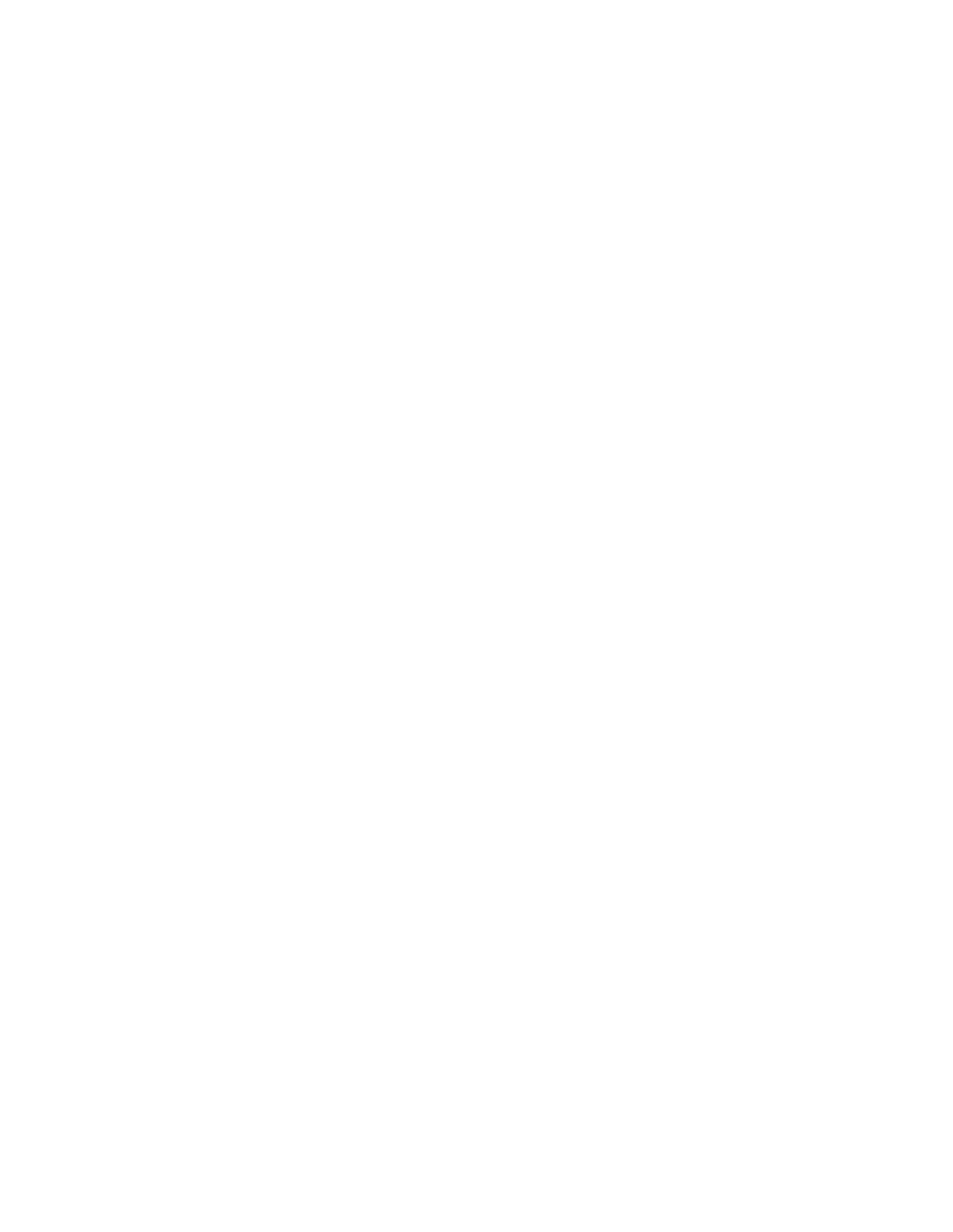# Management Information Services Operating Budget

#### *William G. Oates, Chief Information Officer Appropriation: 149*

### *Department Mission*

The mission of the Management and Information Services Department is to provide systems and technologies that provide department personnel with information relative to their operations, support strategic planning, promote effective resource management, enhance customer service and promote internal and external electronic and voice communications.

#### *FY07 Performance Objectives*

- To upgrade and operate the IBM production systems and ensure they are available to support the business requirements of the City.
- To assist City departments with telecommunication needs.
- To ensure compliance by operators with cable franchise requirements by evaluating and facilitating processing of complaints between user and provider.
- To upgrade and maintain server software at appropriate levels.
- To ensure the Windows Active Directory server based systems are available to support the business requirements of the City.
- To manage the CityofBoston.gov web site and its ongoing development.
- To continue to enhance the City's services and monitor network utilization City-wide.
- To ensure operational needs are met through BAIS Financial and BAIS HRMS software applications.

| <b>Operating Budget</b>            | Program Name                            | <b>Total Actual '04</b>       | <b>Total Actual '05</b>                      | Total Approp '06                           | Total Budget '07                  |
|------------------------------------|-----------------------------------------|-------------------------------|----------------------------------------------|--------------------------------------------|-----------------------------------|
|                                    | Administration                          | 731.422                       | 1.070.916                                    | 637.746                                    | 876,560                           |
|                                    | Application Dev & Sys Analysis          | 1.640.597                     | 1,711,458                                    | 2,213,183                                  | 2,469,378                         |
|                                    | eGovernment                             | 513.746                       | 505.563                                      | 607.946                                    | 773.688                           |
|                                    | <b>Technical Support &amp; Services</b> | 1.418.983                     | 1.517.494                                    | 1.525.883                                  | 1,698,563                         |
|                                    | <b>BAIS Support</b>                     | 3.730.050                     | 3,693,620<br>2,768,273<br>891.225<br>798,569 | 4,284,702                                  | 5,577,075                         |
|                                    | Operations                              | 2.880.294                     |                                              | 2,379,610<br>990,810<br>878,158<br>418,510 | 2,336,272<br>1,133,520<br>920,165 |
|                                    | <b>Servers</b>                          | 785.143<br>772,540<br>317.069 |                                              |                                            |                                   |
|                                    | Telecommunications                      |                               |                                              |                                            |                                   |
|                                    | Cable & Video Services                  |                               | 310,144                                      |                                            | 425,640                           |
|                                    | Total                                   | 12,789,844                    | 13,267,262                                   | 13,936,548                                 | 16,210,861                        |
|                                    |                                         |                               |                                              |                                            |                                   |
| <b>Selected Service Indicators</b> |                                         | Actual '04                    | Actual '05                                   | Approp '06                                 | Budget '07                        |
|                                    | Personnel Services                      | 6,954,506                     | 7.096.972                                    | 7.862.046                                  | 8,335,542                         |
|                                    | Non Personnel                           | 5,835,338                     | 6,170,290                                    | 6,074,503                                  | 7,875,319                         |
|                                    | Total                                   | 12,789,844                    | 13,267,262                                   | 13,936,548                                 | 16.210.861                        |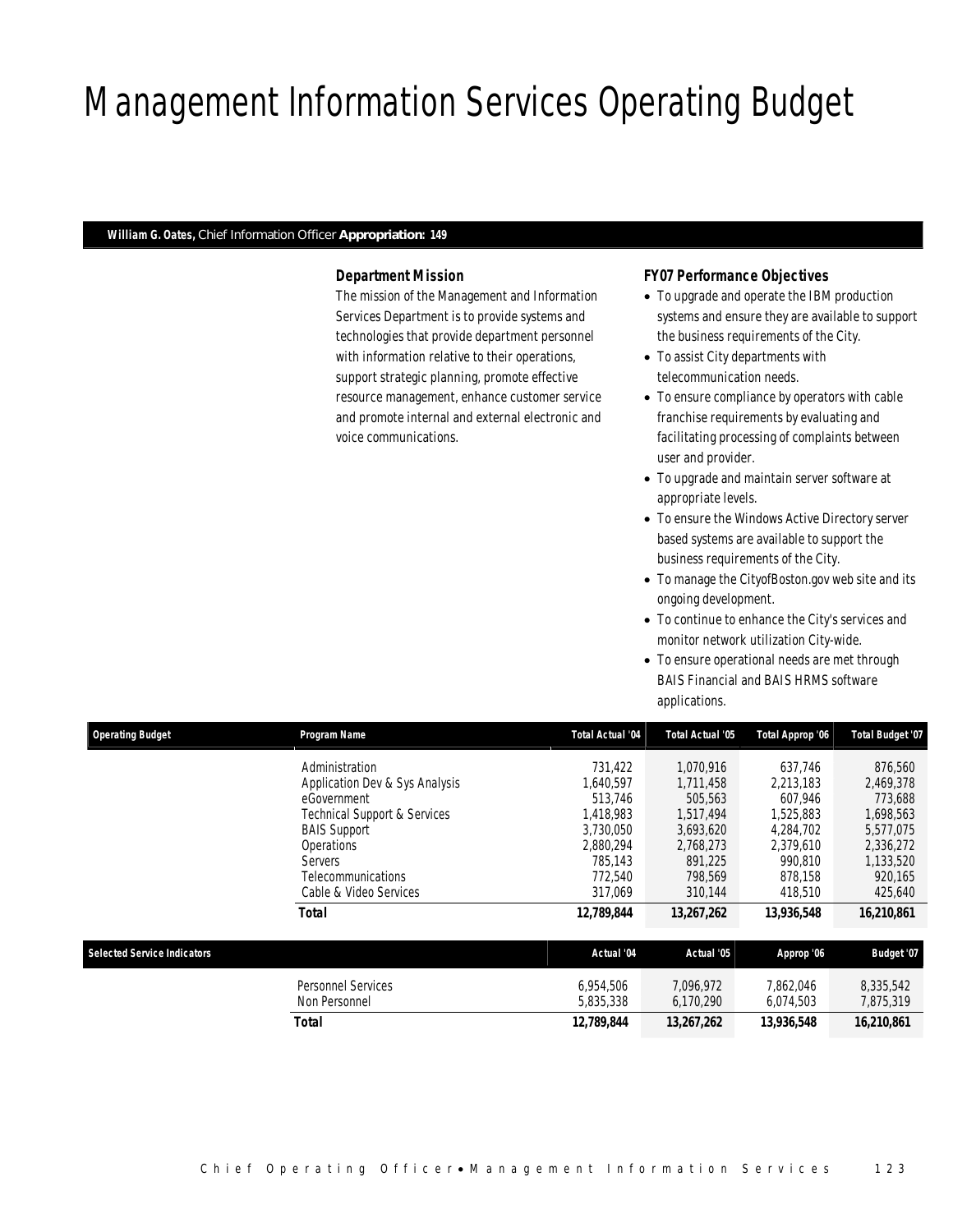# Management & Information Services Operating Budget



### *Description of Services*

The Management Information Systems department provides the infrastructure for voice and data networking and communications citywide. The Department maintains hardware platforms, and supports applications and office automation functionality for all City agencies. Personnel skilled in programming, analysis, hardware and software support, training, communications, and general technology consulting work with user departments on enhancing and maintaining their information systems.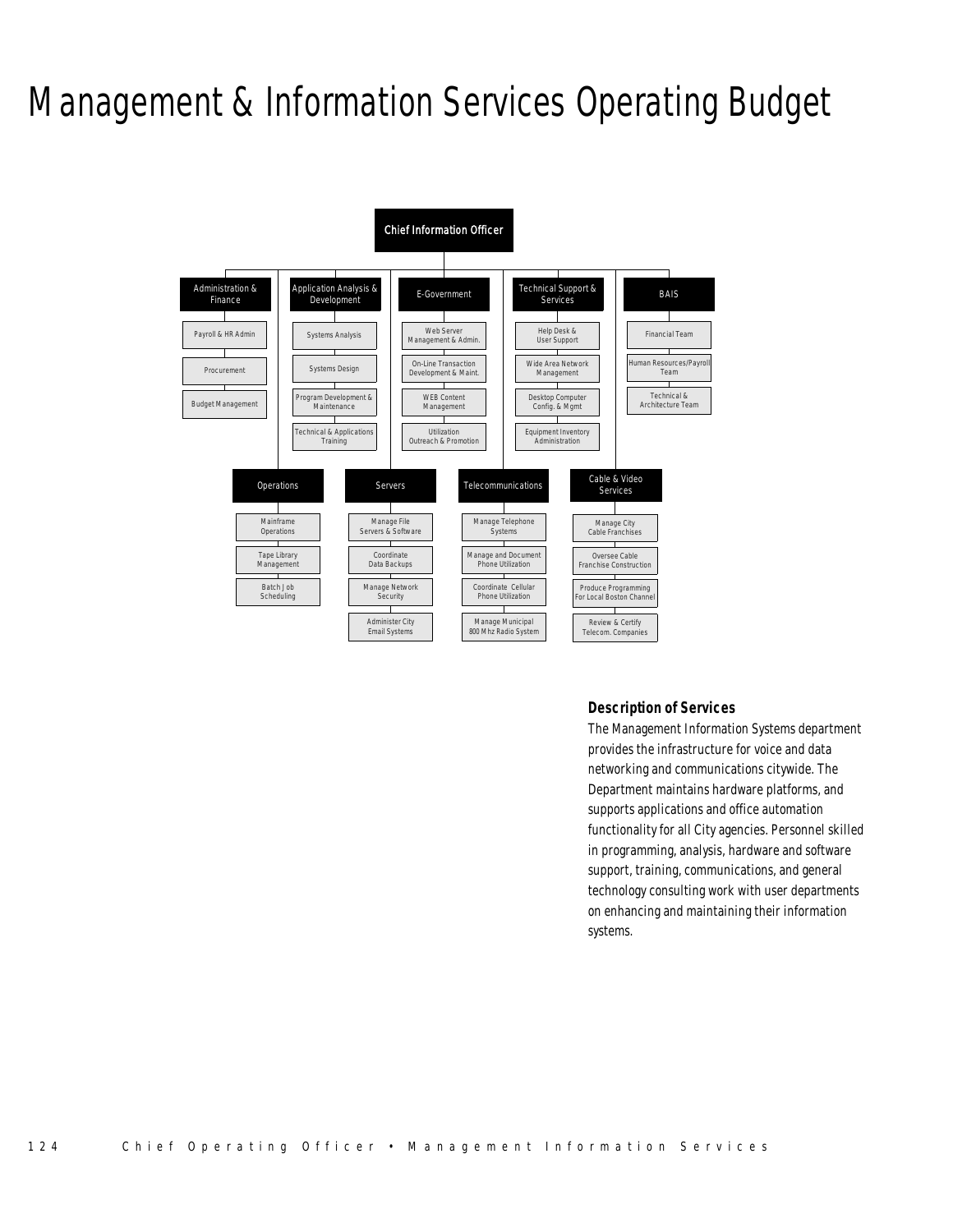# Department History

| <b>Personnel Services</b>       |                                                                                                                                                                                                                                                                                                          | FY04 Expenditure                                                                                                            | FY05 Expenditure                                                                                           | FY06 Appropriation                                                                                                     | FY07 Adopted                                                                                                               | Inc/Dec 06 vs 07                                                                                                        |
|---------------------------------|----------------------------------------------------------------------------------------------------------------------------------------------------------------------------------------------------------------------------------------------------------------------------------------------------------|-----------------------------------------------------------------------------------------------------------------------------|------------------------------------------------------------------------------------------------------------|------------------------------------------------------------------------------------------------------------------------|----------------------------------------------------------------------------------------------------------------------------|-------------------------------------------------------------------------------------------------------------------------|
|                                 | 51000 Permanent Employees<br>51100 Emergency Employees<br>51200 Overtime<br>51600 Unemployment Compensation<br>51700 Workers' Compensation<br><b>Total Personnel Services</b>                                                                                                                            | 6,795,353<br>4,552<br>127,438<br>27,163<br>$\mathbf 0$<br>6,954,506                                                         | 6,925,698<br>13,552<br>157,722<br>$\mathbf{0}$<br>$\mathbf{0}$<br>7,096,972                                | 7,701,746<br>$\mathbf{0}$<br>160,300<br>$\overline{0}$<br>$\overline{0}$<br>7,862,046                                  | 8,167,792<br>$\overline{0}$<br>167,750<br>$\mathbf 0$<br>$\overline{0}$<br>8,335,542                                       | 466,046<br>0<br>7,450<br>$\overline{0}$<br>$\Omega$<br>473,496                                                          |
| <b>Contractual Services</b>     |                                                                                                                                                                                                                                                                                                          | FY04 Expenditure                                                                                                            | FY05 Expenditure                                                                                           | FY06 Appropriation                                                                                                     | FY07 Adopted                                                                                                               | Inc/Dec 06 vs 07                                                                                                        |
|                                 | 52100 Communications<br>52200 Utilities<br>52300 Water & Sewer<br>52400 Snow Removal<br>52500 Garbage/Waste Removal<br>52600 Repairs Buildings & Structures<br>52700 Repairs & Service of Equipment<br>52800 Transportation of Persons<br>52900 Contracted Services<br><b>Total Contractual Services</b> | 222,786<br>$\mathbf{0}$<br>$\Omega$<br>$\mathbf{0}$<br>$\mathbf{0}$<br>$\Omega$<br>416,855<br>481<br>1,883,900<br>2,524,022 | 203,760<br>0<br>$\theta$<br>0<br>$\mathbf{0}$<br>$\theta$<br>576,149<br>3,111<br>2,283,238<br>3,066,258    | 215,674<br>0<br>$\Omega$<br>$\overline{0}$<br>$\overline{0}$<br>$\Omega$<br>576,797<br>6,500<br>1,661,375<br>2,460,346 | 184,724<br>0<br>$\overline{0}$<br>$\overline{0}$<br>$\mathbf 0$<br>$\Omega$<br>563,751<br>23,500<br>1,795,565<br>2,567,540 | $-30,950$<br>0<br>$\overline{0}$<br>$\Omega$<br>$\overline{0}$<br>$\Omega$<br>$-13,046$<br>17,000<br>134,190<br>107,194 |
| <b>Supplies &amp; Materials</b> |                                                                                                                                                                                                                                                                                                          | FY04 Expenditure                                                                                                            | FY05 Expenditure                                                                                           | FY06 Appropriation                                                                                                     | FY07 Adopted                                                                                                               | Inc/Dec 06 vs 07                                                                                                        |
|                                 | 53000 Auto Energy Supplies<br>53200 Food Supplies<br>53400 Custodial Supplies<br>53500 Med, Dental, & Hosp Supply<br>53600 Office Supplies and Materials<br>53700 Clothing Allowance<br>53800 Educational Supplies & Mat<br>53900 Misc Supplies & Materials<br><b>Total Supplies &amp; Materials</b>     | 534<br>242<br>$\mathbf 0$<br>$\mathbf{0}$<br>36,524<br>$\mathbf{0}$<br>$\Omega$<br>38,986<br>76,286                         | 681<br>$\mathbf{0}$<br>$\mathbf{0}$<br>$\theta$<br>56,864<br>$\mathbf{0}$<br>$\Omega$<br>46,658<br>104,203 | 650<br>$\mathbf{0}$<br>$\mathbf{0}$<br>$\overline{0}$<br>67,200<br>$\overline{0}$<br>$\Omega$<br>52,000<br>119,850     | 1,520<br>$\mathbf 0$<br>$\mathbf 0$<br>0<br>67,000<br>$\mathbf 0$<br>$\Omega$<br>48,775<br>117,295                         | 870<br>$\overline{0}$<br>$\theta$<br>$\theta$<br>$-200$<br>$\theta$<br>$\Omega$<br>$-3,225$<br>$-2,555$                 |
| <b>Current Chgs &amp; Oblig</b> |                                                                                                                                                                                                                                                                                                          | FY04 Expenditure                                                                                                            | FY05 Expenditure                                                                                           | FY06 Appropriation                                                                                                     | FY07 Adopted                                                                                                               | Inc/Dec 06 vs 07                                                                                                        |
|                                 | 54300 Workers' Comp Medical<br>54400 Legal Liabilities<br>54500 Aid To Veterans<br>54600 Current Charges H&I<br>54900 Other Current Charges<br>Total Current Chgs & Oblig                                                                                                                                | 700<br>$\mathbf{0}$<br>$\mathbf{0}$<br>$\Omega$<br>3,066,029<br>3,066,729                                                   | $\mathbf 0$<br>$\theta$<br>0<br>$\theta$<br>2,542,324<br>2,542,324                                         | 0<br>$\mathbf{0}$<br>$\overline{0}$<br>$\Omega$<br>2,977,762<br>2,977,762                                              | 0<br>$\overline{0}$<br>$\overline{0}$<br>$\Omega$<br>4,828,141<br>4,828,141                                                | 0<br>$\overline{0}$<br>$\Omega$<br>0<br>1,850,379<br>1,850,379                                                          |
| Equipment                       |                                                                                                                                                                                                                                                                                                          | FY04 Expenditure                                                                                                            | FY05 Expenditure                                                                                           | FY06 Appropriation                                                                                                     | FY07 Adopted                                                                                                               | Inc/Dec 06 vs 07                                                                                                        |
|                                 | 55000 Automotive Equipment<br>55400 Lease/Purchase<br>55600 Office Furniture & Equipment<br>55900 Misc Equipment<br><b>Total Equipment</b>                                                                                                                                                               | $\mathbf 0$<br>143,097<br>$\mathbf 0$<br>25,205<br>168,302                                                                  | $\mathbf 0$<br>168,003<br>$\mathbf 0$<br>289,502<br>457,505                                                | 0<br>76,081<br>$\mathbf{0}$<br>440,463<br>516,544                                                                      | 0<br>109,638<br>0<br>252,705<br>362,343                                                                                    | 0<br>33,557<br>$\Omega$<br>$-187,758$<br>$-154,201$                                                                     |
| Other                           |                                                                                                                                                                                                                                                                                                          | FY04 Expenditure                                                                                                            | FY05 Expenditure                                                                                           | FY06 Appropriation                                                                                                     | FY07 Adopted                                                                                                               | Inc/Dec 06 vs 07                                                                                                        |
|                                 | 56200 Special Appropriation<br>57200 Structures & Improvements<br>58000 Land & Non-Structure<br><b>Total Other</b>                                                                                                                                                                                       | $\boldsymbol{0}$<br>$\mathbf 0$<br>$\mathbf 0$<br>$\mathbf{0}$                                                              | $\boldsymbol{0}$<br>$\mathbf 0$<br>$\mathbf{0}$<br>0                                                       | $\overline{0}$<br>0<br>0<br>0                                                                                          | 0<br>0<br>0<br>0                                                                                                           | 0<br>0<br>0<br>0                                                                                                        |
|                                 | <b>Grand Total</b>                                                                                                                                                                                                                                                                                       | 12,789,845                                                                                                                  | 13,267,262                                                                                                 | 13,936,548                                                                                                             | 16,210,861                                                                                                                 | 2,274,313                                                                                                               |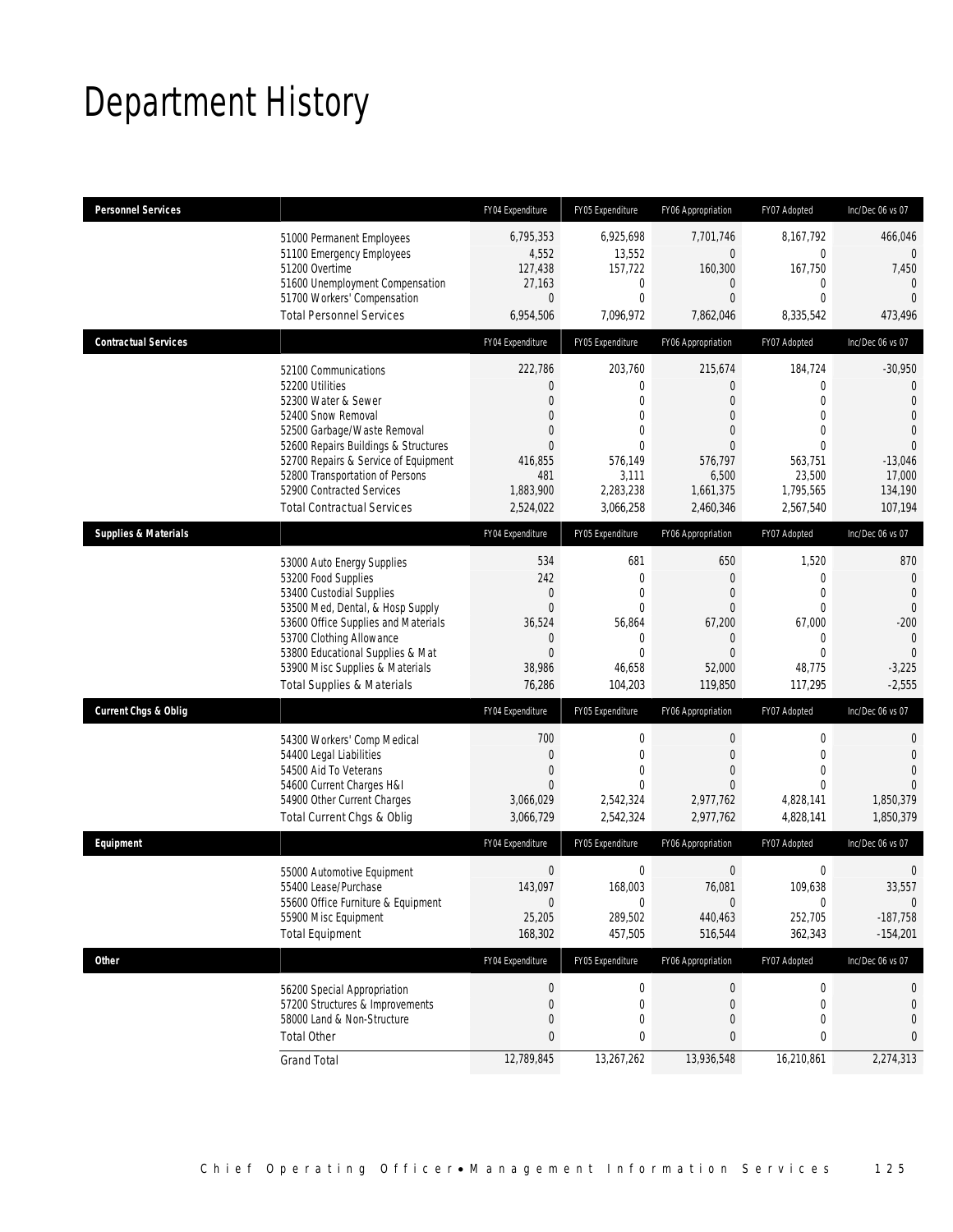# Department Personnel

| Title                        | Union<br>Code   | Grade           | Position       | FY07 Salary | Title                       | Union<br>Code   | Grade        | Position       | FY07 Salary |
|------------------------------|-----------------|-----------------|----------------|-------------|-----------------------------|-----------------|--------------|----------------|-------------|
|                              |                 |                 |                |             |                             |                 |              |                |             |
| Director MIS                 | CDH             |                 |                | 118,783     | Sr Data Proc System Analyst | SF <sub>1</sub> | 10           | 15             | 1,360,266   |
| <b>Executive Asst</b>        | <b>EXM</b>      | 14              | $\overline{2}$ | 219.547     | Sr Data Proc Sys Anl I      | SF <sub>1</sub> | 9            |                | 83.941      |
| <b>Executive Assistant</b>   | <b>EXM</b>      | 12              |                | 100.045     | Manager Data Proc NT        | SE <sub>1</sub> | 8            | $\overline{2}$ | 146,049     |
| <b>Executive Asst</b>        | <b>EXM</b>      | 10              |                | 90,815      | Sr Admin Analyst            | SE <sub>1</sub> | 8            | $\overline{2}$ | 156,287     |
| Data Proc Equip Tech         | SU <sub>4</sub> | 15              | 12             | 544,302     | Sr Data Proc System Analyst | SE <sub>1</sub> | 8            | 25             | 1,780,876   |
| Management Analyst           | SU <sub>4</sub> | 15              |                | 37,454      | Sr Empl Dev Asst            | SE <sub>1</sub> | 8            |                | 71,970      |
| Supv Stat Mach Op & Vtl Stat | SU <sub>4</sub> | 15              |                | 50.949      | Data Proc Sys Analyst I     | SE <sub>1</sub> |              | $\overline{2}$ | 120.529     |
| Senior Computer Operator     | SU <sub>4</sub> | 13              |                | 40,262      | Data Proc System Analyst    | SF <sub>1</sub> | <sub>6</sub> | 15             | 933.006     |
| Executive Asst (Park Fac Bd) | SE <sub>1</sub> | 12              |                | 99.001      | Management Analyst          | SE <sub>1</sub> | 6            |                | 65,044      |
| <b>Head Clerk</b>            | SU <sub>4</sub> | 12              |                | 35,896      | Manager-Data Processing     | SE <sub>1</sub> | 6            |                | 65,044      |
| Prin Data Proc Sys Anl-Dp    | SF <sub>1</sub> | 11              | 11             | 1,021,487   | Prin Research Analyst       | SE <sub>1</sub> | 6            |                | 65,044      |
| Data Proc Prj Manager        | SE <sub>1</sub> | 10 <sup>°</sup> | $\overline{2}$ | 170,801     | Admin Asst                  | SE <sub>1</sub> | 4            |                | 47,842      |
| Principal DP System Analyst  | SE <sub>1</sub> | 10              | $\overline{2}$ | 171,366     | Assistant Manager Data Proc | SE <sub>1</sub> | 4            | 10             | 522,771     |
|                              |                 |                 |                |             | <b>Total</b>                |                 |              | 114            | 8,119,379   |

| Data Proc Prj Manager       | 5E I            | 10 | 170,801 | Admin Asst                  | .SF I           | 4 |     | 47,842    |
|-----------------------------|-----------------|----|---------|-----------------------------|-----------------|---|-----|-----------|
| Principal DP System Analyst | SE <sub>1</sub> | 10 | 171,366 | Assistant Manager Data Proc | SE <sub>1</sub> | 4 | 10  | 522,771   |
|                             |                 |    |         | Total                       |                 |   | 114 | 8,119,379 |
|                             |                 |    |         | <b>Adjustments</b>          |                 |   |     |           |
|                             |                 |    |         | Differential Payments       |                 |   |     | 8,000     |
|                             |                 |    |         | Other                       |                 |   |     | 105,501   |
|                             |                 |    |         | Chargebacks                 |                 |   |     |           |
|                             |                 |    |         | <b>Salary Savings</b>       |                 |   |     | $-65,088$ |
|                             |                 |    |         | <b>FY07 Total Request</b>   |                 |   |     | 8,167,792 |
|                             |                 |    |         |                             |                 |   |     |           |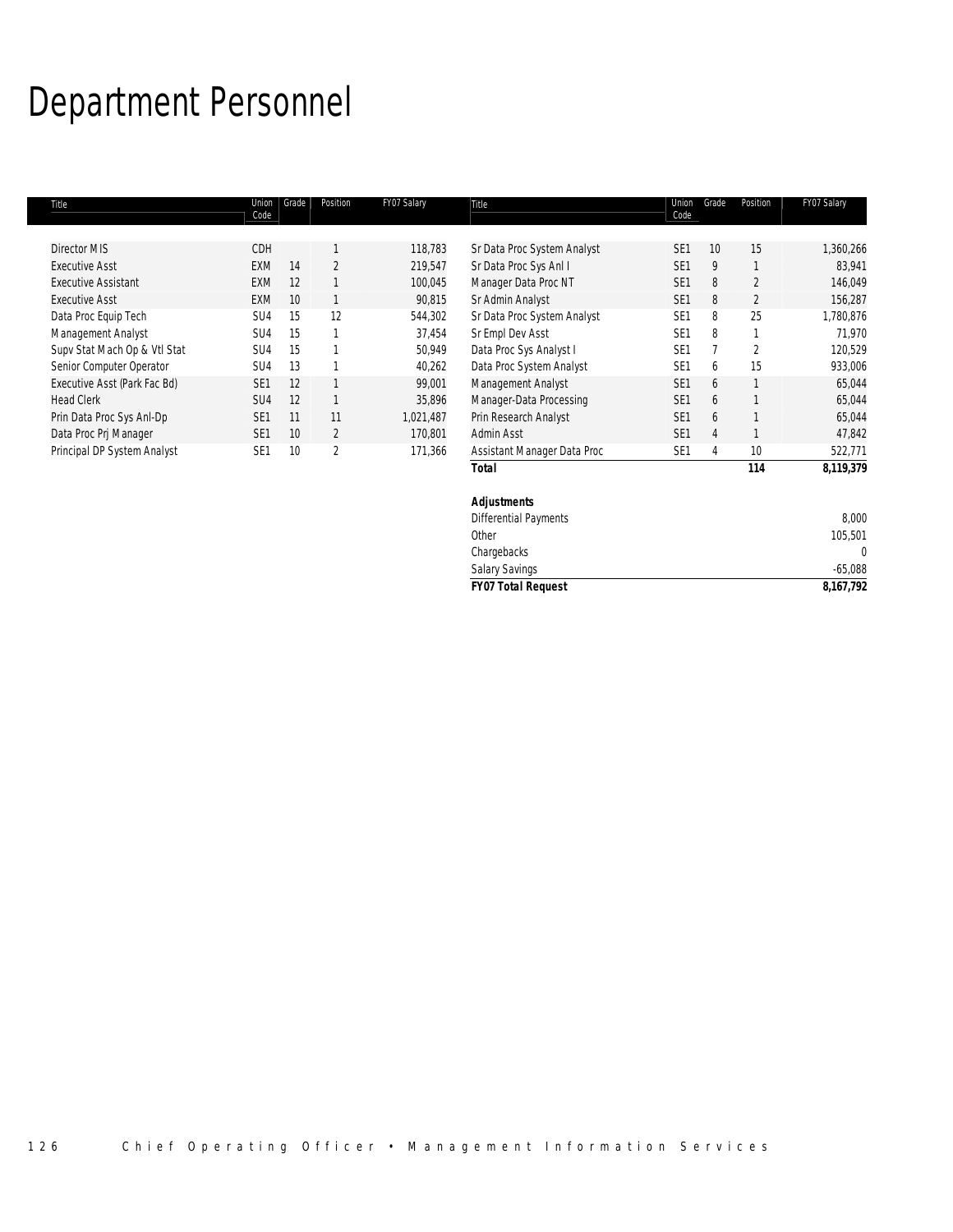## Program 1. Administration

### *Marie Donovan, Manager Organization: 149100*

#### *Program Description*

The Administration Program provides support services to the other MIS programs including contract processing, accounts payable, payroll and personnel work, budget monitoring and preparation. The program is also charged with general office administration and upkeep responsibilities.

- To review and update departments' Business Continuity Plans.
- To provide administrative and human resource support to all department operations.

| <b>Program Outcomes</b>            |                                                     | Actual '04              | Actual '05                         | Projected '06      | <b>PLOS '07</b>                    |
|------------------------------------|-----------------------------------------------------|-------------------------|------------------------------------|--------------------|------------------------------------|
|                                    |                                                     |                         |                                    |                    |                                    |
| <b>Selected Service Indicators</b> |                                                     | Actual '04              | Actual '05                         | Approp '06         | Budget '07                         |
|                                    | Quota<br><b>Personnel Services</b><br>Non Personnel | h<br>346,113<br>385,309 | <sub>0</sub><br>380,747<br>690,169 | 419,810<br>217.936 | <sub>0</sub><br>429,278<br>447,282 |
|                                    | Total                                               | 731,422                 | 1,070,916                          | 637,746            | 876,560                            |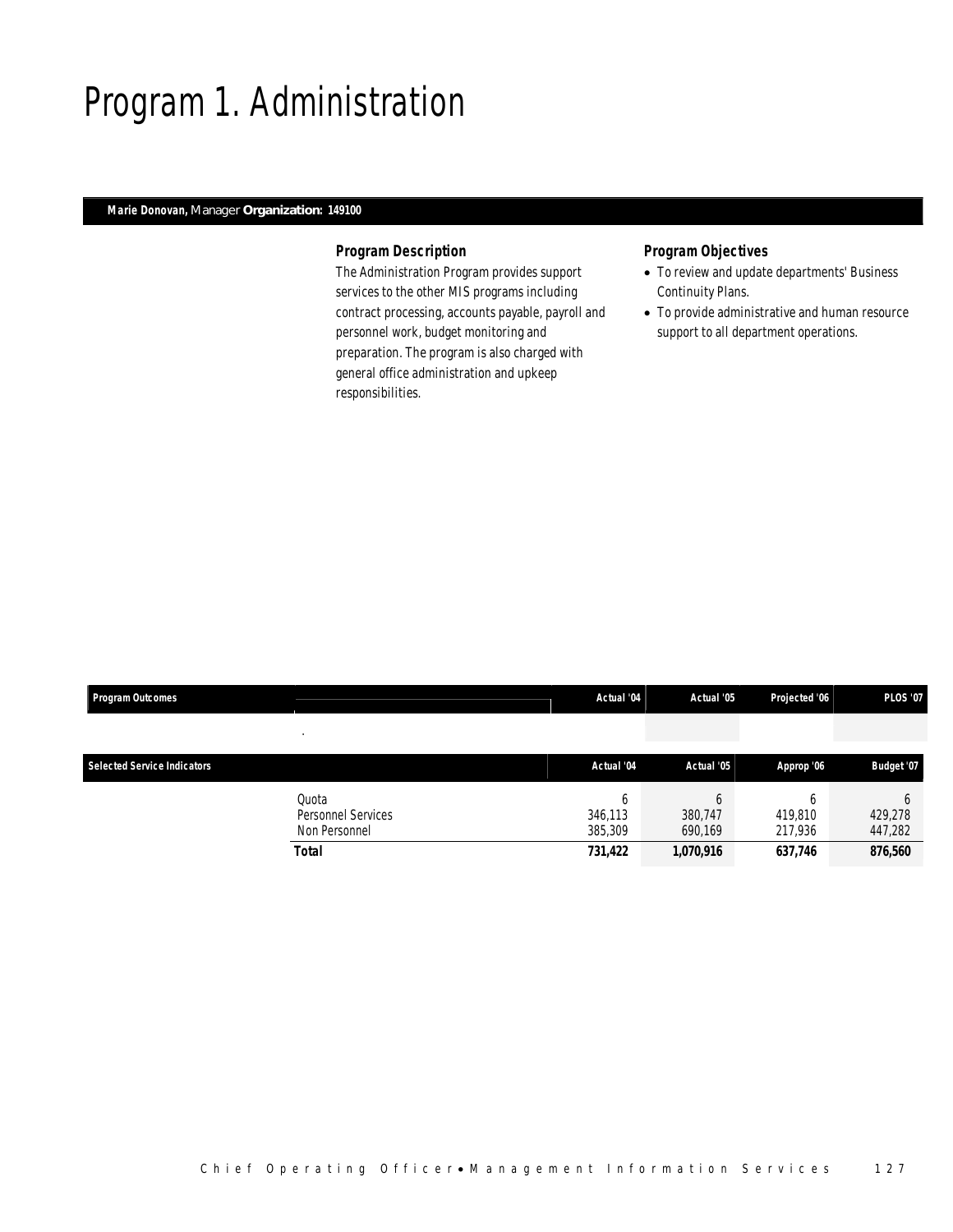# Program 2. Application Development & System Analysis

#### *Robert O'Donnell, Manager Organization: 149200*

#### *Program Description*

This program is responsible for all aspects of systems analysis and application development and maintenance. Staff in this program area analyze business needs, develop program designs and code/modify computer systems to address user department needs related to information systems and departmental business functions.

#### *Program Objectives*

- To provide project management of Computer Aided Dispatch contracts to the Public Safety departments.
- To assist departments with requirement definitions and the purchase of Computer off the Shelf (COTS) applications.
- To manage implementation of the citywide permitting system.
- To enhance imaging and data capture infrastructures that can be utilized by all City departments.
- To deliver and support training for City of Boston employees in various applications, including BAIS and Microsoft.
- Change Management Support for City of Boston departments undergoing significant changes due to the introduction of new technology of changes in business process.
- To maintain and modernize existing City-wide legacy applications.

| <b>Program Outcomes</b>            |                                                                                                                                                                               | Actual '04               | Actual '05               | Projected '06                | <b>PLOS '07</b>              |
|------------------------------------|-------------------------------------------------------------------------------------------------------------------------------------------------------------------------------|--------------------------|--------------------------|------------------------------|------------------------------|
|                                    | Program modifications completed<br>Requests for assistance responded to within 2<br>weeks                                                                                     | 265<br>575               | 293<br>600               | 366<br>575                   | 250<br>600                   |
|                                    | Change management projects completed<br>Classes held<br>On-line and automated forms created<br>Number of business process types<br>Number of Steering Committee meetings held | 54                       | 47<br>13                 | 41<br>12                     | 200<br>40<br>35<br>12        |
| <b>Selected Service Indicators</b> |                                                                                                                                                                               | Actual '04               | Actual '05               | Approp '06                   | Budget '07                   |
|                                    | Quota<br><b>Personnel Services</b><br>Non Personnel                                                                                                                           | 14<br>826.697<br>813.901 | 14<br>942.813<br>768.645 | 13<br>1.009.093<br>1,204,090 | 16<br>1.219.745<br>1.249.633 |

*Total 1,640,597 1,711,458 2,213,183 2,469,378*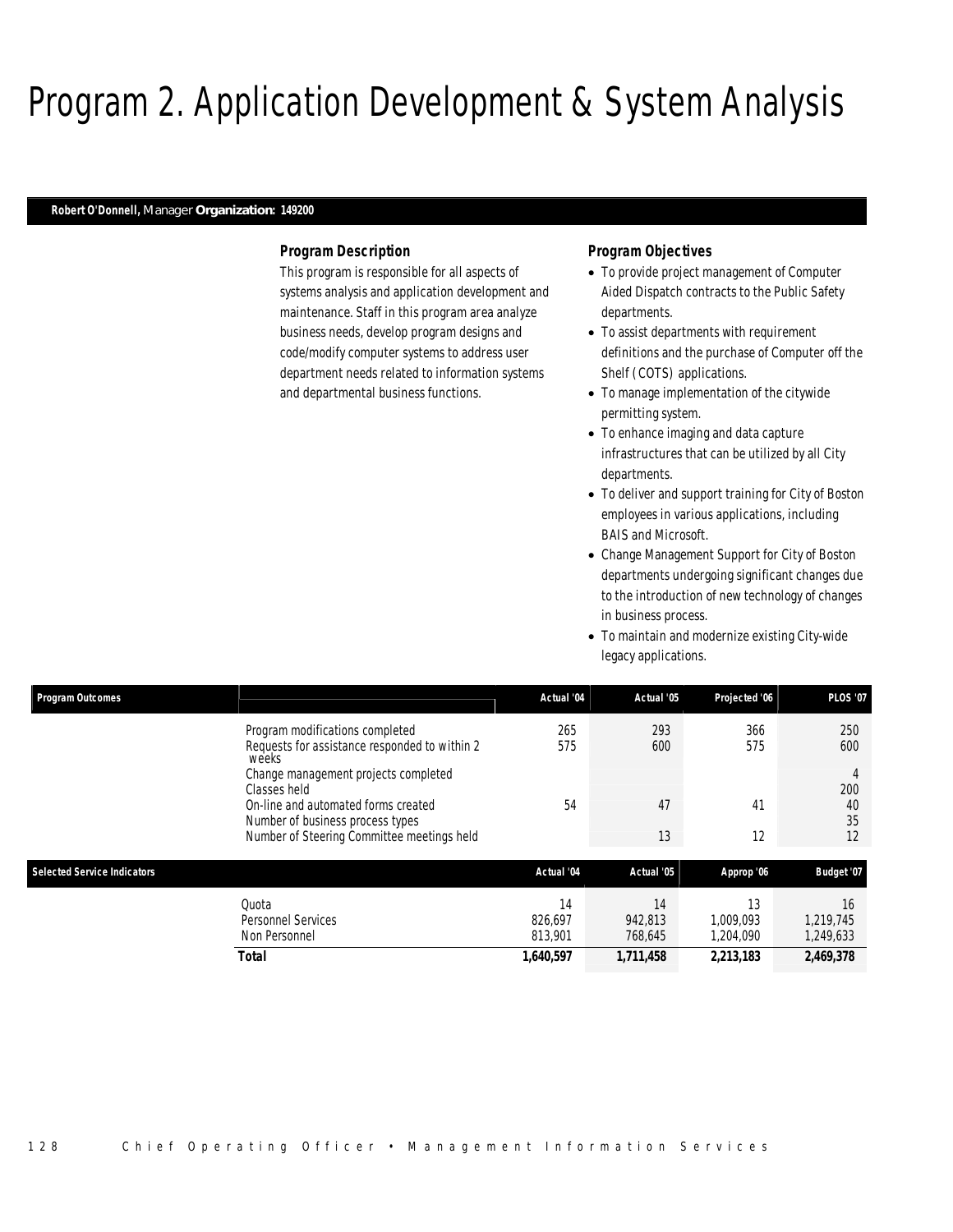## Program 3. eGovernment

#### *Rajesh Pareek, Manager Organization: 149300*

#### *Program Description*

This program area provides enterprise level coordination of new and existing information technologies available for use by qualifying agencies. This includes city departments, quasipublic agencies, community-based organizations and non-profits.

- To educate City departments of available internet technologies.
- To promote the City's on-line services through new partnerships and other methods.
- To expand the utilization of PUSH-based internet content via e-mail list servers and cell phone messaging.
- To promote and expand the use of web personalization on the cityofboston.gov web site.
- To expand the use of streaming video technology in conjunction with the City's web page.
- To manage the CityofBoston.gov web site and its ongoing development.
- To manage the BostonYouthZone.com web site.
- To promote and oversee internet technology utilization city-wide.

| <b>Program Outcomes</b>            |                                                                                                                                                                                                | Actual '04        | Actual '05              | Projected '06                      | <b>PLOS '07</b>                    |
|------------------------------------|------------------------------------------------------------------------------------------------------------------------------------------------------------------------------------------------|-------------------|-------------------------|------------------------------------|------------------------------------|
|                                    | New applications<br>User sessions to the city's web sites<br>% increase in online excise payments<br>% increase in online property tax payments<br>Video programs available for online viewing | 40<br>4.3M<br>244 | 30<br>5.7M<br>22%<br>58 | 22<br>7.5M<br>20%<br>129           | 15<br>6M<br>10%<br>20%<br>130      |
| <b>Selected Service Indicators</b> |                                                                                                                                                                                                | Actual '04        | Actual '05              | Approp '06                         | Budget '07                         |
|                                    | Quota<br><b>Personnel Services</b><br>Non Personnel                                                                                                                                            | 497.118<br>16.628 | 434.963<br>70.600       | <sub>6</sub><br>457.575<br>150,372 | <sub>b</sub><br>464.656<br>309,032 |
|                                    | Total                                                                                                                                                                                          | 513,746           | 505,563                 | 607.946                            | 773.688                            |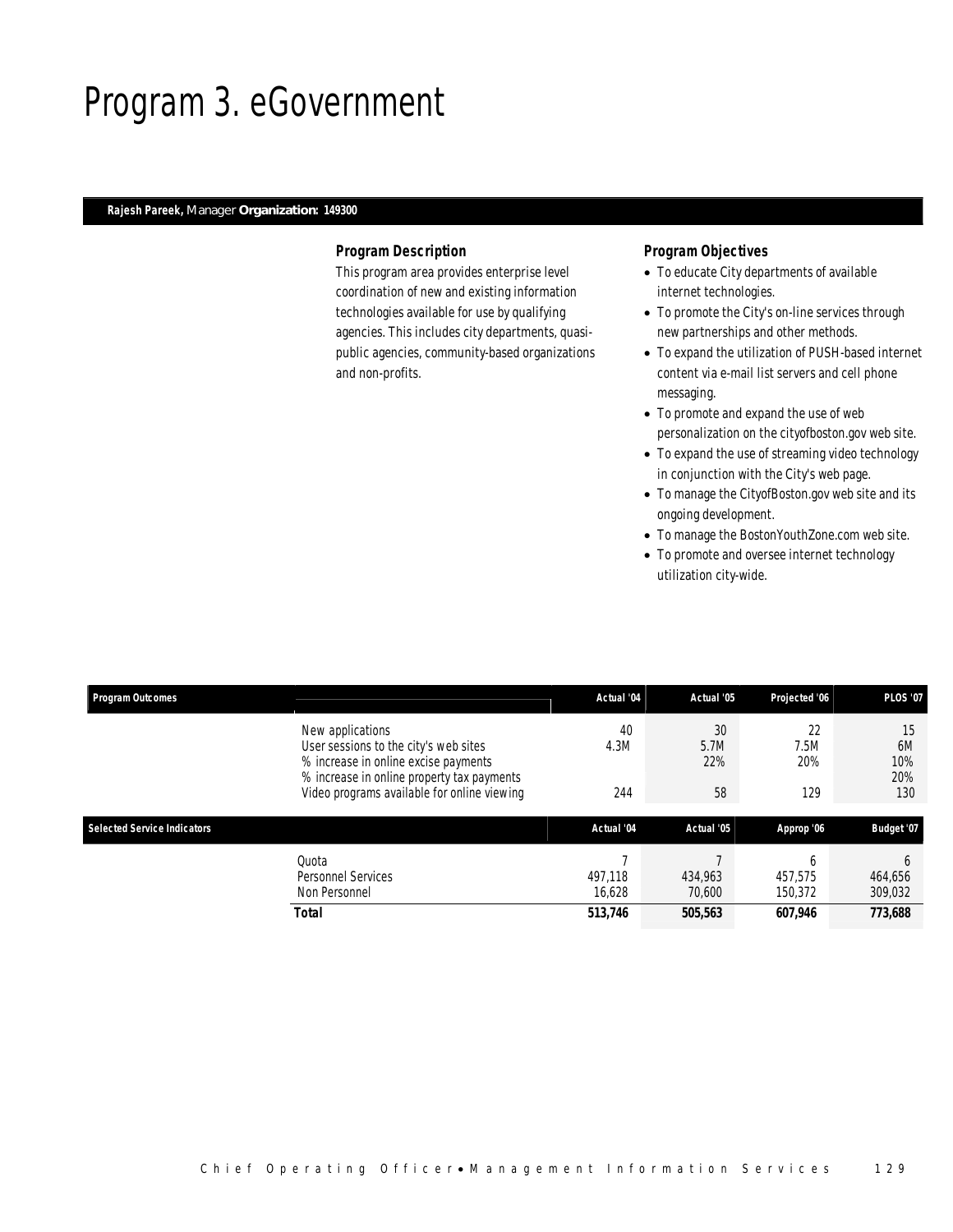## Program 4. Technical Support & Services

#### *John Malinsky, Manager Organization: 149400*

#### *Program Description*

Technical Support and Services is the primary contact point for any technology request made to the department. Requests for service are tracked to closure and reported on the level of customer satisfaction. This area also includes wide-area network support for all city departments.

- To assist City departments with automated Help Desk management tools.
- To continue to enhance the City's services and monitor network utilization City-wide.
- To service/upgrade/support all desktop hardware.
- To provide installation and support of City of Boston approved software suites.
- To track the number of viruses.
- To implement remote desktop support and automated software distribution.
- To ensure customer satisfaction in all categories of technical service.

| <b>Program Outcomes</b>            |                                                                                       | Actual '04 | Actual '05 | Projected '06 | <b>PLOS '07</b>     |
|------------------------------------|---------------------------------------------------------------------------------------|------------|------------|---------------|---------------------|
|                                    | Desktops enabled for remote desktop support<br>and automated software distribution    |            | 1.500      | 1.500         | 1,500               |
|                                    | Number of viruses detected<br>Technical assistance calls received and<br>responded to | 9.917      | 7.419      | 8,804         | <b>TBR</b><br>8,000 |
|                                    | Desktop systems upgraded                                                              | 776        | 393        | 557           | 400                 |
|                                    |                                                                                       |            |            |               |                     |
| <b>Selected Service Indicators</b> |                                                                                       | Actual '04 | Actual '05 | Approp '06    | Budget '07          |
|                                    | Quota                                                                                 | 19         | 19         | 19            | 19                  |
|                                    | Personnel Services                                                                    | 1.138.363  | 1.192.893  | 1.264.145     | 1,311,790           |
|                                    | Non Personnel                                                                         | 280.620    | 324.601    | 261.738       | 386,773             |
|                                    | Total                                                                                 | 1,418,983  | 1.517.494  | 1,525,883     | 1.698.563           |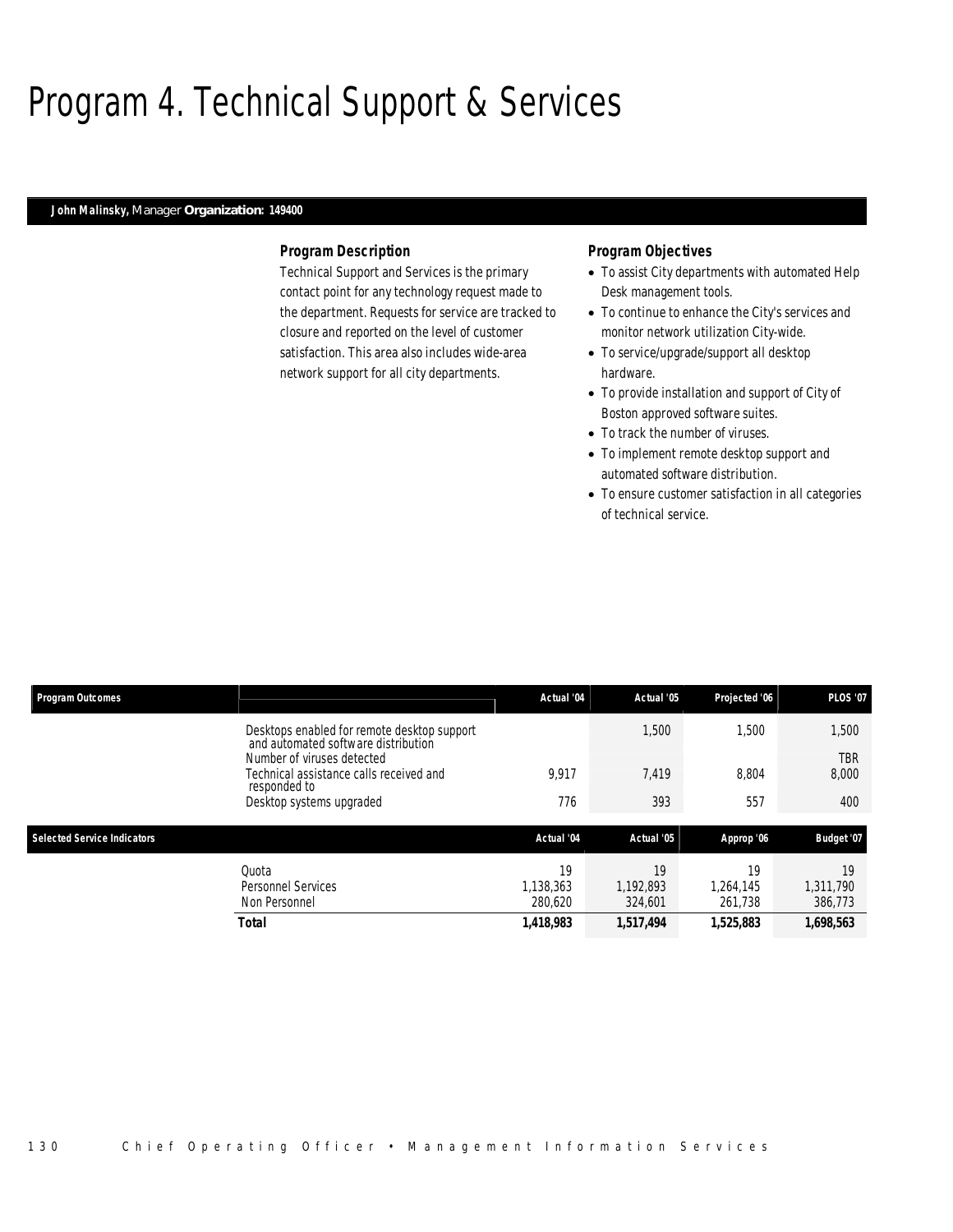## Program 5. BAIS Support

### *Patricia Murphy, Manager Organization: 149500*

#### *Program Description*

The BAIS program is responsible for the management, modification and maintenance of the PeopleSoft ERP software used for city-wide financials, payroll and human resource support functions. Staff in this program assist departments in identifying opportunities to improve administrative processes through the utilization of automated administrative systems.

- To support infrastructure for administrative and financial reporting systems.
- To provide assistance to city department users of the BAIS HRMS and financial systems.
- To ensure operational needs are met through BAIS Financial and BAIS HRMS software applications.
- To maintain and enhance the PeopleSoft ERP Human Resources, Payroll and Financials application software.

| <b>Program Outcomes</b>            |                                                                          | Actual '04      | Actual '05             | Projected '06          | <b>PLOS '07</b>        |
|------------------------------------|--------------------------------------------------------------------------|-----------------|------------------------|------------------------|------------------------|
|                                    | Number of BAIS applications<br>enhancement/business process improvements |                 |                        |                        | 12                     |
|                                    | User assistance requests addressed/resolved<br>within 24 hours           |                 |                        |                        | 95%                    |
|                                    | Calls for BAIS assistance responded to                                   | 1.113           | 682                    | 605                    | 600                    |
|                                    |                                                                          |                 |                        |                        |                        |
| <b>Selected Service Indicators</b> |                                                                          | Actual '04      | Actual '05             | Approp '06             | Budget '07             |
|                                    |                                                                          |                 |                        |                        |                        |
|                                    | Ouota<br>Personnel Services                                              | 30<br>2.099.510 | 30                     | 31                     | 32                     |
|                                    | Non Personnel                                                            | 1,630,540       | 2,047,273<br>1,646,348 | 2,408,477<br>1,876,225 | 2,593,808<br>2,983,267 |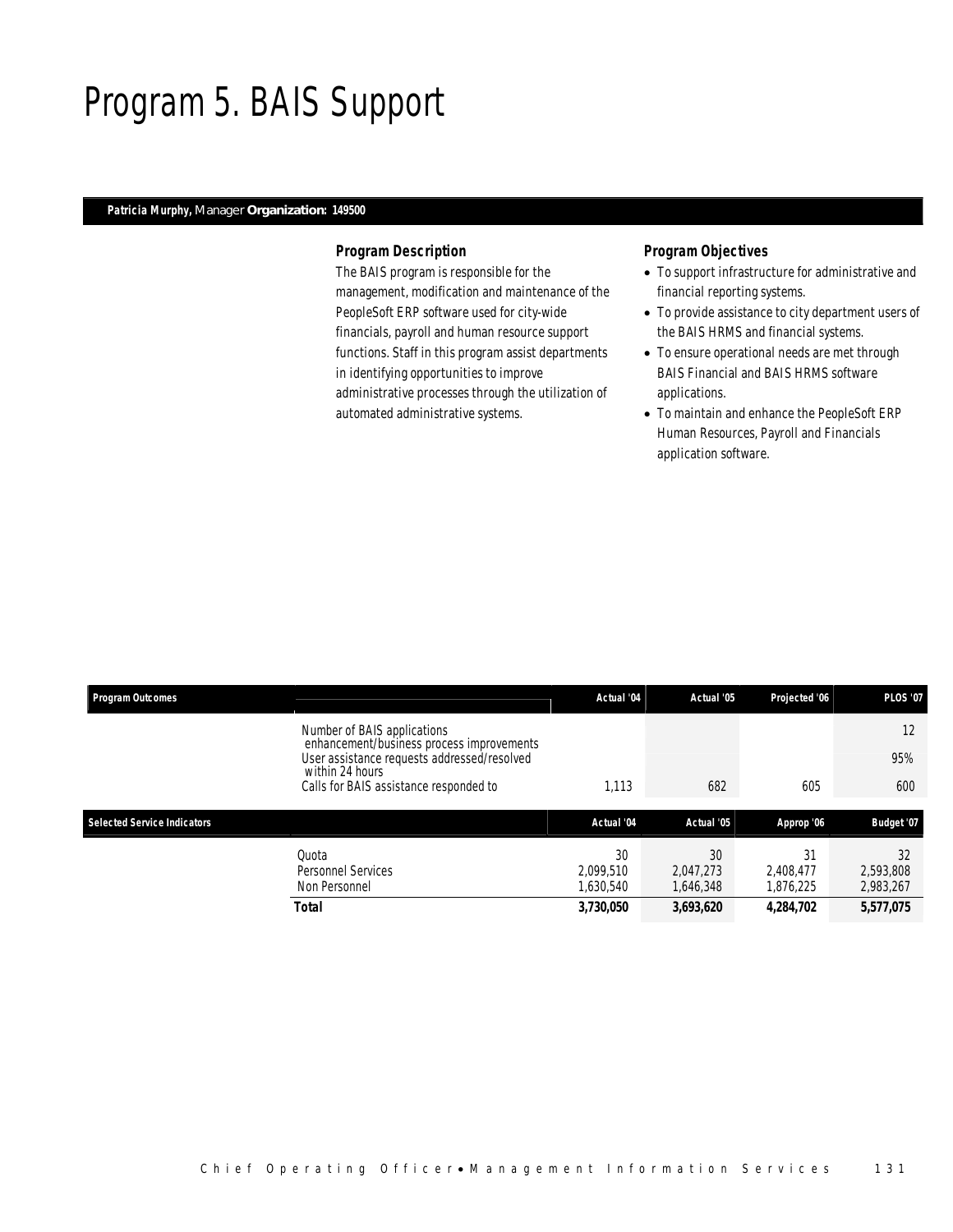## Program 6. Operations

### *John Malinsky, Manager Organization: 149600*

#### *Program Description*

The Operations Program is charged with the day to day care of the City's major computer systems and architectures. Responsibilities include input, output, backup and archiving on a 24 hour, 365 day per year basis.

- To administer offsite storage and archival of all backups.
- To process PeopleSoft/BAIS transactions.
- To upgrade and operate the IBM production systems and ensure they are available to support the business requirements of the City.

| Program Outcomes                   |                                                                          | Actual '04                 | Actual '05                 | Projected '06                | <b>PLOS '07</b>            |
|------------------------------------|--------------------------------------------------------------------------|----------------------------|----------------------------|------------------------------|----------------------------|
|                                    | Major system availability<br>Pages of reports and special forms produced | 100%<br>10.715.131         | 99%<br>5,688,313           | 100%<br>4.9M                 | 99%<br>4M                  |
| <b>Selected Service Indicators</b> |                                                                          | Actual '04                 | Actual '05                 | Approp '06                   | Budget '07                 |
|                                    | Ouota<br>Personnel Services<br>Non Personnel                             | 18<br>876.750<br>2,003,545 | 19<br>865.247<br>1,903,027 | 18<br>1,012,886<br>1,366,724 | 18<br>982,865<br>1,353,407 |
|                                    | <b>Total</b>                                                             | 2,880,294                  | 2,768,273                  | 2,379,610                    | 2,336,272                  |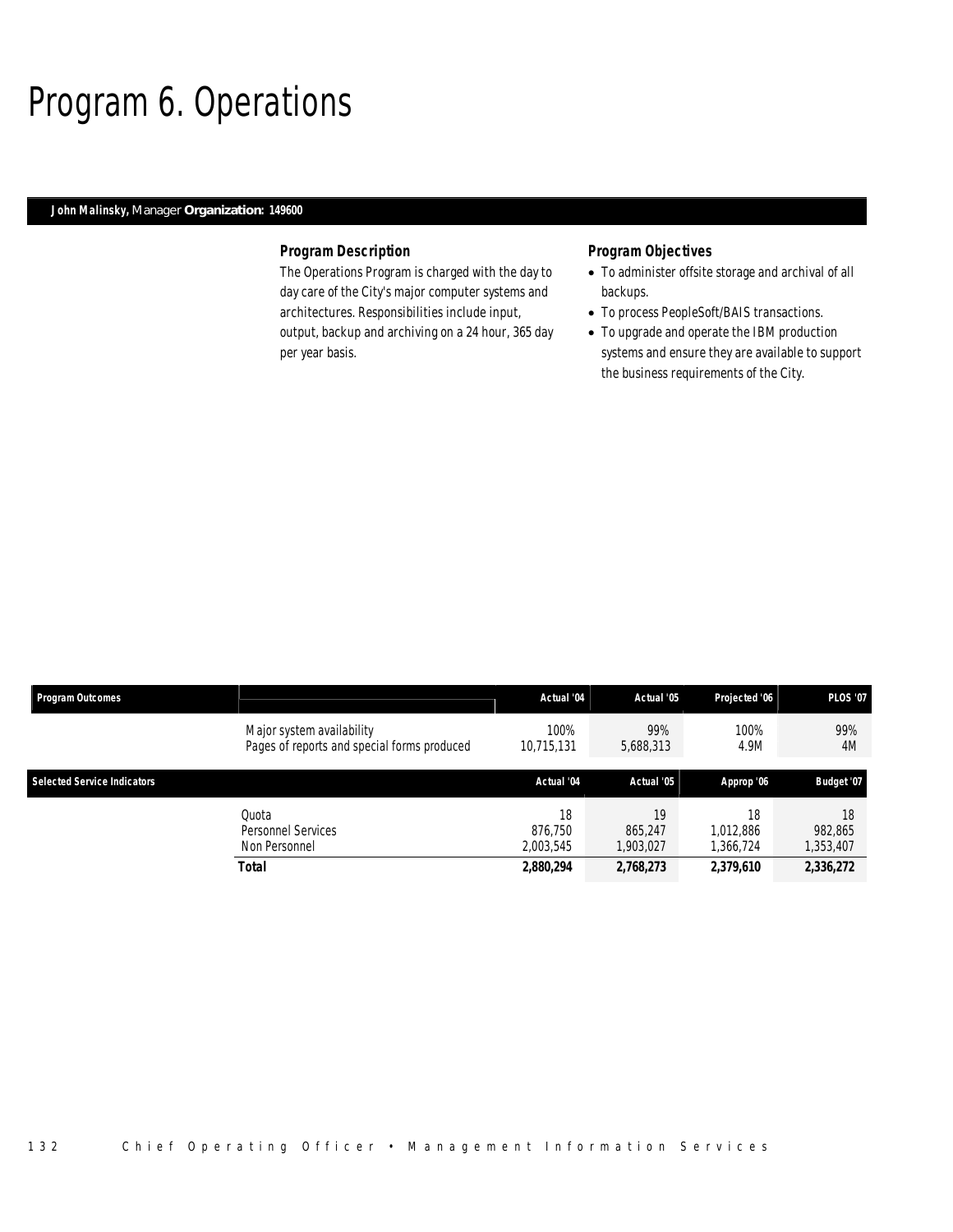# Program 7. Servers

### *Kai Yuen, Manager Organization: 149700*

### *Program Description*

The Server Program configures, maintains and expands the City's various database and general purpose file servers and manages security configurations across all hardware platforms. This program also manages, maintains and configures the City's storage area network and robotic tape library.

- To measure the amount of e-mails processed by our servers.
- To track the percentage of disk usage on the SAN.
- To maintain the server environment availability at appropriate levels.
- To ensure the Windows Active Directory server based systems are available to support the business requirements of the City.
- To maintain data backup and archives to appropriate standards and manage the SAN backup architecture.
- To upgrade and maintain server software at appropriate levels.

| <b>Program Outcomes</b>            |                                                                                  | Actual '04              | Actual '05              | Projected '06      | <b>PLOS '07</b>         |
|------------------------------------|----------------------------------------------------------------------------------|-------------------------|-------------------------|--------------------|-------------------------|
|                                    | Servers maintained at current software levels<br>Server environment availability | 47<br>99%               | 61<br>98%               | 89<br>98%          | 60<br>98%               |
| <b>Selected Service Indicators</b> |                                                                                  | Actual '04              | Actual '05              | Approp '06         | Budget '07              |
|                                    | Ouota<br>Personnel Services<br>Non Personnel                                     | 8<br>600.424<br>184.719 | 8<br>647.005<br>244,220 | 673.995<br>316.815 | 8<br>695,890<br>437,630 |
|                                    | <b>Total</b>                                                                     | 785,143                 | 891,225                 | 990,810            | 1,133,520               |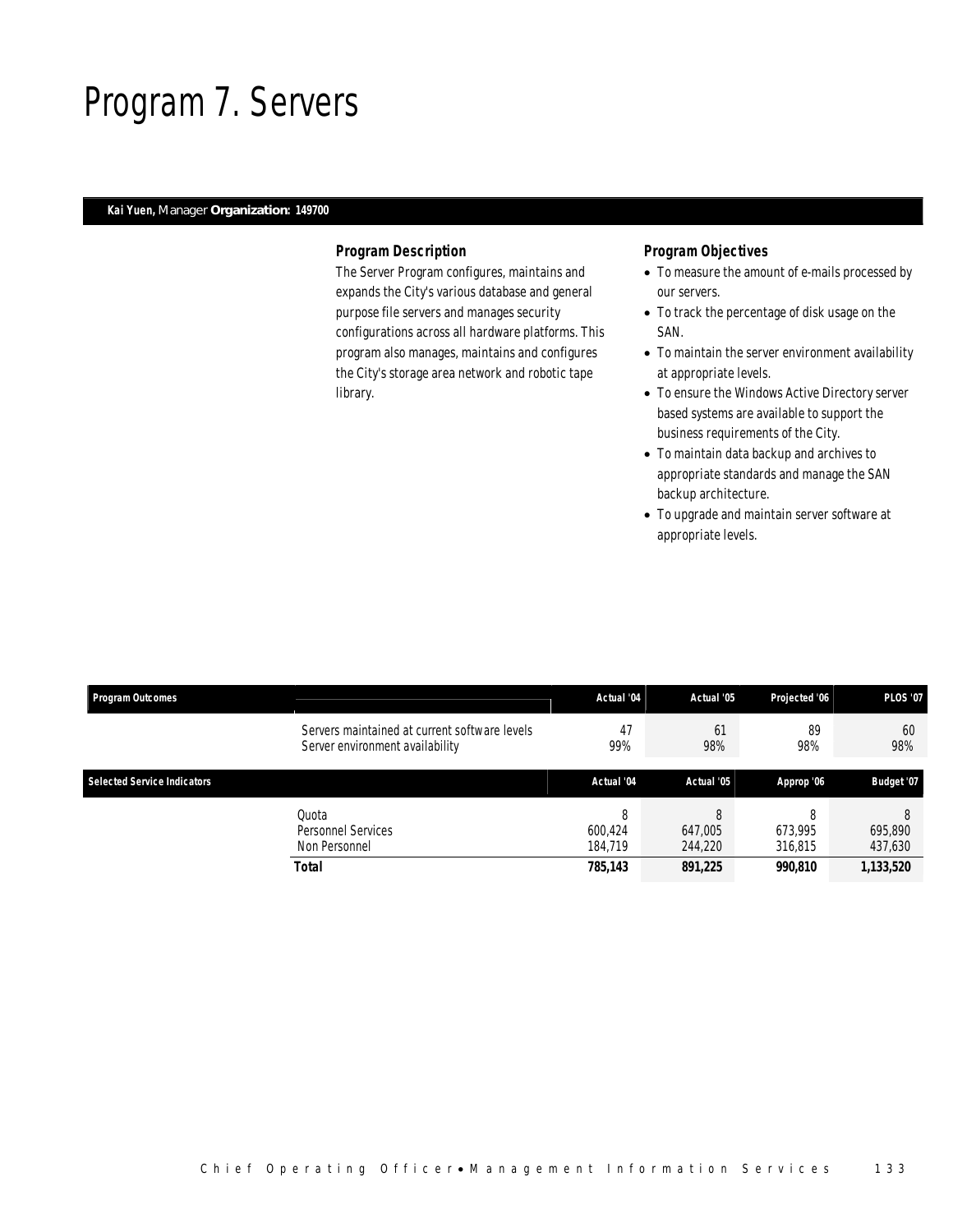# Program 8. Telecommunications

### *Ann Roper Quinn, Manager Organization: 149800*

### *Program Description*

The Telecommunications Program maintains the City of Boston telecommunications infrastructure (wireless, voice and data). Responsibilities include premise wiring, network components, carrier-based services, network management and billing.

- To evaluate new network-based VOIP (Voice Over IP) voice technologies for possible implementation on the City's Wide Area Network.
- To plan for the implementation of a City Fiber Optic Network.
- To manage citywide cell phone services and utilization.
- To manage City Fiber Optics network resources.
- To manage the City's 800 MHZ radio system used by various municipal departments.
- To evaluate savings opportunities for telephone service and long distance.
- To assist with planning moves and changes of City departments.
- To assist City departments with telecommunication needs.
- To process vendor payments for telecom services in a timely manner.

| <b>Program Outcomes</b>            |                                                                   | Actual '04 | Actual '05 | Projected '06 | <b>PLOS '07</b> |
|------------------------------------|-------------------------------------------------------------------|------------|------------|---------------|-----------------|
|                                    | Phones managed                                                    | 10,010     | 10.128     | 9.060         | 10,100          |
|                                    | Calls for service responded to within 24 hours                    | 2,680      | 2,698      | 2,360         | 1,500           |
|                                    | Vendor payments for telecomm services<br>processed within 30 days | 48         | 37         | 36            | 72              |
|                                    | Relocations and moves planned and conducted                       | 17         | 28         | 18            | 15              |
|                                    | Citywide cell phones                                              | 1.329      | 1,462      | 1.973         | TBR             |
|                                    | Number of buildings converted to Fiber Network                    |            | 11         | 25            |                 |
| <b>Selected Service Indicators</b> |                                                                   | Actual '04 | Actual '05 | Approp '06    | Budget '07      |
|                                    | Quota                                                             | 5          | 5          | 5             |                 |
|                                    | <b>Personnel Services</b>                                         | 291.176    | 311.479    | 337,655       | 345,890         |
|                                    | Non Personnel                                                     | 481.364    | 487.090    | 540,503       | 574,275         |
|                                    | Total                                                             | 772,540    | 798.569    | 878.158       | 920.165         |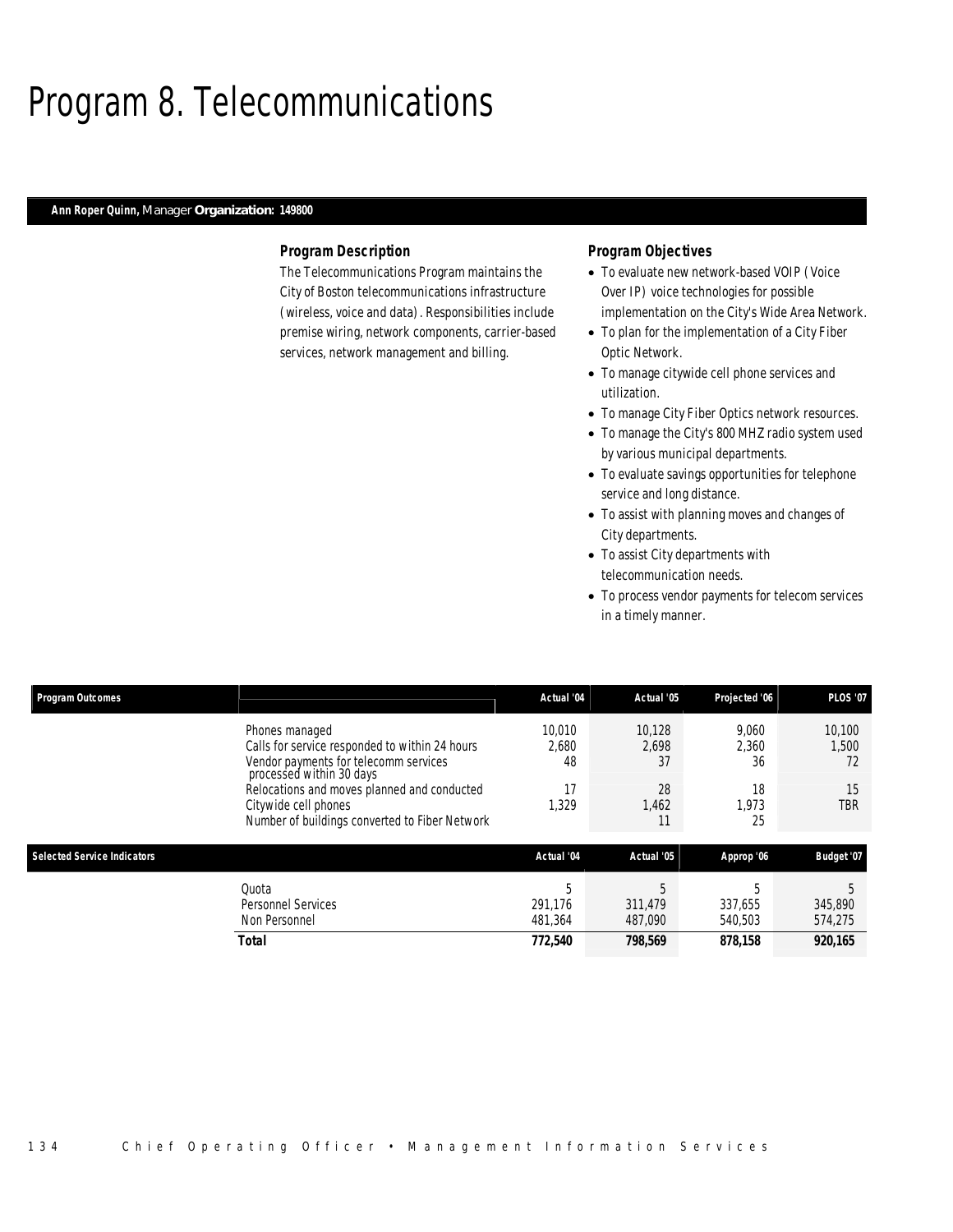## Program 9. Cable & Video Services

### *Michael Lynch, Manager Organization: 149900*

### *Program Description*

The Cable & Video Services Program oversees the City's cable franchise(s); oversees cable construction, enforces contractual and regulatory obligations for the operators, certifies telecom companies seeking to do business with the City's Public Improvement Commission, produces government and educational access television and advocates for customers in disputes with cable operators.

- To assist the Telecommunications Division with the planning and implementation of a new Fiber Optic Network.
- To continue to work with web program to provide cable programming available via streaming video technology.
- To oversee cable franchise construction schedule and rebuild compliance.
- To monitor fiscal operations of community access TV.
- To review and certify telecom industry companies.
- To maintain and improve cable program production.
- To ensure compliance by operators with cable franchise requirements by evaluating and facilitating processing of complaints between user and provider.

| <b>Program Outcomes</b>            |                                                                                                           | Actual '04        | Actual '05        | Projected '06      | <b>PLOS '07</b>     |
|------------------------------------|-----------------------------------------------------------------------------------------------------------|-------------------|-------------------|--------------------|---------------------|
|                                    | Disputes logged and resolved<br>Programs produced<br>Telecom industry companies reviewed and<br>certified | 2,890<br>315      | 4,873<br>395<br>b | 2.796<br>360<br>4  | 3,900<br>440<br>TBR |
| <b>Selected Service Indicators</b> |                                                                                                           | Actual '04        | Actual '05        | Approp '06         | Budget '07          |
|                                    | Quota<br>Personnel Services<br>Non Personnel                                                              | 278,355<br>38.714 | 274.554<br>35,590 | 278,410<br>140,100 | 291,620<br>134,020  |
|                                    | Total                                                                                                     | 317,069           | 310.144           | 418,510            | 425,640             |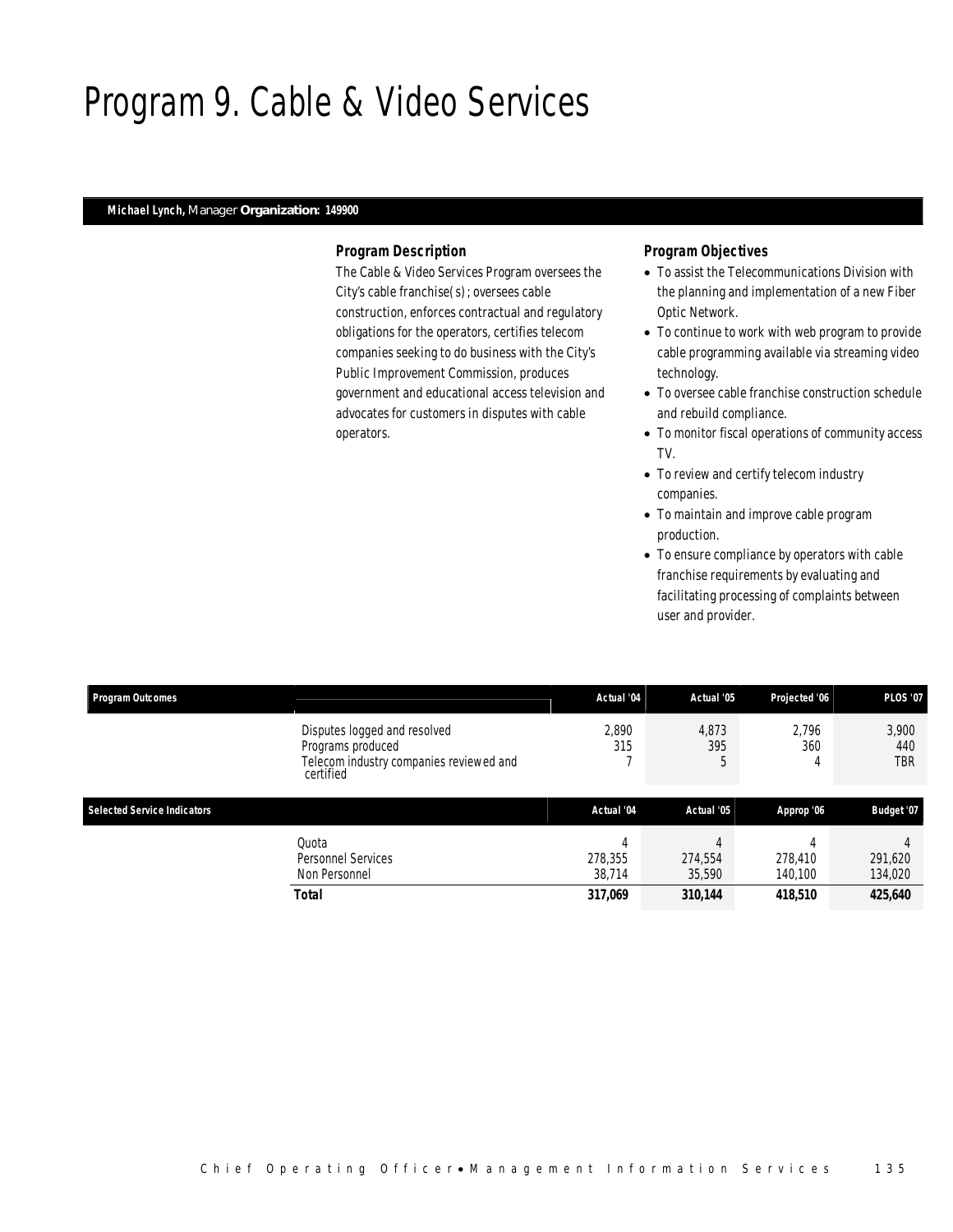# Management Information Services Capital Budget

### *Overview*

Capital investment in recent years has enabled Management & Information Services to upgrade equipment and make significant technological advances, enhancing the city's information management capabilities. An ongoing initiative will build upon this progress, ensuring the city remains competitive in computer information and communication technology.

## *FY07 Major Initiatives*

- Development of a City-managed fiber optic network to replace leased lines for data and video traffic between City locations. Initially, the project will connect 130 locations.
- Installation of an uninterruptible power supply back-up system will be completed.
- Implementation of a web-based automated permit and inspection system will allow data and process integration within ISD divisions and modular capability to connect with other City agencies.

| <b>Capital Budget Expenditures</b> |                         | Total Actual '04 | Total Actual '05 |           | Estimated '06 Total Projected '07 |
|------------------------------------|-------------------------|------------------|------------------|-----------|-----------------------------------|
|                                    |                         |                  |                  |           |                                   |
|                                    | <b>Total Department</b> | 214,164          | 105,274          | 1,268,500 | 2,071,500                         |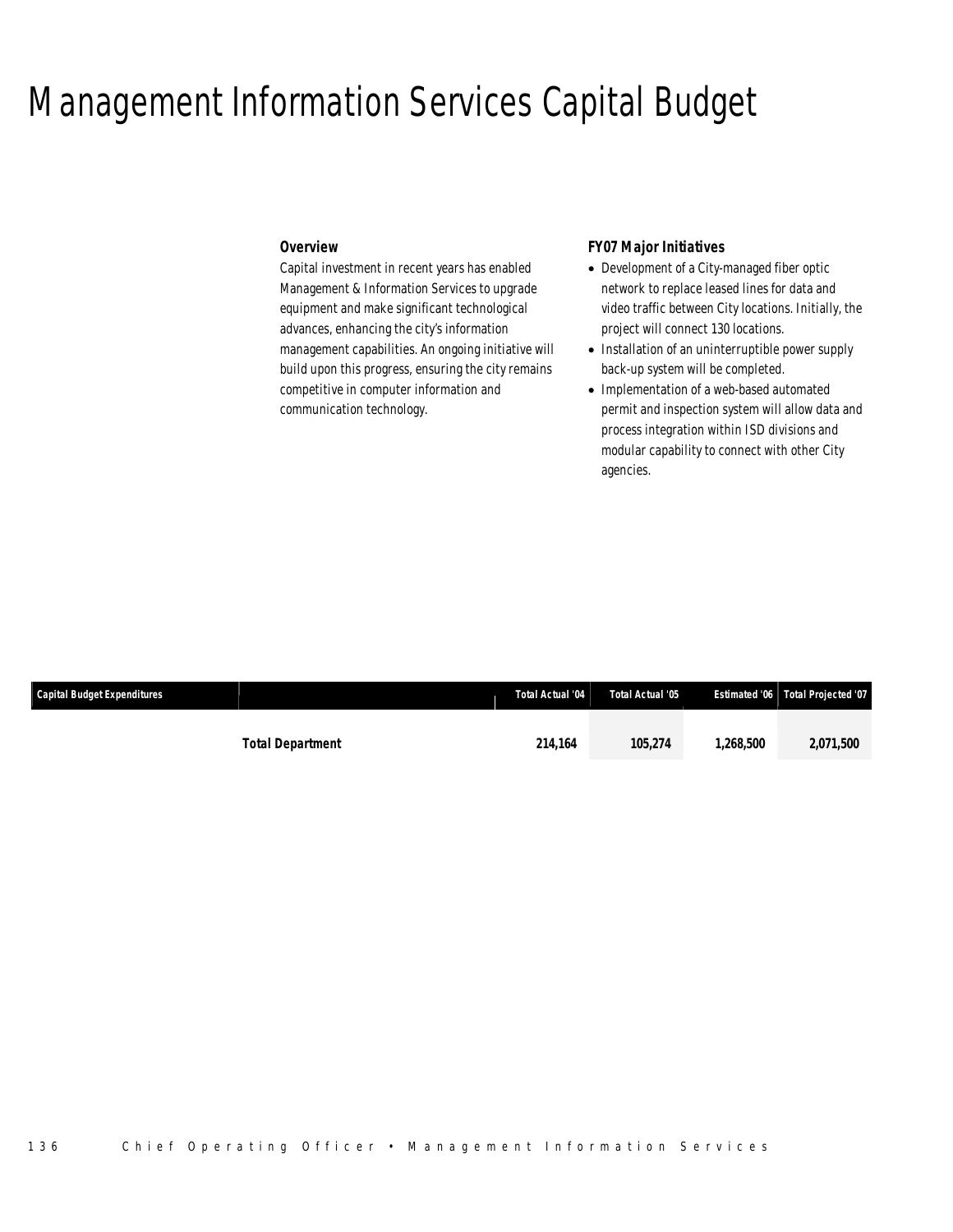### *COMPUTER AIDED DISPATCH ENHANCEMENTS*

*Project Mission* 

Develop system enhancements for computer aided dispatch (CAD) system currently used by the Police Department, Emergency Medical Services, and Fire Department.

*Managing Department,* Management Information Services *Status,* Ongoing Program *Location,* NA

| <b>Authorizations</b>                    |          |                  |                  |             |          |
|------------------------------------------|----------|------------------|------------------|-------------|----------|
|                                          |          |                  |                  | Non Capital |          |
| Source                                   | Existing | FY <sub>07</sub> | Future           | Fund        | Total    |
| City Capital                             | 750,000  | 0                | 0                | 0           | 750,000  |
| Grants/Other                             | 0        | 0                | 0                | 0           | 0        |
| Total                                    | 750,000  | 0                | 0                | $\theta$    | 750,000  |
| <b>Expenditures (Actual and Planned)</b> |          |                  |                  |             |          |
|                                          | Thru     |                  |                  |             |          |
| Source                                   | 6/30/05  | FY <sub>06</sub> | FY <sub>07</sub> | FY08-11     | Total    |
| City Capital                             | 0        | 500,000          | 250,000          | $\theta$    | 750,000  |
| Grants/Other                             | 0        | 0                | 0                | 0           | $\Omega$ |
| Total                                    | 0        | 500,000          | 250,000          | 0           | 750,000  |

### *FIBER OPTIC NETWORK*

*Project Mission* 

Develop a City-managed fiber optic network to replace leased data lines between City buildings. The initial phase will connect 130 City-owned buildings.

*Managing Department,* Management Information Services *Status,* To Be Scheduled *Location,* Citywide

| <b>Authorizations</b>                    |           |                |                  |             |           |
|------------------------------------------|-----------|----------------|------------------|-------------|-----------|
|                                          |           |                |                  | Non Capital |           |
| Source                                   | Existing  | FY07           | Future           | Fund        | Total     |
| City Capital                             | 3.000.000 | $\overline{0}$ | 3,000,000        | 0           | 6,000,000 |
| Grants/Other                             | 0         | 0              | 0                | 750,000     | 750,000   |
| Total                                    | 3,000,000 | $\theta$       | 3,000,000        | 750,000     | 6,750,000 |
| <b>Expenditures (Actual and Planned)</b> |           |                |                  |             |           |
|                                          | Thru      |                |                  |             |           |
| Source                                   | 6/30/05   | <b>FY06</b>    | FY <sub>07</sub> | FY08-11     | Total     |
| City Capital                             | 0         | $\Omega$       | 0                | 6,000,000   | 6,000,000 |
| Grants/Other                             | O         | 0              | 0                |             | 0         |
| Total                                    | 0         | 0              | 0                | 6.000.000   | 6.000.000 |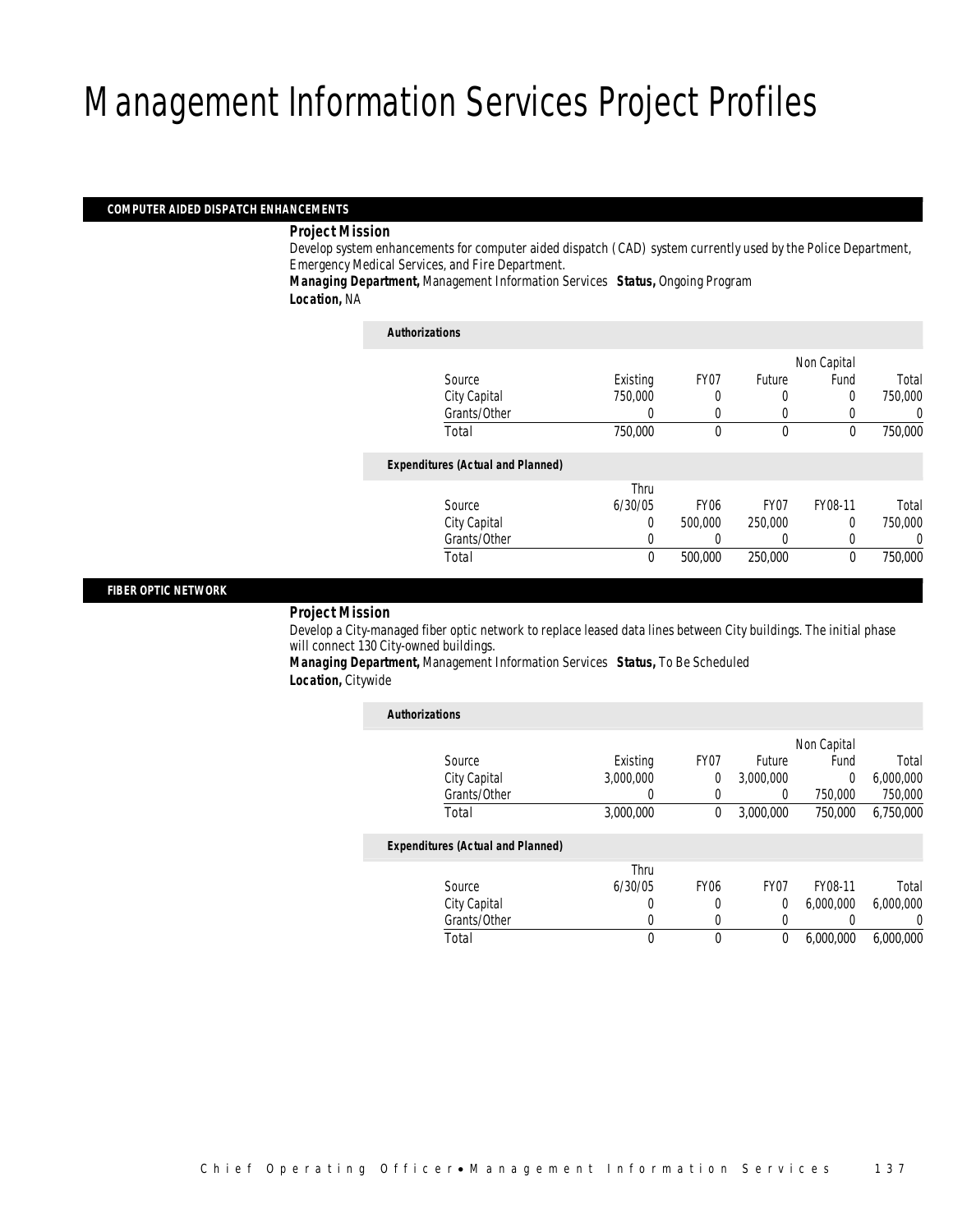#### *IMAGING AND WORK FLOW SYSTEM*

### *Project Mission*

Establish an enterprise-wide imaging and workflow platform that can be used to image and store departmental records as well as route and track various paper documents through City processes. *Managing Department,* Management Information Services *Status,* To Be Scheduled *Location,* NA

| <b>Authorizations</b>                    |          |                  |                  |             |           |
|------------------------------------------|----------|------------------|------------------|-------------|-----------|
|                                          |          |                  |                  | Non Capital |           |
| Source                                   | Existing | FY <sub>07</sub> | Future           | Fund        | Total     |
| City Capital                             | 250,000  | 0                | 1.050.000        | $\theta$    | 1,300,000 |
| Grants/Other                             | 0        | 0                | 0                |             | 0         |
| Total                                    | 250,000  | $\theta$         | 1,050,000        | $\theta$    | 1,300,000 |
| <b>Expenditures (Actual and Planned)</b> |          |                  |                  |             |           |
|                                          | Thru     |                  |                  |             |           |
| Source                                   | 6/30/05  | FY <sub>06</sub> | FY <sub>07</sub> | FY08-11     | Total     |
| City Capital                             | 98.290   | 0                | $\Omega$         | 1.201.710   | 1,300,000 |
| Grants/Other                             | 0        | $\left($         | $\left($         |             | $\Omega$  |
| Total                                    | 98.290   | $\theta$         | $\theta$         | 1.201.710   | 1,300,000 |

### *MIS COMPUTER ROOM*

*Project Mission* 

Repair and replace subfloor wiring in the main computer room at Boston City Hall. *Managing Department,* Construction Management *Status,* To Be Scheduled *Location,* NA

| <b>Authorizations</b>                    |          |                  |                  |             |         |
|------------------------------------------|----------|------------------|------------------|-------------|---------|
|                                          |          |                  |                  | Non Capital |         |
| Source                                   | Existing | FY <sub>07</sub> | Future           | Fund        | Total   |
| City Capital                             | 159,000  |                  | 0                | 0           | 159,000 |
| Grants/Other                             | O        |                  |                  |             | 0       |
| Total                                    | 159,000  | $\theta$         | $\theta$         | 0           | 159,000 |
| <b>Expenditures (Actual and Planned)</b> |          |                  |                  |             |         |
|                                          | Thru     |                  |                  |             |         |
| Source                                   | 6/30/05  | FY <sub>06</sub> | FY <sub>07</sub> | FY08-11     | Total   |
| City Capital                             | 0        |                  | $\theta$         | 159,000     | 159,000 |
| Grants/Other                             | 0        |                  | 0                |             | 0       |
| Total                                    | 0        | $\Omega$         | $\theta$         | 159,000     | 159,000 |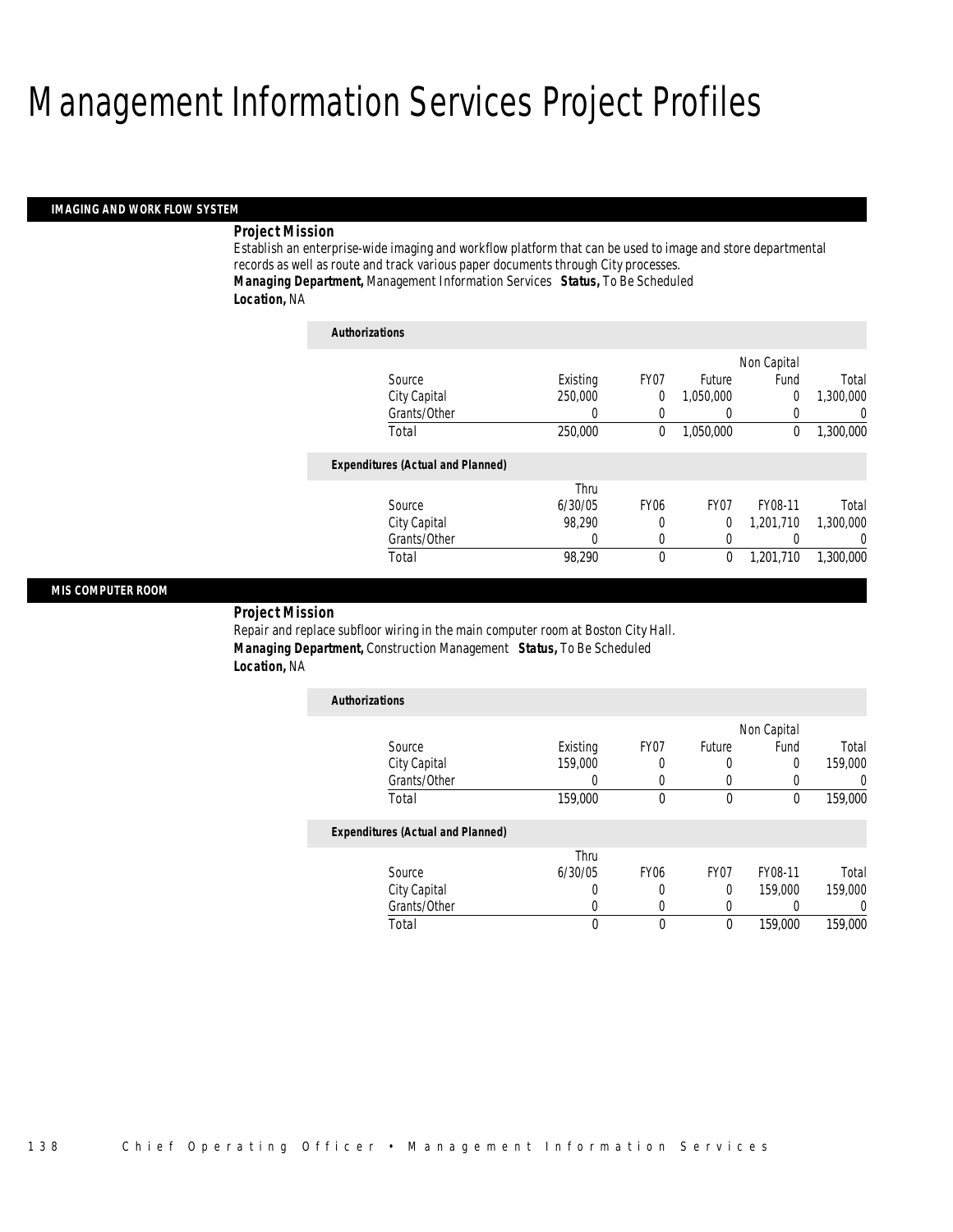#### *MIS COMPUTER ROOM SECURITY*

### *Project Mission*

Upgrade smoke detectors and surveillance cameras within the city data center and attached offices. Upgrade the battery bank that supplies power to the data center in the event of electrical outage. *Managing Department,* Management Information Services *Status,* To Be Scheduled *Location,* NA

| <b>Authorizations</b>                    |          |             |                  |             |          |
|------------------------------------------|----------|-------------|------------------|-------------|----------|
|                                          |          |             |                  | Non Capital |          |
| Source                                   | Existing | FY07        | Future           | Fund        | Total    |
| City Capital                             | 115,000  |             |                  | 0           | 115,000  |
| Grants/Other                             | 0        | 0           | 0                |             | $\left($ |
| Total                                    | 115,000  | 0           | $\theta$         | $\theta$    | 115,000  |
| <b>Expenditures (Actual and Planned)</b> |          |             |                  |             |          |
|                                          | Thru     |             |                  |             |          |
| Source                                   | 6/30/05  | <b>FY06</b> | FY <sub>07</sub> | FY08-11     | Total    |
| City Capital                             | 0        | 0           | 0                | 115,000     | 115,000  |
| Grants/Other                             | 0        | 0           | 0                |             | $\Omega$ |
| Total                                    | 0        | 0           | $\mathbf 0$      | 115,000     | 115,000  |

### *PERMIT AND INSPECTION SYSTEM*

#### *Project Mission*

Purchase and implement a web-based automated permit and inspection system which will allow data and process integration within ISD divisions and modular capability to connect with other city agencies. *Managing Department,* Management Information Services *Status,* Ongoing Program *Location,* NA

| <b>Authorizations</b>                    |           |                  |                  |             |           |
|------------------------------------------|-----------|------------------|------------------|-------------|-----------|
|                                          |           |                  |                  | Non Capital |           |
| Source                                   | Existing  | FY07             | Future           | Fund        | Total     |
| City Capital                             | 2,777,925 | 0                | 0                | 0           | 2,777,925 |
| Grants/Other                             | O         | $\Omega$         |                  | 0           | U         |
| Total                                    | 2,777,925 | $\theta$         | 0                | 0           | 2,777,925 |
| <b>Expenditures (Actual and Planned)</b> |           |                  |                  |             |           |
|                                          | Thru      |                  |                  |             |           |
| Source                                   | 6/30/05   | FY <sub>06</sub> | FY <sub>07</sub> | FY08-11     | Total     |
| City Capital                             | 0         | 725,000          | 1,550,000        | 502,925     | 2,777,925 |
| Grants/Other                             | 0         |                  | $\left($         |             | 0         |
| Total                                    | 0         | 725,000          | 1,550,000        | 502.925     | 2.777.925 |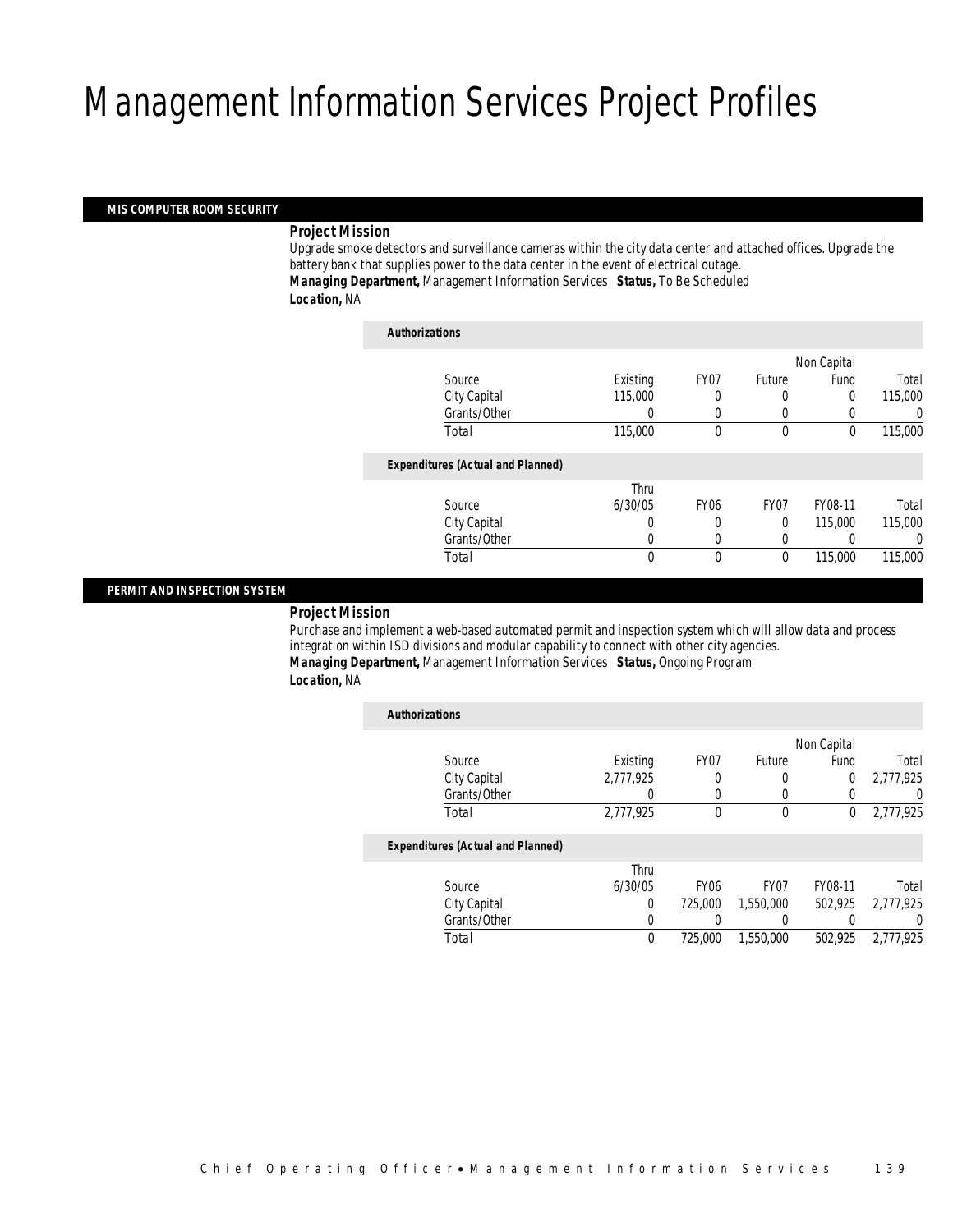#### *UNINTERRUPTABLE POWER SUPPLY SYSTEM*

### *Project Mission*

Replace and resize existing MIS uninterruptable power supply system and related electrical improvements including replacing and relocating the BTD back-up system.

*Managing Department,* Management Information Services *Status,* In Construction *Location,* NA

#### *Authorizations*

|                                          |          |                  |                  | Non Capital |          |
|------------------------------------------|----------|------------------|------------------|-------------|----------|
| Source                                   | Existing | FY <sub>07</sub> | Future           | Fund        | Total    |
| City Capital                             | 315,000  | 0                | 0                | 0           | 315,000  |
| Grants/Other                             | 0        | 0                | 0                | 260,000     | 260,000  |
| Total                                    | 315,000  | 0                | 0                | 260,000     | 575,000  |
| <b>Expenditures (Actual and Planned)</b> |          |                  |                  |             |          |
|                                          | Thru     |                  |                  |             |          |
| Source                                   | 6/30/05  | FY <sub>06</sub> | FY <sub>07</sub> | FY08-11     | Total    |
| City Capital                             | 0        | 43,500           | 271,500          | 0           | 315,000  |
| Grants/Other                             | 0        |                  | $\Omega$         |             | $\Omega$ |
| Total                                    | $\theta$ | 43,500           | 271,500          | $\Omega$    | 315,000  |
|                                          |          |                  |                  |             |          |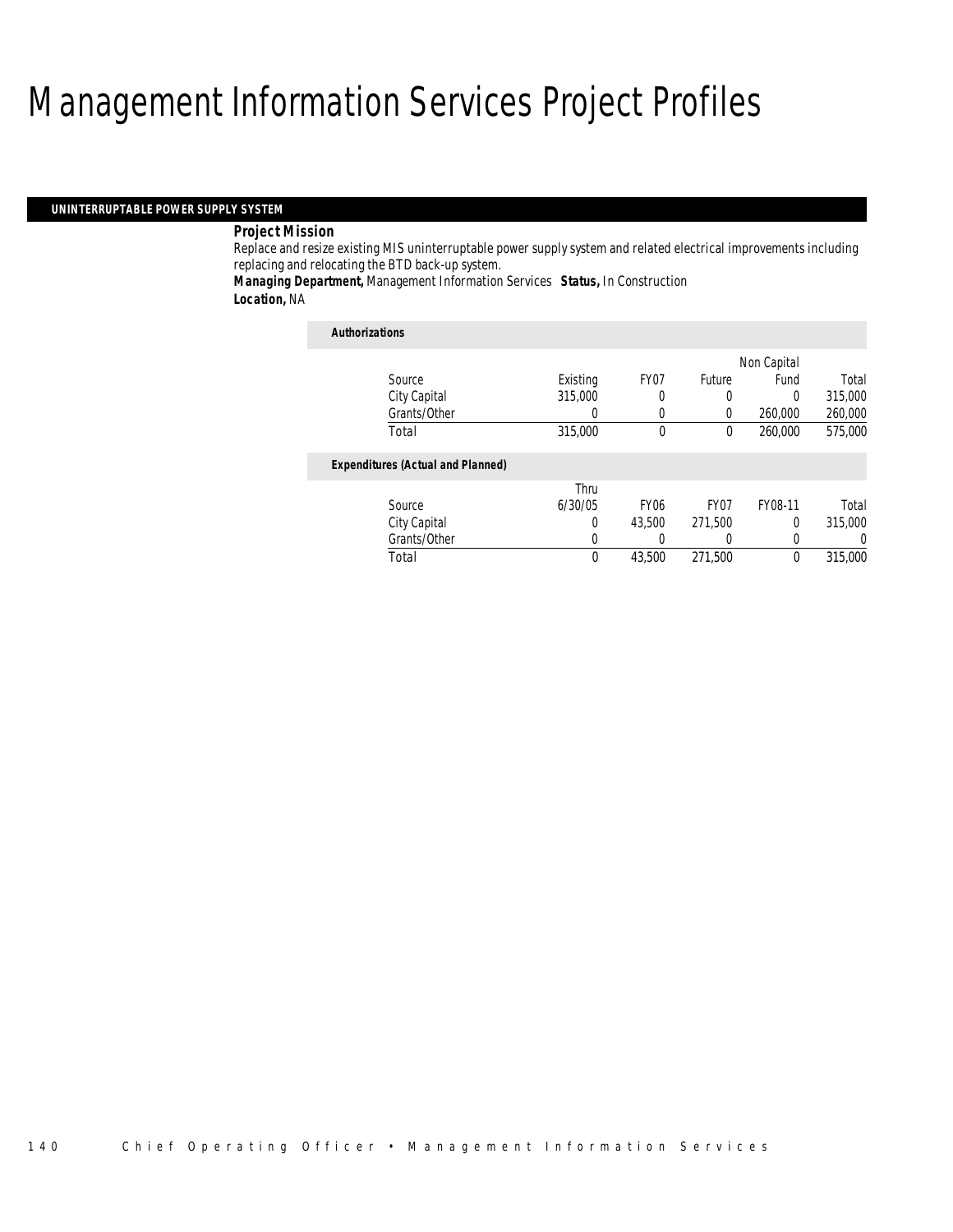# Registry Division Operating Budget

### *Judith A. McCarthy, Registrar Appropriation: 163*

## *Department Mission*

The mission of the Registry Division is to respond to public requests for certified births, marriages, and deaths promptly and accurately and maintain compliance with the State Registrar's Office.

### *FY07 Performance Objectives*

- To manage the daily operations of the department.
- To achieve overall customer satisfaction.
- To reduce waiting time for handling requests for birth, marriage and death records at the counter and through the mail.
- To record and deliver correct information in accordance with Massachusetts General Laws.

| <b>Operating Budget</b>            | Program Name                                                    | <b>Total Actual '04</b>      | <b>Total Actual '05</b>      | Total Approp '06             | <b>Total Budget '07</b>       |
|------------------------------------|-----------------------------------------------------------------|------------------------------|------------------------------|------------------------------|-------------------------------|
|                                    | Administration<br><b>Vital Statistics</b><br><b>Depositions</b> | 225.106<br>412.777<br>75.293 | 250.490<br>450,475<br>80,065 | 243.087<br>502,733<br>96,814 | 243,624<br>520,504<br>101,699 |
|                                    | Total                                                           | 713,176                      | 781,030                      | 842,634                      | 865,827                       |
| <b>Selected Service Indicators</b> |                                                                 | Actual '04                   | Actual '05                   | Approp '06                   | Budget '07                    |
|                                    | Personnel Services<br>Non Personnel                             | 660.927<br>52,249            | 697.783<br>83,246            | 764.234<br>78,400            | 789,327<br>76,500             |
|                                    | Total                                                           | 713,176                      | 781,030                      | 842,634                      | 865,827                       |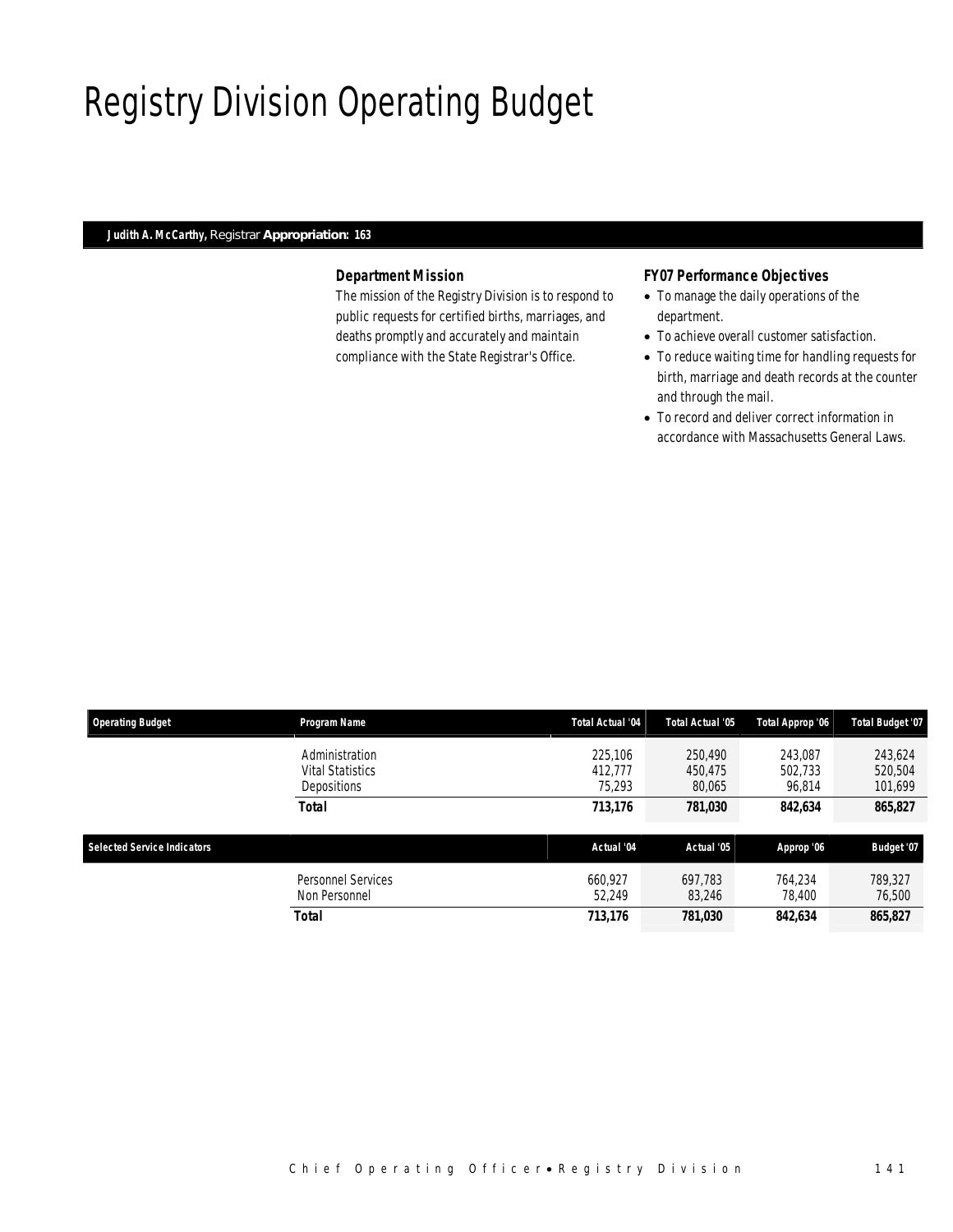# Registry Division Operating Budget



## *Authorizing Statutes*

- Civil Service, MGLA c. 31.
- Births, Marriages, Deaths, and Depositions, MGLA c. 46; MGLA c. 190, s. 7; MGLA c. 207; MGLA c. 209c; MGLA c. 210; MGLA c. 272, s. 96.
- Fees & Charges, CBC Ord. 14, s. 450.

### *Description of Services*

The Registry Division maintains custody of all birth, marriage, and death records dating back to 1630. Each year the Division adds approximately 37,000 new entries and issues more than 100,000 copies of certified records.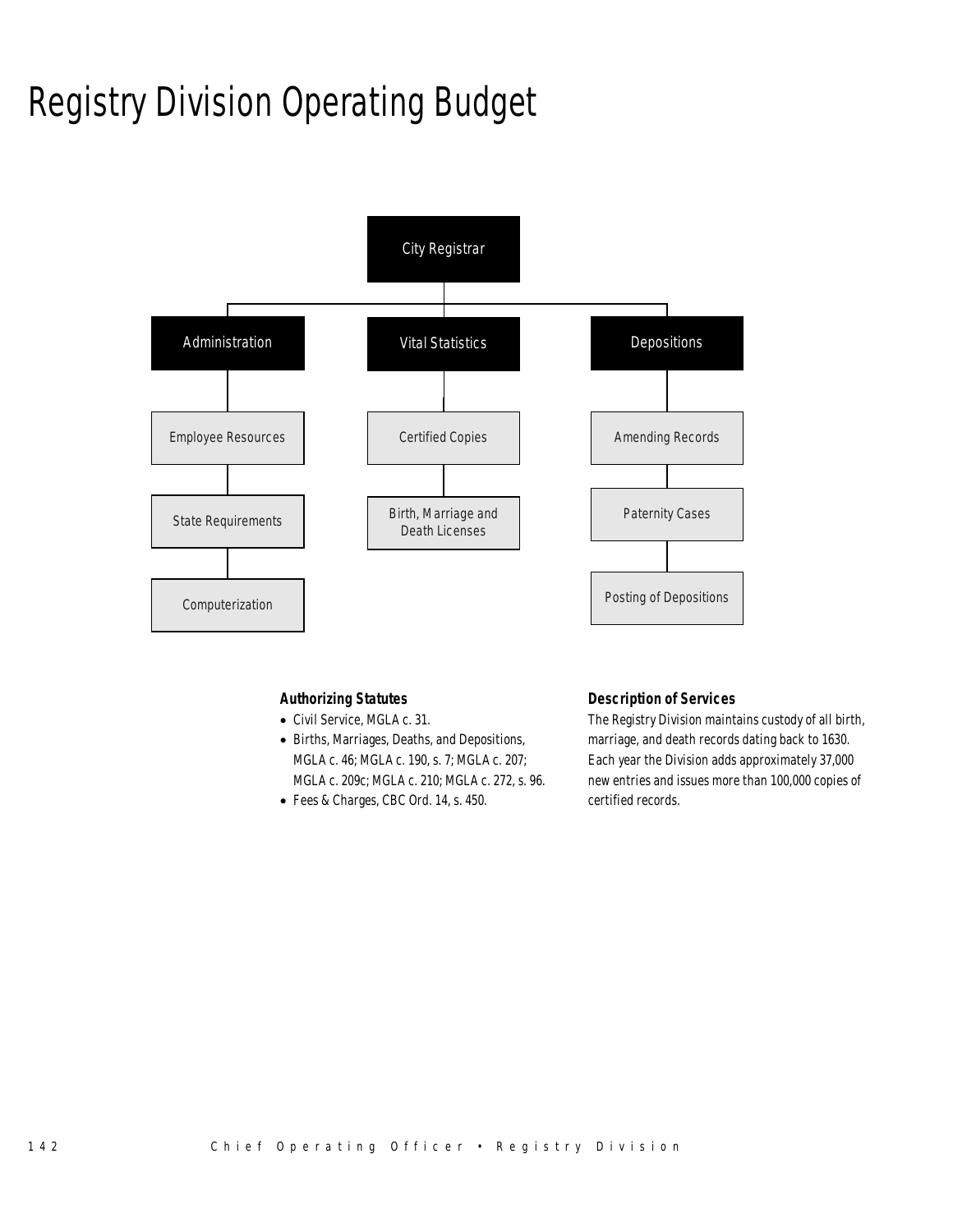# Department History

| <b>Personnel Services</b>       |                                                                                                                                                                                                                                                                                                          | FY04 Expenditure                                                                                                               | FY05 Expenditure                                                                                                             | FY06 Appropriation                                                                                                            | FY07 Adopted                                                                                      | Inc/Dec 06 vs 07                                                                                                                              |
|---------------------------------|----------------------------------------------------------------------------------------------------------------------------------------------------------------------------------------------------------------------------------------------------------------------------------------------------------|--------------------------------------------------------------------------------------------------------------------------------|------------------------------------------------------------------------------------------------------------------------------|-------------------------------------------------------------------------------------------------------------------------------|---------------------------------------------------------------------------------------------------|-----------------------------------------------------------------------------------------------------------------------------------------------|
|                                 | 51000 Permanent Employees<br>51100 Emergency Employees<br>51200 Overtime<br>51600 Unemployment Compensation<br><b>Total Personnel Services</b>                                                                                                                                                           | 656,183<br>$\mathbf{0}$<br>$\overline{0}$<br>$\overline{0}$<br>656,183                                                         | 686,223<br>$\mathbf{0}$<br>$\mathbf{0}$<br>$\Omega$<br>686,223                                                               | 764,234<br>0<br>$\boldsymbol{0}$<br>$\Omega$<br>764,234                                                                       | 789,327<br>$\overline{0}$<br>$\mathbf{0}$<br>$\Omega$<br>789,327                                  | 25,093<br>$\overline{0}$<br>$\overline{0}$<br>$\Omega$<br>25,093                                                                              |
| <b>Contractual Services</b>     |                                                                                                                                                                                                                                                                                                          | FY04 Expenditure                                                                                                               | FY05 Expenditure                                                                                                             | FY06 Appropriation                                                                                                            | FY07 Adopted                                                                                      | Inc/Dec 06 vs 07                                                                                                                              |
|                                 | 52100 Communications<br>52200 Utilities<br>52300 Water & Sewer<br>52400 Snow Removal<br>52500 Garbage/Waste Removal<br>52600 Repairs Buildings & Structures<br>52700 Repairs & Service of Equipment<br>52800 Transportation of Persons<br>52900 Contracted Services<br><b>Total Contractual Services</b> | 7,215<br>$\mathbf 0$<br>$\overline{0}$<br>$\Omega$<br>$\mathbf{0}$<br>$\mathbf{0}$<br>4,616<br>641<br>29,347<br>41,819         | 7,710<br>$\mathbf 0$<br>$\mathbf{0}$<br>$\overline{0}$<br>$\overline{0}$<br>$\mathbf{0}$<br>4,079<br>572<br>45,534<br>57,895 | 7,200<br>$\boldsymbol{0}$<br>0<br>$\overline{0}$<br>$\overline{0}$<br>$\theta$<br>4,900<br>$\overline{0}$<br>40,900<br>53,000 | 7,200<br>0<br>0<br>$\Omega$<br>$\overline{0}$<br>0<br>5,700<br>1,000<br>50,800<br>64,700          | 0<br>$\mathbf{0}$<br>$\mathbf{0}$<br>$\overline{0}$<br>$\overline{0}$<br>$\mathbf{0}$<br>800<br>1,000<br>9,900<br>11,700                      |
| <b>Supplies &amp; Materials</b> |                                                                                                                                                                                                                                                                                                          | FY04 Expenditure                                                                                                               | FY05 Expenditure                                                                                                             | FY06 Appropriation                                                                                                            | FY07 Adopted                                                                                      | Inc/Dec 06 vs 07                                                                                                                              |
|                                 | 53000 Auto Energy Supplies<br>53200 Food Supplies<br>53400 Custodial Supplies<br>53500 Med, Dental, & Hosp Supply<br>53600 Office Supplies and Materials<br>53700 Clothing Allowance<br>53800 Educational Supplies & Mat<br>53900 Misc Supplies & Materials<br><b>Total Supplies &amp; Materials</b>     | $\theta$<br>$\overline{0}$<br>$\mathbf{0}$<br>$\mathbf{0}$<br>7,249<br>$\mathbf{0}$<br>$\overline{0}$<br>$\mathbf{0}$<br>7,249 | $\mathbf 0$<br>$\mathbf{0}$<br>$\Omega$<br>$\overline{0}$<br>8,565<br>$\mathbf{0}$<br>$\mathbf{0}$<br>285<br>8,850           | $\boldsymbol{0}$<br>$\mathbf 0$<br>0<br>$\overline{0}$<br>10,000<br>$\mathbf 0$<br>$\overline{0}$<br>750<br>10,750            | $\mathbf 0$<br>$\mathbf{0}$<br>0<br>0<br>10,000<br>$\mathbf 0$<br>$\overline{0}$<br>750<br>10,750 | 0<br>$\overline{0}$<br>$\overline{0}$<br>$\overline{0}$<br>$\mathbf{0}$<br>$\overline{0}$<br>$\overline{0}$<br>$\overline{0}$<br>$\mathbf{0}$ |
| <b>Current Chgs &amp; Oblig</b> |                                                                                                                                                                                                                                                                                                          | FY04 Expenditure                                                                                                               | FY05 Expenditure                                                                                                             | FY06 Appropriation                                                                                                            | FY07 Adopted                                                                                      | Inc/Dec 06 vs 07                                                                                                                              |
|                                 | 54300 Workers' Comp Medical<br>54400 Legal Liabilities<br>54500 Aid To Veterans<br>54600 Current Charges H&I<br>54900 Other Current Charges<br>Total Current Chgs & Oblig                                                                                                                                | $\boldsymbol{0}$<br>$\overline{0}$<br>$\overline{0}$<br>$\overline{0}$<br>734<br>734                                           | 15,109<br>$\mathbf{0}$<br>$\Omega$<br>$\mathbf{0}$<br>786<br>15,895                                                          | $\boldsymbol{0}$<br>$\mathbf 0$<br>$\theta$<br>$\overline{0}$<br>1,050<br>1,050                                               | $\mathbf 0$<br>$\overline{0}$<br>$\Omega$<br>$\overline{0}$<br>1,050<br>1,050                     | 0<br>$\mathbf{0}$<br>$\Omega$<br>$\overline{0}$<br>0<br>$\overline{0}$                                                                        |
| Equipment                       |                                                                                                                                                                                                                                                                                                          | FY04 Expenditure                                                                                                               | FY05 Expenditure                                                                                                             | FY06 Appropriation                                                                                                            | FY07 Adopted                                                                                      | Inc/Dec 06 vs 07                                                                                                                              |
|                                 | 55000 Automotive Equipment<br>55400 Lease/Purchase<br>55600 Office Furniture & Equipment<br>55900 Misc Equipment<br><b>Total Equipment</b>                                                                                                                                                               | $\boldsymbol{0}$<br>$\mathbf 0$<br>712<br>1,735<br>2,447                                                                       | $\mathbf 0$<br>$\overline{0}$<br>$\Omega$<br>607<br>607                                                                      | $\boldsymbol{0}$<br>$\mathbf 0$<br>$\Omega$<br>13,600<br>13,600                                                               | 0<br>0<br>$\Omega$<br>$\boldsymbol{0}$<br>0                                                       | 0<br>$\overline{0}$<br>$\Omega$<br>$-13,600$<br>$-13,600$                                                                                     |
| Other                           |                                                                                                                                                                                                                                                                                                          | FY04 Expenditure                                                                                                               | FY05 Expenditure                                                                                                             | FY06 Appropriation                                                                                                            | FY07 Adopted                                                                                      | Inc/Dec 06 vs 07                                                                                                                              |
|                                 | 56200 Special Appropriation<br>57200 Structures & Improvements<br>58000 Land & Non-Structure<br><b>Total Other</b>                                                                                                                                                                                       | $\boldsymbol{0}$<br>$\mathbf 0$<br>$\mathbf 0$<br>$\bf{0}$                                                                     | $\boldsymbol{0}$<br>$\mathbf 0$<br>0<br>0                                                                                    | $\boldsymbol{0}$<br>$\mathbf 0$<br>0<br>0                                                                                     | $\boldsymbol{0}$<br>$\mathbf 0$<br>0<br>0                                                         | 0<br>0<br>$\mathbf{0}$<br>0                                                                                                                   |
|                                 | <b>Grand Total</b>                                                                                                                                                                                                                                                                                       | 708,432                                                                                                                        | 769,470                                                                                                                      | 842,634                                                                                                                       | 865,827                                                                                           | 23,193                                                                                                                                        |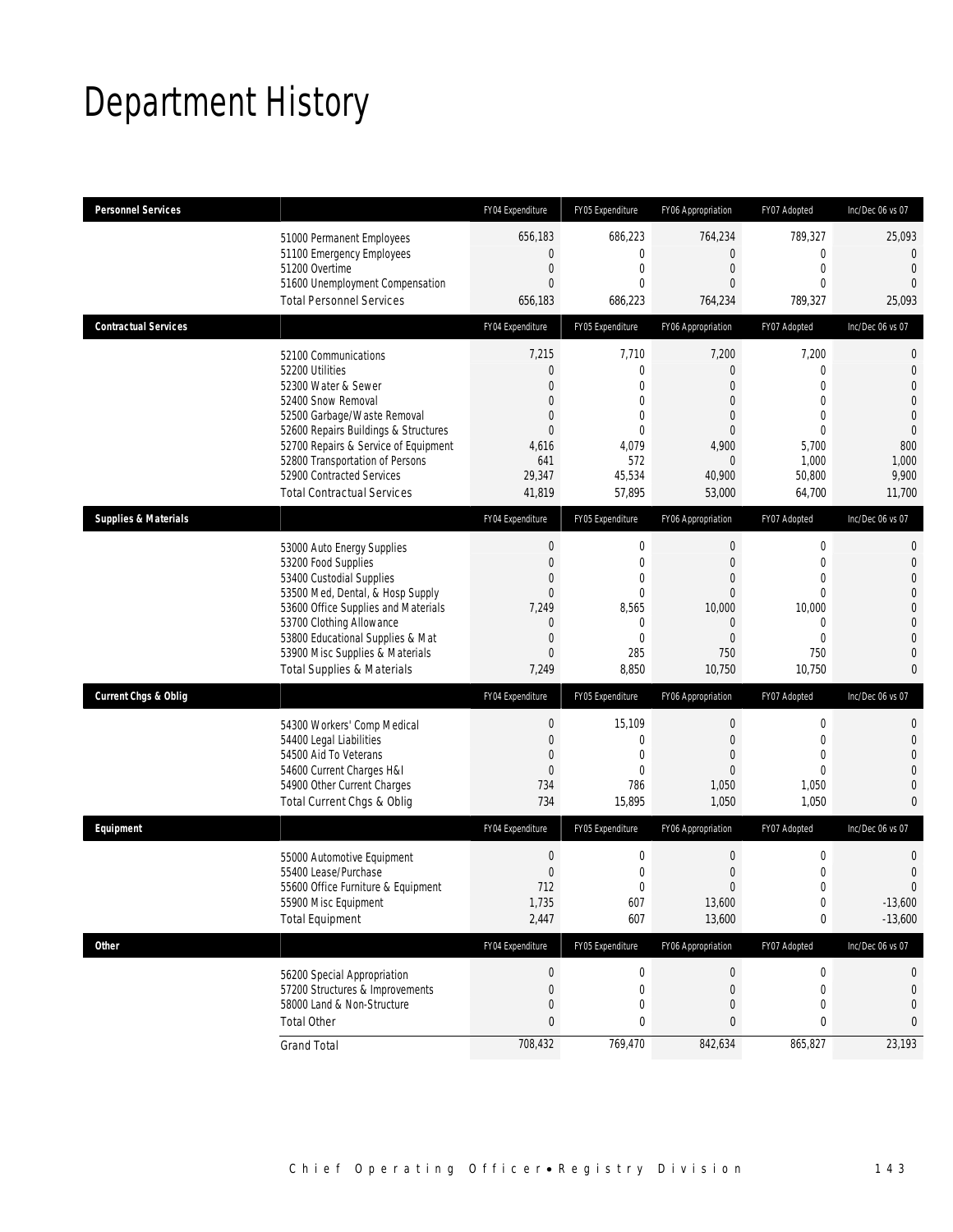# Department Personnel

| Title                                    | Union<br>Code     | Grade    | Position | FY07 Salary       | Title                                  | Union<br>Code                      | Grade    | Position | FY07 Salary        |
|------------------------------------------|-------------------|----------|----------|-------------------|----------------------------------------|------------------------------------|----------|----------|--------------------|
| City Registrar<br><b>Admin Secretary</b> | <b>EXM</b><br>SU4 | 12<br>14 |          | 100,045<br>45,293 | Prin Clerk - Vitals<br>Principal Clerk | SU <sub>4</sub><br>SU <sub>4</sub> | 10<br>10 | 8<br>4   | 274,710<br>116,424 |
| <b>Head Cashier</b>                      | SU4               | 14       |          | 44,414            | First Assistant City Reg               | SE <sub>1</sub>                    |          |          | 71,486             |
| <b>Deposition Clerk</b>                  | SU <sub>4</sub>   | 13       |          | 36,373            | <b>Assistant City Reg</b>              | SE <sub>1</sub>                    | 5        | 2        | 100,181            |
|                                          |                   |          |          |                   | <b>Total</b>                           |                                    |          | 19       | 788,927            |
|                                          |                   |          |          |                   | <b>Adjustments</b>                     |                                    |          |          |                    |
|                                          |                   |          |          |                   | <b>Differential Payments</b>           |                                    |          |          | $\mathbf 0$        |
|                                          |                   |          |          |                   | Other                                  |                                    |          |          | 3,300              |
|                                          |                   |          |          |                   | Chargebacks                            |                                    |          |          | $\overline{0}$     |
|                                          |                   |          |          |                   | Salary Savings                         |                                    |          |          | $-2,900$           |
|                                          |                   |          |          |                   | <b>FY07 Total Request</b>              |                                    |          |          | 789,327            |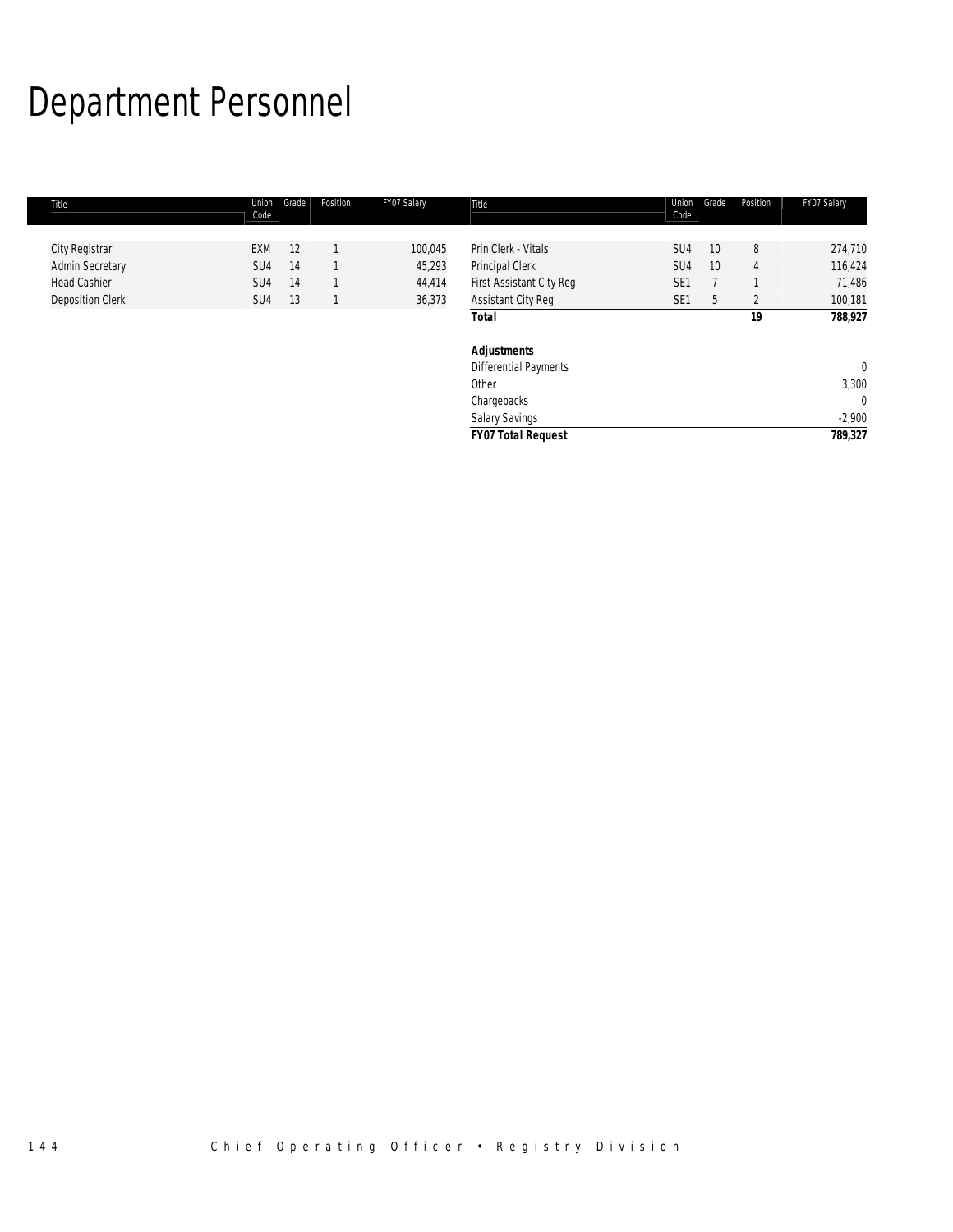# Program 1. Administration

### *Marie D. Reppucci, Manager Organization: 163100*

## *Program Description*

The Administration Program maintains an efficient staff, complies with the State Registrar's Office requirements, and provides for the effective management of the day-to-day operations of the Division.

- To manage the daily operations of the department.
- To provide administrative and human resource support to all department program.

| <b>Selected Service Indicators</b> |                                              | Actual '04        | Actual '05        | Approp '06        | <b>Budget '07</b> |
|------------------------------------|----------------------------------------------|-------------------|-------------------|-------------------|-------------------|
|                                    | Quota<br>Personnel Services<br>Non Personnel | 206.749<br>18,357 | 221,898<br>28.592 | 216,887<br>26,200 | 220,124<br>23,500 |
|                                    | Total                                        | 225,106           | 250,490           | 243.087           | 243,624           |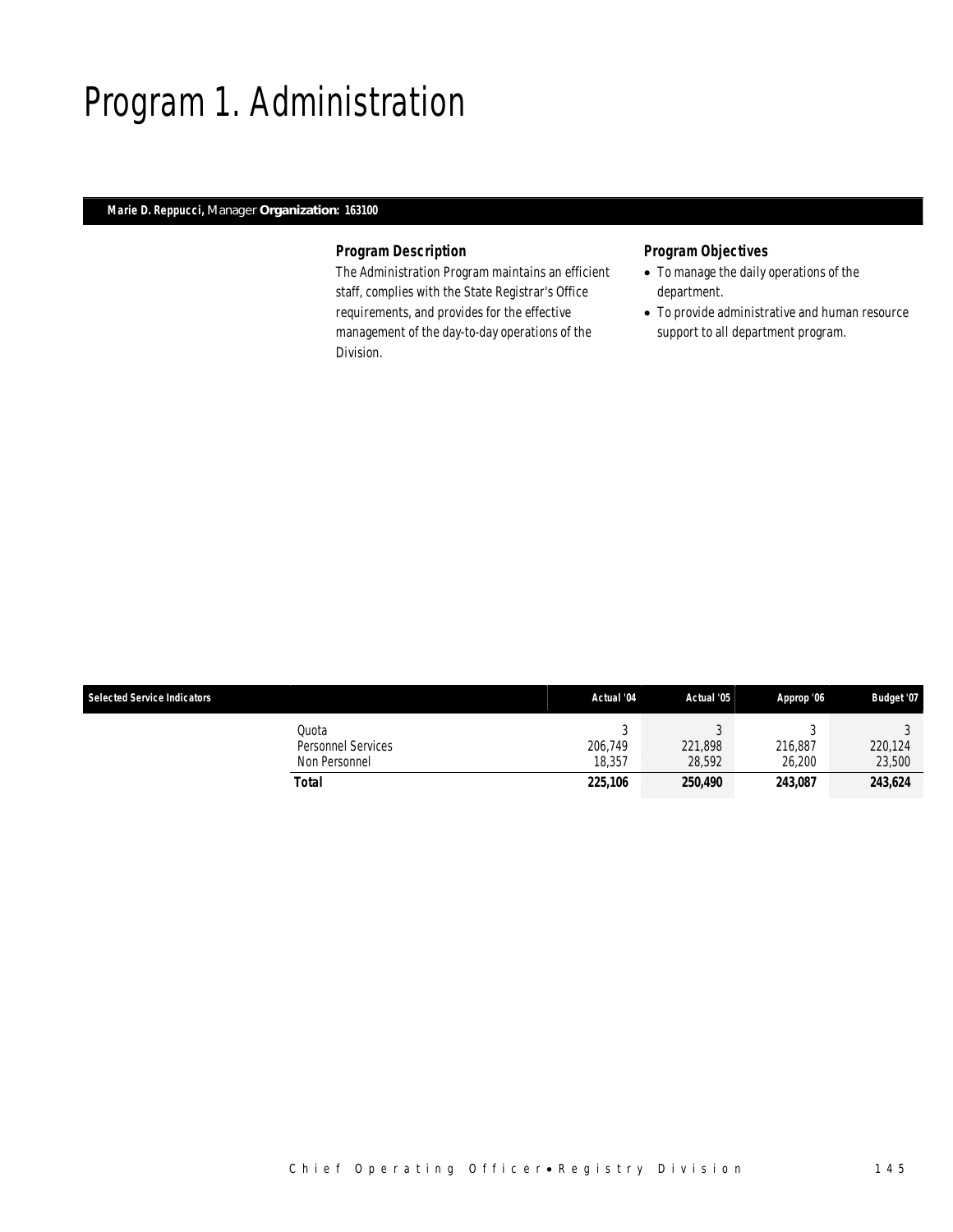## Program 2. Vital Statistics

### *Marie D. Reppucci, Manager Organization: 163200*

### *Program Description*

The Vital Statistics Program issues certified copies of birth, marriage, and death certificates, and processes marriage licenses. The program also responds to requests for information from federal, state, and local authorities.

- To achieve overall customer satisfaction.
- To reduce waiting time for handling requests for birth, marriage and death records at the counter and through the mail.

| <b>Program Outcomes</b>            |                                                                                                                                                                      | Actual '04                 | Actual '05               | Projected '06         | <b>PLOS '07</b>   |
|------------------------------------|----------------------------------------------------------------------------------------------------------------------------------------------------------------------|----------------------------|--------------------------|-----------------------|-------------------|
|                                    | % of customers surveyed who rate services as<br>satisfactory                                                                                                         | 91%                        | 90%                      | 95%                   | 97%               |
|                                    | % reduction in customer waiting time for mail<br>requests                                                                                                            | 50%                        | 20%                      | 0%                    | <b>TBR</b>        |
|                                    | % reduction in customer waiting time for counter<br>requests                                                                                                         | 47%                        | 33%                      | 0%                    | <b>TBR</b>        |
|                                    | Mail requests for certificates<br>Counter requests for certificates                                                                                                  | 32,751<br>76,778           | 32,428<br>78,838         | 32,232<br>78,299      | 30,000<br>66,000  |
| <b>Selected Service Indicators</b> |                                                                                                                                                                      | Actual '04                 | Actual '05               | Approp '06            | Budget '07        |
|                                    | Quota                                                                                                                                                                | 14                         | 14                       | 14                    | 14                |
|                                    | <b>Personnel Services</b><br>Non Personnel                                                                                                                           | 381,276<br>31,500          | 398,364<br>52,110        | 462,933<br>39,800     | 479,904<br>40,600 |
|                                    | <b>Total</b>                                                                                                                                                         | 412,777                    | 450,475                  | 502,733               | 520,504           |
|                                    | Customers rating services as satisfactory<br>Customers surveyed<br>Average waiting time for mail requests (days)<br>Average waiting time for counter requests (mins) | 1,713<br>1,885<br>2.5<br>9 | 1,316<br>1,470<br>2<br>6 | 1,428<br>1,509<br>7.5 | 1,455<br>1,500    |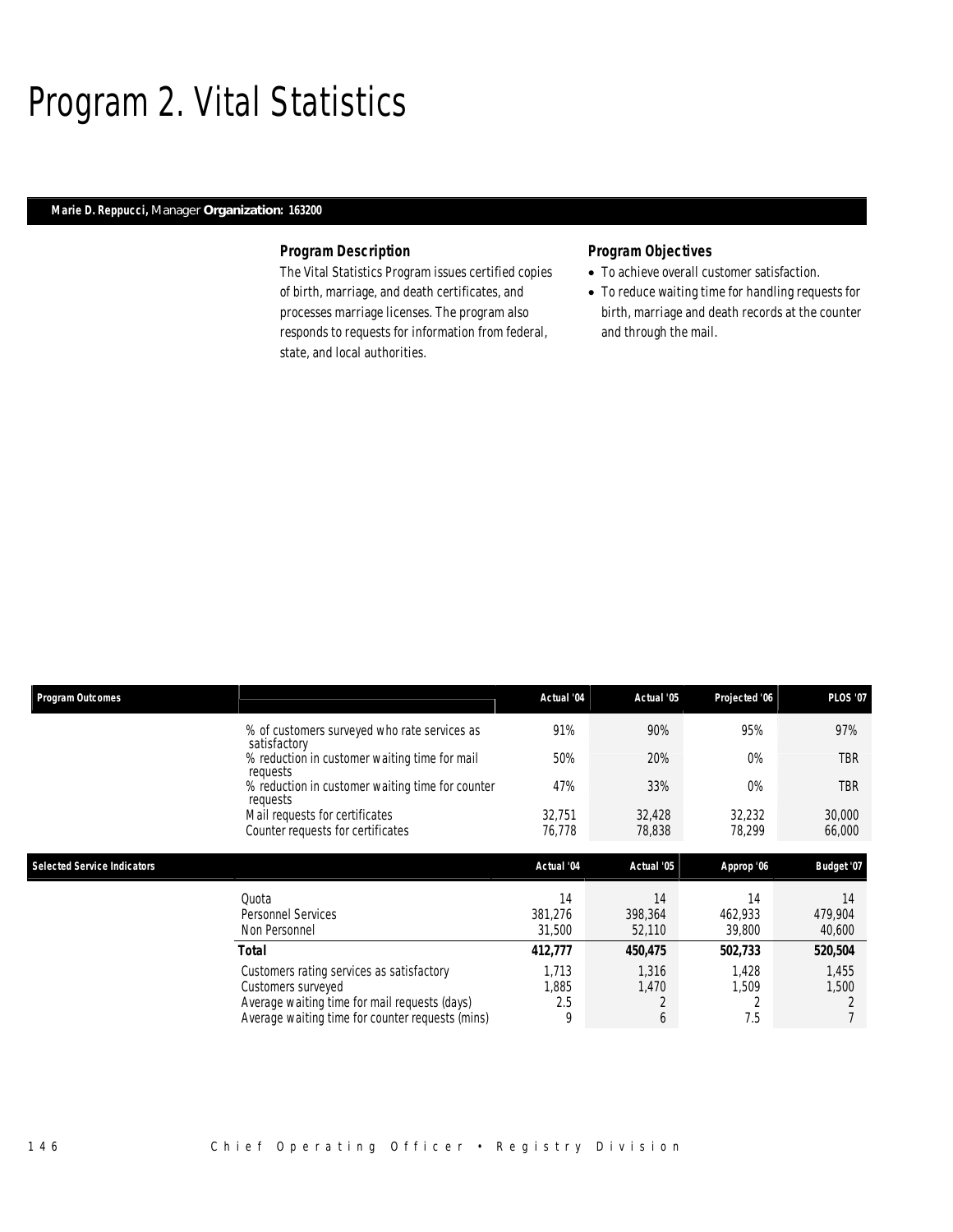# Program 3. Depositions

## *Rosalie Boylan, Manager Organization: 163300*

## *Program Description*

The Depositions Program is responsible for recording correct information in accordance with Massachusetts General Laws.

## *Program Objectives*

• To record and deliver correct information in accordance with Massachusetts General Laws.

| <b>Program Outcomes</b>                                      |                      | Actual '04                            | Actual '05                            | Projected '06              | <b>PLOS '07</b>             |
|--------------------------------------------------------------|----------------------|---------------------------------------|---------------------------------------|----------------------------|-----------------------------|
|                                                              | Affidavits completed | 2,037                                 | 2,093                                 | 2.724                      | 2,000                       |
| <b>Selected Service Indicators</b>                           |                      | Actual '04                            | Actual '05                            | Approp '06                 | Budget '07                  |
| Quota<br><b>Personnel Services</b><br>Non Personnel<br>Total |                      | $\Omega$<br>72.901<br>2,391<br>75,293 | $\Omega$<br>77,520<br>2,544<br>80,065 | 84.413<br>12,400<br>96,813 | 89,299<br>12,400<br>101,699 |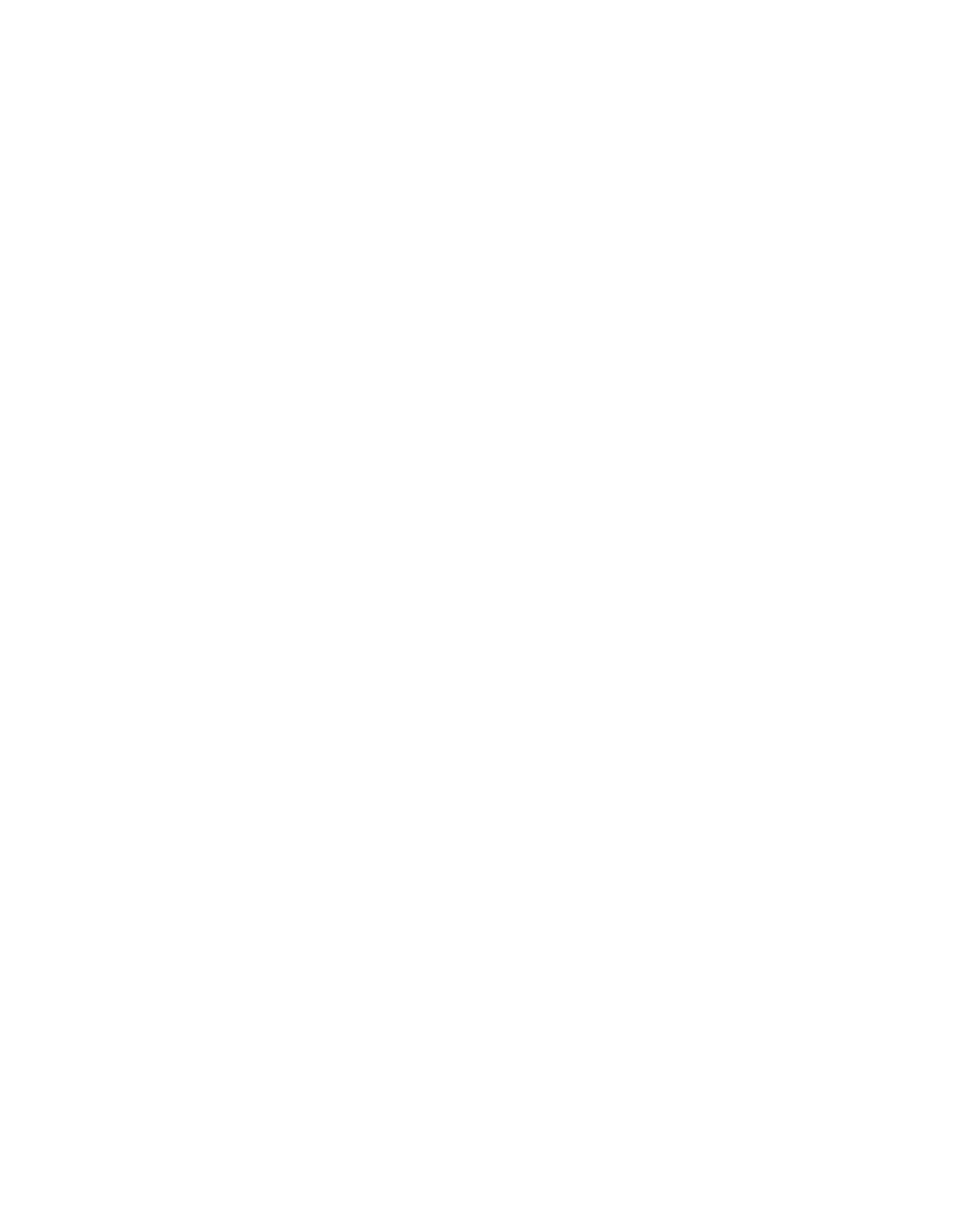# Unemployment Compensation Operating Budget

### *Appropriation: 199*

## *Department Mission*

The Unemployment Compensation appropriation provides funds to carry out provisions of the Massachusetts Unemployment Security Law, MGLA c. 151A, as it pertains to former City and County employees. The appropriation provides payment of unemployment claims.

| <b>Operating Budget</b>            | Program Name                               | Total Actual '04 | Total Actual '05 | Total Approp '06 | <b>Total Budget '07</b> |
|------------------------------------|--------------------------------------------|------------------|------------------|------------------|-------------------------|
|                                    | Unemployment Compensation                  | 5.992            | 9.751            | 50,000           | 50,000                  |
|                                    | Total                                      | 5,992            | 9,751            | 50,000           | 50,000                  |
|                                    |                                            |                  |                  |                  |                         |
| <b>Selected Service Indicators</b> |                                            | Actual '04       | Actual '05       | Approp '06       | Budget '07              |
|                                    | <b>Personnel Services</b><br>Non Personnel | 5.992            | 9.751<br>0       | 50.000           | 50,000                  |
|                                    | Total                                      | 5.992            | 9.751            | 50,000           | 50,000                  |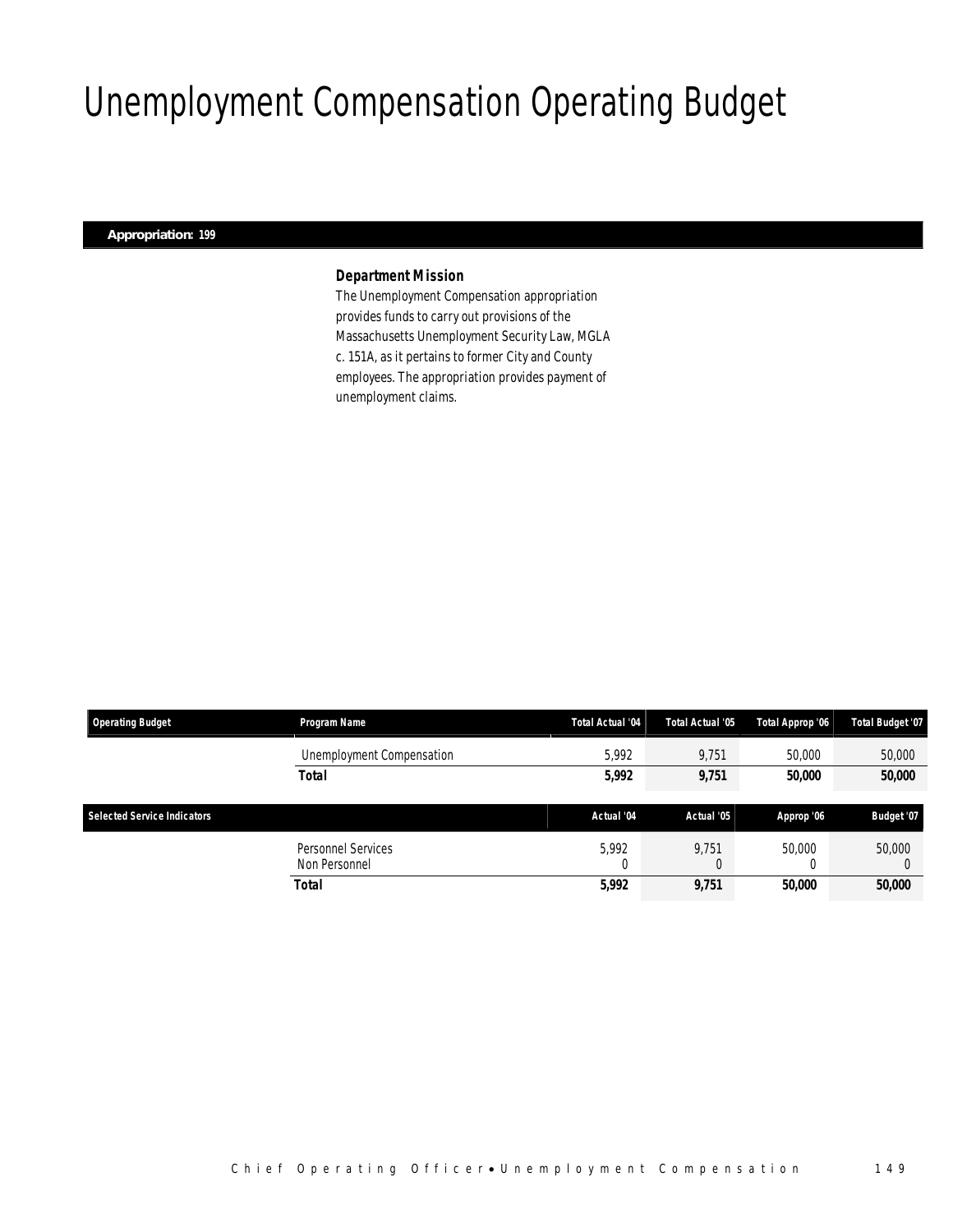150 Chief Operating Officer • Unemployment Compensation